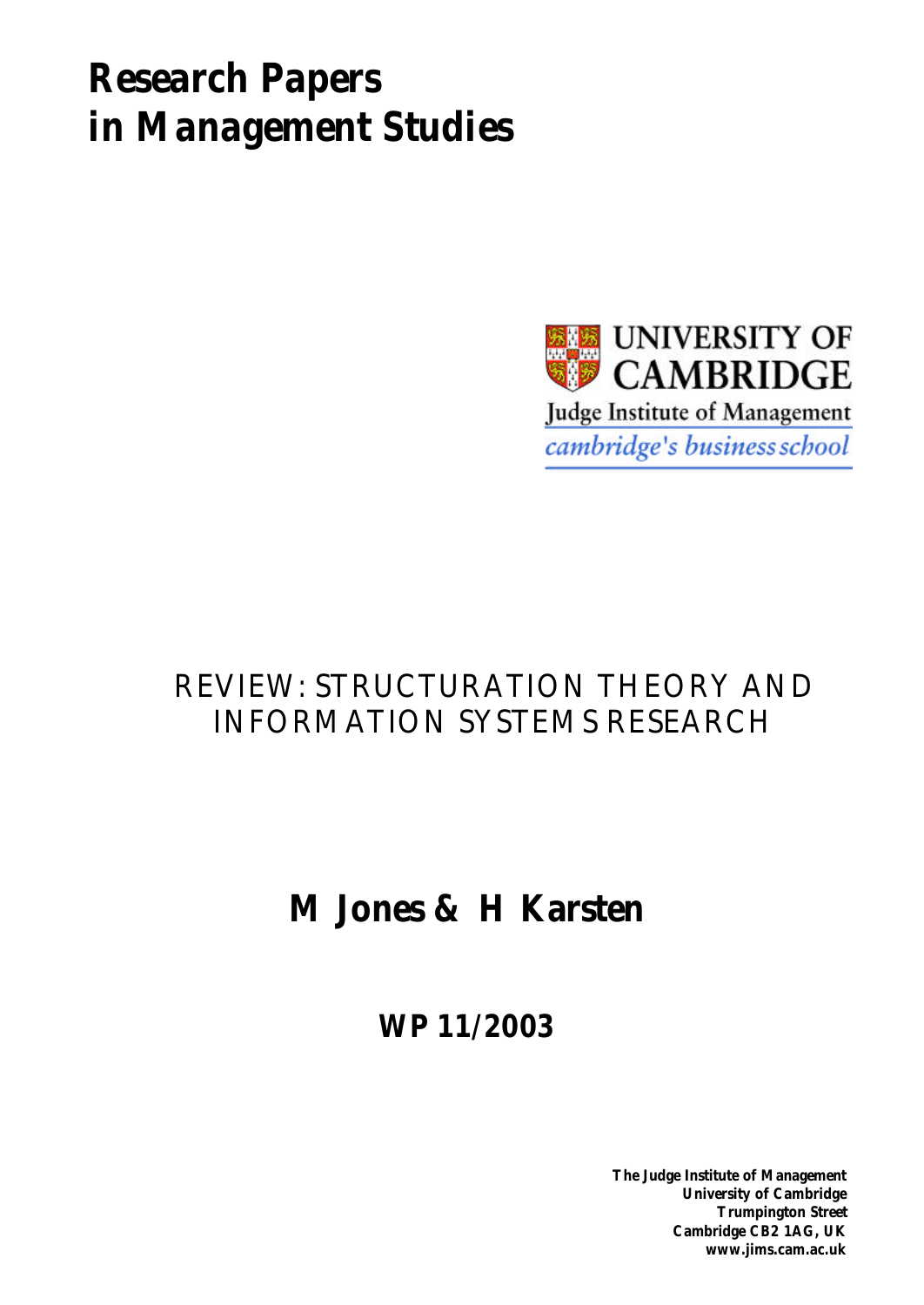These papers are produced by the Judge Institute of Management, University of Cambridge.

The papers are circulated for discussion purposes only. Their contents should be considered preliminary and are not to be quoted without the authors' permission.

# REVIEW: STRUCTURATION THEORY AND INFORMATION SYSTEMS RESEARCH

### **M Jones & H Karsten**

### **WP 11/2003**

University of Cambridge The Controller Controller University of Turku Tel: +44 (0) 1223 338188 Tel: +358 2 3338862 Fax: +44 (0) 1223 339701 Fax: +358 40 7632258 Email: m.jones@jims.cam.ac.uk Email: eija.karsten@cs.utu.fi

Dr Matthew Jones **Professor Helena Karsten** Judge Institute of Management **Dept of Information Technology** 

Please address enquiries about the series to:

Research Support Manager Judge Institute of Management Trumpington Street Cambridge CB2 1AG, UK Tel: 01223 339611 Fax: 01223 339701 E-mail: research-support@jims.cam.ac.uk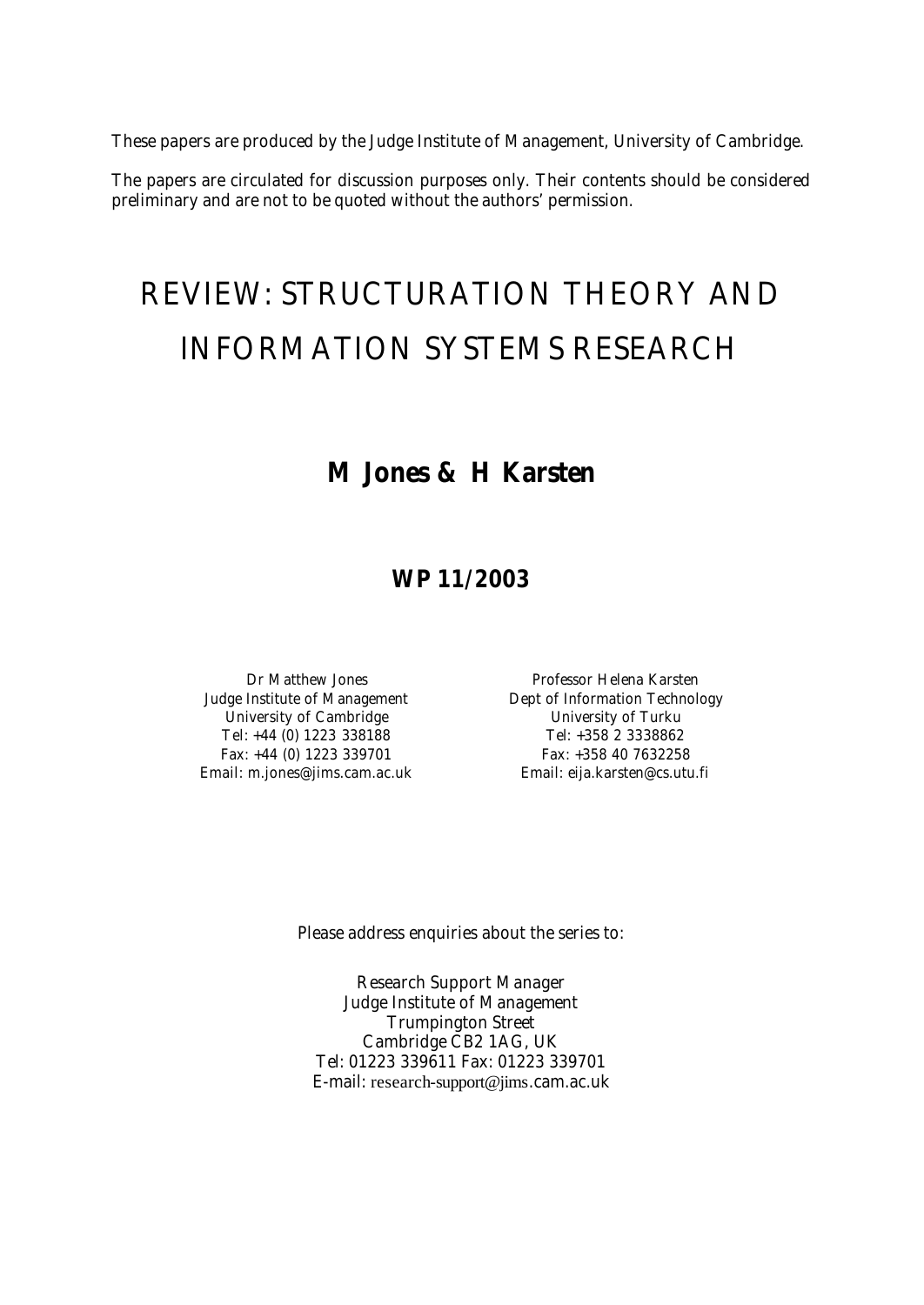## Review: Structuration Theory and Information Systems Research

Matthew R. Jones Judge Institute of Management University of Cambridge Trumpington Street Cambridge CB2 1AG UK Tel: +44 (0)1223 338188/339700 Fax: +44 (0)1223 339701 Email: mrj10@cam.ac.uk

Helena Karsten University of Turku Department of Information Technology Lemminkaisenkatu 14 A 20520 Turku FINLAND Tel: +358 2 333 8862 Fax: +358 40 763 2258 Email: eija.karsten@cs.utu.fi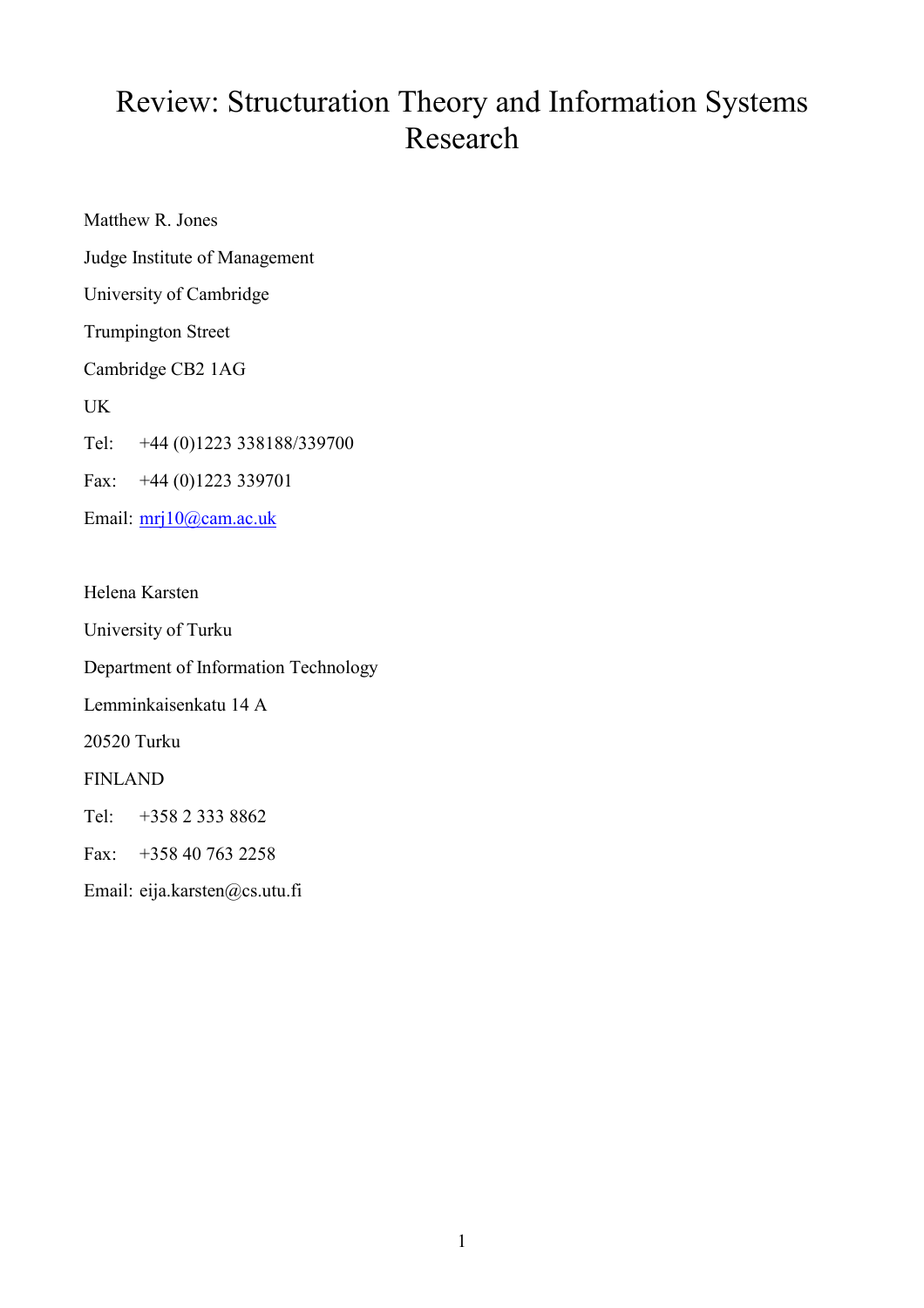#### **Acknowledgements**

We are grateful for the assistance of staff at Jyväskylä University who helped us with literature search.

#### **Matthew Jones**

Matthew Jones is a University lecturer in Information Management at the Judge Institute of Management and the Department of Engineering at the University of Cambridge. He previously held postdoctoral positions at the Universities of Reading and Cambridge where he was involved in the development of computer-based models for public policy decision-making. His current research interests are concerned with the social and organizational aspects of the design and use of information systems and the relationship between technology and organisational and social change.

#### **Helena Karsten**

Eija Helena Karsten is a Professor in information systems, with a focus on IT and work, in the Department of Information Technology at the University of Turku, Finland. She was previously a PhD student and faculty member at the University of Jyväskylä and continues to hold an appointment as Docent in Group Technologies at the Department of Computer Science and Information Systems there. Her research interests include the interweaving of work and computers, the use of IT to support collaboration and social theories informing theorising in IS.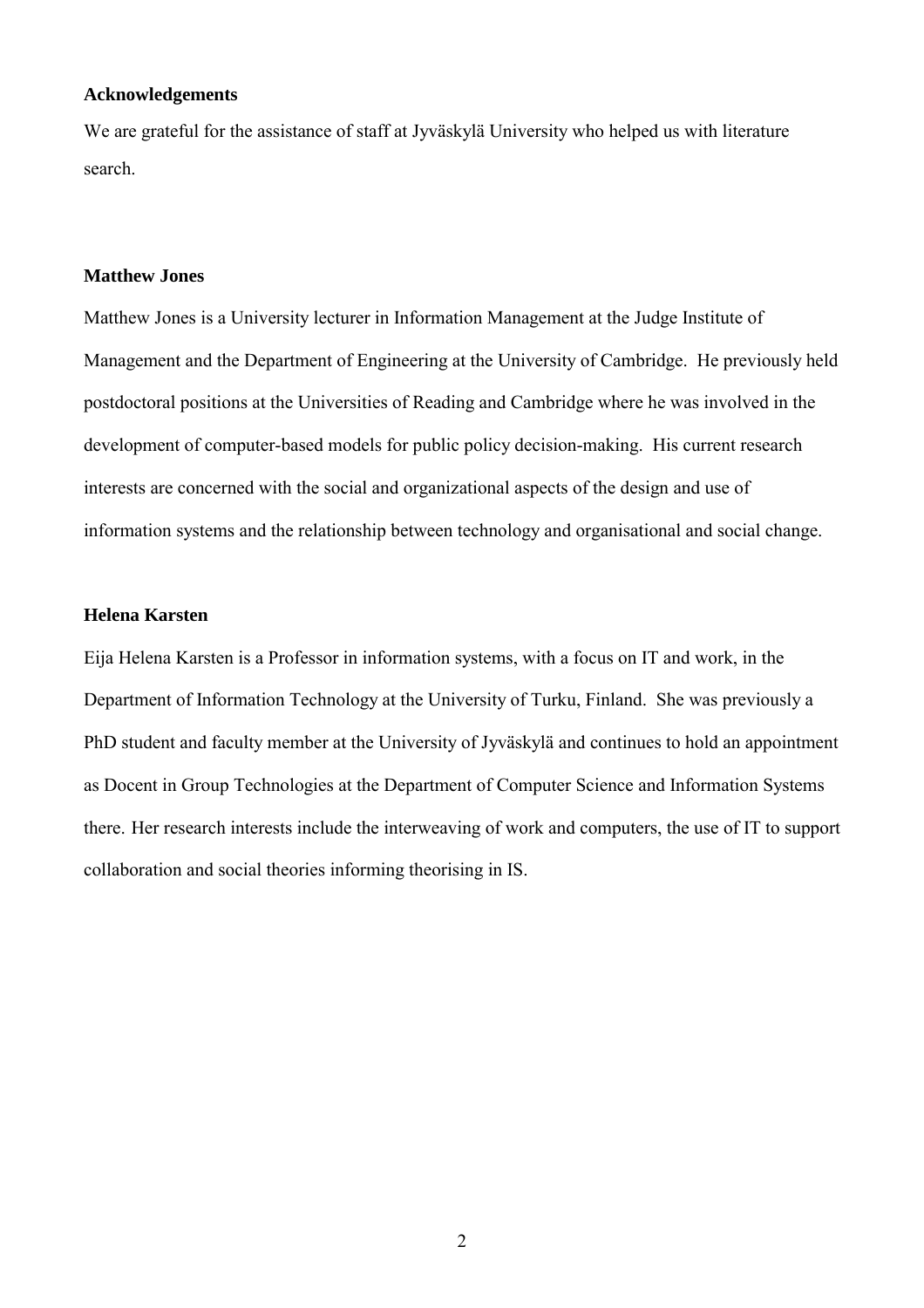### Review: Structuration Theory and Information Systems Research

#### **Abstract**

The work of the contemporary British sociologist Anthony Giddens, and in particular his structuration theory, has been widely cited by Information Systems researchers. This paper presents a critical review of the work of Giddens and its application in the Information Systems field. Following a brief overview of Giddens's work as a whole, some key aspects of structuration theory are described, and their implications for Information Systems research discussed. 225 Information Systems articles, published in leading journals and conferences between 1986 and 2002 that have used Giddens's work are identified and coded into 11 categories. The papers in each of these categories are then analysed in the light of the preceding description of Giddens's work and the structure of structurational research in the Information Systems field assessed. Conclusions are drawn on the ways that Giddens's ideas have been used in Information Systems research.

Keywords: Structuration Theory, Review, MIS Research

ISRL categories: AJ Social Science, BD01 Social Issues; IB03 Research Issues; IB0301.01 IS Literature;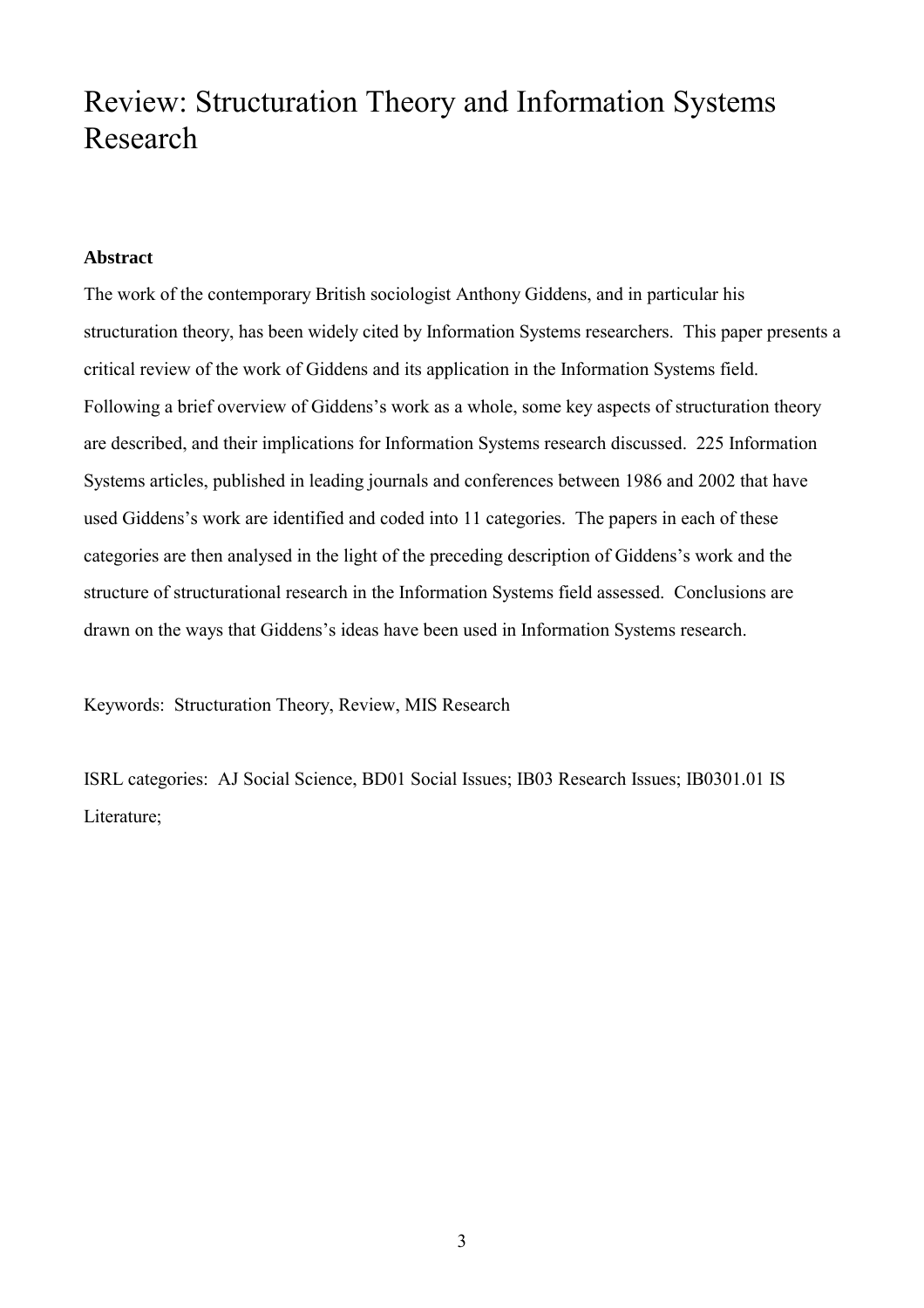#### **INTRODUCTION**

The contemporary British sociologist, Anthony Giddens, is one of the world's most cited sociologists (Bryant and Jary, 2001). In particular, his structuration theory continues to be drawn on in a wide range of theoretical and empirical studies in the IS field (Jones, 1999; Jones, 2000).

This paper provides a critical appraisal of structuration theory and reviews its use in IS research. After setting structuration theory in the context of Giddens's work, some of its key features are described, drawing on Giddens's own writings. Particular issues in the use of structuration in an IS context are highlighted and inform the subsequent analysis of the use of structuration in the IS field.

#### **STRUCTURATION THEORY IN THE CONTEXT OF GIDDENS'S WORK**

Having previously published two significant critical studies of classical sociology, *Capitalism and Modern Social Theory* (1971) and *The Class Structure of the Advanced Societies* (1973)*,* focusing on the work of Durkheim, Marx and Weber, Giddens first set out structuration theory in *New Rules of Sociological Method* (Giddens, 1976, second edition 1993) and elaborated it in three further books: *Central Problems in Social Theory* (Giddens, 1979), *A Contemporary Critique of Historical Materialism* (Giddens, 1981, second edition 1994) and *The Constitution of Society* (Giddens, 1984)<sup>1</sup>. Giddens has also been an active participant in debates on his work and significant further discussion and reflections on structuration may be found in Giddens (1983) and chapters in Held and Thompson (1989), Clark *et al* (1990), Bryant and Jary (1991) and Giddens and Pierson (1998).

Although Giddens has claimed (Bryant and Jary, 2001: 6) that his work has been one continuous project, his subsequent writings have largely moved away from explicit discussion of structuration theory. Thus *The Consequences of Modernity* (Giddens, 1990), *Modernity and Self Identity* (Giddens, 1991) and *The Transformation of Intimacy* (Giddens, 1993) focus on the changing character of modernity at the societal and, later, individual level. These ideas, especially relating to globalisation and Ulrich Beck's concept of the "Risk Society" (Beck, 1992), were further explored in a contribution to *Reflexive Modernity* (Beck *et al*, 1994) and in *Runaway World* (Giddens, 1999) and  $\overline{a}$ 

<sup>&</sup>lt;sup>1</sup> These will be referred to below as NRSM(2), CPST, CS and CCHM(2) respectively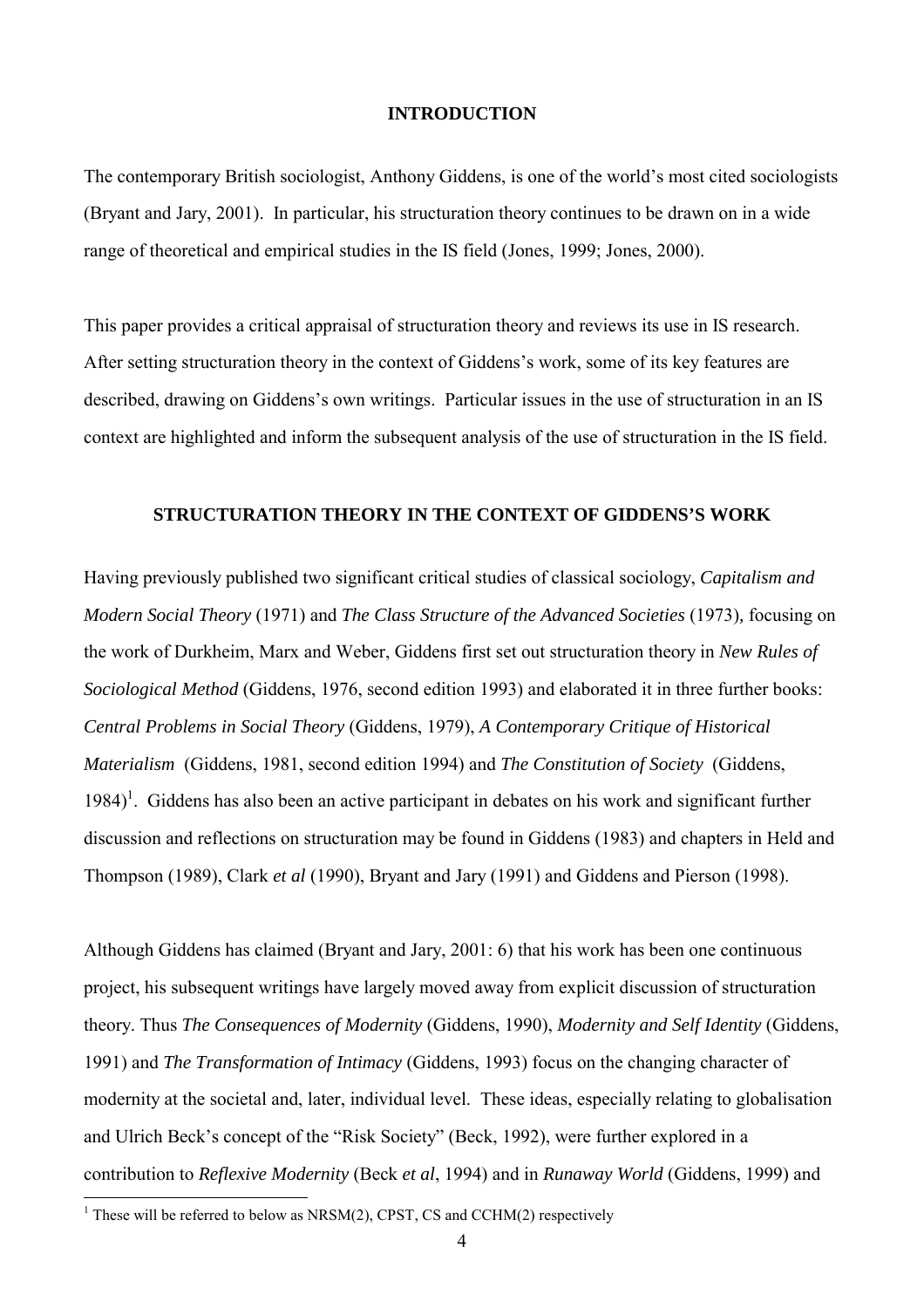*On the Edge: Living with Global Capitalism* (Giddens, 2001)*.* Most recently Giddens's increasing engagement in practical politics, as an advisor to the British government from 1997, has been expressed in his books *Beyond Left and Right* (1994), *The Third Way* (1998) and *The Third Way and Its Critics* (2000). The main focus of this review will therefore be on works in the IS field drawing on Giddens's writings between 1976 and 1991, although IS studies citing other works will also be considered as they relate to issues discussed in these works.

#### **STRUCTURATION THEORY**

In discussing structuration theory in relation to IS research it should be emphasised at the outset that it is a general theory of social organisation rather than a theory specific to IS. Moreover, apart from some comments on the knowledge society and digital economy in his recent work, Giddens makes almost no reference to IS in his writings (or, indeed, to the specifics of social and organisational changes in which IS might be implicated). A primary of objective of structuration, Giddens has stated (Gregory, 1984), has been the establishment of an ontology of human society. That is, as Craib (1992:108) puts it, structuration aims to "tell [] us what sort of things are out there in the world, not what is happening to, or between, them". It therefore deals with social phenomena at a high level of abstraction rather than their particular instantiation in a specific context; offering a way of seeing the world rather than an explanation of its mechanisms. Combined with the dense, and occasionally elliptical, style of Giddens's writing this means that it can be difficult to grasp the significance of structuration theory in the IS context. It would therefore seem important to sketch out some of the key features of this theory and their possible implications before considering the ways in which it has been used by IS researchers.

#### **A Brief Sketch of Giddens's Theory**

Structuration theory may be seen as an attempt to resolve a fundamental division within the social sciences between those who consider social phenomena as determined by the influence of 'objective', exogenous social structures and others who see them as products of the action of human 'agents' in the light of their subjective interpretation of the world. Giddens attempts to 'square this circle' by proposing that structure and agency be viewed, not as independent and conflicting elements, but as a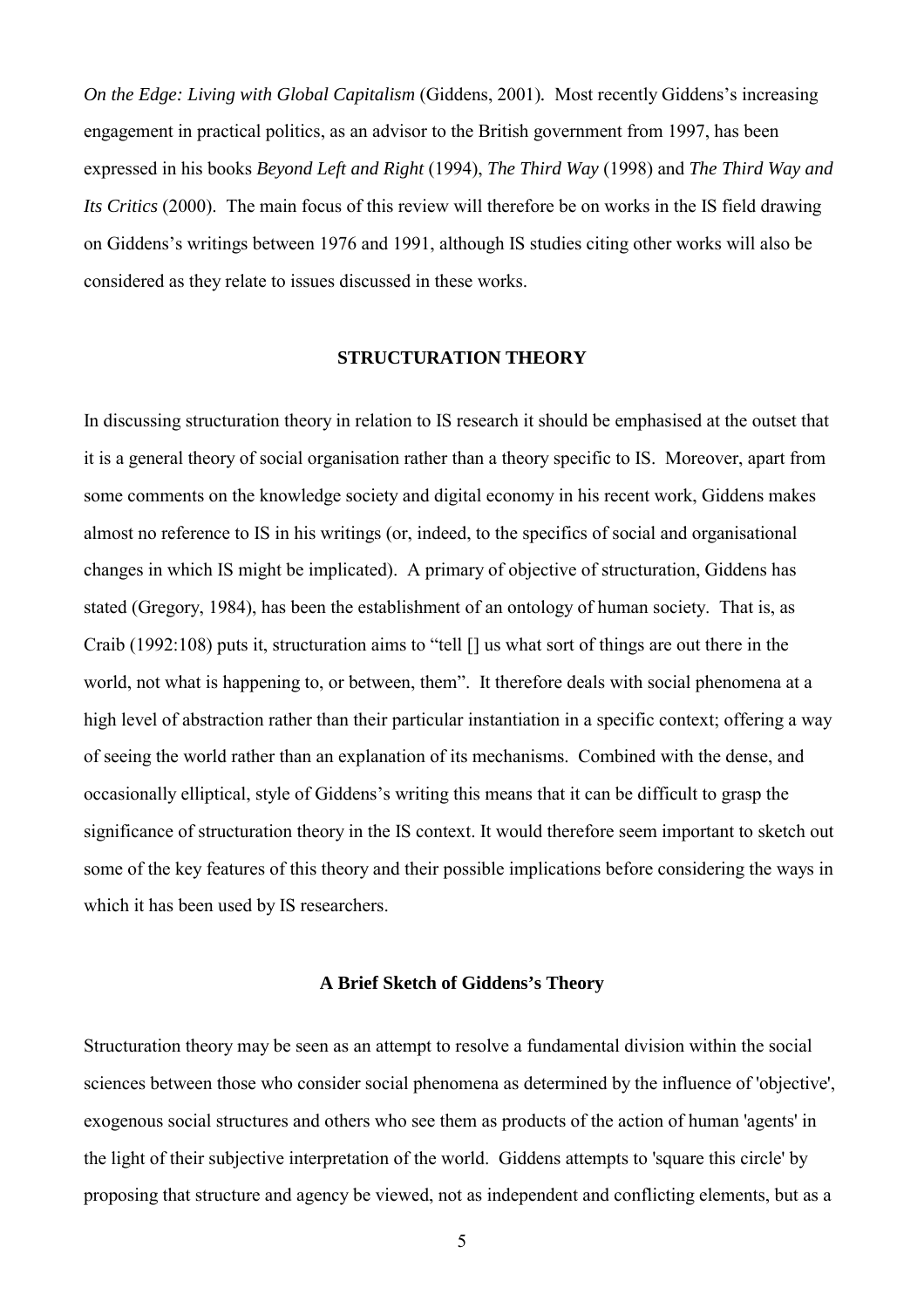mutually interacting duality. Social structure is therefore seen as being drawn on by human agents in their actions, while the actions of humans in social contexts serve to produce, and reproduce, the social structure. Structure is thus not simply an exogenous restraining force, but is also a resource to be deployed by humans in their actions: it is enabling as well as disabling.

More specifically, Giddens identifies three dimensions of structure, drawing, it may be argued, on Durkheim, Marx and Weber, which he terms signification, domination and legitimation. These are linked with corresponding dimensions of agency, described as communication, power and sanctions, through *modalities* of, respectively, interpretive schemes, facilities and norms as shown in Figure 1.



Figure 1: The Dimensions of the Duality of Structure (after CS: 29).

Modalities can thus be seen to as the locus of interaction between the knowledgeable capacities of actors and the structural features of social systems. It should also be stressed that the splitting of the duality of structure into these three dimensions is simply an analytical device; in practice, they are inextricably interlinked. For example the operation of norms depends upon power relationships for their effectiveness and are deployed through symbolic and linguistic devices.

An everyday example may help to illustrate the central concept of structuration theory, albeit at the cost of presenting it in a rather more mechanistic way than might be desirable. Thus, the clothes that people wear to work reflect the influence of social structures that are reproduced by individual's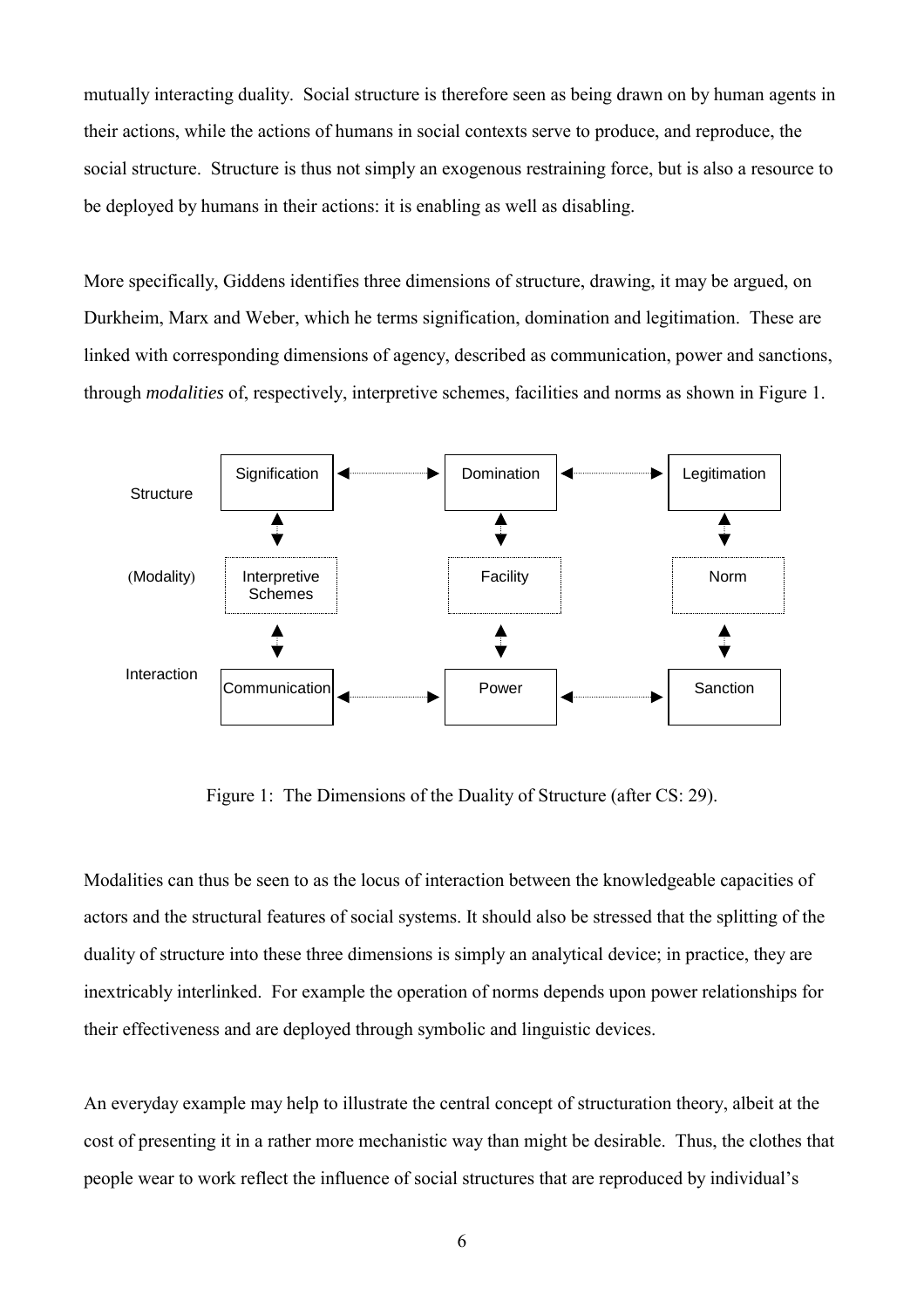conformance with accepted practice. We may expect, for example, that people working in an office will typically wear, more or less formal, business attire, such as a suit or smart casual clothing. When encountering somebody in a work setting we draw on structures of signification that inform our understanding of that person's role. So, if we meet a person in a white coat in a hospital we are likely to assume that they are a doctor (at least in many settings), or, in a laboratory, that they are a scientist. Clothes do not simply indicate who a person is, but also convey important messages about the powers that they hold. Thus police officers' uniforms enables them to influence people's behaviour in ways that would be unlikely to be successful if they were in plain clothes, while in a military setting, sometimes subtle differences in people's uniforms are important indicators of rank that are significant in that context, whether or not they are recognised by civilians. There are also structures of legitimation that define the appropriate dress code in particular settings, the transgression of which may invoke sanctions. Organisations may differ, for example, in the degree of formality expected in employees' dress, and even "dress-down Fridays" may be subject to clear limits on how "casual" attire may be: polo-shirts OK, perhaps, Hawaiian shirts unacceptable.

As may be evident from this example the structures underlying dress codes are not implacable or immutable. They are sustained by their ongoing reproduction by social actors, but can be changed. So long as employees continue to follow the dress code then its influence on the behaviour of new recruits is likely to be maintained. If certain individuals or groups challenge the code, then, over time, new structures, no less influential, may develop. Individuals are thus seen as possessing the capability to transform structures.

Giddens emphasises that social structures do not exist independent of human action, nor are they material entities. He describes them as "memory traces" (CS: 17) and argues that they exist only through the action of humans. This leads to a view of human beings as being in a constant state of reflexive monitoring of their situation and to the omnipresent potential for change. That we may not be aware of this monitoring or of the continuous opportunities for change is ascribed by Giddens to the existence of two types of consciousness: practical and discursive. The former relates to our ability to act in a knowledgeable way and the latter to our incomplete explanations for those actions. We therefore, as Polanyi (1967) argues, know more than we can say.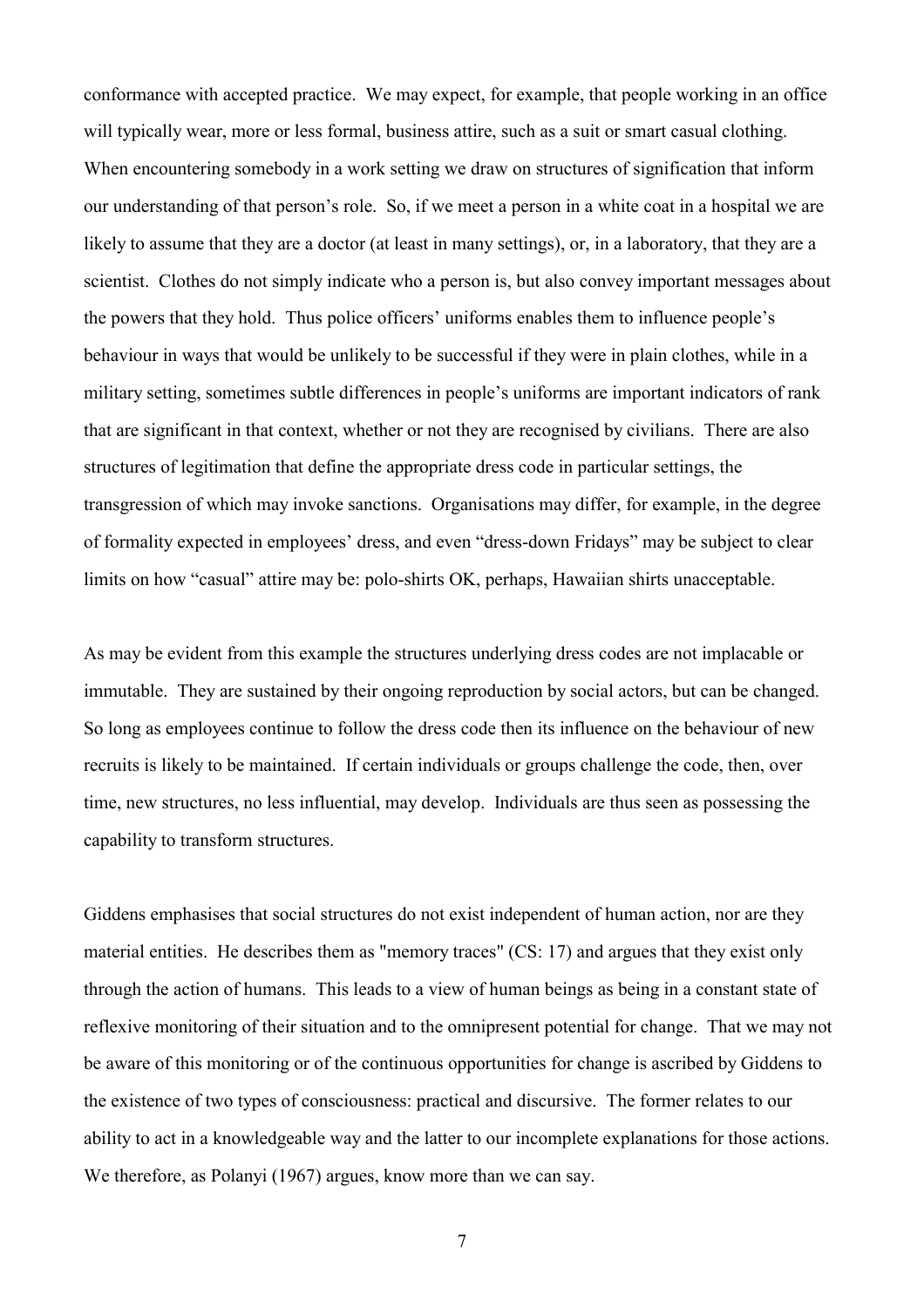In addition, humans cannot determine exactly the way in which structures are produced and reproduced. Giddens therefore draws attention to the unacknowledged conditions and unintended consequences of intentional action. For example, the structures of signification associated with a white coat, may be traded on by a cosmetics salesperson or an actor in a commercial to suggest that they have technical expertise, or more seriously by a fantasist who pretends to be a doctor. The reproduction of accepted behaviour therefore helps to promote other, potentially undesirable, behaviour as an unintended consequence.

#### **Key Issues in Structuration Theory**

From this brief outline of Giddens's ideas a number of key issues may be identified that give structuration its distinctive character. An examination of these issues may help to clarify the underlying assumptions of structuration theory and serve as a basis for assessing the way in which it has been used in IS research and its future potential<sup>2</sup>. Capturing the essential character of structuration, however, is not a simple matter, as may be illustrated by its identification by different authors as both post-modern (Macintosh and Scapens, 1991) and irredeemably modernist (Meštrović, 1998; Wilson, 1995).

A particular difficulty in characterising structuration is the quantity, density and specificity of Giddens's writing. Thus, over the past 30 years Giddens has written more than 30 books. This provides a considerable challenge to those wishing to understand his thinking and has also offered plenty of opportunity for subtle re-statements of the main tenets of his argument and responses to his critics. Careful attention needs therefore to be paid to the discussion of ideas across the range of Giddens's oeuvre rather than relying on single statements as sufficient to describe his position.

<sup>&</sup>lt;sup>2</sup><br><sup>2</sup>It should be emphasised that space limitations of a review of this sort mean that the ensuing discussion can only touch on some of the central debates around structuration theory rather than provide a systematic critical appraisal of the theory as a whole. There is, however, already a large literature on Giddens's work including at least a dozen books (including Bryant and Jary, 1991, 1997, 2001; Clark *et al*, 1990; Cohen, 1989; Craib, 1992; Giddens and Pierson, 1998; Held and Thompson 1989; Meštrović, 1998; Tucker 1998). Interested readers are therefore encouraged to consult these sources for a fuller discussion of the topics raised and to read Giddens's own writings to assess the validity of the analyses they present.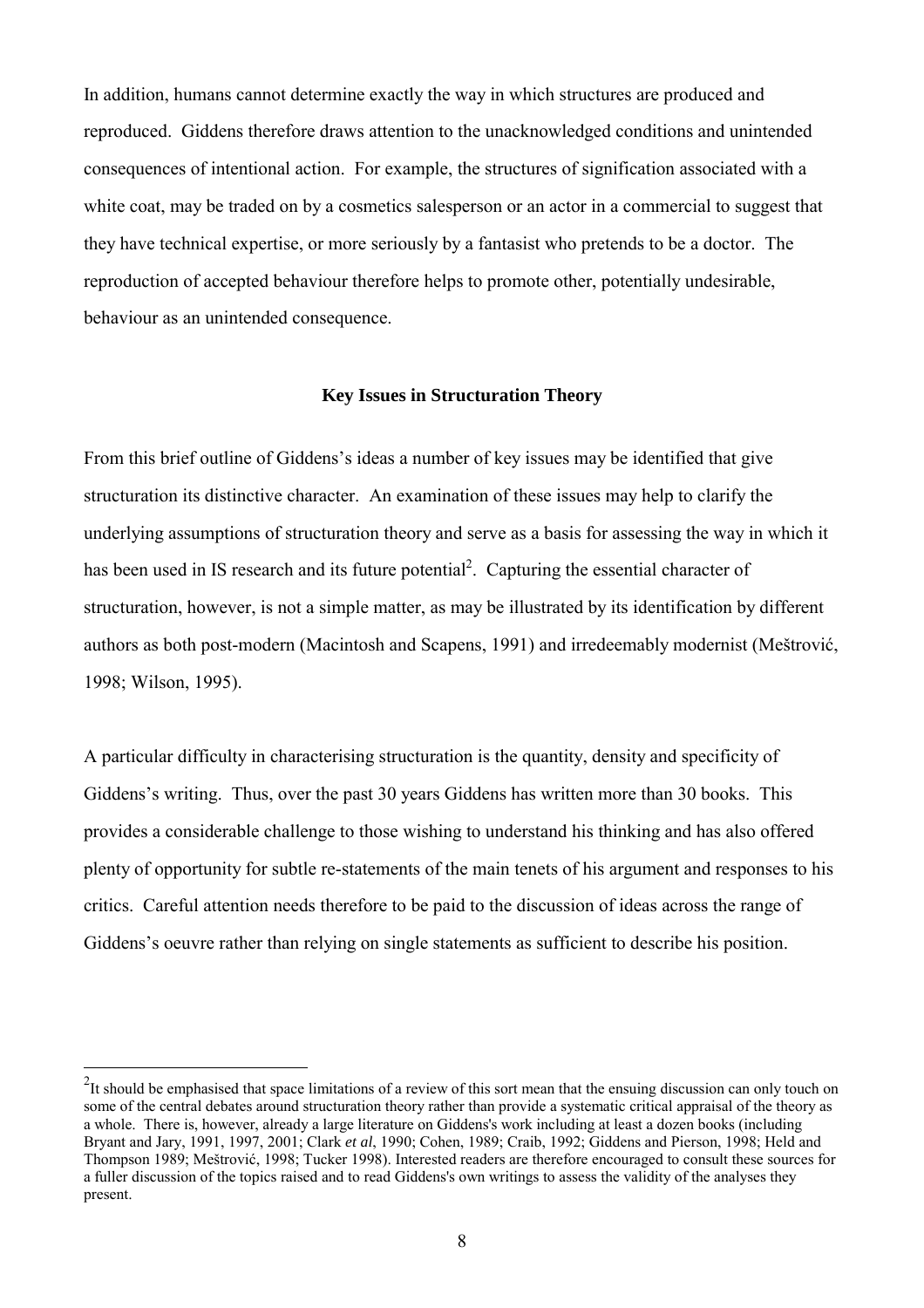The density of Giddens's writing comes from two aspects in particular: the diversity of his sources and his fluency of expression. Thus his work frequently engages with a wide range of detailed theoretical debates often providing, in the process it must be said, a concise and telling summary of others' contributions. Having set out these ideas he then presents a rich elaboration of his own position with considerable awareness of the subtlety of possible criticisms. Tracing the argument through this complex and allusive text can therefore be a challenge and a concise exposition, even in Giddens's own words, is not easily arrived at. To add further difficulty, Giddens often adopts deliberately idiosyncratic definitions of certain key terms in order to differentiate his position.

The elusiveness of Giddens's writings has not escaped the notice of his critics. For example Bernstein (1989: 27) describes him as "foxlike" and notes his tendency, in the face of difficult problems, to "introduce a plethora of distinctions and schemas" which, while illuminating, often fail to be sufficiently specific about the criteria of their applicability. For this reason, this review will make perhaps more than usual use of quotations, both from Giddens and those who have drawn on his work, to help readers to reach their own conclusions.

#### **The Character of Structuration Theory**

In Giddens's own view, the origins of structuration theory represented a reaction to the perceived deficiencies of the prevailing schools of sociological thought. The first of these is positivism (or what Giddens calls "naturalistic" sociology, NRSM(2):1), in particular functionalism (especially as developed by Parsons), but also structuralism and post-structuralism. These approaches, particularly functionalism, he argues, are "strong on structure, but weak on action" (NRSM(2): 4), underplaying the importance of human agency, and imputing purposes, reasons and needs to society rather than to individuals. On the other hand, Giddens is also critical of interpretative sociologies, such as Schutz's phenomenology, Garfinkel's ethnomethodology and post-Wittgensteinian language philosophy, which, he argues, are "strong on action, but weak on structure", having little to say on issues of "constraint, power and large-scale social organisation" (NRSM(2): 4). Structuration is thus seen as a means of breaking out of this unsatisfactory dualism of action and structure and also that between individual and society.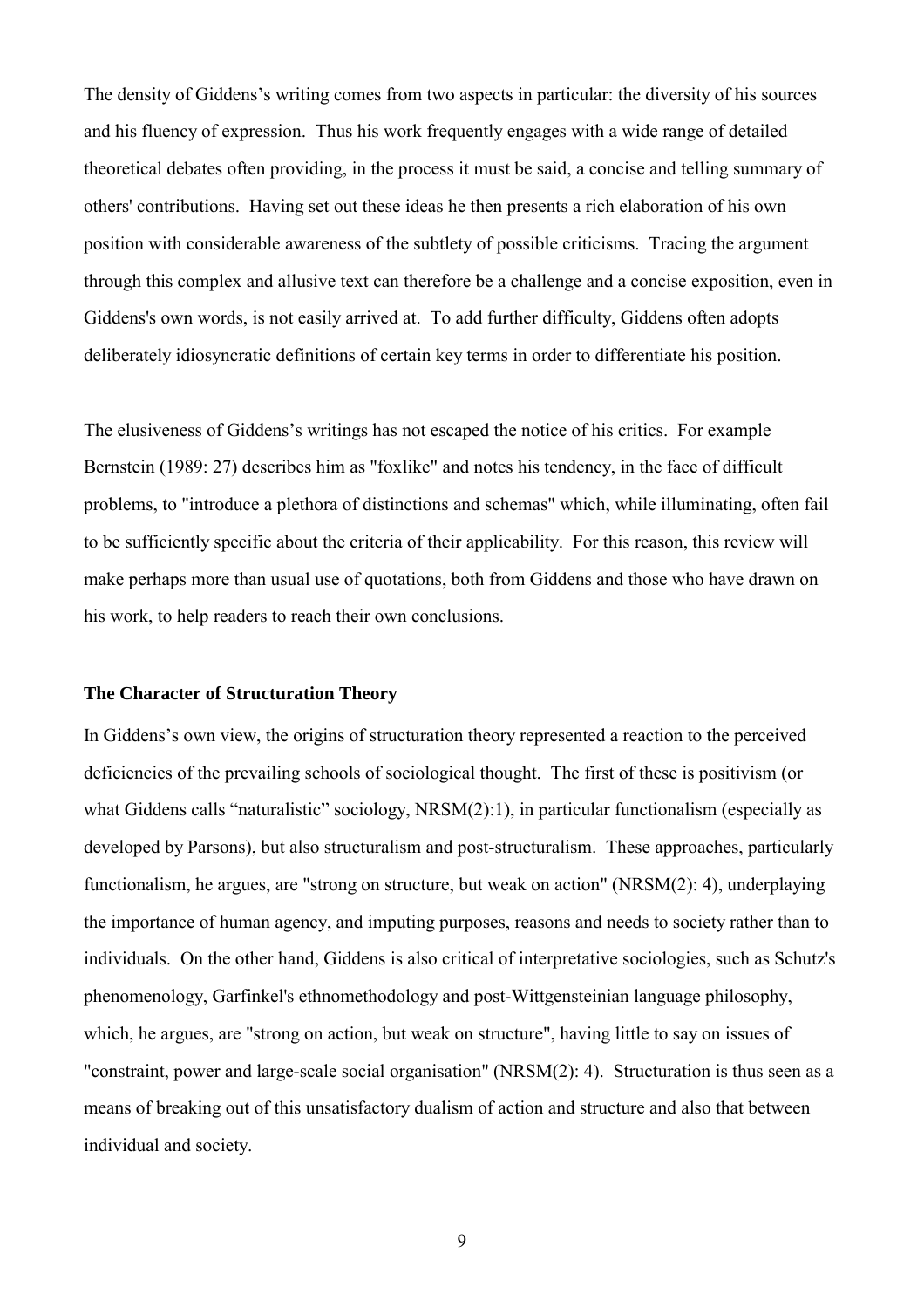Another significant feature of structuration concerns methodology, where, as Bryant and Jary (1991) note, Giddens adopts a post-empiricist and anti-positivist stance. This denies the existence of universal laws of human activity and emphasises the centrality of the interpretative endeavour, describing social science as "irretrievably hermeneutic" (NRSM(2): 13), that is, interpretative. Giddens (1991:219), however, does not reject the potential contribution of "technically-sophisticated, hard-edged" research. Indeed in (CS:xxx) he specifically states that "I do not try to wield a methodological scalpel … there is [nothing] in the logic or the substance of structuration theory which would somehow prohibit the use of some specific research technique, such as survey methods, questionnaires or whatever." Rather, he argues that "the intellectual claims of sociology do not rest distinctively upon [hard-edged research]. All social research in my view, no matter how mathematical or quantitative, presumes ethnography." (Giddens, 1991:219). Thus, however mathematical or technically-sophisticated its methods, social research is based on detailed study (and interpretation) of specific social settings.

#### **The Duality of Structure and its Status**

For Giddens the duality of structure refers to the "essential recursiveness of social life, as constituted in social practices: structure is both medium and outcome of the reproduction of practices" (CPST: 69). His emphasis is therefore on structuration as an ongoing process rather than structure as a static property of social systems. In order to drive this home Giddens adopts quite specific and nonstandard meanings for certain key terms (CS: 25):

| STRUCTURE(S)         | Rules and resources, organised as properties of<br>social systems. Structure only exists as 'structural<br>properties'.      |
|----------------------|------------------------------------------------------------------------------------------------------------------------------|
| SYSTEM(S)            | Reproduced relations between actors or<br>collectivities, organised as regular social practices.                             |
| <b>STRUCTURATION</b> | Conditions governing the continuity or<br>transformation of structures, and therefore the<br>reproduction of social systems. |

Two types of resources are distinguished: allocative, which involve "transformative capacity generating command over objects, goods or material phenomena" and authoritative, which involve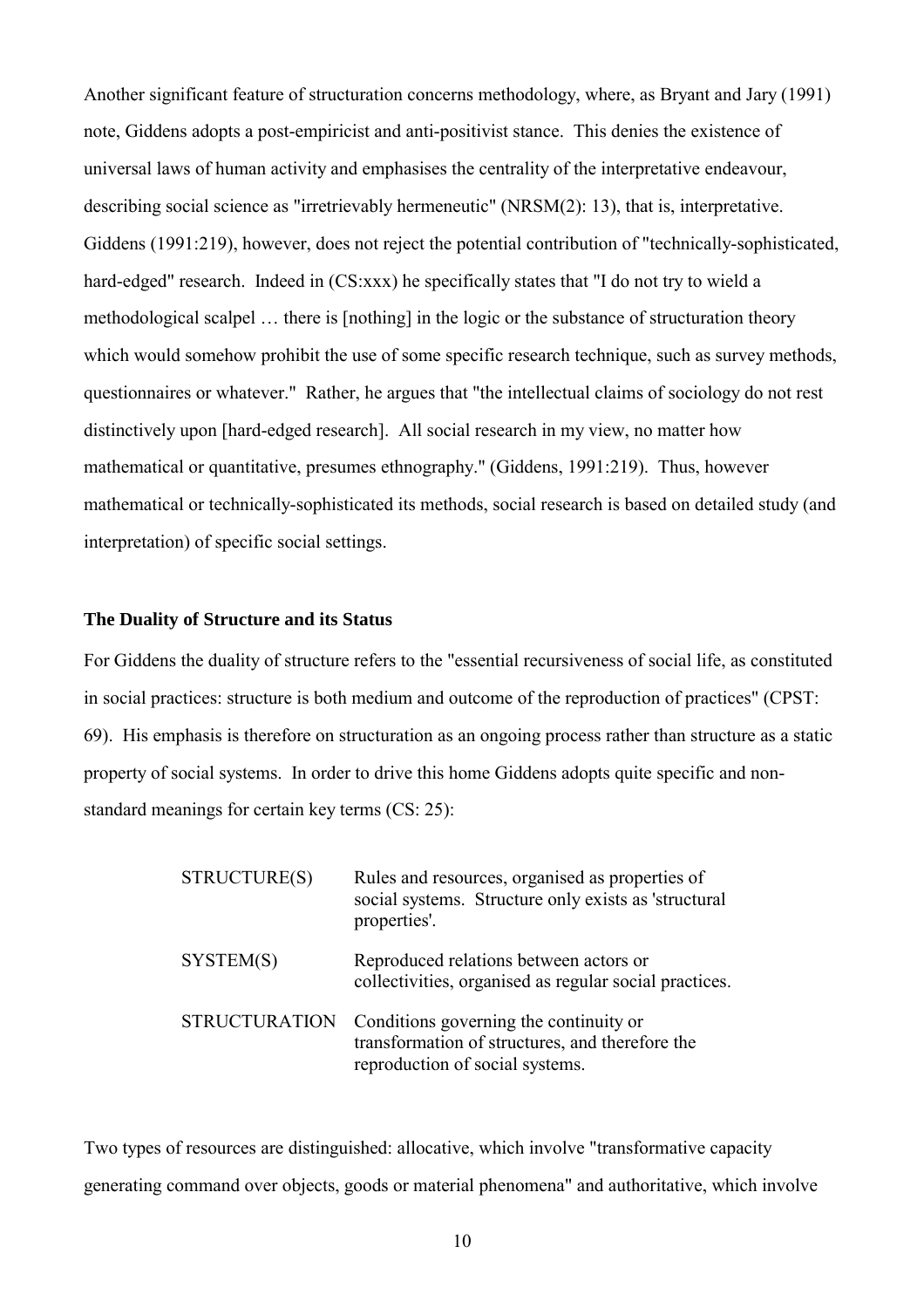"transformative capacity generating commands over persons or actors" (CS:33). The particular meaning of rules in this context is also the subject of extended discussion (CS:17-23) in which Giddens distinguishes between the "rules of social life [which are] techniques or generalisable procedures applied in the enactment/reproduction of social practices" and "formulated rules", such as those of a game or a bureaucracy, which are "codified interpretations of rules rather than rules as such" (CS:21). As an illustration of such "formulated rules", Giddens cites the mathematical formula  $a_n = n^2 + n-1$ . As he stresses, this does not mean that "social life can be reduced to a set of mathematical principles" (CS: 20), but that the formula provides a rule for how to carry on in any given situation (n) and that an individual may be able to state the formula without understanding its meaning or observe a sequence of numbers that obey it without being able to describe the principle involved.

Although at first sight this distinction might seem to provide some clarification, Thompson (1989) is typical of a number of critics in arguing that it "generates more confusion than it dispels and ... tends to obscure some important issues", drawing attention to ambiguities of the term 'rule' and Giddens's concern with a general notion of structure at the expense of specific features of social structure. Giddens (1989) does not accept these criticisms, however, arguing that they reflect a misunderstanding of his usage and that structuration is capable of explaining both individual and institutional features of social life

One particular implication of Giddens's conceptualisation of structure is that it is "a 'virtual order' of transformative relations ... that exists, as time-space presence, only in its instantiations in [reproduced sociall practices and as memory traces orienting the conduct of knowledgeable human agents" (CS:17). This is true, Giddens argues, even in the case of the apparently material allocative resources (such as land) which "might seem to have a 'real existence'" but which "become resources only when incorporated within processes of structuration" (CS:33). This is an important point in the context of IS research since it implies that, as Giddens sees it, structure does not exist in material artefacts, such as technology, but only in human memory traces and through social practices. As he puts it, therefore, in one of his very few direct statements on the topic, "[t]echnology does nothing, except as implicated in the actions of human beings" (Giddens and Pierson, 1998: 82).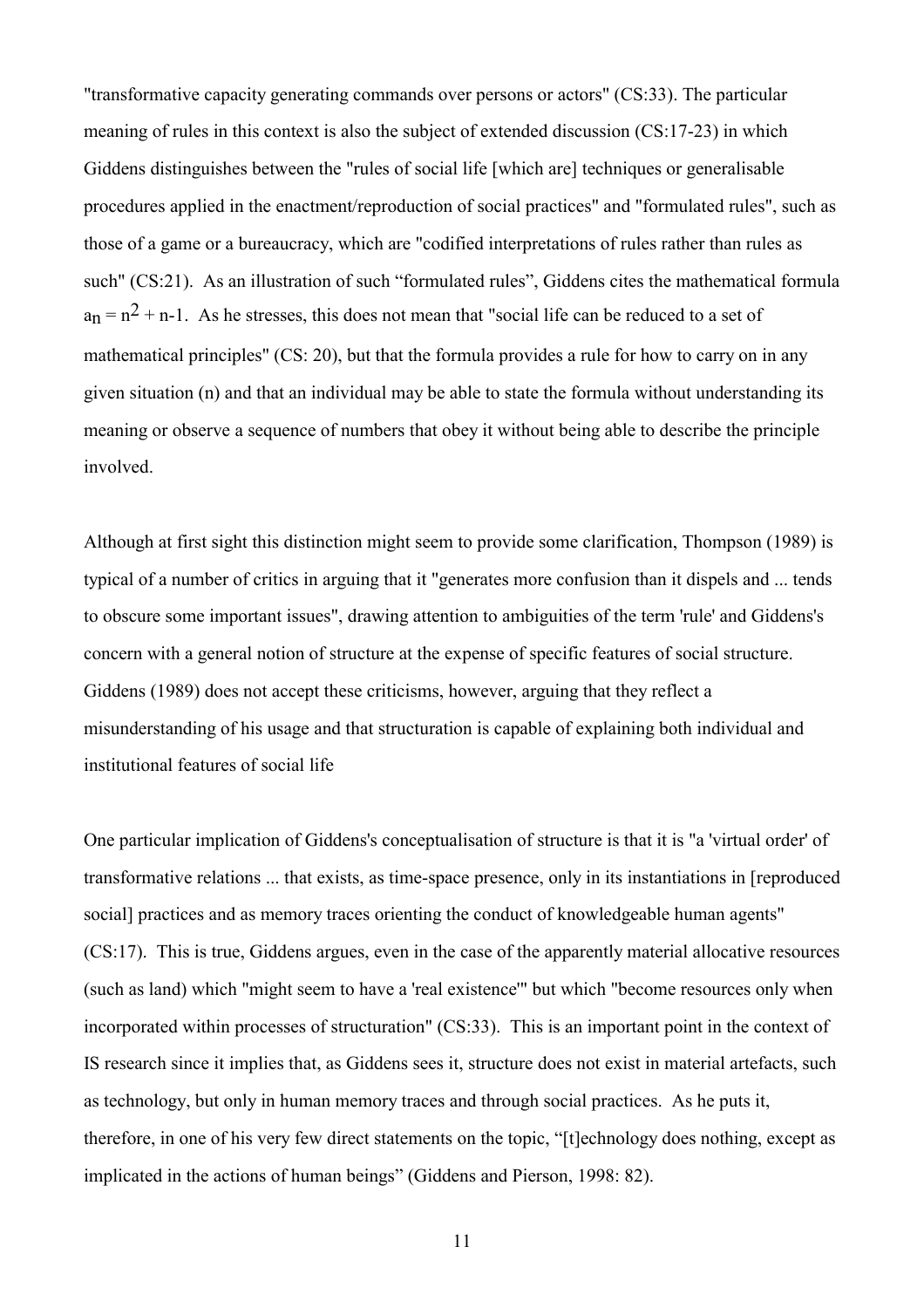Structuration thus mediates not between objectivist and subjectivist accounts of social practices, but between hermeneutic, functionalist and structuralist accounts of the relationship between structure and agency (CS: 26). Indeed, in proposing that structure is in the minds of social actors and only given substance through their actions, Giddens adopts a specifically subjectivist position that has lead some critics to identify him as an idealist.

Although New (1995) challenges this criticism, arguing that Giddens's view that structure is causally generative implies that it is real, and Layder (1987) suggests that Giddens's anti-objectivism is both unnecessary and theoretically problematic, implying that structuration need not be incompatible with realism, it remains the case that, as Giddens himself presents it, the rules and resources constituting structure exist only in the agents' heads. To talk of structure being inscribed or embedded in artefacts is therefore inconsistent with Giddens's views, as it fixes in technology one half of the duality of action and structure, the inseparable linkage of which is a central feature of structuration theory.

Critics of Giddens's treatment of agency also question the view that social order is produced and reproduced entirely through individual action. Focusing on the dependency of social structure on agency, some, such as Harré (1983), suggest that in well-ordered institutions, such as monasteries, social rules may dominate social reproduction and that individual structurational agency is thus insignificant or even absent<sup>3</sup>. Others argue that all aspects of structure may not be equally amenable to agency, suggesting that there may be a "differentiated (and thus limited) topography for the exercise of agency rather than an endlessly recursive plain" (Storper, 1985:419), or that some structural constraints may be "relatively independent" (Layder, 1987).

#### **Practical and Discursive Knowledge and Unintended Consequences**

 $\overline{a}$ 

Giddens views human agents as essentially knowledgeable about their actions. He argues that this may include "unconscious sources of cognition" (CPST: 5) as well as those at level of practical consciousness embodied in what actors know "about how to 'go on' in the multiplicity of contexts of social life" (Giddens, 1983) and at the discursive level, at which they are able to provide explanations for them (CS:7). They are thus seen to be continuously engaged in reflexive monitoring of conduct,

 $3$  Although individuals may be considered to have exercised agency in choosing to join such institutions in the first place.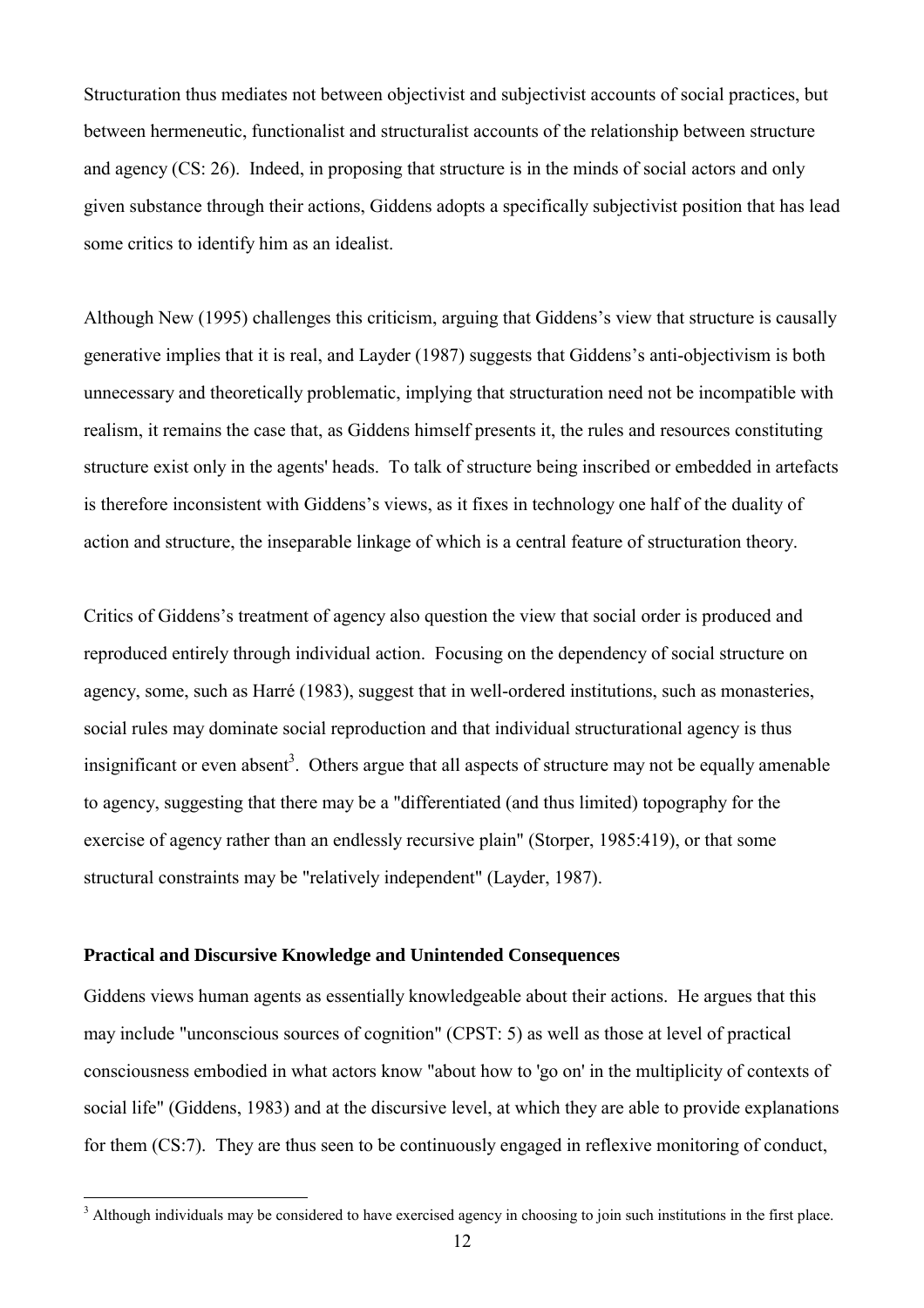rather than as the "cultural" or "structural dopes ... of stunning mediocrity" (CPST: 52) suggested by traditional views of structure as merely constraining action. This has important implications for the understanding of social action, as we have seen, as "every member of society must know … a great deal about the workings of that society by virtue of his or her participation in it" (CPST: 250). Giddens uses the term "discursive penetration" to describe this awareness of social actors of their engagement in social reproduction and production. This leads, he argues to a "double hermeneutic" whereby the concepts that sociological observers describe are already constituted as meaningful by social actors and can themselves become elements of the actors' understanding of their own condition.

This knowledgeability of social actors might seem to suggest that they are always in control of action. Giddens avoids this, however, by emphasising the unacknowledged conditions and unintended consequences of action. Thus "the production or constitution of society is a skilled accomplishment of its members, but one that does not take place under conditions that are either wholly intended or wholly comprehended by them" (NRSM(2): 108). This implies, Giddens argues, that universal laws in the social sciences are "markedly implausible" (CS: 345), if not impossible. Social generalisations can therefore, at best, only be 'historical', i.e. temporally and spatially circumscribed.

#### **Agency and Constraint**

Structuration theory has been the subject of significant criticism by a number of authors who contend that, unacknowledged conditions and unanticipated consequences notwithstanding, it assumes an inappropriately voluntaristic view of human agency (e.g. Bhaskar, 1979). This comes from Giddens's contention that structure is not simply constraining, but is also enabling, and that, except in situations where they have been drugged and manhandled by others, human agents always "have the possibility of doing otherwise" (Giddens, 1989: 258). Thus "the seed of change is there in every act which contributes towards the reproduction of any 'ordered' form of social life" (NRSM(2): 108).

His critics, however, suggest that it does not make sense to argue that structural constraint simply places "limits upon the feasible range of options open to an actor in a given circumstance" (CS: 177).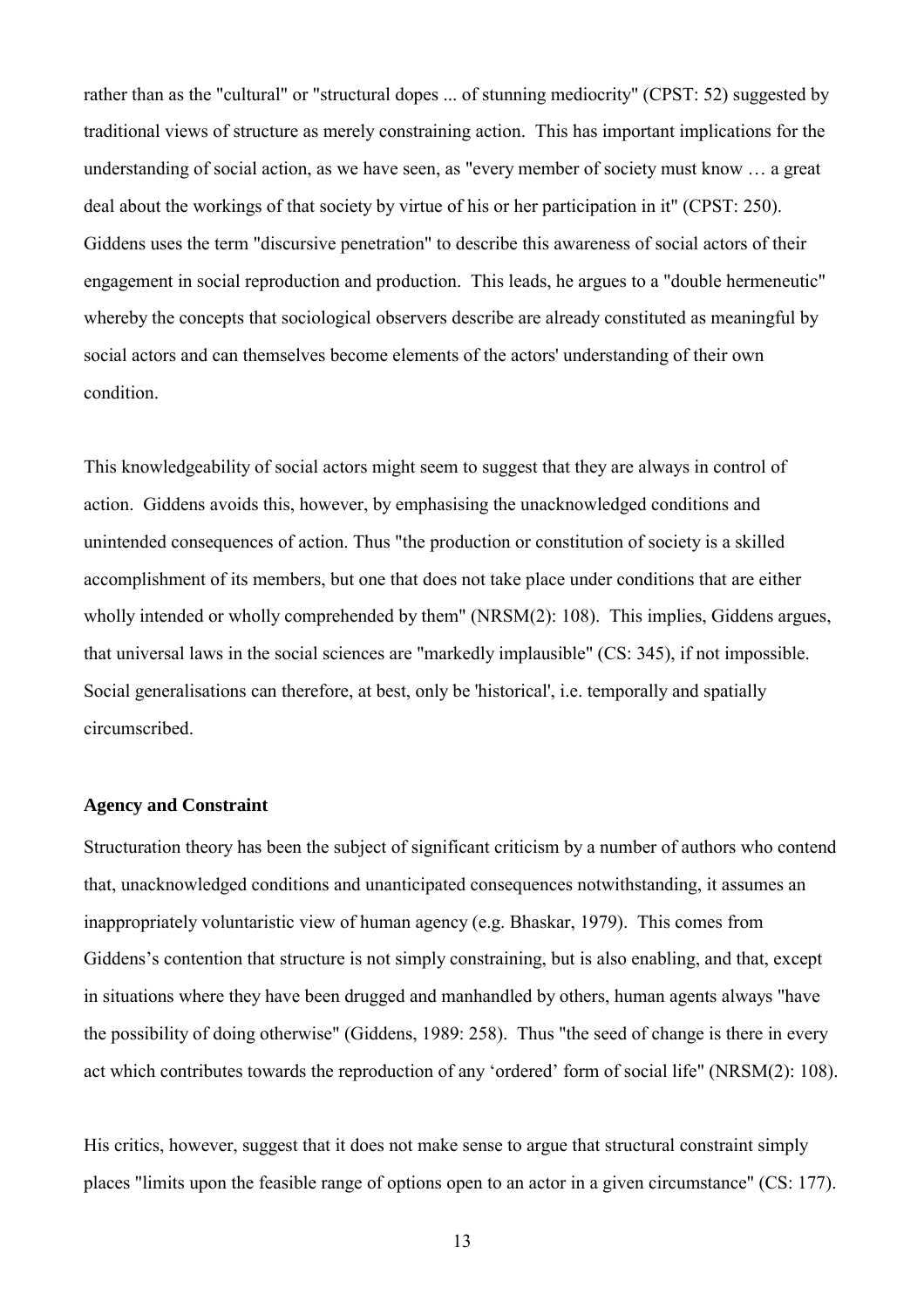Individuals, such as a landless peasant at the start of the capitalist era, they argue, had effectively only one feasible option if they wished to survive, to sell their labour-power. Archer (1990) therefore proposes a morphogenetic approach in which constraint and action operate sequentially, while Layder (1985: 146) argues for a notion of structural power that is "not simply a negotiable outcome of routine and concrete interactions and relationships" in the specific context.

This is a particular issue, Barbalet (1987) argues, when considering material artefacts (potentially significant in relation to a structurational theory of information systems as we have noted), which Giddens suggests cannot be social structural resources in power relations. Storper (1985) makes a similar point in arguing that "the *durée* of the material, although not imposing absolute constraints on system change, does mean that at any moment not everything is possible."

Giddens, however, does not accept these views, suggesting that the alternative to his conception is a form of determinism. All sanctions, he argues, no matter how oppressive and comprehensive, even the threat of death, carry no weight without the acquiescence of those threatened with them, in this case the individual's wish not to die (CS: 175). Power is only effective, therefore, to the extent that actors subject to it allow it to influence their actions. Giddens's voluntarist view of power as being instantiated in action rather than a type of act (such as people being made to do things against their will) or a resource (such as land or money that someone can possess) to be drawn on, provides a distinctive approach to a central issue in organisational analysis.

Giddens's model of power is also relational. Like Foucault (1979) he proposes a dialectic of control in which "all forms of dependence offer some resources whereby those who are subordinate can influence the activities of their superiors" (CS: 16). The operation of power relationships therefore relies upon the compliance of subordinates. Giddens's writings in this area, however, have been notably less influential than those of Foucault, perhaps reflecting the problematic character of his voluntarist assumptions.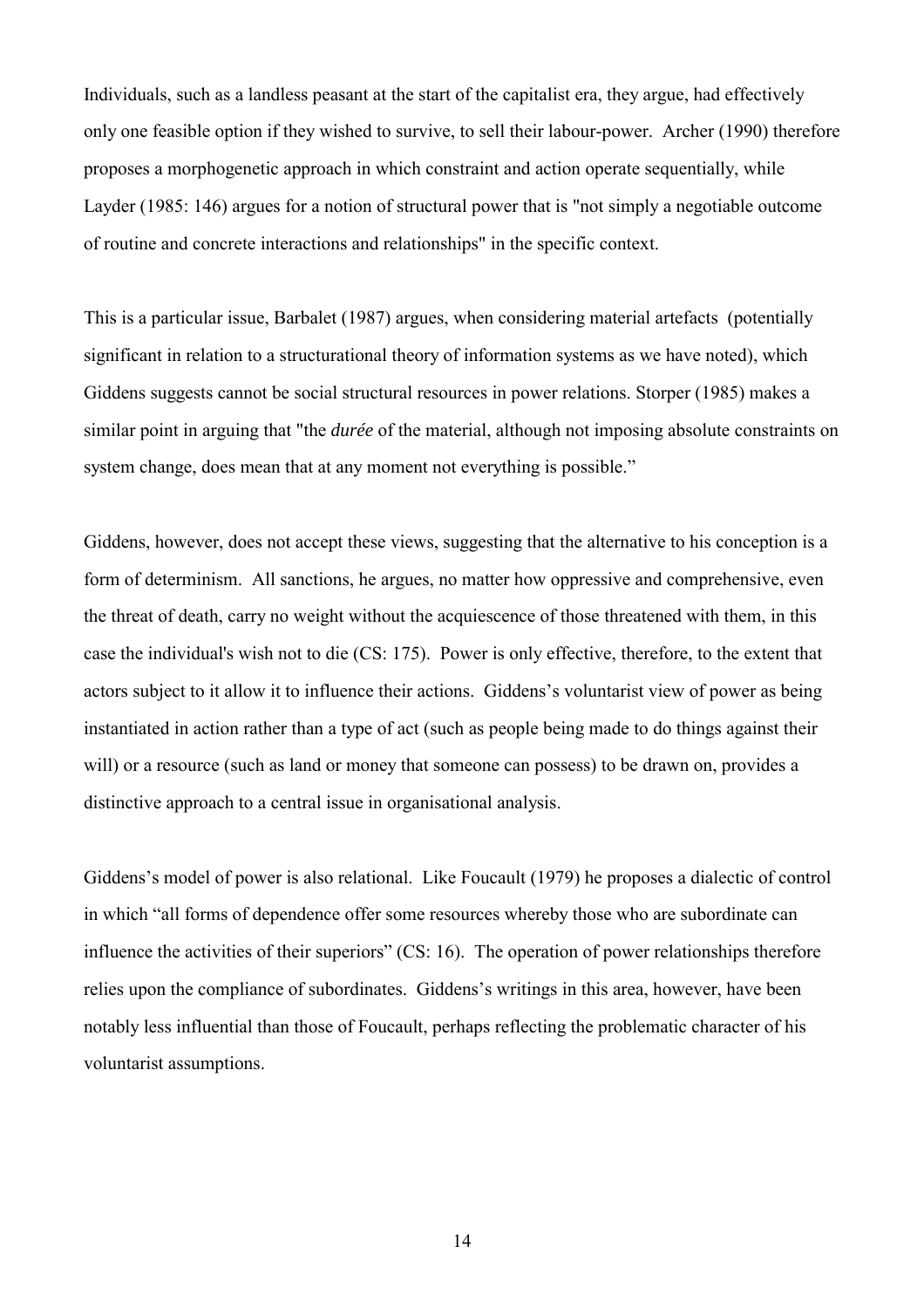#### **Time, routines and time/space distanciation**

Time, for Giddens, is one of the central, but frequently neglected, topics of social science and each of his major writings gives considerable attention to it. In particular, he identifies (CCHM(2): 28) three "intersecting planes of temporality" involved in every moment of structuration - *durée* (the reversible temporality of daily experience), Heideggerian *dasein* (the irreversible temporality of the life-cycle, being-unto-death) and Braudel's *longue durée* (the reversible temporality of institutions). In this way, he argues, structuration ties together the individual and institutional levels of social practice and points to the recursive nature of social life.

Although Giddens gives greater emphasis than many social theorists to time, some aspects of his treatment of the topic have been criticised. Adam (1990), for example, questions his suggestion that social time may be reversible and whether his claims about the time-space distanciation of power relationships apply outside modern industrialised societies. Bergmann (1992) and Nowotny (1992) also argue that Giddens neglects the constructed nature of temporality.

The idea of structure being continuously produced and reproduced through action leads to another significant aspect of structuration, that of routinisation. Giddens argues that routine is "integral to the continuity of the personality of the agent ... and to the institutions of society" (CS:60). In particular, individuals acquire ontological security through their engagement in predictable routines and encounters. Because these encounters are also constitutive of social institutions they enable the continuity of social life, the classic sociological 'problem' of how social order is sustained.

Giddens permits a distinction between two levels of integration, or "regularised relations of relative autonomy and dependence", between social practices. The first is defined as "social integration" and refers to "systemness on the level of face-to-face interaction", while the second, "system integration", refers to "systemness on the level of relations between social systems or collectivities" (CPST: 76). While this serves to differentiate between the micro and macro spheres of sociological analysis, in explicitly relating social integration with face-to-face interaction, it also highlights the importance of space and presence in social relations. From an IS standpoint social and system integration would seem particularly significant in view of the role of IT in the changing temporal and spatial character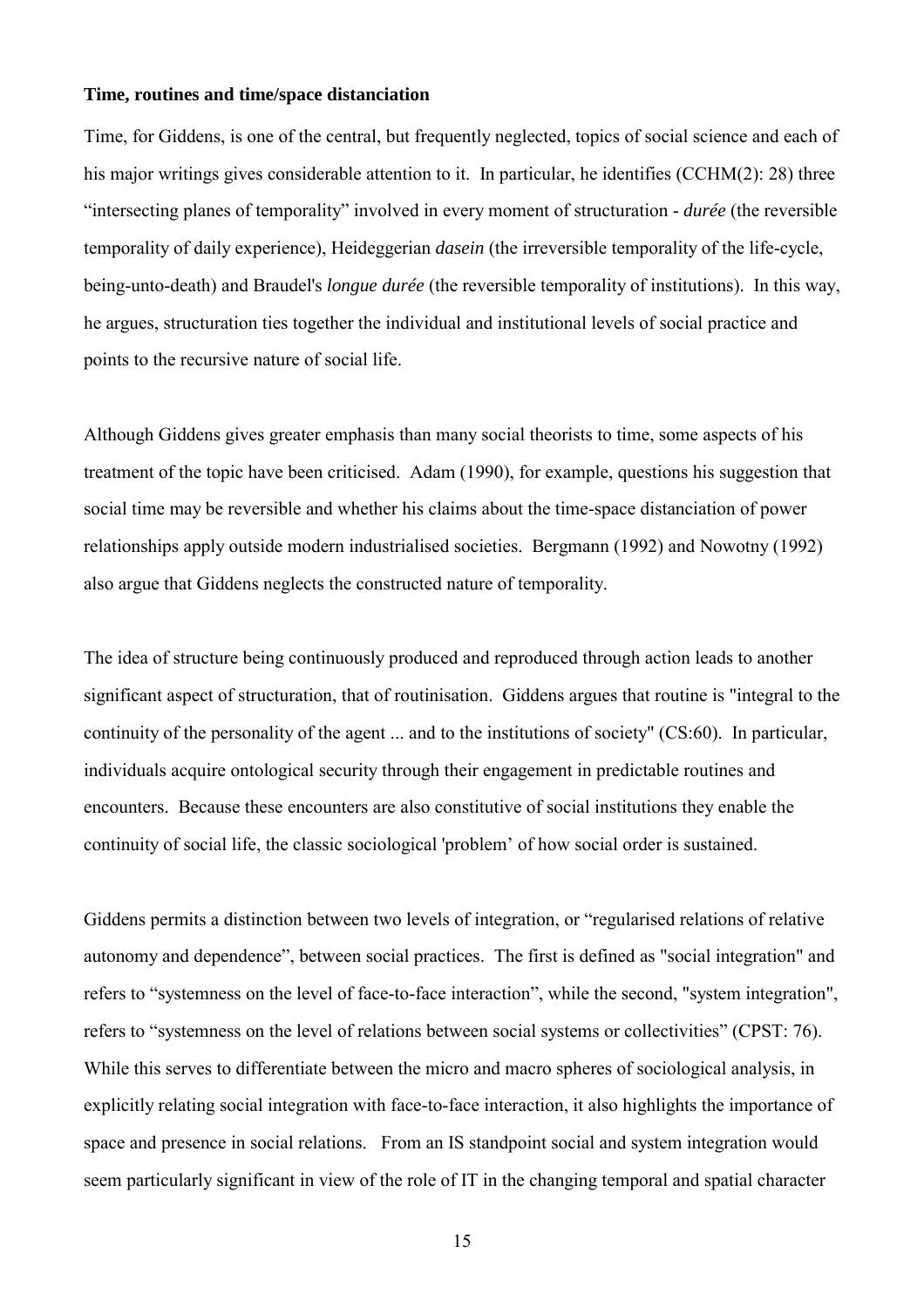of modern organisations. Interestingly, this is recognised by Giddens in one of the very few references to IT in his structurational writings where he notes that: "… mediated contacts that permit some of the intimacies of co-presence are made possible in the modern era by electronic communication…" (CS: 68). IS may mean that social integration is possible without co-presence.

#### **Structuration Theory in Relation to Empirical Research**

A major concern for the use of structuration theory in the IS field is its relevance to empirical research. Some critics, such as Gregson (1989), for example, have suggested that it operates at too high a level of generality to provide guidance in specific empirical settings. Giddens does not accept this claim, however, and indeed has made a number of attempts to spell out what he sees to be the potential contribution of structuration theory to social research. In CS (pp281-284), for example, he provides a 10-point summary of the key features of structuration (see Table 1) that, he argues, suggest "guidelines for the overall orientation of social research".

In Giddens (1989:300) he describes four features of a "structurationist programme of research." These include a focus upon "the orderings of institutions across time and space", rather than the study of 'human societies'; analysis of "social systems in terms of shifting modes of institutional articulation"; continual "sensitivity to the reflexive intrusions of knowledge into the conditions of social reproduction"; and orientation to "the impact of its own research upon the social practices and forms of social organization it analyses"). In Giddens (1991: 311) he simplifies the 10 principles in CS to just three: contextual sensitivity, the complexity of human intentionality and the subtlety of social constraint. Then (p313) he mentions four aspects of structuration "most generally relevant to social research": reproduction of practices, dialectic of control, discursive penetration and the double hermeneutic. In CS (Chapter 6), Giddens (1983) and Giddens (1991: 213- 218) he comments on various attempts by researchers to use structuration in empirical research projects.

|   | All human beings are knowledgeable agents                                                                                                                                               |
|---|-----------------------------------------------------------------------------------------------------------------------------------------------------------------------------------------|
| 2 | The knowledgeability of human agents is always bounded on the one hand by the unconscious and<br>on the other by the unacknowledged conditions and unanticipated consequences of action |
| 3 | The study of day-to-day life is integral to the analysis of the reproduction of institutionalised practices                                                                             |
| 4 | Routine, psychologically linked to the minimising of unconscious sources of anxiety, is the<br>predominant form of day-to-day social activity                                           |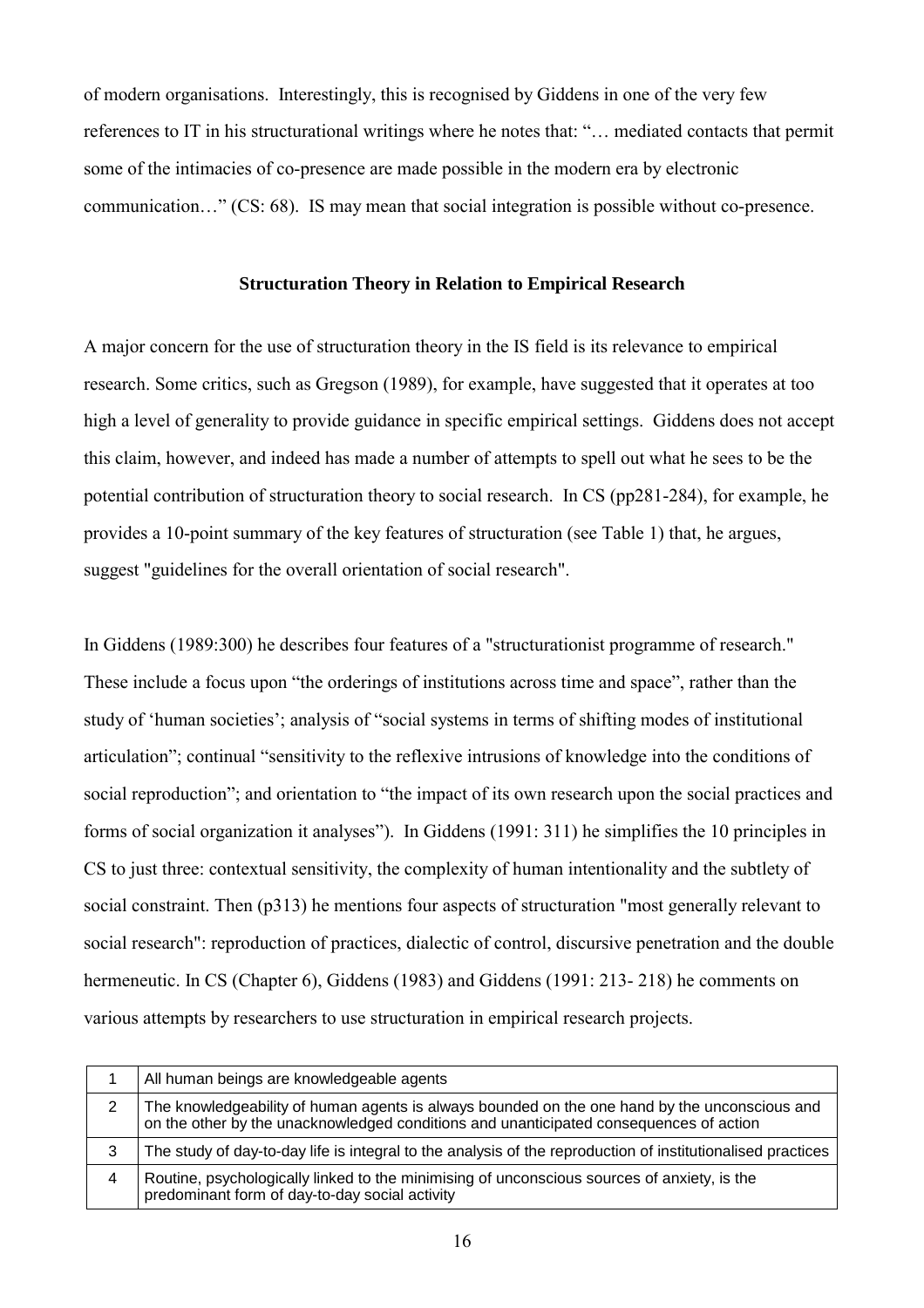| 5  | The study of context, or of the contextualisation of interaction is inherent in the investigation of social<br>reproduction                                                                    |
|----|------------------------------------------------------------------------------------------------------------------------------------------------------------------------------------------------|
| 6  | Social identities, and the position-practice relations associated with them, are 'markers' in the virtual<br>time-space of structure                                                           |
| 7  | No unitary meaning can be given to 'constraint' in social analysis                                                                                                                             |
| 8  | Among the properties of social systems, structural properties are particularly important, since they<br>specify overall types of society                                                       |
| 9  | The study of power cannot be regarded as a second-order consideration in the social sciences                                                                                                   |
| 10 | There is no mechanism of social organisation or social reproduction identified by social analysts<br>which lay actors cannot also get to know about and actively incorporate into what they do |

Table 1: "Aspects of structuration theory that impinge most generally upon problems of empirical research in the social sciences" (CS: 281-284)

At the same time, Giddens frequently states that structuration is not intended as a concrete research programme (Giddens, 1983: 77; 1992: 310) and that his principles "do not supply concepts useful for the actual prosecution of research" (Giddens, 1990: 312). He is also critical of those who "have attempted to import structuration theory *in toto* into their given area of study", preferring those "in which concepts, either from the logical framework of structuration theory, or other aspects of my writings, are used in a sparing and critical fashion" (Giddens, 1991: 213). Another favoured description of the role of structuration in empirical research is the use of principles derived from it as "sensitising devices" or to "provide an explication of the logic of research into human social activities and cultural products" (Giddens, 1991: 213).

As Archer (1990) puts it, therefore, structuration is "fundamentally non-propositional", or, as Craib (1992:108) argues, "it does not give us anything to test or to find out". Thus Gregson (1989: 245) describes structuration as a "second-order theory" concerned not with "theorizing the unique (i.e. with explaining the events or contingencies of particular periods or places), but with conceptualising the general constituents of human society". This is effectively acknowledged by Giddens (1989: 295) in his distinction between theory, as a generic category, and *theories*, or explanatory generalisations. Structuration, he argues, is clearly of the first type. A number of authors have therefore suggested that structuration is best considered as a meta-theory, a way of thinking about the world rather than as an empirically testable explanation of social behaviour. Weaver and Gioia (1994), indeed, propose it as *the* integrating meta-theory for organisational studies, a view criticised by De Cock and Rickards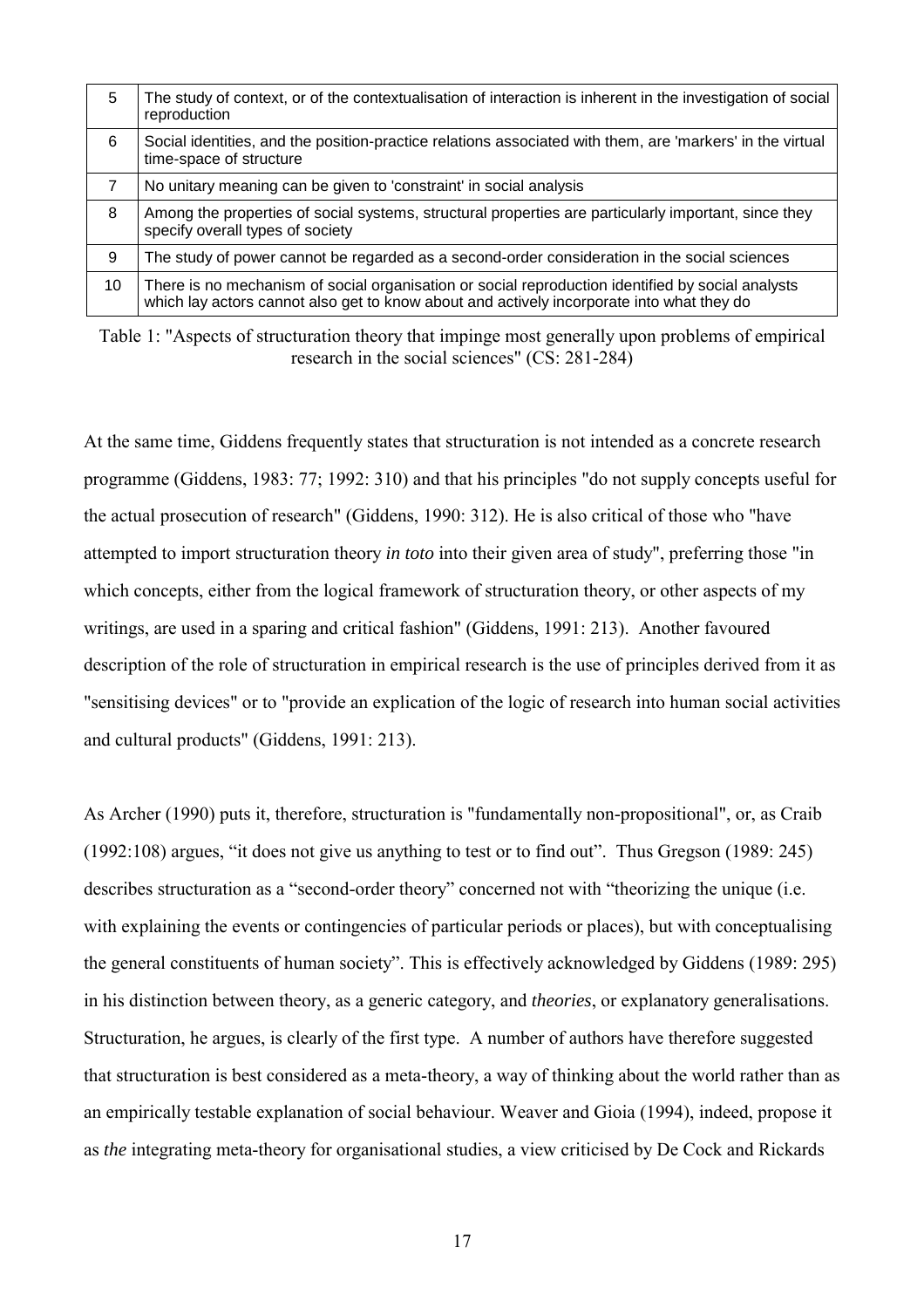(1995) who question whether structuration, or any other theory, is able to transcend all positions without assumptions of its own.

#### **Summary**

The key features of structuration theory, their implications and some of the potential issues that they raise, especially in the context of IS research, are summarised in Table 2.

| <b>Feature of structuration</b><br>theory                                                                          | Implication                                                                                                                                                                                                | <b>Potential issues</b>                                                                                                                                    |  |  |  |  |  |
|--------------------------------------------------------------------------------------------------------------------|------------------------------------------------------------------------------------------------------------------------------------------------------------------------------------------------------------|------------------------------------------------------------------------------------------------------------------------------------------------------------|--|--|--|--|--|
| Duality of structure                                                                                               | Structure and action are inseparable and<br>co-existent                                                                                                                                                    | Structure exists only through<br>action. It never pre-exists action.                                                                                       |  |  |  |  |  |
| Structure is a "virtual order of<br>transformative relations"                                                      | Rules and resources exist only in their<br>instantiation and as memory traces<br>orienting conduct                                                                                                         | Material resources, such as<br>technology, influence social<br>practices only through their<br>incorporation in processes of<br>structuration              |  |  |  |  |  |
| Essential recursiveness of<br>social life                                                                          | Structure is produced and reproduced in<br>every instance of action                                                                                                                                        | Social phenomena are temporary<br>regularities in an ongoing<br>process                                                                                    |  |  |  |  |  |
| Agents always have the<br>possibility to do otherwise                                                              | Structural constraint simply places limits<br>upon the feasible range of options open<br>to an actor in a given circumstance                                                                               | Compliance with structural<br>constraint implies choice to do so                                                                                           |  |  |  |  |  |
| Agents are knowledgeable<br>about their actions and<br>continuously reflect on their<br>conduct                    | Agents are aware of their condition and<br>reflect on it                                                                                                                                                   | Agents may not be discursively<br>aware of their knowledge                                                                                                 |  |  |  |  |  |
| Unacknowledged conditions<br>and unintended<br>consequences                                                        | Production and reproduction of society is<br>not wholly intended or comprehended by<br>social actors                                                                                                       | Social generalisations are<br>temporally and spatially<br>circumscribed                                                                                    |  |  |  |  |  |
| Routine is integral to the<br>continuity of the personality of<br>the agent  and to the<br>institutions of society | Individual identity and social institutions<br>are sustained through routine                                                                                                                               | The seed of change is there in<br>every act which contributes<br>towards the reproduction of any<br>'ordered' form of social life                          |  |  |  |  |  |
| Time space distanciation                                                                                           | Societies "stretch" over spans of time and<br>space                                                                                                                                                        | The importance of face-to-face<br>interaction for social integration<br>and the capability of technologies<br>to facilitate integration "at a<br>distance" |  |  |  |  |  |
| Double hermeneutic                                                                                                 | Concepts that sociological observers<br>describe are already constituted as<br>meaningful by social actors and can<br>themselves become elements of the<br>actors' understanding of their own<br>condition | Social actors can reflexively<br>appropriate the researcher's<br>understanding of their condition                                                          |  |  |  |  |  |

Table 2. Key features of structuration theory, their implications and some possible issues for IS research.

#### **ANALYSING THE USE OF STRUCTURATION THEORY IN THE IS FIELD**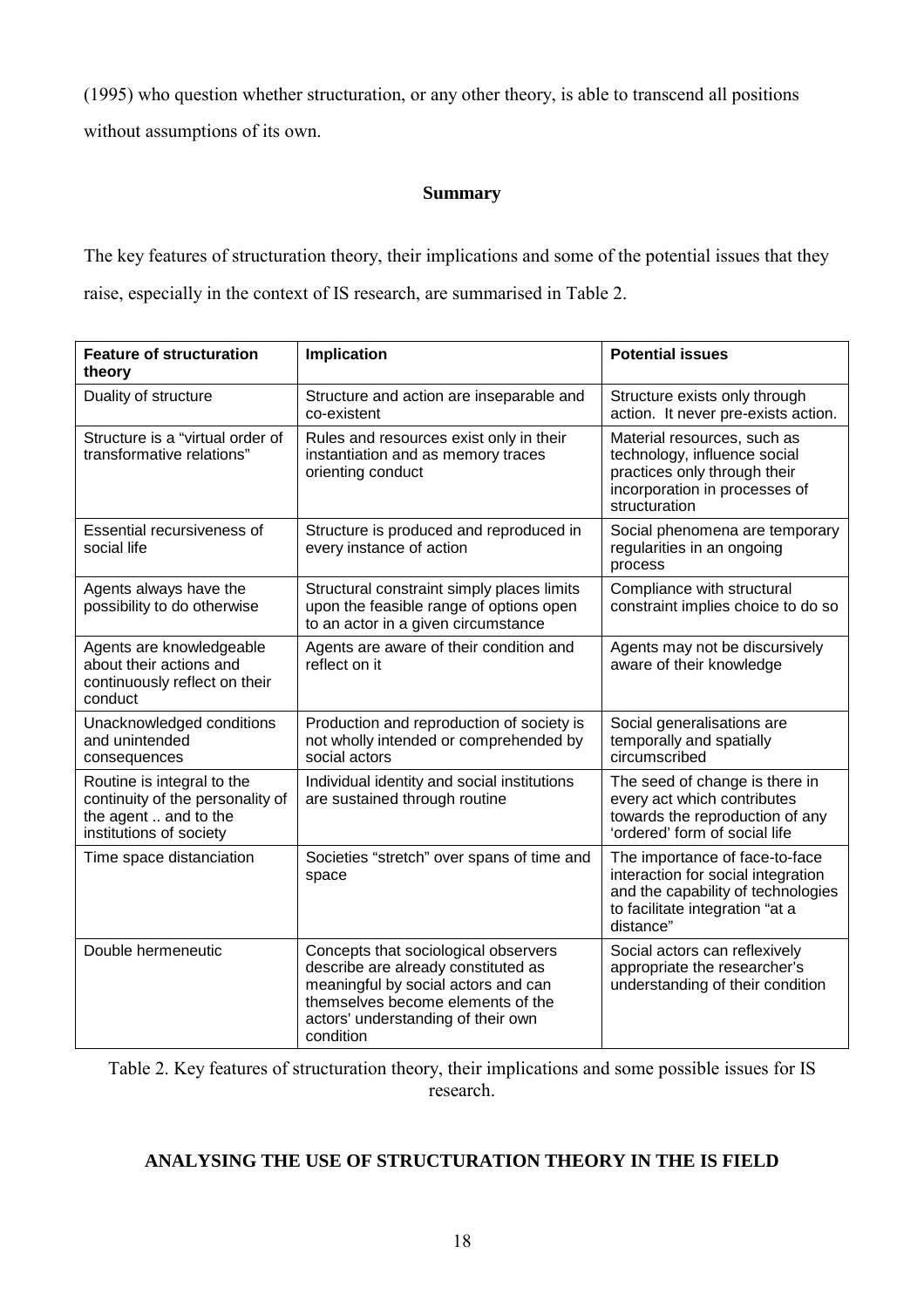Having identified a number of issues in relation to the use of structuration theory in the IS context, these may now be compared with the way in which the theory has been used in IS literature. As the basis for this comparison a search was undertaken to locate as many articles, written in English<sup>4</sup>, as possible that have used Giddens's ideas to study IS phenomena.

Four main methods were used to carry out this search. The first was to consult previous review articles (which are themselves included in the current analysis, but none of which are as comprehensive); second was an online search of ABI/Inform and EBSCO Business Periodicals using the search terms Giddens AND Information\*; third a manual review of hard copies of a number of significant IS journals; and lastly; an analysis of the proceedings of IFIP WG8.2 and ICIS conferences. Further references were also sought through analysis of bibliographies of the articles themselves. The coverage of these searches is shown in Table 3.

| Journal                                                                               | Years searched             |  |  |  |  |  |  |
|---------------------------------------------------------------------------------------|----------------------------|--|--|--|--|--|--|
| Accounting, Management and Information Technologies /<br>Information and Organization | $1991 - 2002$              |  |  |  |  |  |  |
| <b>Computer Supported Cooperative Work</b>                                            | $1992 - 2002$              |  |  |  |  |  |  |
| European Journal of Information Systems                                               | $1991 - 2002$              |  |  |  |  |  |  |
| The Information Society                                                               | $1996 - 2002$              |  |  |  |  |  |  |
| Information Systems Journal                                                           | $1994 - 2002$              |  |  |  |  |  |  |
| <b>Information Systems Research</b>                                                   | $1990 - 2002$ (issues 1-3) |  |  |  |  |  |  |
| Information Technology and People                                                     | $1990 - 2002$ (issues 1-3) |  |  |  |  |  |  |
| Journal of Organizational Computing                                                   | 1996 - 2002 (issues 1-2)   |  |  |  |  |  |  |
| Journal of Strategic Information Systems                                              | $1992 - 2002$              |  |  |  |  |  |  |
| Management Information Systems Quarterly                                              | $1977 - 2002$              |  |  |  |  |  |  |
| Scandinavian Journal of Information Systems                                           | $1990 - 2002$              |  |  |  |  |  |  |
| International Conference on Information Systems proceedings                           | $1986 - 2002$              |  |  |  |  |  |  |
| IFIP Working Group 8.2 conference proceedings                                         | $1979 - 2002$              |  |  |  |  |  |  |

Table 3. Journals and conference proceedings searched

 $\overline{a}$ 

Two important extensions of structuration theory in the IS context were evident from the literature: Orlikowski's structurational model of technology (Orlikowski and Robey, 1989; Orlikowski, 1992) and Adaptive Structuration Theory (AST) (DeSanctis and Poole, 1994; Poole and DeSanctis, 1990, 1992). Articles citing these papers either on their own, or in combination with Giddens were therefore also included in the search.

<sup>&</sup>lt;sup>4</sup> Structuration has recently begun to attract attention in the French IS literature (see, for example the proceedings of the 5<sup>th</sup> Association Information et Management conference at www.aim2000.univ-montp2.fr/fr/index.html). We are also aware of articles in other European languages.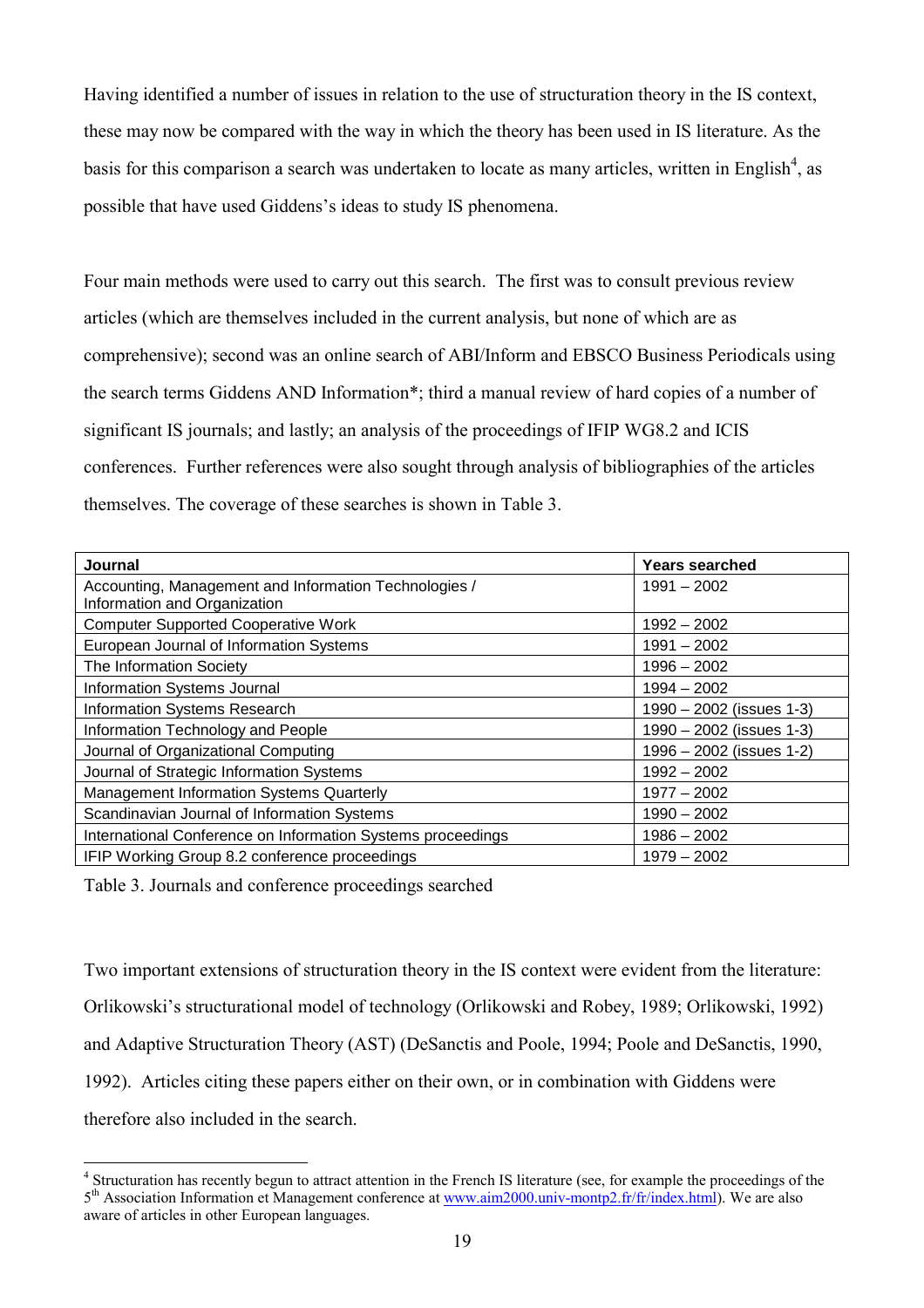The total number of IS papers using Giddens's ideas, either directly or via Orlikowski's work or AST, identified by these methods was 225. This total does not include working papers, articles in conference proceedings other than ICIS or IFIP WG8.2 or articles citing Giddens, Orlikowski or AST in cognate subjects such as accounting, geography or organisation theory without a specific IS content, except where they appeared to have made a distinctive contribution to the development of structurational IS research. Another 39 papers discussing Giddens's ideas were identified in edited books, or presented at conferences such as the European Conference on Information Systems or the Hawaii International Conference on Systems Sciences for which complete proceedings were not available.

Giddens was also mentioned in more than 120 further IS papers, but without any significant discussion of his work. For example, these include papers referring to Giddens as a constructivist social theorist or as a potential alternative source of theoretical insight in the context of studies using other theories. They are of interest to the present study, however, to the extent that they may be taken as indicative of awareness of Giddens in the IS literature, even if substantive use is not made of his ideas.

While the search sought, as far as possible, to be systematic, it is not claimed that it provides a complete survey of the use of Giddens's ideas in the IS literature as there may be significant articles in journals, conferences, or other sources not covered by this search. Its purpose is therefore primarily illustrative of the types of IS research that have used structuration theory and the ways in which they have used it, rather than to draw firm conclusions about the absolute numbers or proportions of papers.

In order to identify patterns within this literature, the papers were independently coded by each author into a number of categories. Following a number of iterations comparing and refining the coding schemes, agreement was reached on the classification of the papers into eleven categories as shown in Table 4. The distribution of papers among these categories over time is shown in Table 5 (a full listing of references is given in Appendix 1) and the key features of the research in each category are described in the following sections. Again, the allocation of papers to these categories is not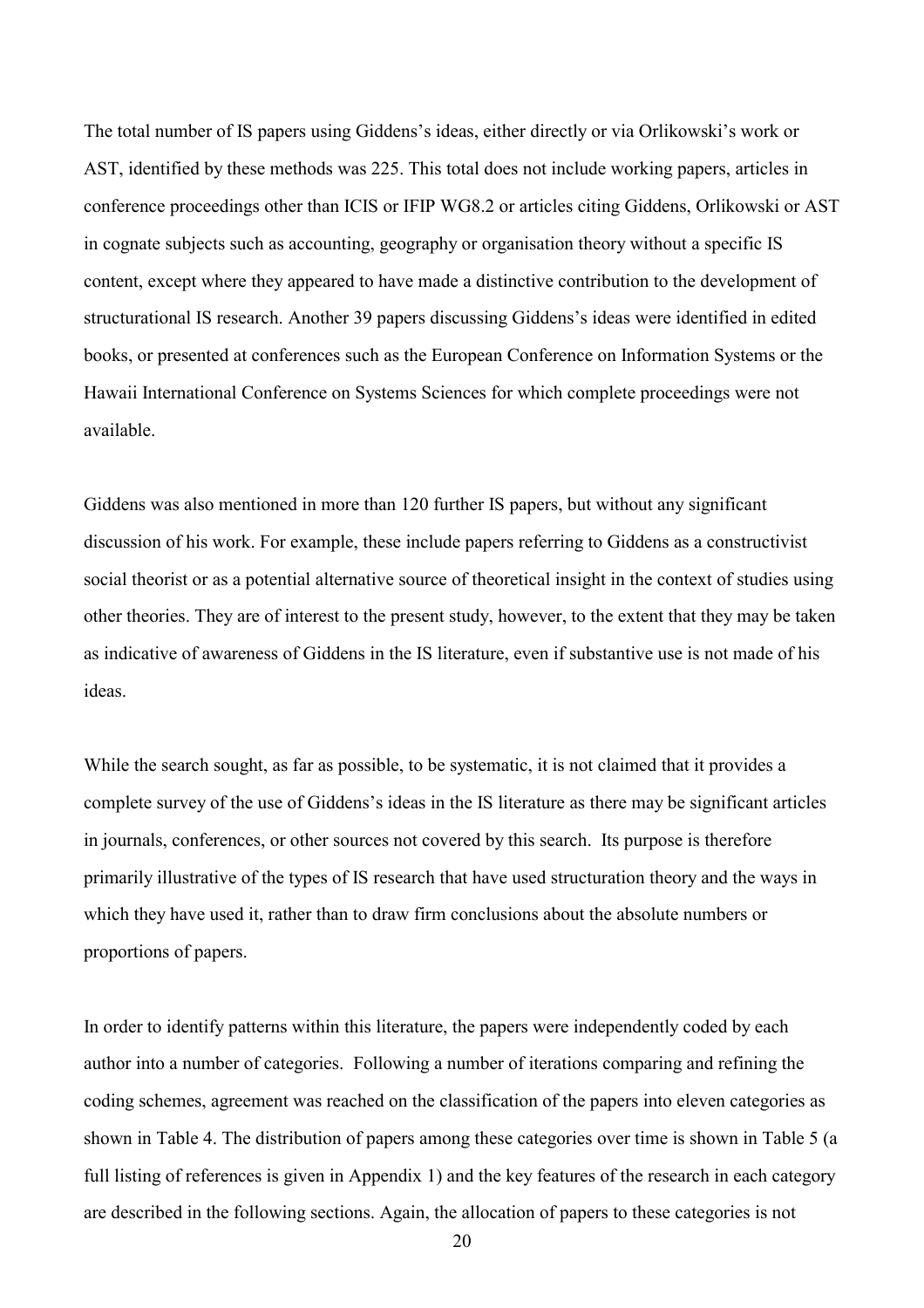claimed to be definitive. As is discussed below, the boundaries between a number of the categories are a matter of emphasis rather than absolute difference. Moreover, given the acknowledged limitations of the search method, the primary focus is necessarily on the broad pattern of structurational research within the IS field rather than the specific numbers.

| Category                                                           | <b>Definition</b>                                                                                                                                                                 |
|--------------------------------------------------------------------|-----------------------------------------------------------------------------------------------------------------------------------------------------------------------------------|
| Early applications of structuration theory                         | Papers published before 1995 analysing the duality of structure in<br>empirical IS cases (whether explicitly or as a meta-theory)                                                 |
| Later applications of structuration theory                         | Papers published in 1995 or after, analysing the duality of<br>structure in empirical IS cases (whether explicitly or as a meta-<br>theory)                                       |
| Secondary applications of structuration<br>theory                  | Papers analysing structurational processes in empirical IS cases,<br>but primarily drawing on secondary sources, e.g. Orlikowski (1992)<br>or Walsham (1993), rather than Giddens |
| Use of structuration theory concepts                               | Papers using structuration theory concepts other than the duality<br>of structure (e.g. constraint, time-space distanciation) in the<br>analysis of IS topics                     |
| Use of concepts from Giddens's other<br>writings                   | Papers using concepts from Giddens's writings after 1990 (e.g.<br>modernity, trajectory of the self) in the analysis of IS topics                                                 |
| Reviews and comparative studies                                    | Papers critically discussing the use of structuration theory in IS<br>research, including where part of a broader review                                                          |
| Use of structuration theory with other<br>theories                 | Papers combining structuration theory with other theories (e.g.<br>Actor Network Theory, Activity Theory) in the analysis of IS topics                                            |
| <b>Adaptive Structuration Theory</b><br>foundations                | Papers describing the original development of Adaptive<br><b>Structuration Theory</b>                                                                                             |
| Application of Adaptive Structuration<br>Theory                    | Papers applying Adaptive Structuration Theory, with little or no<br>modification, in the analysis of empirical IS cases                                                           |
| <b>Extensions of Adaptive Structuration</b><br>Theory and concepts | Papers proposing and applying modifications to Adaptive<br>Structuration Theory in the analysis of empirical IS cases                                                             |
| Duality of Technology                                              | Papers describing the development of Orlikowskis's Duality of<br>Technology model                                                                                                 |

Table 4. The classification scheme used to categorize the papers.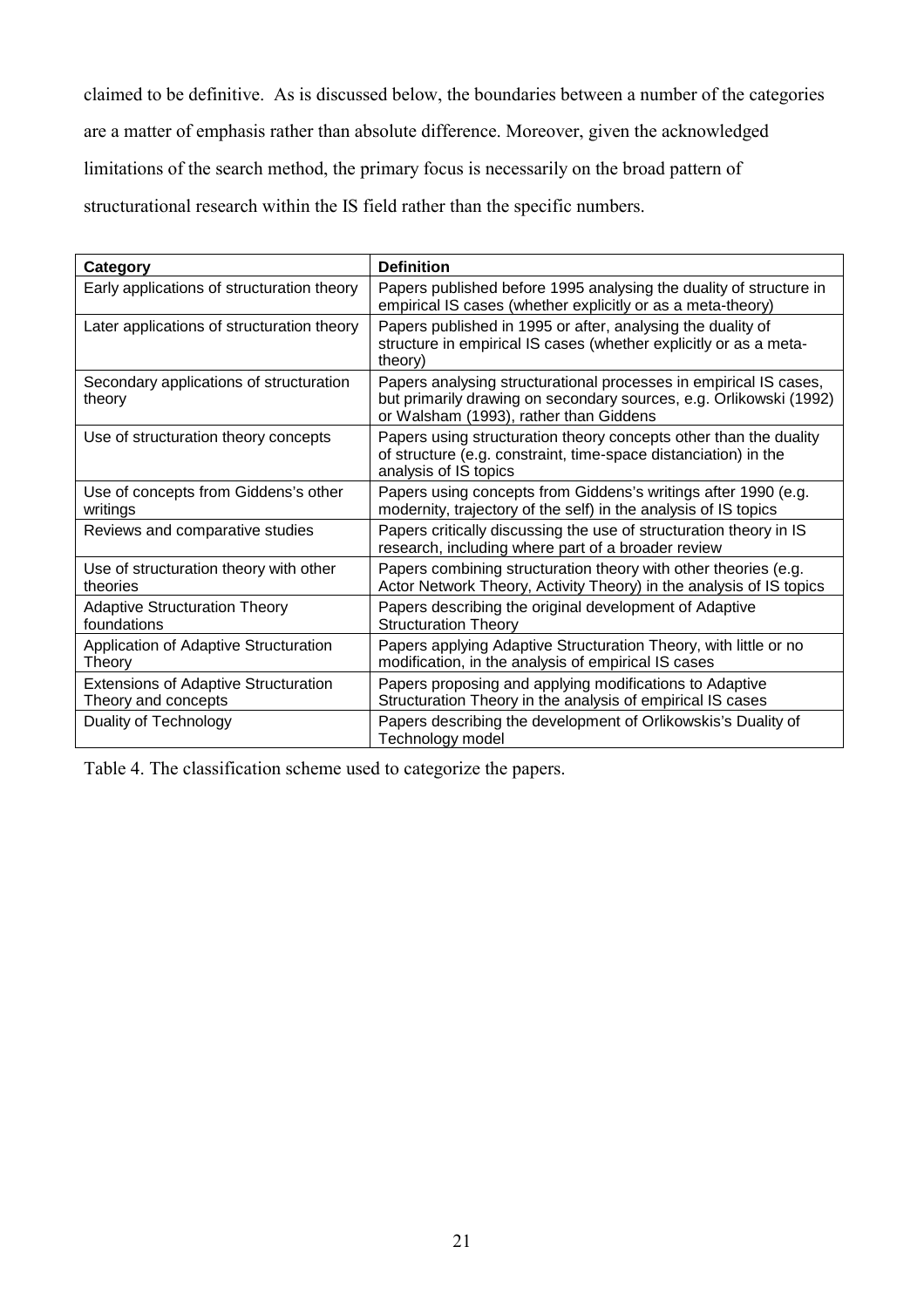| <b>Category</b>                            |   |  |  |  |  |  |    |    | 1983  1984  1985  1986  1987  1988  1989  1990  1991  1992  1993  1994  1995  1996  1997  1998  1999  2000  2001  2002 |    |    |    |    |                |    | <b>Total</b> |
|--------------------------------------------|---|--|--|--|--|--|----|----|------------------------------------------------------------------------------------------------------------------------|----|----|----|----|----------------|----|--------------|
| Early applications of ST in IS             |   |  |  |  |  |  |    |    |                                                                                                                        |    |    |    |    |                |    | 20           |
| Later applications of ST in IS             | 0 |  |  |  |  |  |    | 61 |                                                                                                                        |    |    |    |    | n              |    | 28           |
| Secondary applications of ST in IS         |   |  |  |  |  |  |    |    |                                                                                                                        | h  |    | 51 |    |                |    | 28           |
| Use of ST concepts in IS research          | U |  |  |  |  |  |    |    |                                                                                                                        |    |    | っ  |    |                |    | 26           |
| Use of concepts from G's other<br>writings |   |  |  |  |  |  |    |    |                                                                                                                        |    |    |    |    |                |    | 16           |
| Reviews and comparative studies            |   |  |  |  |  |  |    |    |                                                                                                                        |    |    |    |    |                |    | 16           |
| Use of ST with other theories              |   |  |  |  |  |  |    |    |                                                                                                                        |    |    | 51 |    |                |    | 27           |
| <b>AST</b> foundations                     |   |  |  |  |  |  |    |    |                                                                                                                        |    |    | 0  |    |                |    | 10           |
| Application of AST                         |   |  |  |  |  |  |    |    |                                                                                                                        |    |    |    |    |                |    | 30           |
| Extensions of AST and concepts             |   |  |  |  |  |  |    |    |                                                                                                                        |    |    | 3  |    |                |    | 19           |
| Duality of Technology                      |   |  |  |  |  |  |    |    |                                                                                                                        |    |    |    |    |                |    |              |
|                                            |   |  |  |  |  |  | 23 |    |                                                                                                                        | 20 | 16 | 21 | 20 | $\overline{4}$ | 28 | 225          |

Table 5. The distribution of papers among the categories over time.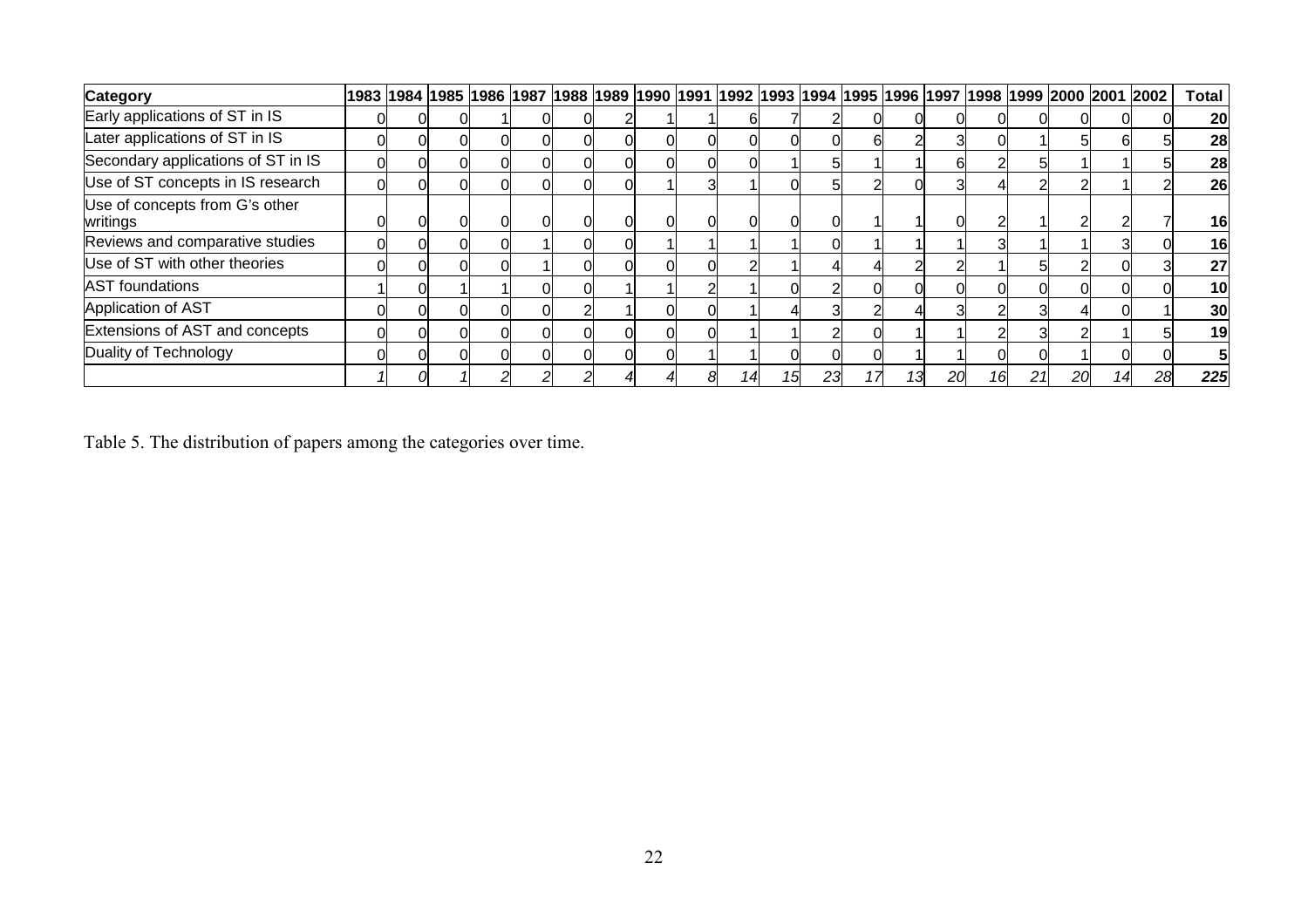#### **TYPES OF STRUCTURATIONAL RESEARCH IN THE IS FIELD**

#### **Early applications**

Apart from one early outlier (Barley, 1986), it appears that structurational papers addressing IS topics began to be published in any numbers somewhat later than in other management-related fields, such as organisational behaviour and accounting, where substantial discussion of structurational research was already evident in the 1980s. The emergence of structuration theory in the IS field appears to have been linked to papers such as Hirschheim, Klein and Newman (1987) and Lyytinen and Hirschheim (1989) advocating the study of IS development and use as social action and to the growing interest in interpretative methods in certain quarters (eg Boland 1985, Walsham, 1993). Parallel developments in the Communication Studies field, especially around the then new area of computer-mediated communication, also gave rise to an interest in structuration (Poole and McPhee 1983, 1985; Poole, Seibold and McPhee 1986) that subsequently lead to the development of AST, discussed further below.

The main focus of the papers classified as "early applications of ST in IS" is typically on illustrating the core concepts of structuration theory in an IS context, especially the structure/agency dimensions and their interaction through modalities as shown in Figure 1. Papers in this category include Walsham and Han's (1993) study on IT strategy implementation, Boland and Greenberg's (1992) study of information systems development and Lyytinen and Ngwenyama's (1992) analysis of Computer Supported Cooperative Work.

From a theoretical standpoint, some of these studies may be seen as exemplifying the somewhat mechanistic "application" of structuration theory, against which Giddens cautioned (1991: 213); following Giddens's description rather too literally and uncritically, and identifying each theoretical element in turn. Their significance, in terms of structurational research in the IS field, however, lies in their position as early adopters (c.f. Rogers 1962), demonstrating the relevance of structurational concepts in the understanding of IS phenomena and opening the way to later studies. Indeed, certain of these papers, especially those of Barley (1986), Orlikowski (1992), and Walsham and colleagues (Walsham and Han, 1993, Walsham and Waema, 1994) and the related chapters in Walsham's 1993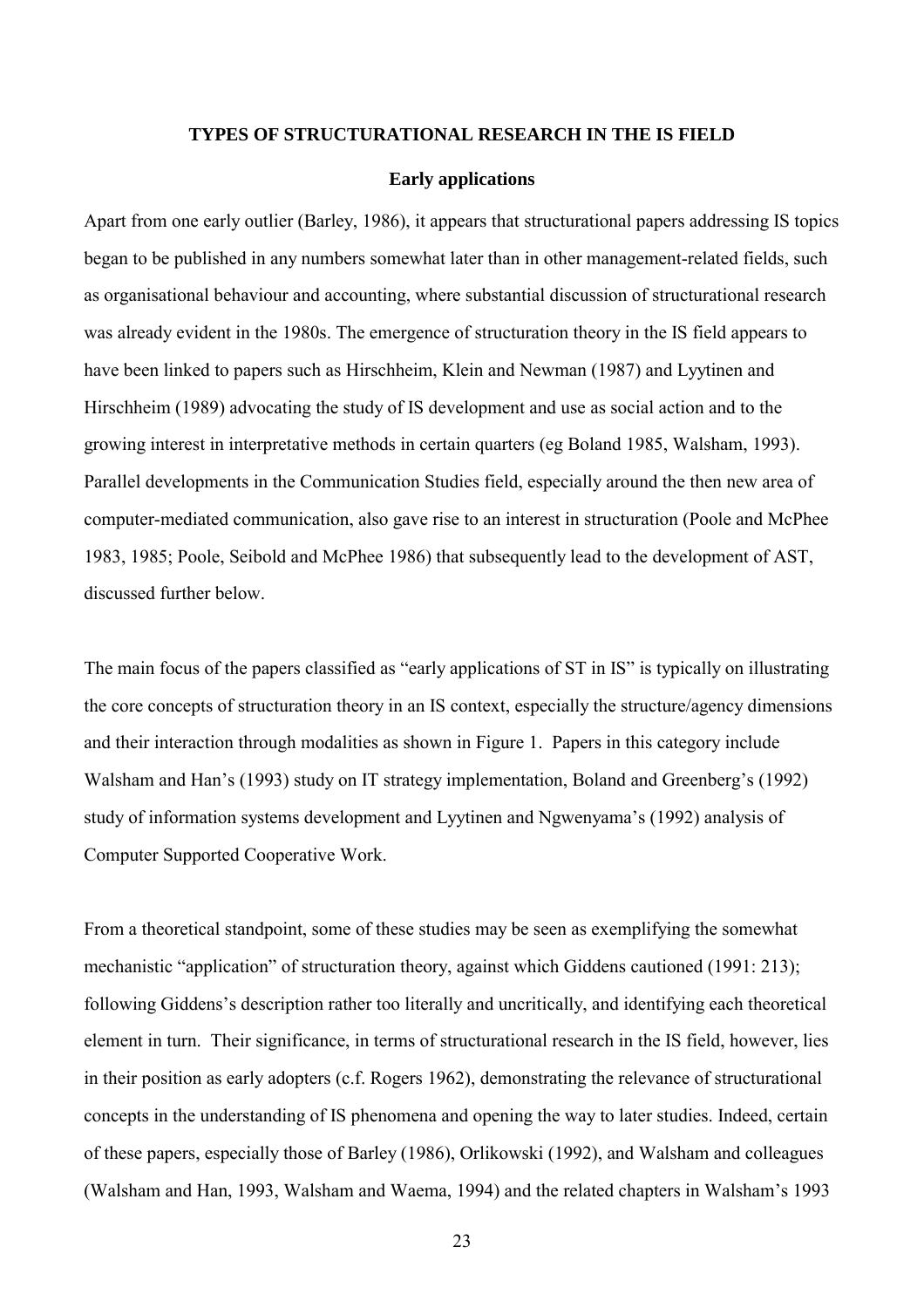book (Walsham, 1993), appear to be the primary source of exposition of structurational concepts for a number of subsequent studies, especially those classified here as secondary applications.

#### **Later Applications**

The group of articles identified as "later" applications are distinguished from the "early" applications solely on the basis of the date of their publication. The choice of 1994 as the cut off point between the two simply reflects a slight decline in the number of articles at that date rather than any particularly significant demarcation between the content of the two sets of articles. It is also possible that some of these "later" applications may actually have been written before some of the "early" studies, but their appearance may have been delayed by publication time lags. Despite the somewhat arbitrary nature of the division, however, it seemed helpful to distinguish between the "early" studies published at a time when structuration theory was not yet widely recognised in the IS field and "later" studies published when structuration's relevance was more generally accepted (at least in certain quarters) and for which the "early" application literature provided a comparatively easily accessible point of reference. Articles in this category include Karsten (1995) on groupware implementation, Crowston *et al* (2001) on the real estate industry, and Cendon and Jarvenpaa (2001) on IT implementation in a medical library.

Some of these later papers largely reiterate claims made in the earlier studies, regarding the relevance and applicability of structuration in the IS field. In other cases, however, they may be argued as extending the literature, by applying structuration theory to explore phenomena relating to new types of IS (groupware), or in new contexts (medical libraries), or industries (real estate). Moreover, perhaps reflecting the growing familiarity of structurational concepts in the IS field over time, some of these papers offer rather more subtle readings of structurational processes in IS contexts than the early studies.

#### **Secondary Applications**

Whereas the distinction between the "early" and "late" applications was purely chronological, the distinction between these two types of study and the "secondary" applications reflects an assessment of whether the use of structurational concepts is reasonably close to Giddens's own formulation, or,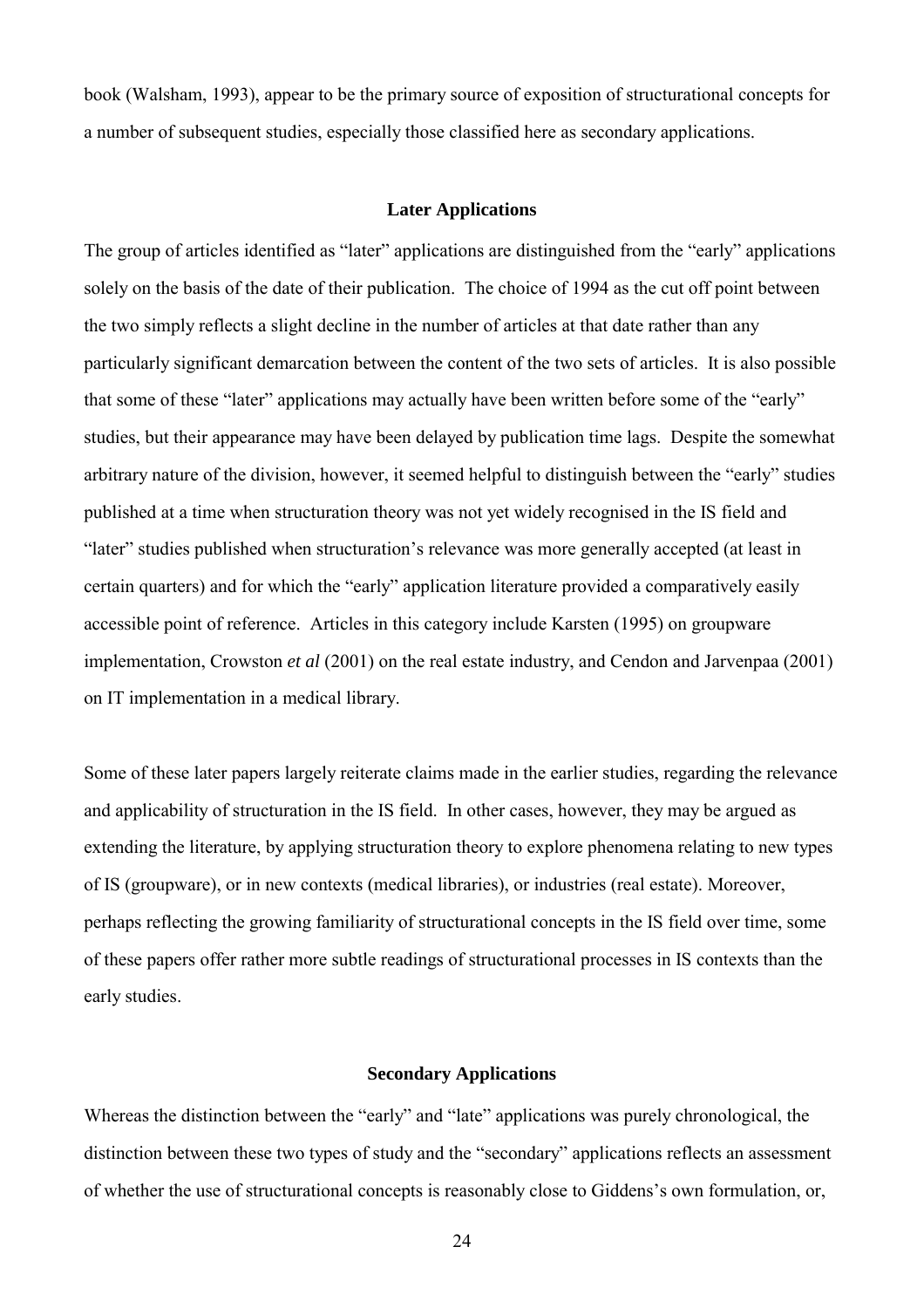intentionally or not, involves selective or modified versions of structurational thinking. The "secondary" character of these studies also often reflects their dependence on some of the studies included in the "early" applications literature, especially Orlikowski (1992) and Walsham (1993), for their interpretation of structuration theory, thereby losing some of the subtleties of the original analysis. A number of these studies also reproduce what may be argued to be misreadings of Giddens by the earlier authors (see discussion of Orlikowski, 1992, below), especially in treating technology as a structure in its own right. Articles in this category include Brooks's (1997) study of Computer Aided Design, Purvis *et al*'s (2001) study of knowledge management, and Pinsonneault and Kraemer's (2002) discussion of downsizing.

This "secondary" literature often appears to be motivated by a concern to "translate" structurational concepts into a form seen to be more readily applicable in the IS field: to provide a mapping between structurational and IS language*.* While this may have helped to stimulate interest in structuration in the IS field, the rather literal "translation" adopted in some of these studies, for example treating similarities of terminology in structuration and IS research as evidence of deeper correspondence, may also have promoted a somewhat distorted picture of Giddens's work within the IS field. Thus, as these papers themselves become sources for later studies, without reference to Giddens, structurational IS research may increasingly diverge from the original concepts of the theory.

#### **Use of Structuration Theory Concepts**

The papers in this category are primarily distinguished by their focus on particular concepts within structuration theory. Structuration typically forms the background to the analysis, but all aspects of the theory may not necessarily be invoked. In comparison to the "early", "late" and "secondary" applications, their use of structuration is therefore more selective, although a clear demarcation between "application" and "use of concepts" is not always easy to define. For example a study focusing on a particular aspect of structuration may be informed by the whole theory, although not explicitly identifying itself as "applying" it. Given their usually explicit selectivity in the use of structuration, these studies are perhaps closer to the sorts of research that Giddens (1991:213) appears to favour, although it may be argued that there is some variation in the degree to which they are "sparing and critical" in their use.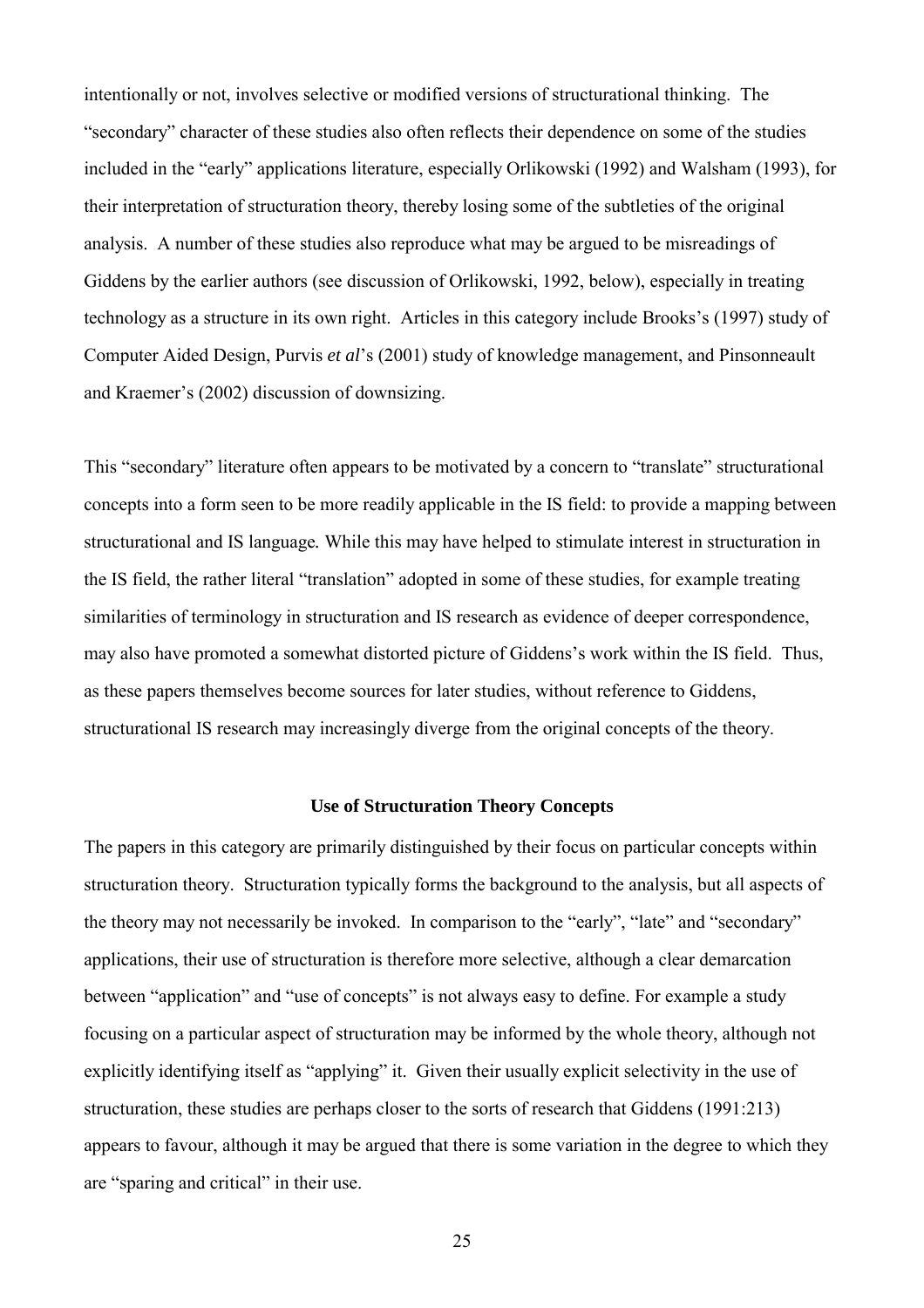As a general theory of social practice, structuration theory addresses a wide range of significant, inter-related concepts relevant to the study of IS phenomena. Within the IS literature, however, the coverage of these has been quite uneven with eleven papers on the temporal/spatial ordering of social practices (e.g. Sahay, 1997), ten on power and the dialectic of control (e.g. Elkjaer et al, 1991), three on discursive/practical consciousness (e.g. Hemingway, 1998), and two on constraint (e.g. Nandhakumar and Jones, 1997). It is difficult to judge, though, whether this imbalance is: because IS researchers have considered the under-represented concepts, such as constraint, to be less important than time/space organisation of social practices or power; because there has been no widely-accessible exposition of these concepts, providing guidance for a more systematic programme of analysis; or simply because the total number of studies is, as yet, too small for all concepts to have received similar coverage. Whatever the reasons for the relative neglect of certain aspects of structuration, these would seem to offer opportunities for a richer exploration of the range of implications of Giddens's ideas in the IS field.

#### **Use of Concepts from Giddens's Other Writings**

These papers focus on concepts developed in Giddens's writings of the 1990s, in particular his analysis of modernity. Although reference is sometimes made to earlier works, and structuration may be mentioned, this is typically a secondary concern. Given that many of the authors have also written directly on structuration in other papers, however, then these works are usually informed by structurational concepts and serve to demonstrate how these ideas can underpin work analysing IS in relation to contemporary social change in a variety of areas. Studies in this category include: Nicholson and Sahay (2001) on time-space and globalisation, Barrett and Walsham (1999) on selfidentity and Scott (2000) on the reflexive modernity. The analysis suggests that the number of these papers has been increasing over time, although they still remain a small proportion of the total.

#### **Reviews and Comparative Studies**

Given the relatively short history of structurational research in the IS field, the literature has already attracted quite a number of reviews, surveying the use of structuration theory in the IS literature<sup>5</sup>. A

 $\overline{a}$ 

 $<sup>5</sup>$  Poole and DeSanctis have recently written an extensive review of structuration in IS research that is available at</sup> https://doc.telin.nl/dscgi/ds.py/Get/File-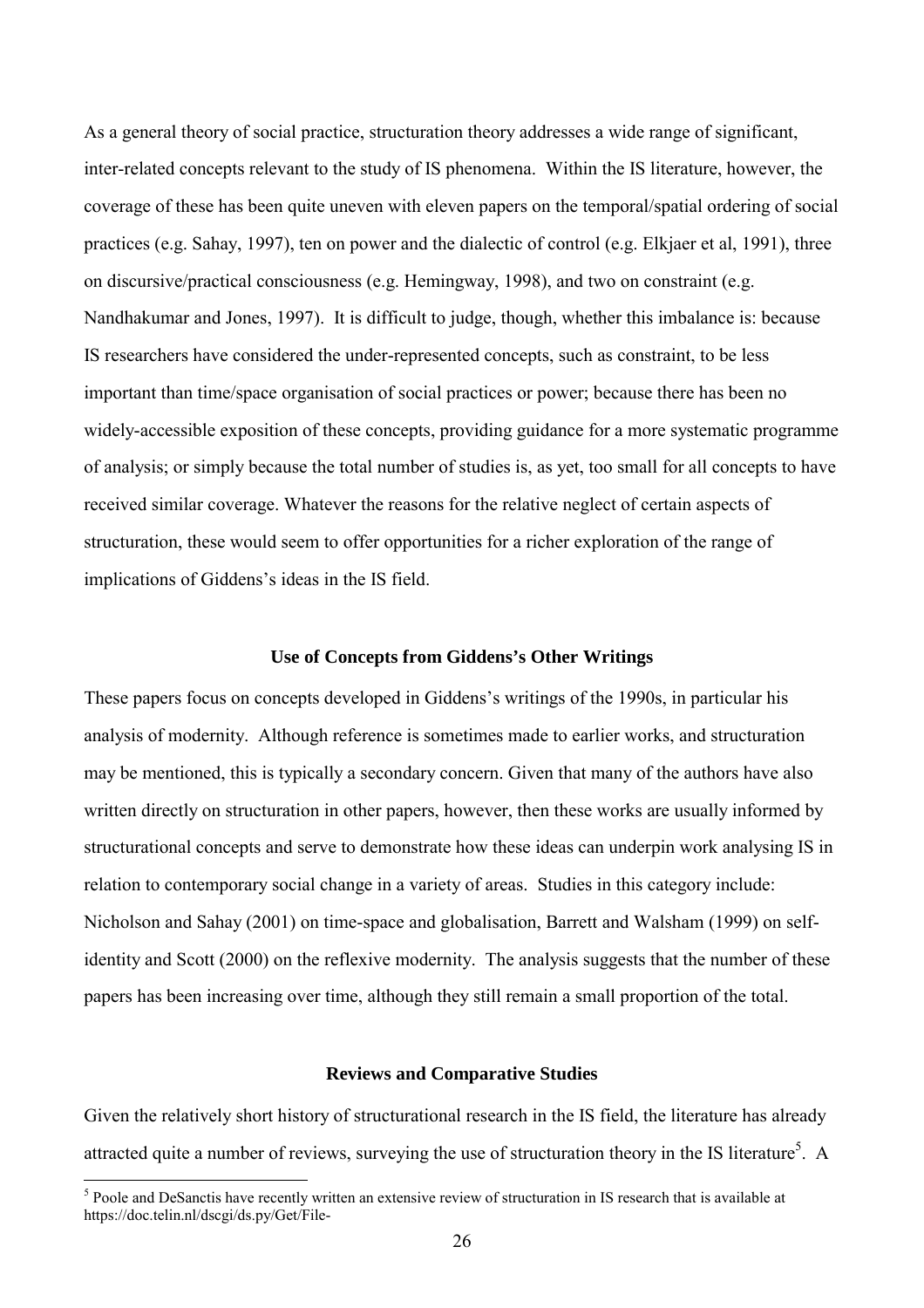number cover the whole IS field, and sometimes more broadly, while others restrict themselves, often as part of a more general review of research on a particular IS topic such as Group Decision Support Systems, to structurational research in a specific geographical area or specific parts of the literature. For example Iivari and Lyytinen (1998) explore structurational IS research in the Scandinavian context, while Contractor and Seibold (1993) critically review early GDSS studies using AST. Since the more general reviews form a direct reference point for the current analysis, they will be discussed in rather more detail than papers in other categories.

Walsham and Han (1991) was one of the earliest reviews and is perhaps the most widely cited. This outlined "key elements" of structuration theory, surveyed its use in six papers in some detail, and identified three potential applications of structuration in the IS field: "operational studies", "use as a meta-theory", and "use of specific concepts". Reflecting the limited amount of published structurational work in the IS field at the time it was written, Walsham and Han primarily discuss the early contributions of Barley and Poole and DeSanctis and working papers by Boland and Orlikowski and comment on the use of structuration in related fields, such as management. Their focus is also, necessarily, more on how structuration might contribute to IS research, than on evaluating how it had actually been employed.

The aim of the review by Rose (1998), in contrast, is specifically to "evaluate the contribution of structuration theory to the IS discipline". After a description of key features of the theory, the use of structuration in 13 papers in the IS field is analysed in terms of whether their purpose is to theorise, to analyse, or to operationalise. It is argued that structurational IS research is predominantly of the first two types, but that "in an applied discipline [such as IS], more direct ways of guiding practice are crucial". Some strategies for achieving this, such as "translating" structuration into a language more "familiar and acceptable to the IS community" and developing structurational "tools, techniques, frameworks, method and methodology", are suggested.

Jones (1999) would appear to be the most comprehensive review to date, covering more than 50 articles in the IS and related research fields and assessing them against a description of Giddens's

27928/Structuration\_Theory\_in\_Information\_Systems\_Research\_Methods\_and\_Controversies.pdf. Since it had not been published by the cut off point for this paper (end of 2002), however, it is not included here.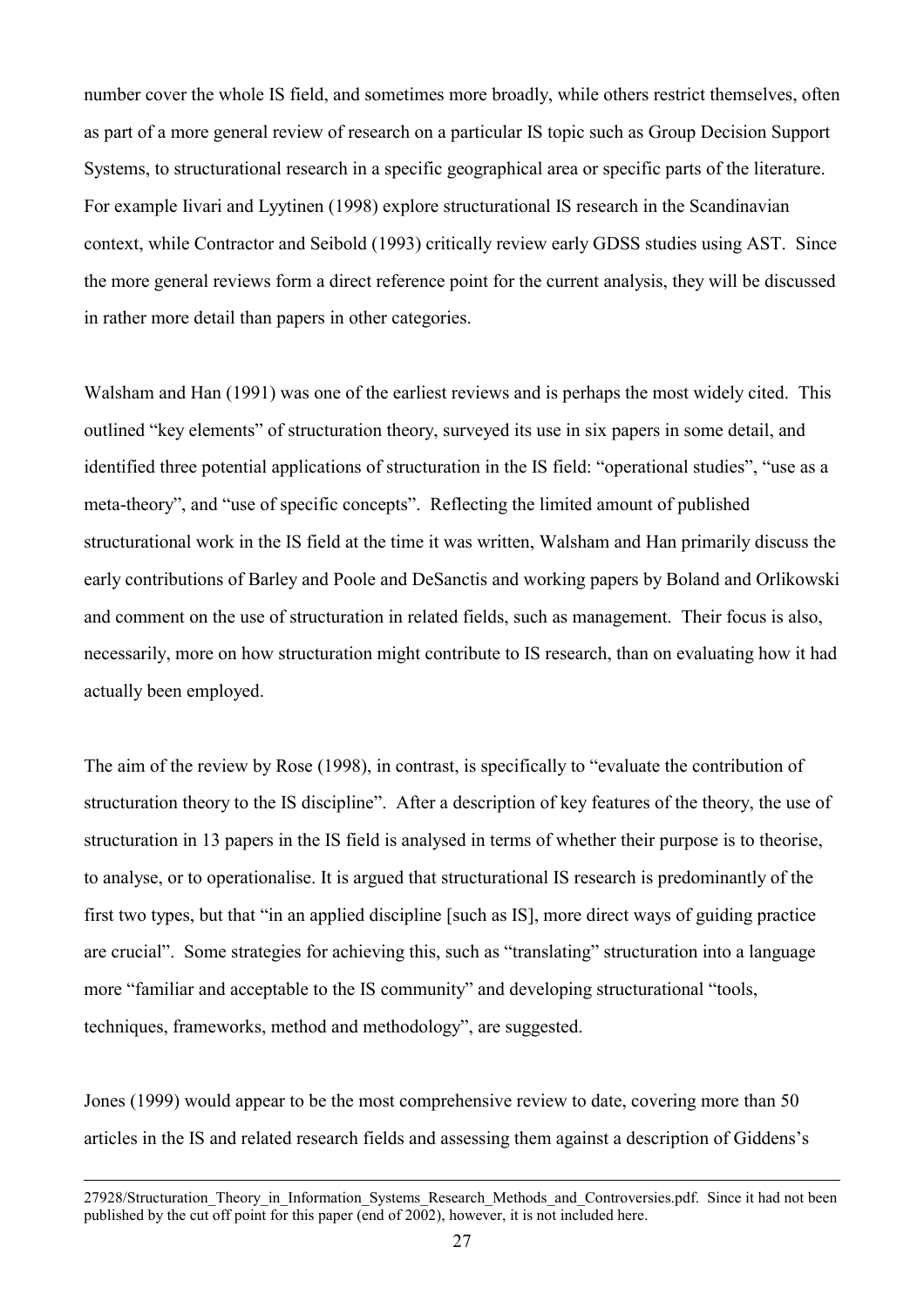position in terms of their focus on reconstructing structuration to accommodate technology, their application of structuration, either wholly or partially, using structuration as a meta-theory or attempting to link it with other theories. It is suggested that research in the IS field needs to move on from simply "applying" structuration: to explore new solutions to the unresolved issues of accounting for technology in structurational terms, perhaps drawing on ideas from other theories; and to address previously neglected aspects of structuration and Giddens's later work as they relate to IS phenomena. Such research, it is suggested, should be informed by careful and critical reading of Giddens's work, to ensure that it does not lose sight of central concepts on which his work is based.

Two papers by Pozzebon and Pinsonneault (2000, 2001) identified three distinct patterns of usage of structuration theory in IS research, based on an analysis of 22 papers, and assessed their methodological strategies following the typology of Langley (1999). Pozzebon and Pinsonneault's three categories comprised Adaptive Structuration Theory and what they describe as "mutual shaping" and "actor's organising", depending on their interpretation of whether the papers see organisations as being "not only shaped by IT, but [ ] also strongly influenced by social and political processes and by the actions of members of the organisation" (Pozzebon and Pinsonneault, 2001: 207), or adopt a more voluntarist position. They suggest that mutual shaping is more faithful to Giddens and note the irony that a theory intended to transcend differences has become appropriated within positions that largely reinforce them. While, as was noted earlier, a close reading of Giddens would suggest that his complete rejection of any objectivist element in his ontological position arguably places him in the "actors' organising" category, Pozzebon and Pinsonneault's identification of different approaches to the use of structuration in the IS literature and attempts to relate this to methodological strategies are a valuable contribution to clarifying the influence of structuration in IS research.

Other papers in this category do not attempt to review structurational IS research in detail, but discuss such studies as typifying a particular conceptualisation of IS, often in comparison to other theoretical approaches. Berg (1998) for example, contrasts the treatment of technology in structurational research with that offered by Actor-Network Theory; Robey and Boudreau (1999), discussing non-deterministic approaches to understanding the relationship between IS and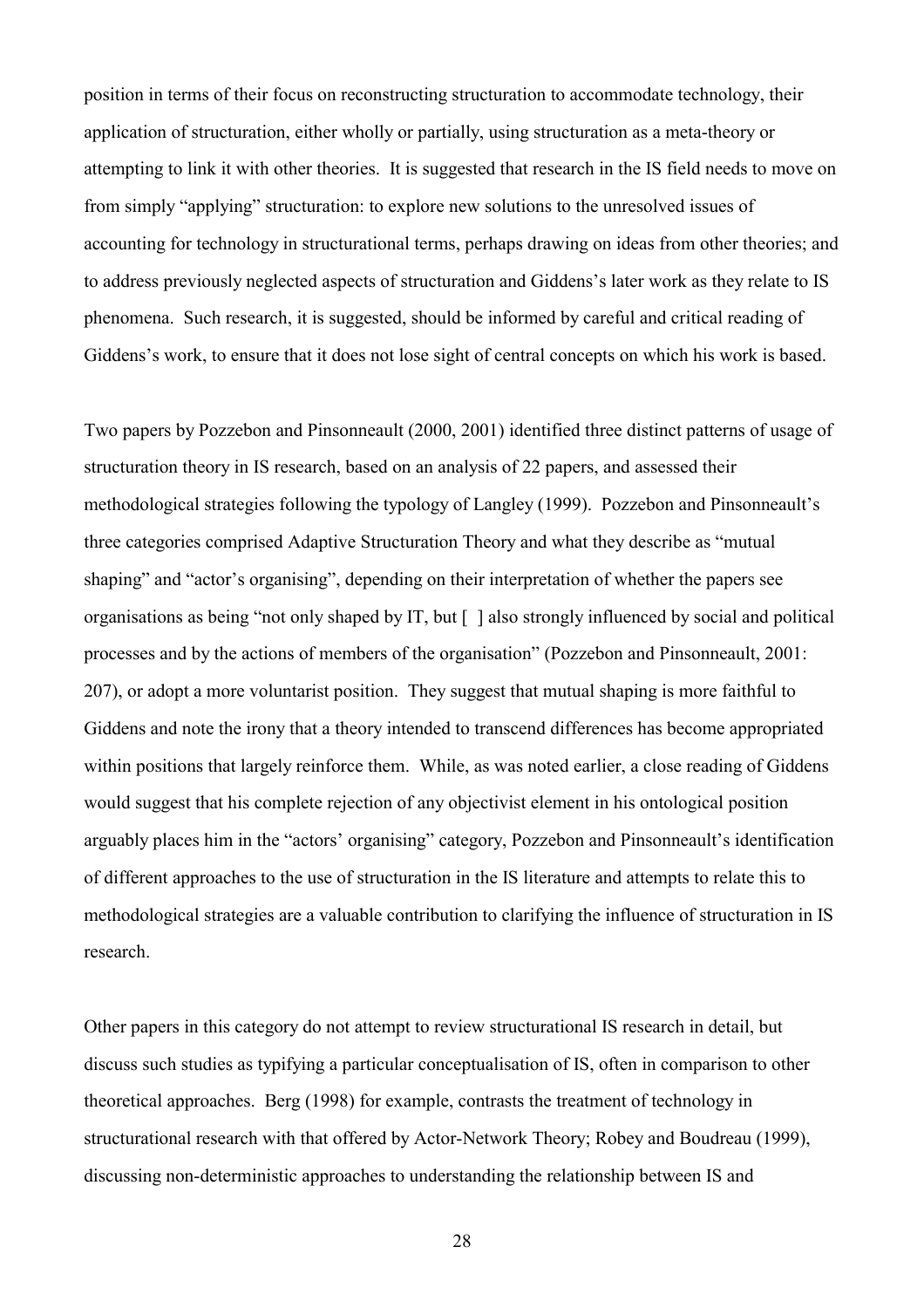organisational change, identify structuration as one such approach that is "pervaded" by dialectical reasoning; and Dobson (2001) compares structuration with Critical Realism.

Taking a broader, more detached and critical stance, the studies in this category provide a valuable perspective on structurational IS research, although sometimes their evident motivation by a particular agenda can create a rather imbalanced assessment of the field. Nevertheless, in drawing attention to possible limitations of structuration theory and the way in which it has been used in the IS research, they provide useful insight and overview of problems and opportunities for the development of the field.

#### **Use of Structuration Theory with Other Theories**

Reflecting some of the difficulties in using structuration theory in an IS context discussed above, a number of attempts have been made to link structuration theory with other theoretical approaches, especially, as Monteiro and Hanseth (1995) put it, to "take technology seriously". Contributions in this area include attempts to combine structuration with Soft Systems Methodology (e.g. Rose and Lewis, 2001), Actor-Network Theory (e.g. Jones, 1998; Monteiro, 2000; Rose and Truex 2000; Walsham and Sahay, 1999). Garnsey and Kelly (1995) also identify commonalities between structuration and enactment (Weick, 1979), seeing both as examples of constitutive process theories. This connection is made more explicitly by Boland and Greenberg (1992), Davies and Mitchell (1994), and Orlikowski (1996, 2000), focusing on the situated and emergent character of practices around IS. Whether any of these syntheses adequately overcome the difficulties of using structuration to understand IS phenomena without losing sight of its key features is open to debate.

#### **Extensions of Structuration Theory: Adaptive Structuration Theory**

#### **Adaptive Structuration Theory (AST) Foundations**

In a series of 10 papers published between 1982 and 1994, Poole and De Sanctis sought to extend Giddens's structuration theory to address the mutual influence of technology and social processes. This approach, which they called "Adaptive Structuration Theory", is described as being based on a number of propositions (DeSanctis and Poole, 1994:125). These include that: "social structures serve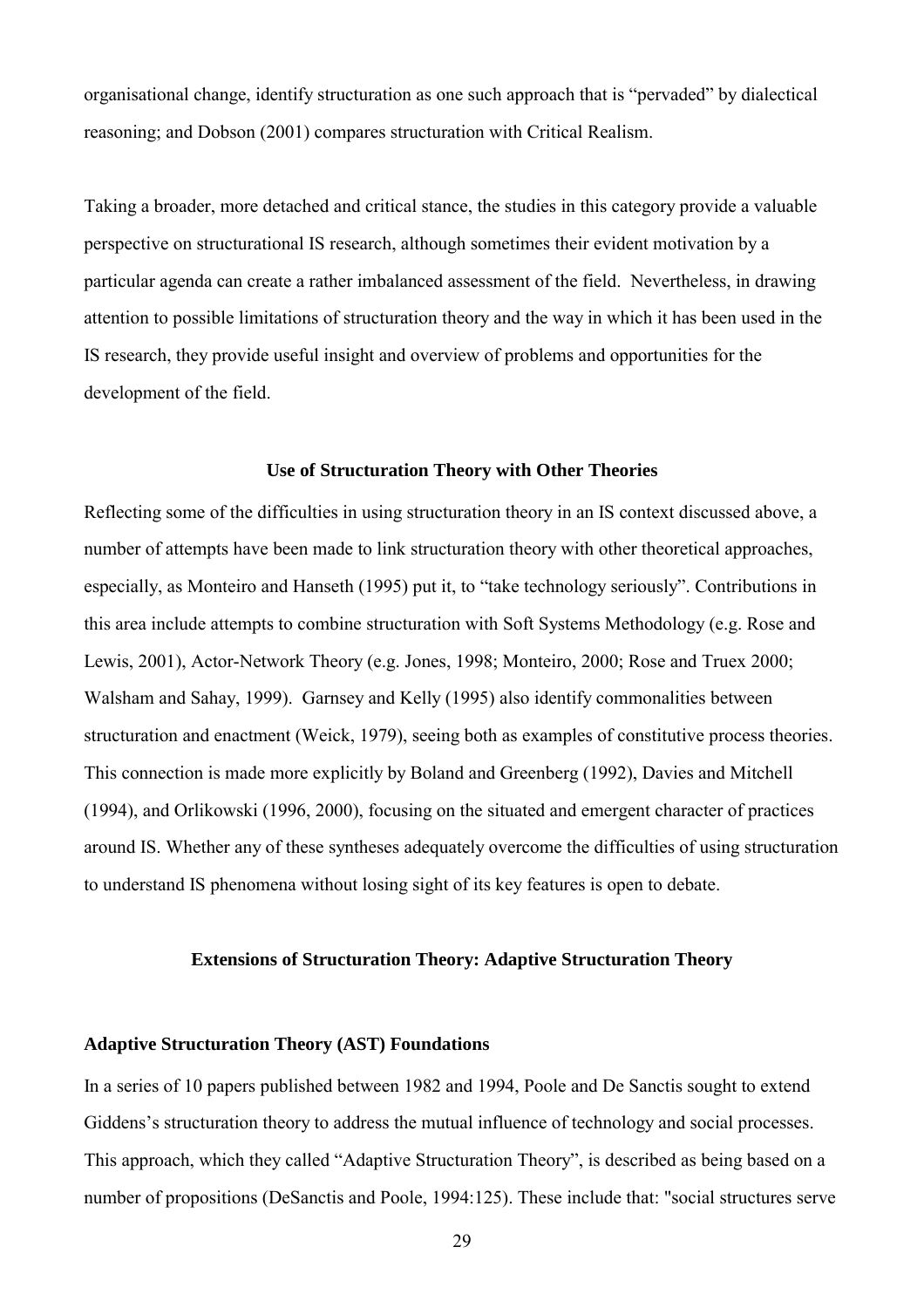as templates for planning and accomplishing tasks"; "designers incorporate some of these structures into the technology" with the result that the structures may be reproduced or modified, "thus creating new structures within the technology".

AST suggests that "the social structures provided by an advanced information technology can be described in two ways: structural features of the technology and the spirit of this feature set" (DeSanctis and Poole, 1994: 126). Examples of structural features for a Group Support System are identified as voting algorithms and anonymous recording of ideas. These are said to bring meaning and control (equated with Giddens's signification and domination dimensions) to group interaction. A particular advanced information technology can therefore be "described and studied in terms of specific structural features" (ibid).

Poole and DeSanctis's concept of spirit, which they derive from the dictionary definition of the term, is described as the "general intent with regard to values and goals underlying a given set of structural features" and is said to equate to Giddens's legitimation dimension of structuration. This "property of a technology as it is presented to users" can be identified, it is argued, by "reading" the philosophy of the technology based on an analysis of: "(a) the design metaphor underlying the system; (b) the features it incorporates and how they are named and presented; (c) the nature of the user interface; (d) training materials and on-line guidance materials; and (e) other training or help provided with the system". Because IT is only one source of structure for groups, DeSanctis and Poole (1994) argue, it is therefore necessary to consider other sources of structure such as work tasks and the organisational environment in analysing the use of a particular technology.

Another important concept in AST is that of "appropriations". These are described as the "immediate visible actions that evidence deeper structuration processes" (DeSanctis and Poole, 1994: 128) and are seen as equivalent to Giddens's modalities of structuration (Poole and DeSanctis, 1990). Groups, it is explained, may choose to appropriate structural features through a variety of "appropriation moves", for example by directly using technology structures, or making judgements about them; they may appropriate technology "faithfully" or "unfaithfully", they may appropriate the features for "different instrumental uses or purposes"; and display a variety of "attitudes" such as "comfort", "respect" and "challenge" as structures are appropriated.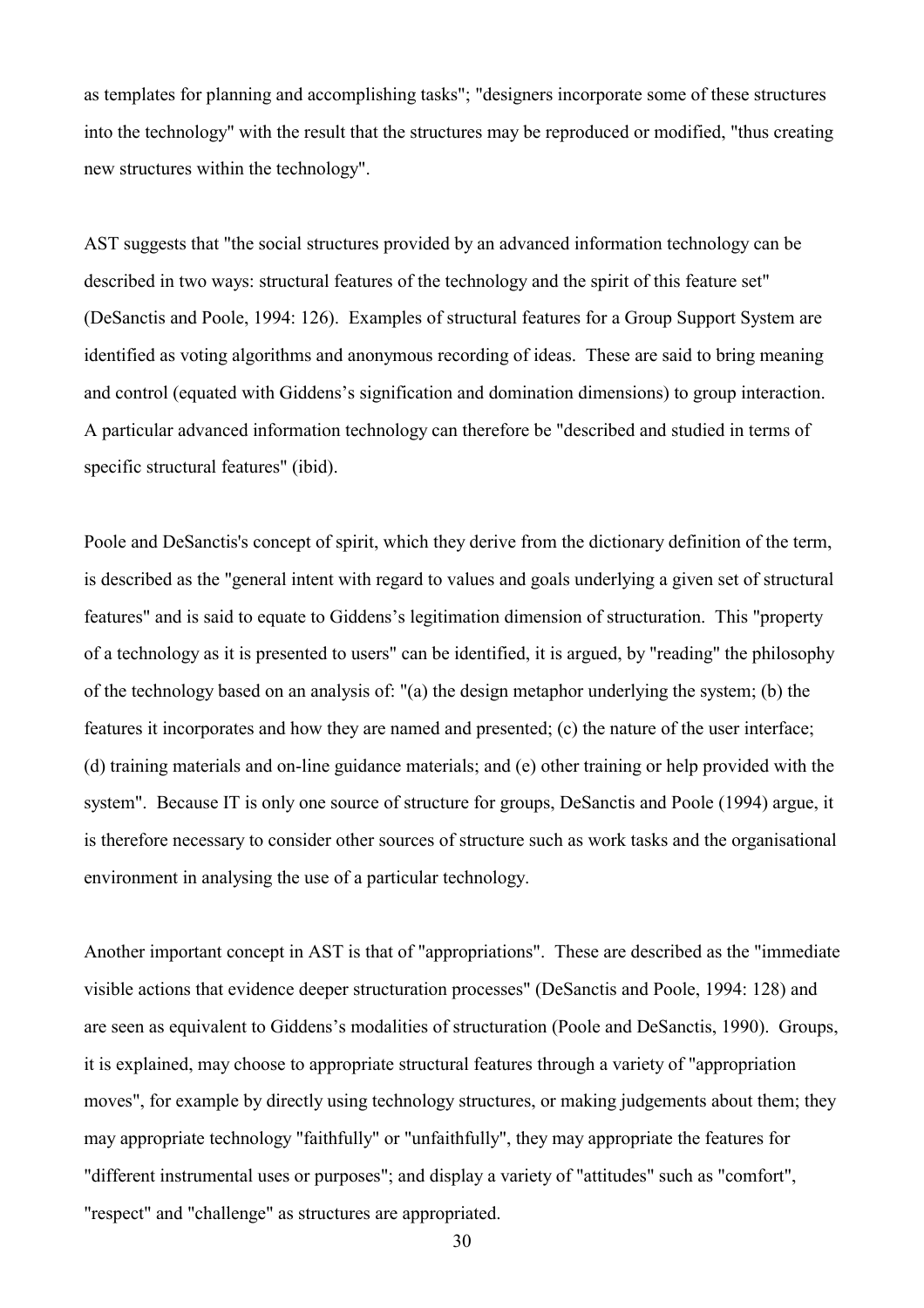Through the use of AST, it is suggested, it will be possible to develop propositions of the form: "Given advanced information technology and other sources of social structure  $n_1$  to  $n_k$  and ideal appropriation processes, **and** decision processes that fit the task at hand, **then** desired outcomes of advanced information technology will result" (DeSanctis and Poole, 1994: 131 - emphasis in original). If group interaction processes are inconsistent with technology's structural potential, however, then the outcomes will be less predictable and generally less favourable. This is said to illustrate the "dialectic of control between the group and the technology". DeSanctis and Poole (1994) suggest that AST is therefore able to overcome the limitations of previous structurational approaches, which, they argue, gave only weak consideration to IT, were exclusively focused at the institutional level, and relied on purely interpretative methods.

#### **Applications of AST**

These papers comprise the outputs from more than a decade of studies applying AST in a number of domains, but especially in Group (Decision) Support Systems (GDSS/GSS) and Computer Mediated Communication (CMC). Only papers explicitly identifying AST as the theoretical basis for the study are included. Examples of such papers include Gopal, Bostrom and Chin (1996), Chidambaram, (1996), and Miranda and Bostrom, (1993/1994), a number of which have appeared in leading IS journals. Typically, these seek to explore how features of a GSS affect how much and in what way it is used, often through laboratory-based experiments. They also frequently adopt a positivist epistemology, employing statistical analysis of quantitative findings to test hypotheses.

#### **Extensions of AST**

In contrast to the papers classified as "applications of AST", which adopt the approach of DeSanctis and Poole (1994) largely without modification, a number of other papers have sought to adapt and extend AST for example by developing new or revised methods for gathering and analysing data. Chin *et al* (1997), for example, developed a scale to measure faithfulness in the use of electronic meeting systems, while Chudoba (1999) developed a macro-level coding scheme for textual data to distinguish patterns that occur in groups using a GSS and Tan and Hunter (2002) propose the use of repertory grid approaches. Again, many of these studies involve laboratory-based experiments.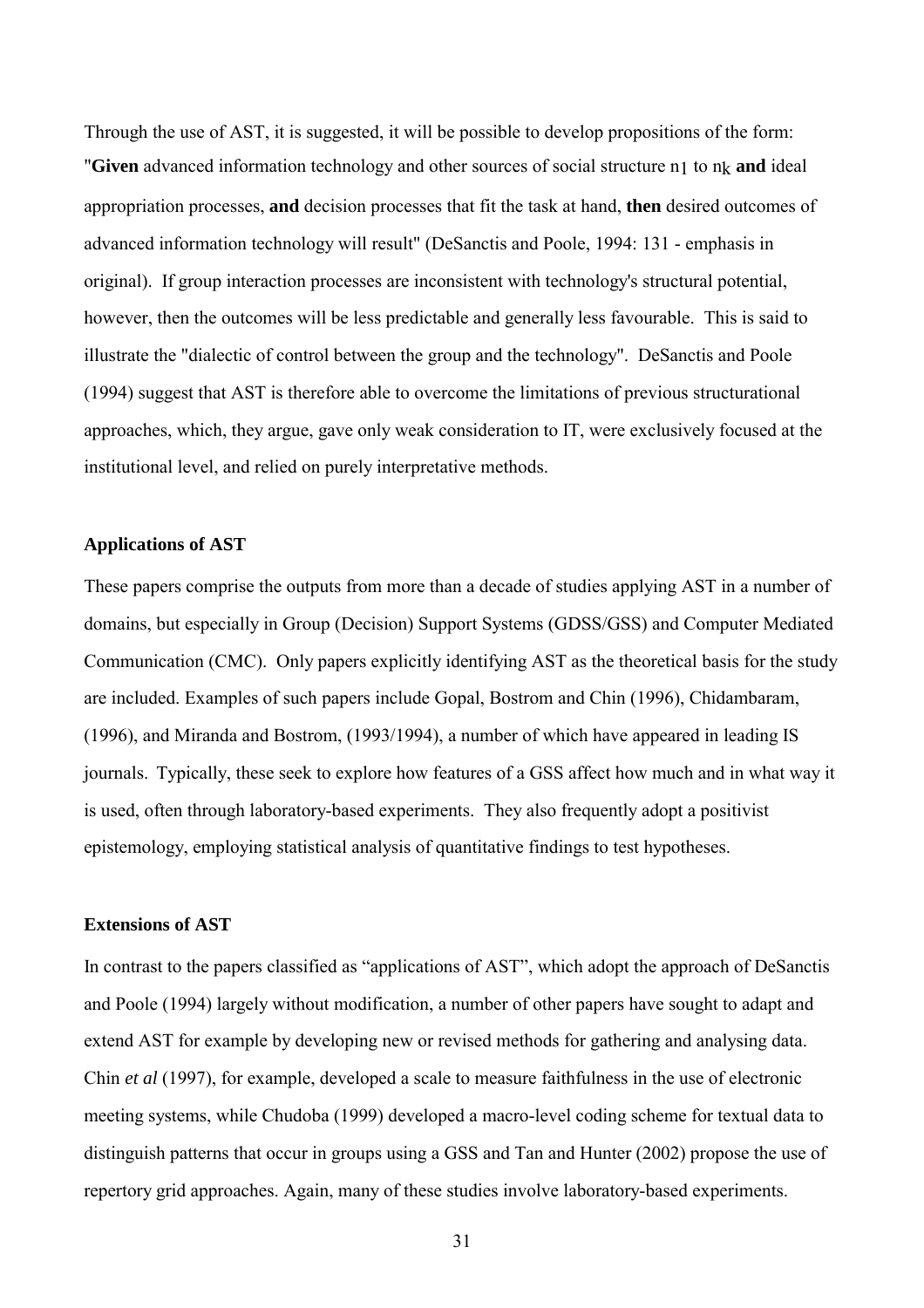AST has also been linked with other theories, such as self-organising systems theory (Contractor and Seibold, 1993) and negotiation theories (Nyerges and Jankowski 1998). It has also been supplemented with a variety of techniques from other fields, such as idea generation techniques in GSS (Nagasundram and Bostrom 1994-1995).

#### **AST and Structuration Theory**

AST has been an important influence on the awareness of structuration theory in IS research, with about a quarter of the papers covered in this review adopting it in one way or another. In seeking to modify structuration to address IS research and its introduction of new constructs, such as features and appropriation, AST would therefore appear to have been successful in operationalising structuration in a way that is appealing to IS researchers.

At the same time, however, as Banks and Riley (1988), Iivari and Lyytinen (1998), Jones (1999) and Pozzebon and Pinsonneault (2001) note, there are some significant differences between AST and Giddens's formulation of the theory. For example, AST's view of "structure within technology", its identification of other independent "sources of structure", and its concept of a dialectic of control between "the group and the technology" would seem inconsistent with Giddens's position that structure is virtual, existing only in its instantiation; that it does not have independent sources, but is the indivisible medium and outcome of the reproduction of practices; and that the dialectic of control is between [human] agents. Similarly, in adding concepts, such as "spirit" and "appropriation", to Giddens's original scheme, Poole and DeSanctis would appear to reify what for Giddens are purely analytical constructs.

The extent of the divergence between AST and structuration theory is illustrated in the empirical research that has been inspired by AST. From the initial contingency type propositions of technology "impacts" that DeSanctis and Poole (1984) identified as the objective of AST, to the extensive programme of causal modelling that has been based on it, few of the studies would seem to reflect Gidden's views on the plausibility of universal social laws (CS: 345) or the "irretrievably hermeneutic" (NRSM(2): 13) character of social research.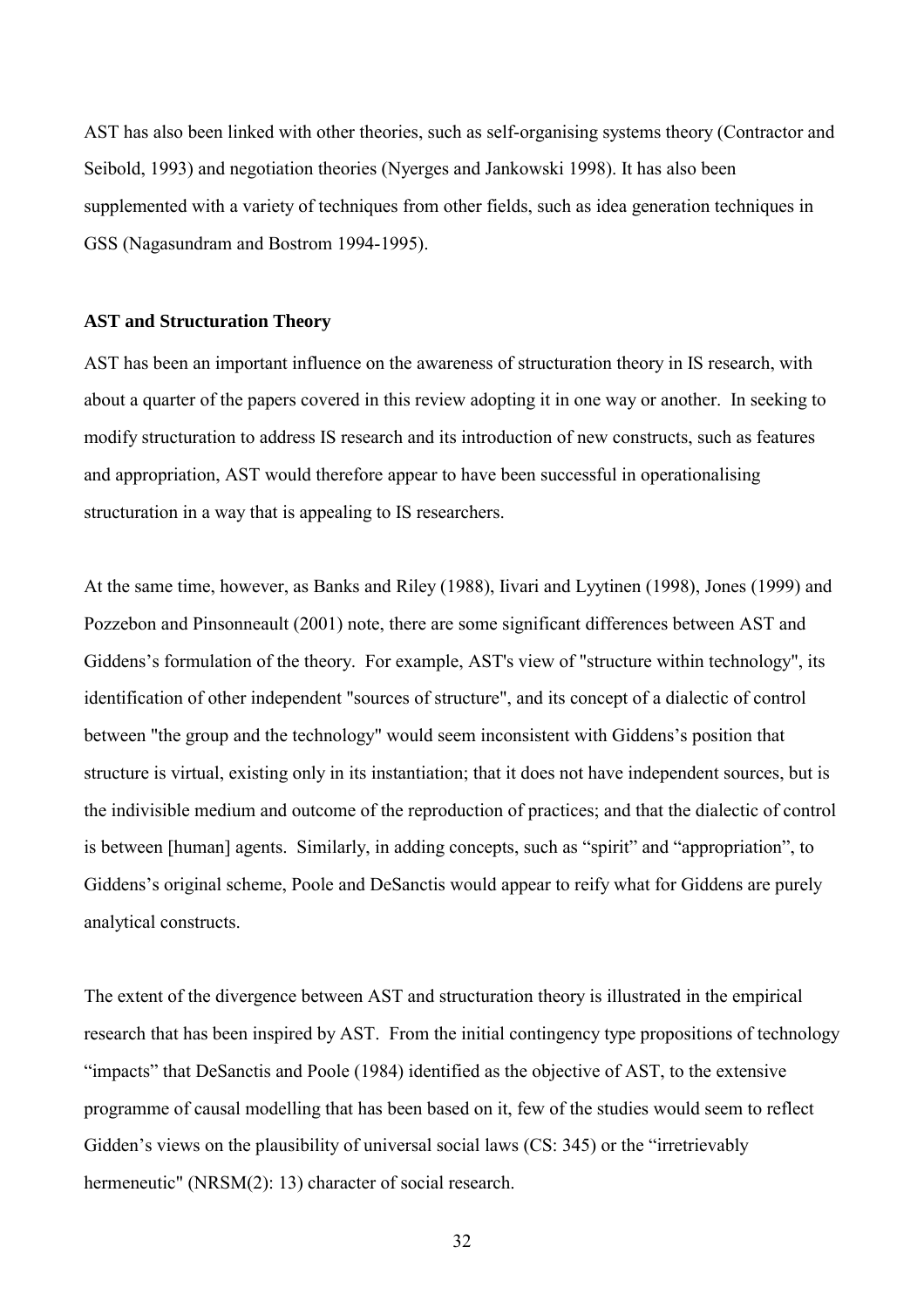This is not to say that AST research is invalid, but simply to point out that, in its programme of predictive, deterministic research, AST is pursuing a very different agenda from that which motivated Giddens's original objectives in developing structuration theory, of which the rejection of positivism was a central feature. To dismiss AST, moreover, would be to overlook its pioneering role in introducing Giddens's ideas in the IS field, its promotion of a receptivity among IS researchers to complex social theory, and its continuing inspiration of a significant stream of research. Whether or not it conforms to Giddens's conceptualisation of structuration, itself a matter of interpretation rather than unequivocal judgement, therefore, its importance in the context of structurational IS research is undeniable.

#### **Extensions of Structuration Theory: Duality of Technology**

An alternative approach to adapting structuration to the IS context that has also been influential on subsequent research has been that of Orlikowski, and in particular her Duality of Technology model of 1992.

Orlikowski (1992: 403) defines technology as "material artefacts (various configurations of hardware and software)", but also claims that this does not imply an "exclusive focus on technology as a physical object". Rather, it is argued, the "analytic decoupling of artefacts from human action allows ... material artefacts [to be conceptualised] as the outcome of coordinated human action and hence inherently social". This leads to the first premise of the Structurational Model of Technology that "technology is created and changed by human action, yet it is also used by humans to accomplish some action". This is termed the "duality of technology".

Technology is thus seen as "interpretively flexible", although it is argued that this is often neglected in the traditional IS literature, which treats technology largely as a "black box". In part, this is seen as being due to the "time-space discontinuity" of design and use of IS which "typically" occur in different organisations (those of the vendor and customer). It is also stated, however, that "interpretive flexibility is not infinite", being constrained by the material characteristics of the technology and the institutional contexts of its design and use, and the power, knowledge and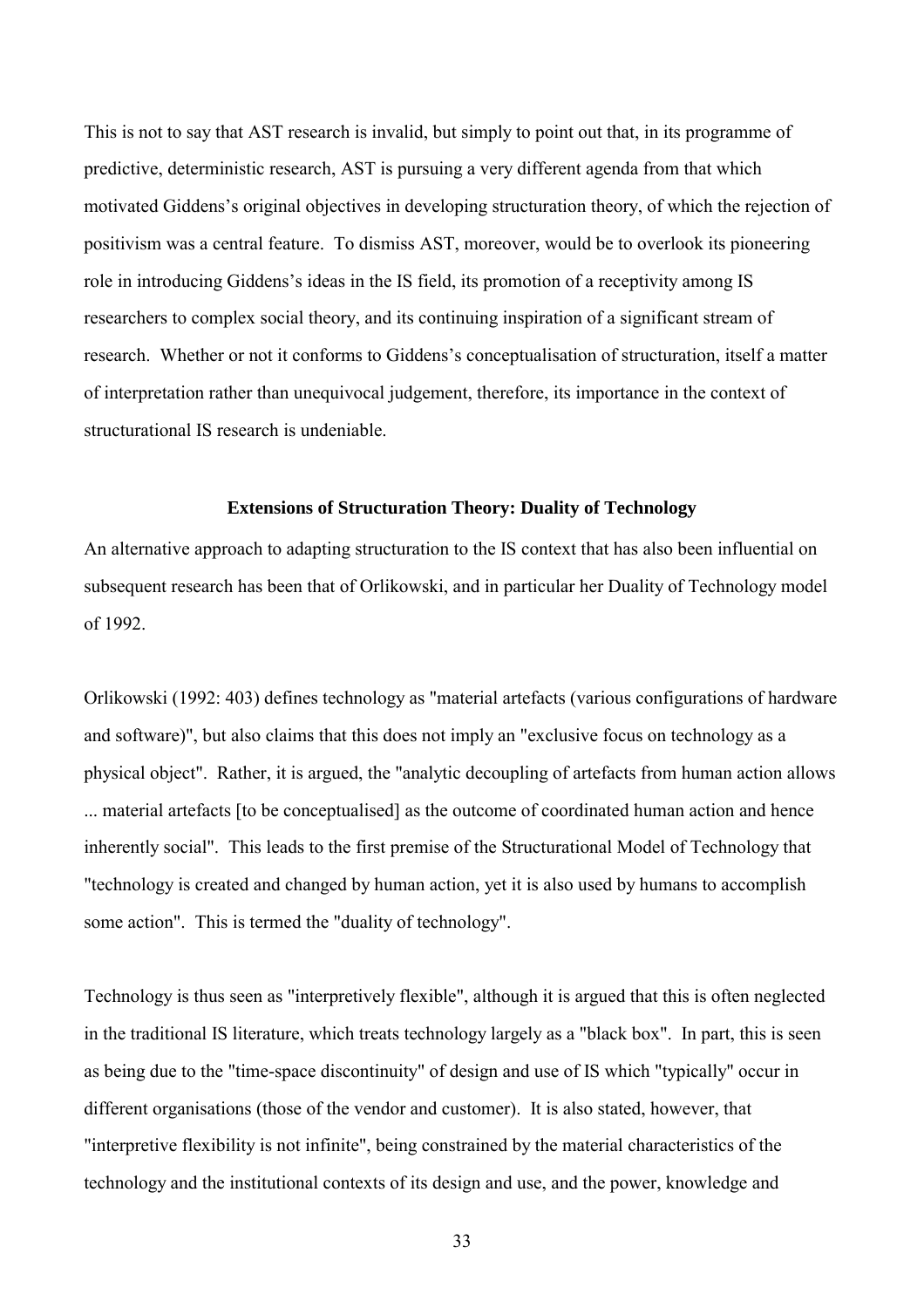interests of the relevant actors. Thus "initial designers of a technology have tended to align with managerial objectives ... with the result that many technologies reinforce the institutional status quo, emphasizing standardization, control and efficiency" (p409).

Orlikowski's Structurational Model of Technology (Figure 2) depicts the relationships between institutional properties, human agents and technology. Thus technology is identified as the "product of human action" (arrow a), coming into existence and being sustained through human action, and being constituted through use. Only through the appropriation of technology by humans, therefore, does it exert influence. Technology, however, is also "the medium of human action" (arrow b). It conditions, rather than determines, the performance of social practices, both constraining and enabling them. The influence of institutional properties on human agents (arrow c) is a more conventional component of structuration, although Orlikowski also slants this towards technology in emphasising how the form and function of a specific technology will "bear the imprint" of the social and historical conditions under which it is built and used.

The last relationship, of technology on institutional contexts (arrow d), reflects the influence of technology in reinforcing or transforming the institutional properties of organisations. For example it is argued that "when users conform to the technology's embedded rules and resources they unwittingly sustain the institutional structures in which the technology is deployed". It is also emphasised, however, that the different relationships may vary in their relative strength over time and may be in contradiction with one another, thus precluding determinism and creating points of tension and instability that may give rise to change and transformation.

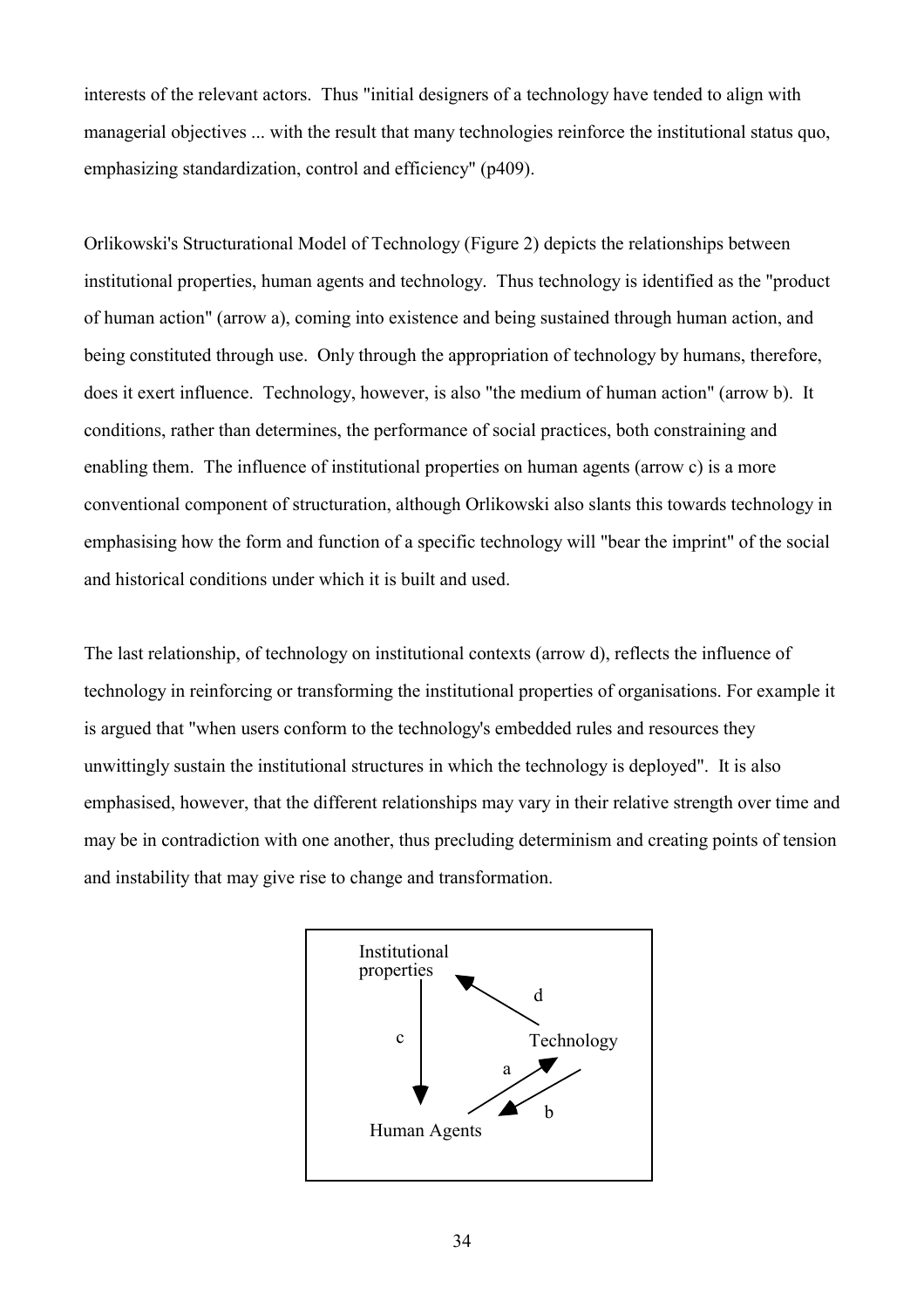### Figure 2: The Structurational Model of Technology (Orlikowski, 1992)

The model is applied to an analysis of the case study of the introduction of CASE tools in the Beta software consultancy (Orlikowski, 1991). In this, reference is made to knowledge and norms of interaction being "embedded in" the tools, and the way in which this "directs the manner in which problems are interpreted and work is conducted" (p417), and to the reinforcement of "Beta's shared reality, assumptions and values" (p418). In the discussion it is also suggested that time may reduce interpretive flexibility as the interpretation and use of technologies becomes habitualised, and it is proposed that further research might be directed toward analysing how "different organisational forms may engender certain kinds of technologies, and how these technologies in turn may reinforce or transform the structural configurations" (p423).

As described in Orlikowski (1992), however, there are a number of aspects of the model of technology that fit uneasily with some of the essential principles of structuration. Thus, although she proposes that her model avoids seeing technology in exclusively material terms and emphasises its social construction, her incorporation of technology as a material artefact is inconsistent with the ontological status of the structure/agency duality as Giddens defines it. From Giddens's standpoint institutional properties are "memory traces" which are inseparable from the human agency with which they are mutually constituted, and material phenomena are resources only when drawn upon in processes of structuration. Technology as both material entity and existing outside the duality of structure and agency is therefore anomalous in this context.

The material character of technology also creates difficulties for the concept of interpretive flexibility. For example, there would seem to be limits to the interpretive flexibility of some material properties of information technology such as screen resolution, or processing speeds. Because his primary focus is on social phenomena, this is not generally an issue that Giddens needs to confront. From a structurational perspective, however, it might be argued that a human actor could perceive more detail than was represented by the screen resolution, or consider the system to be working fast or slow independently of the processor speed. So long as these structures are "virtual", in the mind of the agent, and instantiated in their actions then the material properties are not significant. If it is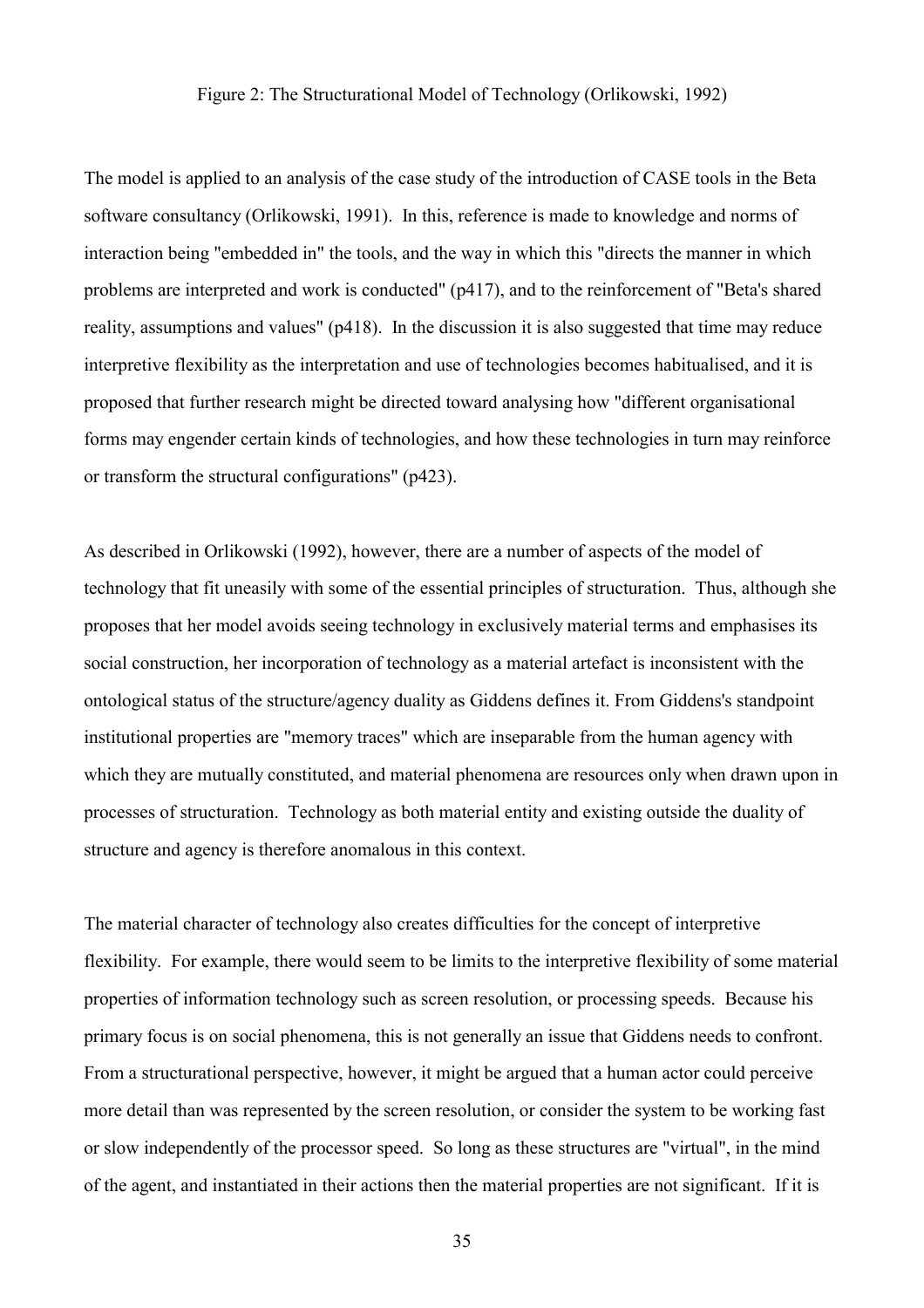argued, however, as Orlikowski does, that technology is distinctively material then it does not fit in this schema.

Further problems arise with the concepts of knowledge, norms and rules and resources "embedded" in technologies, since, from a structurational perspective, these only exist in the instance of action by knowledgeable agents. To suggest that structure may be somehow fixed into the technology is to separate it from agency and hence to turn Giddens's carefully-constructed duality back into a dualism. It might also suggest that this structure fixed in the technology could be transplanted with predictable effects into another context, for example that Beta's structures of domination, legitimation and signification could be coded into the CASE tools such that their use in other organisations would reproduce the structures in some way independently of the agency of their social actors. If CASE tools are used in similar ways in different organisations, then from a structurational perspective, this is not because of structures embedded in the technology, but because actors in the different organisations draw on broader social structures (of the market economy, of employee relationships in the software industry).

A similar separation of agency and structure is also evident in the model's rather sequential view of the relationship between structure and action, and to some extent in the case description, despite the discussion of the simultaneous, and potentially contradictory, interaction between the different relationships of technology and structure. More generally, although it could be argued that the emphasis on technology in the model is a necessary simplification, particularly as represented in Figure 2, it gives an undue prominence to technology, making it the dominant element in terms of interaction, with three relationships, and the only one with a reciprocal relationship. In structurational terms, however, technology is a minor aspect of social practice, if indeed it is considered at all. Moreover, bearing in mind the way in which structuration has been misunderstood in other contexts, such a representation risks further misinterpretation.

Interestingly, many of the above criticisms appear to be acknowledged in Orlikowski's recent writing on structuration (Orlikowski, 2000) in which she adopts a "practice lens", proposing the notion of "technologies-in-practice" to refer to the structures of technology use enacted by social actors as they interact with particular technological artefacts over time. In this way she avoids the problem of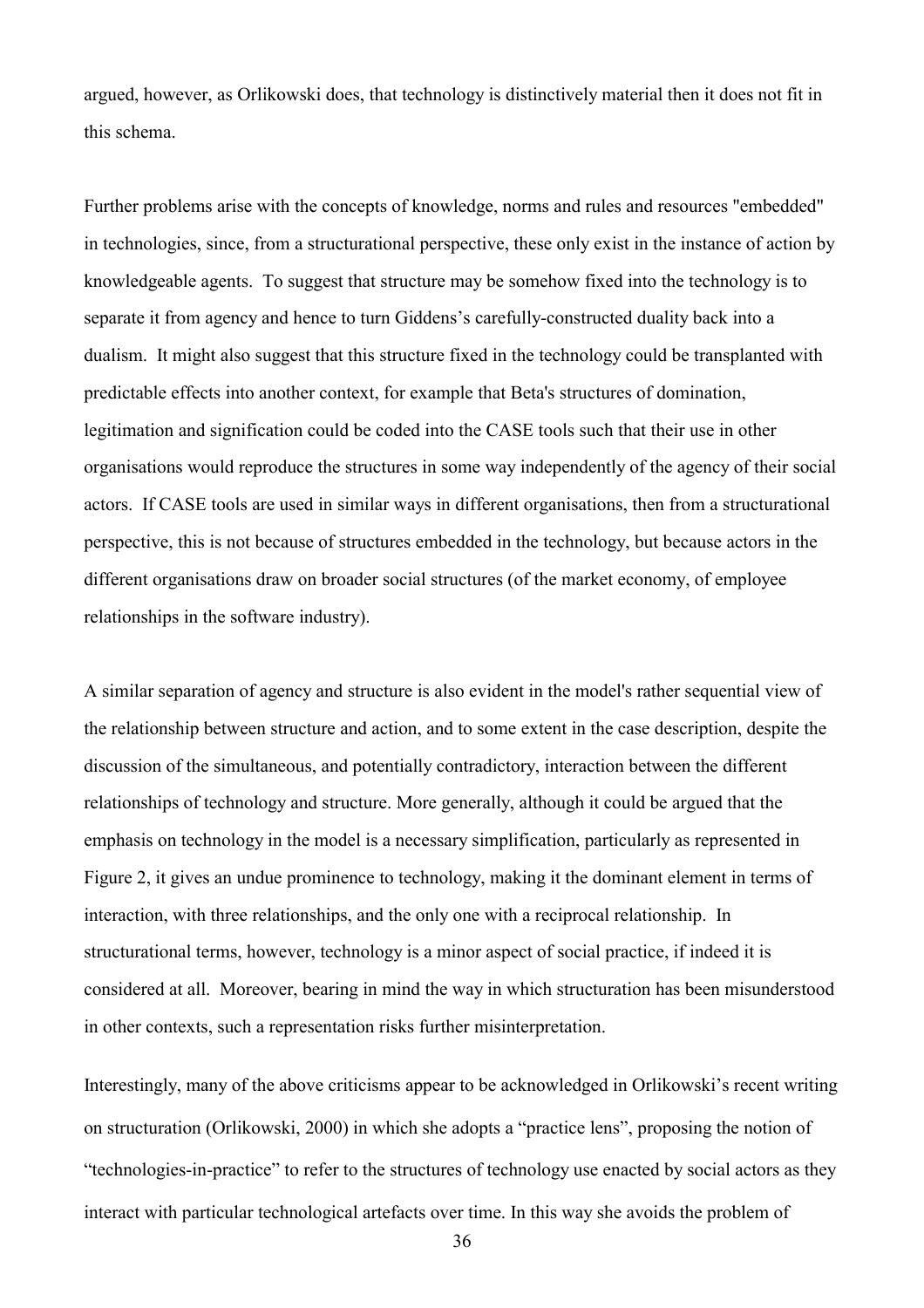seeing technology as embodying structures, which are then appropriated by users during their use of it. From a practice lens perspective, Orlikowski argues that technology structures are emergent and enacted, not embodied and appropriated. Thus, rather than starting with the technology and examining how actors appropriate its embodied structures, this view starts with human practice and examines how it enacts emergent structures through recurrent interaction with the technology at hand. This lens includes consideration of the material properties of technology by viewing technologies-in-practice as both shaped by and shaping the use of material artefacts.

### **THE STRUCTURE OF IS STRUCTURATION RESEARCH**

In the light of this literature the development of structurational IS research as a whole can be seen as having three main strands as shown in Figure 3: use of structuration theory ideas in IS research, development of an IS-specific version of structuration theory and critical engagement with structuration theory. In addition to illustrating the chronology of the emergence of different types of structurational research in the field, differences in their placement on the vertical axis also seeks to indicate the extent to which approaches are consistent with Giddens's original work, that is, to illustrate the extent to which the use of structuration theory in IS research matches Giddens's original conceptualisation.

### **1. Use of Structuration Theory Ideas in IS Research**

Following the initial identification of structuration theory as a suitable theory for the study of IS, research in this stream started with the relatively straightforward application of structuration theory "*in toto*". Over time, however, some IS researchers appear to have become more selective in their use of structurational concepts, and also to draw on concepts from Giddens's later writings. While this research generally shows an increasing sophistication in the use of structuration theory, and its application to a broader range of IS issues, the reliance on secondary literature in some cases has lead the work to move away from Giddens's original conceptualisation.

### **2. Development of an IS-specific Version of Structuration Theory.**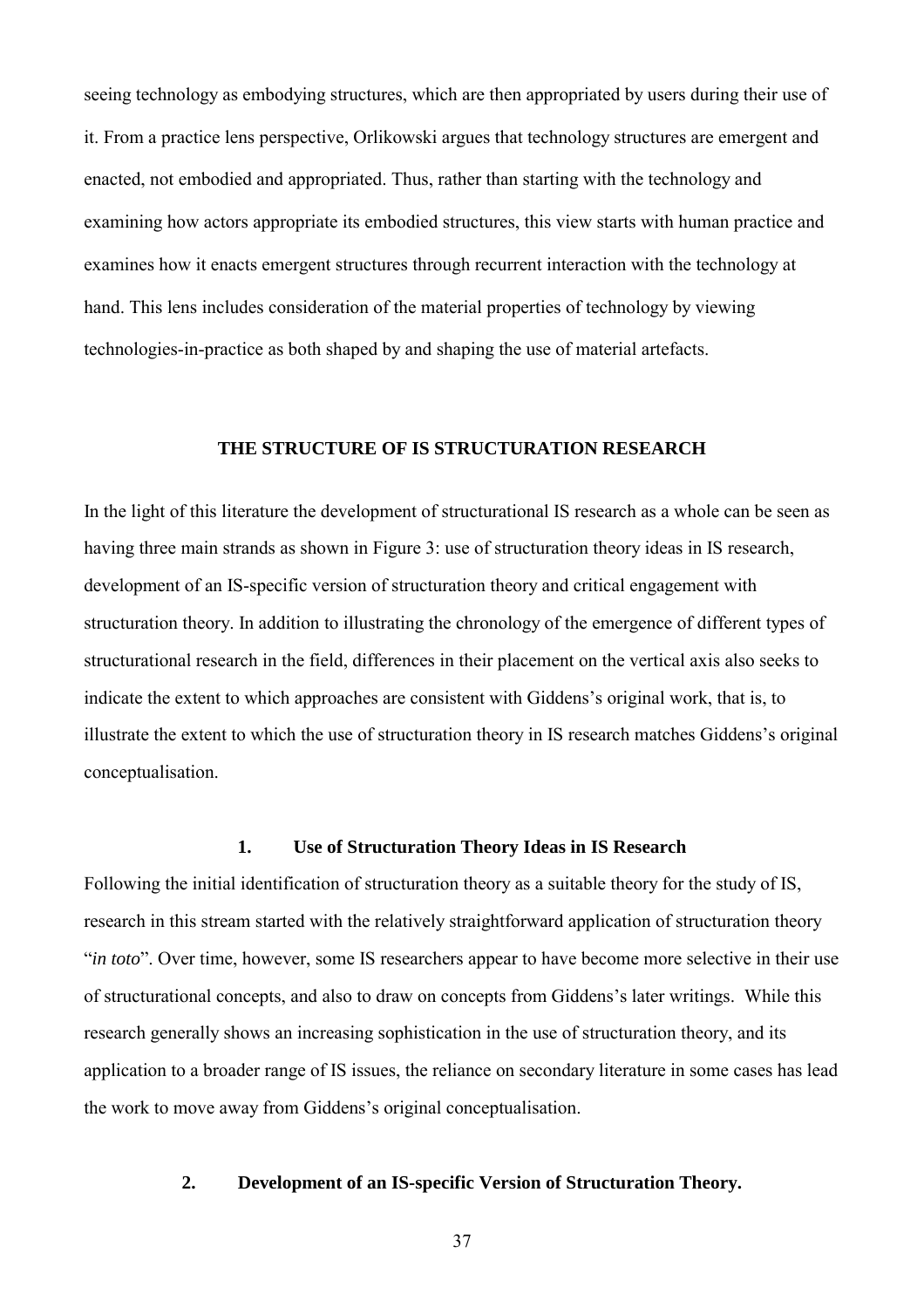The second strand of research relates to studies that have sought to address Giddens's lack of attention to IS by developing an IS-specific version of structuration. This was pioneered by Poole and DeSanctis with AST and by Orlikowski (1992) with her Duality of Technology. While these approaches have been valuable in introducing structurational concepts to an IS audience and, in the case of AST in particular, initiating a substantial programme of IS research, neither, at least in their original formulation, would seem – as yet – to provide a satisfactorily consistent account of the role of technology in structuration processes.

#### **3. Critical Engagement with Structuration Theory**

The third strand of research, which is focused on critical engagement with structuration in an IS context, has perhaps reflected this continuing difficulty in developing a consistent structurational account of IS. Initially focused on reviews of the use of structuration in IS, highlighting its potential, but also weaknesses and gaps in this work, later research in this vein has proposed combining structuration theory with a number of other theories as a means of remedying the perceived deficiencies and a number of attempts have been made to develop hybrid approaches. None of these, however, has, so far at least, received widespread recognition as a solution to the perceived difficulties.

In summary, therefore, while IS was somewhat later than some other areas in picking up on Giddens and structuration theory, there is now a substantial body of structurational literature in field. Despite a number of significant efforts, however, it seems that there are still some major issues in using structuration in the IS context. Unless this is to become a pretext for dismissing structuration as a theoretical *cul de sac* for IS researchers, therefore, it would seem that further work, particularly theoretically-oriented, is necessary to take this structurational IS research forward. Some possible directions for this work are discussed in the next section.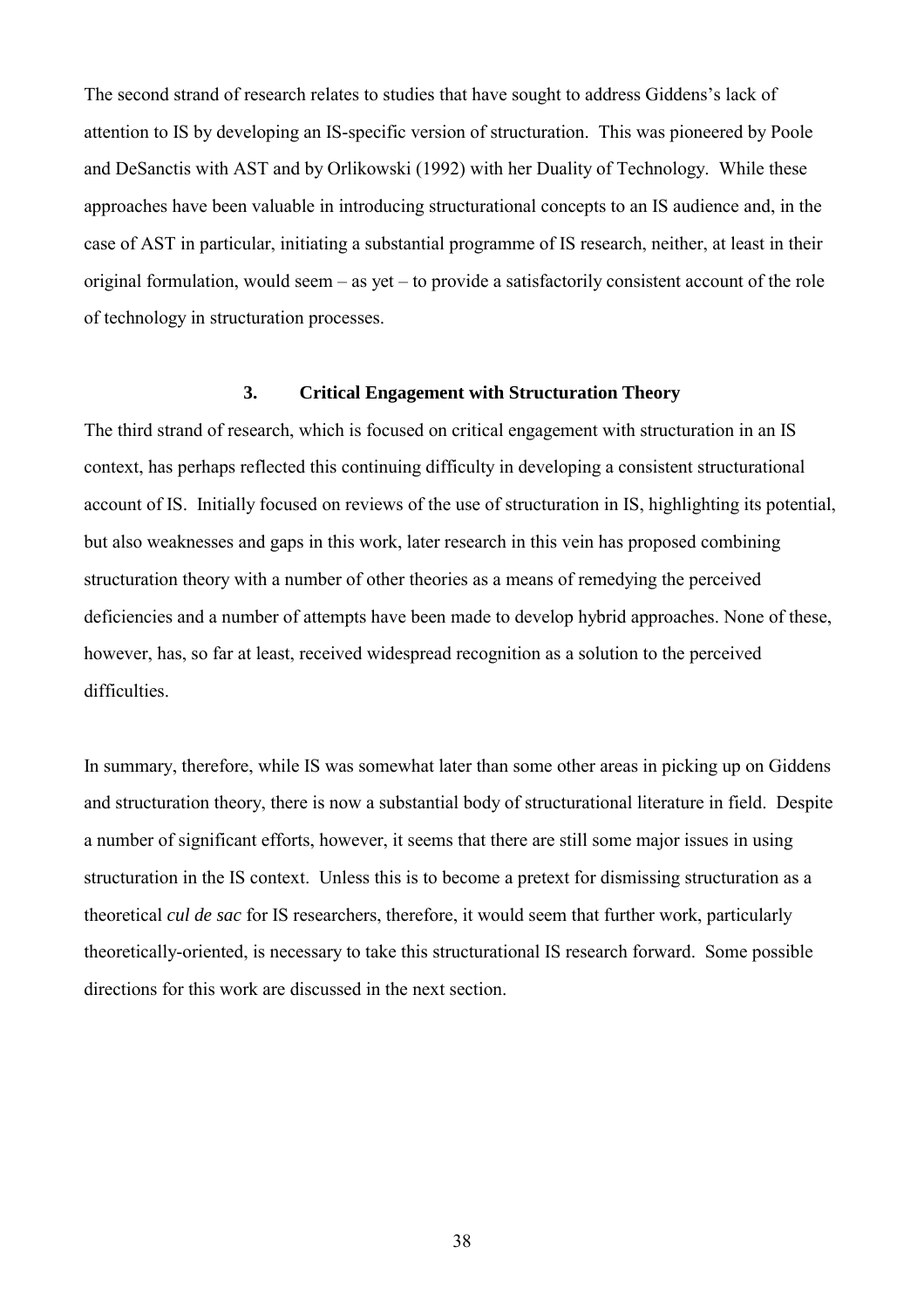| Strand 3: Critical engagement |                                                                               |  |                                                                        |                                                   |      |                                      |                                                               |      | Use of structuration theory with other theories |
|-------------------------------|-------------------------------------------------------------------------------|--|------------------------------------------------------------------------|---------------------------------------------------|------|--------------------------------------|---------------------------------------------------------------|------|-------------------------------------------------|
| with structuration theory     |                                                                               |  |                                                                        | Critical/comparative reviews of ST in IS research |      |                                      |                                                               |      |                                                 |
|                               |                                                                               |  |                                                                        |                                                   |      | Other writings of Giddens            |                                                               |      |                                                 |
|                               | Strand 1: Use of                                                              |  |                                                                        |                                                   |      |                                      | Use of ST concepts and concepts from Giddens's other writings |      |                                                 |
|                               | structurational ideas<br>in IS research                                       |  | Structuration theory applications in sociology and organisation theory |                                                   |      |                                      |                                                               |      |                                                 |
|                               | <b>Giddens's Structuration Theory</b>                                         |  |                                                                        |                                                   |      | Early ST applications in IS research |                                                               |      | Later ST applications in IS research            |
|                               | Strand 2: Development of<br>an IS-specific version of<br>structuration theory |  |                                                                        |                                                   |      |                                      | Duality of technology                                         |      | <b>Practice Lens</b>                            |
|                               |                                                                               |  |                                                                        |                                                   |      |                                      |                                                               |      | Secondary application of ST in IS research      |
|                               |                                                                               |  |                                                                        | <b>Adaptive Structuration Theory</b>              |      |                                      | Extensions of AST and concepts                                |      |                                                 |
|                               |                                                                               |  |                                                                        |                                                   |      | Applications of AST                  |                                                               |      |                                                 |
| 1975                          | 1980                                                                          |  | 1985                                                                   |                                                   | 1990 |                                      | 1995                                                          | 2000 |                                                 |

Figure 3: The structure of structuration research in the IS field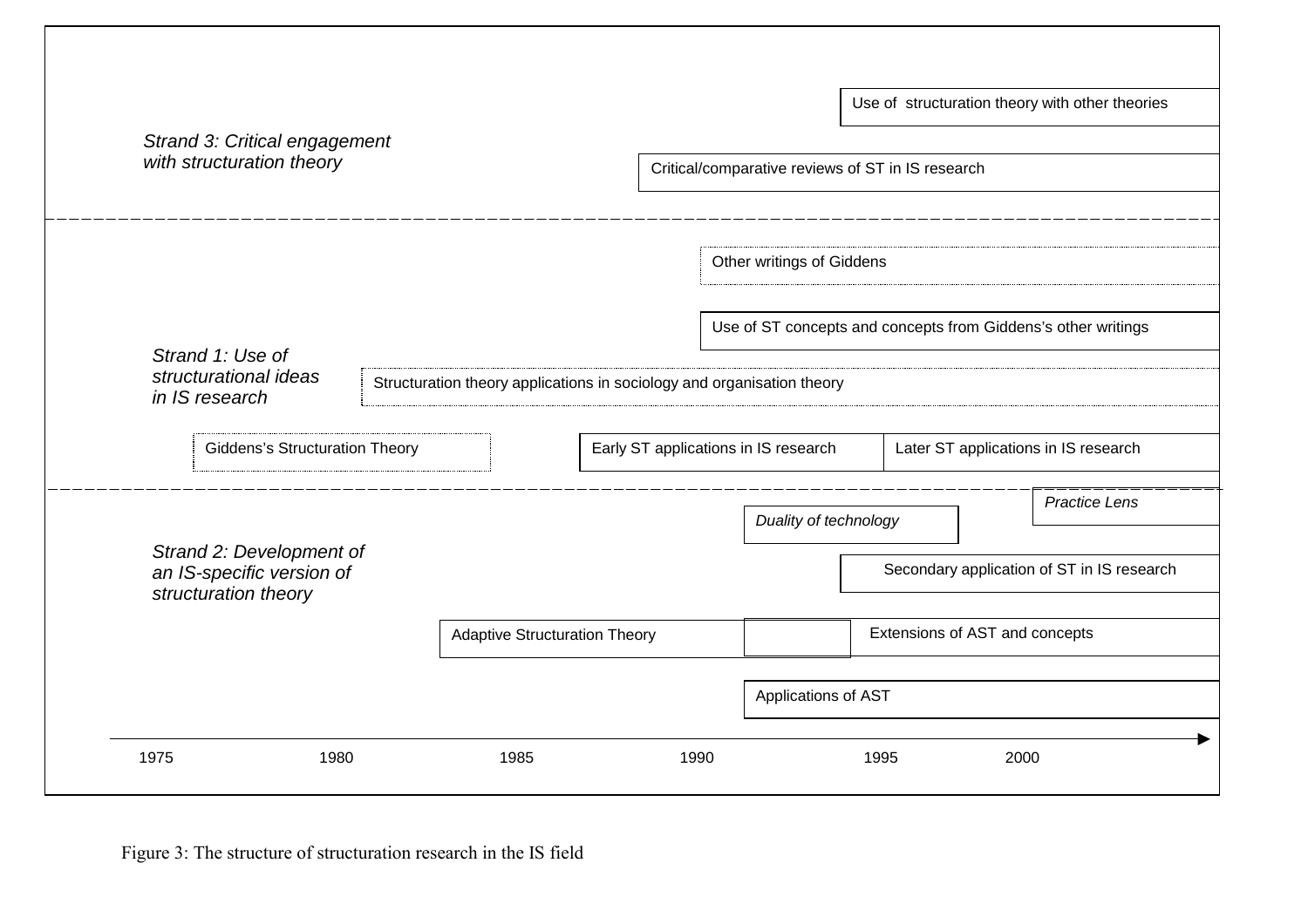### **AN AGENDA FOR STRUCTURATIONAL IS RESEARCH**

This analysis has shown that the work of Giddens, and especially his structuration theory, has supported a rich range of IS research. Moreover, contrary to the claims of critics such as Gregson (1989) and Archer (1990), the alleged complexity, obscurity and non-propositional character of this work, has not prevented it use in many empirical studies in the IS field.

At the same time, however, the analysis has also highlighted a number of issues in the way in which Giddens's ideas have been used in the IS field to date that suggest opportunities for the future development of structurational IS research. One of the more striking features of existing structurational research, for example, as Figure 3 illustrates, is its relative lack of coherence or cumulative development. This is evident not just in the emergence of separate, frequently noncommunicating, streams of research, but also in the persistence, more than 15 years after the publication of the first structurational articles in the IS field, of papers whose primary contribution would seem to be in demonstrating that structuration concepts can be "applied" to the study of IS phenomena. While, as the analysis has shown, these papers sometimes add to the literature by addressing new domains or exploring more subtle insights, the suitability of structuration as a vocabulary for understanding IS phenomena should, if previous research is accepted as valid, by now be a matter of record. Taking this work forward, therefore, would seem to require greater awareness of the existing literature and further attention to exploring new and neglected aspects of Giddens's work, rather than simply showing that the ideas can be applied in IS contexts.

A second issue relating to the use of Giddens's ideas in IS research, is the uneven coverage of different aspects of his work. This is not just a matter of the relative neglect of his later works, but also, as was noted, of the imbalance in the use of concepts from the structurational literature. Since it is in these later works that Giddens addresses recent social changes, in which IS are increasingly implicated, and the structurational concepts would appear relevant to a variety of significant IS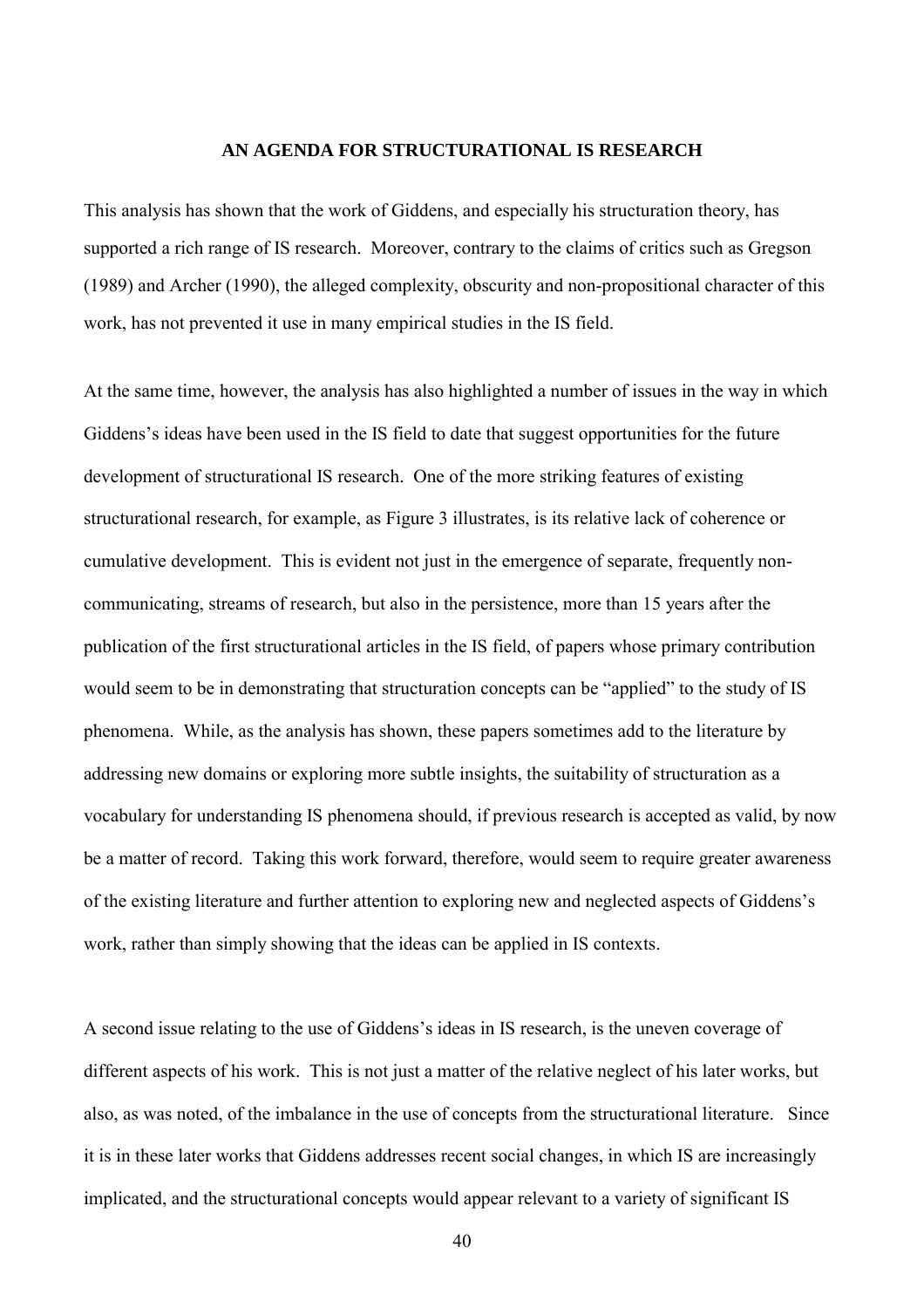phenomena, the relatively limited coverage of these aspects of his work would seem to present a particular opportunity for IS researchers, that is also in keeping with Giddens's recommendation of selective use of his work.

Another aspect of structuration theory that would seem deserving of more attention in the IS literature is its linkage of individual micro-level action and macro-level institutional processes. In this it may support efforts, as advocated by Orlikowski and Barley (2001), to broaden the scope of IS research from its traditional focus on phenomena associated with computer-based information systems at the individual, group and organisational level, to address the broader institutional and social developments in which IS are increasingly implicated.

A perhaps even more ambitious objective for structurational IS research would be to contribute to the development of a consistent theoretical account of the IT artefact, of the type that Orlikowski and Iaconno (2001) have identified as lacking in the IS field. Although, as has been noted, structuration theory has already been drawn on in a number of significant efforts in this direction, none would appear, so far at least, to have come up with a wholly convincing structurational account of technology. This is not to suggest that such an account, based solely on Giddens's work, may necessarily be achievable, indeed this review has highlighted a number of significant obstacles that would need to be overcome in doing so. As a broad-ranging, ontologically-focused, theory with a strong emphasis on agency and practice, however, structuration would seem a potentially fruitful source of insight in developing a theory of the IT artefact, the pursuit of which would seem a significant opportunity for structurational IS research.

#### **CONCLUSIONS**

Giddens's ideas have been discussed in more than 250 IS papers to date. Whether this makes him the most widely-cited social theorist in the IS literature, as Jones (2000) showed him to be in the IFIP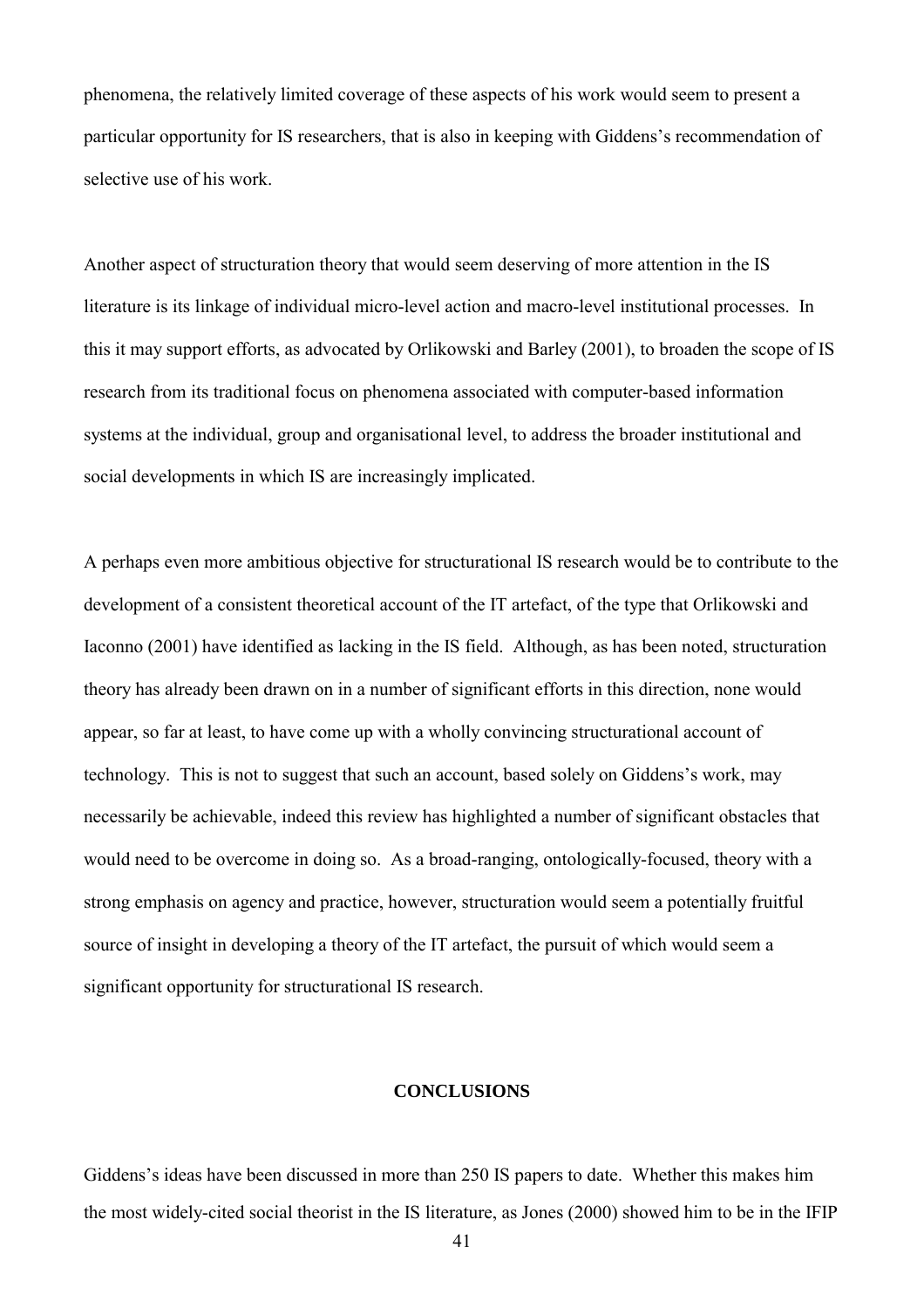WG8.2 conference proceedings, is not possible to say without equivalent analyses of citations of the work of other theorists, but it certainly indicates a significant level of interest in Giddens's work in the field and attests to the presence of a substantial body of IS researchers seeking to give serious attention to social theory (*cf*. Orlikowski and Barley 2001). That the numbers of citations is generally continuing at a high level, more than 15 years after the first IS-related paper drawing on structuration theory, also suggests that this is more than a passing interest, a temporary fashion.

It should be recognised, however, that these approximately 250 papers constitute only a small percentage of the total published in the IS literature over the past twenty years and that a substantial proportion of the references come from papers by a relatively small number of authors. Care needs to be taken, therefore, in making claims about the significance of Giddens's work in influencing IS research. Nevertheless in broad terms, Giddens, and structuration theory in particular, would appear to have made contributions in three main areas.

The first of these has been the concept of the duality of structure, which has been drawn on in many of the IS papers identified in this review in support of efforts to transcend traditional dualisms in the field. Second has been the influence on emergent, constructivist accounts of IS where structuration's emphasis on the ongoing production and reproduction of structure through situated social practice has informed a range of interpretive IS studies. Third has been the more selective input of particular concepts, both from structuration theory and Giddens's later writings, in alerting IS researchers to phenomena, such as the operation of constraints, or the disembedding of social relations.

Each of these areas may be seen as illustrating different types of relationship between IS research and social theory. Thus, in terms of the duality of structure, it has been adopted by many IS researchers, even when "applying" structuration theory, primarily as a high-level concept that provides a rationale for avoiding determinist accounts of IS, of either the social or technical variety. This may be seen as IS research borrowing a broad concept from social theory in order to find new ways of understanding phenomena, with social theory, in this case structuration, lending weight to these efforts.

A second contribution of the duality of structure grew out of the recognition that technology is not easily accommodated within a structurational framework, prompting efforts, notably by DeSanctis,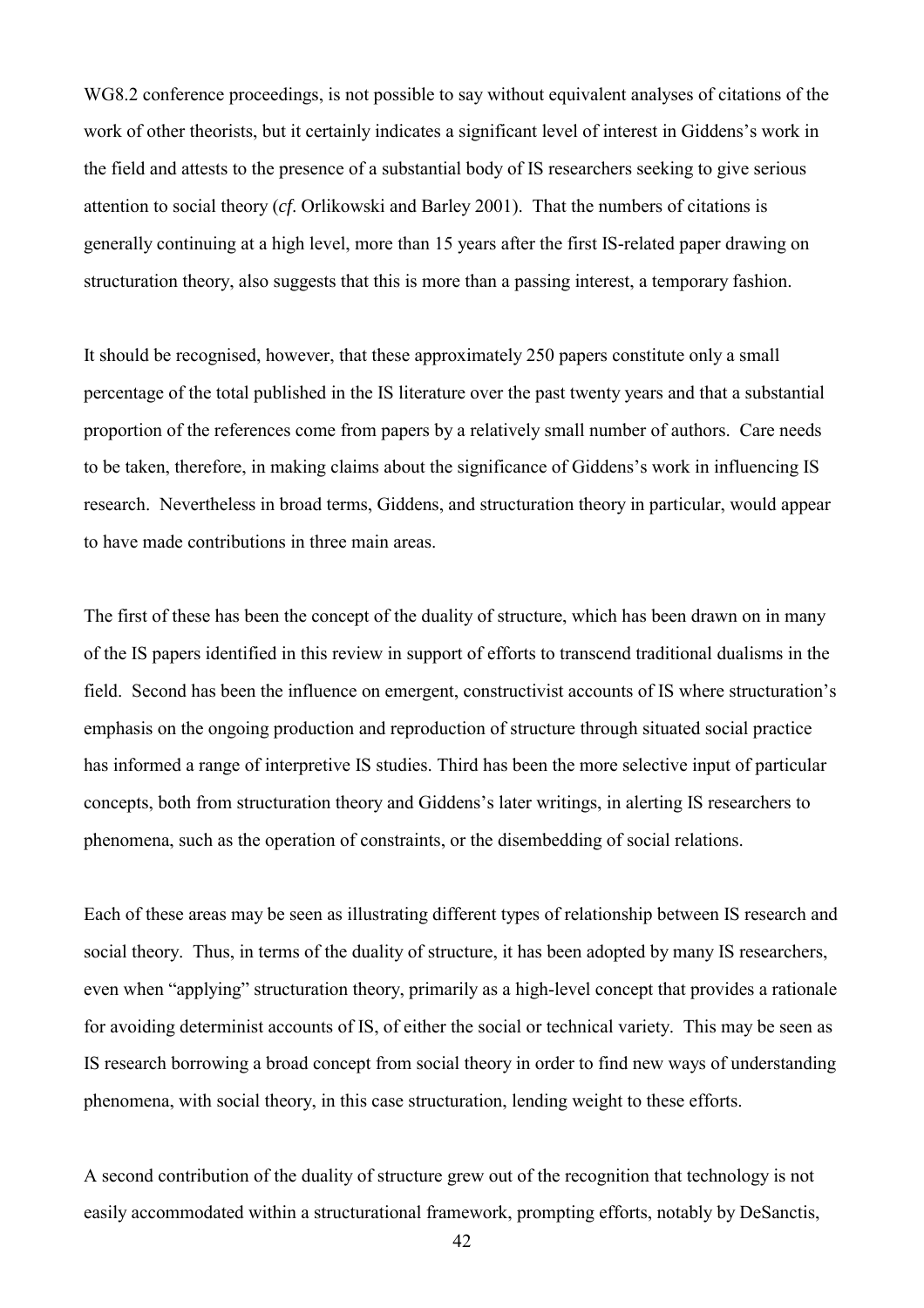Poole and Orlikowski to develop IS-specific versions of structuration to try to overcome this, although it has been argued in this paper, that the resultant approaches, AST and the Duality of Technology, differ significantly from Giddens's concept. In terms of the relationship between IS research and social theory, therefore, this may be seen as illustrating the reconfiguration of social theoretic concepts from an IS perspective, with some divergence from their original formulation.

The emergent, practice-based strand of structurational IS research is arguably more in tune with Giddens's writings and a number of these studies, especially Orlikowski's "practice lens" (perhaps the most substantial contribution to date), demonstrate significant efforts to work through the implications of his ideas in the IS context. As the various attempts to conceptualise consistently the social and technical aspects of IS drawing on other theories, such as Actor Network Theory or Critical Realism, suggest however, it is not clear whether a satisfactory structurational account of technology has yet been achieved. As an illustration of the relationship between IS research and social theory, though, such studies may be seen as showing how IS researchers can engage closely with social theory on its own terms and seek to apply its insights within their own field.

The third area of contribution, that of use of concepts from structuration and Giddens's other writings, demonstrates two further ways in which IS researchers may relate to social theory: selective use and contributing back. While this selectivity may refer, as Giddens himself has suggested to a general stance towards the application of theory, for IS researchers it may also imply a particular focus on aspects of social phenomena that are foregrounded by use of IT, for example: time-space distanciation with the use of computer mediated communication, or the nature of risk when an expert system is used to assist in decision making. Moreover, while it does not avoid the need for careful appreciation of the original understanding of concepts, the focus of such selective attention is, by definition narrower and hence potentially less demanding of research resources: exploring time/space ordering of particular social practices may be more manageable than addressing general social structuration. What this review has indicated however is that this has been a relatively neglected aspect of the use of Giddens's ideas by IS researchers, especially with the respect to his later works. Yet it is perhaps in this area that the greatest opportunity lies for IS researchers to contribute back to social theory. To the extent that social theorists discuss phenomena in which IS are implicated, IS researchers would seem well-placed to provide expertise for these analyses. Thus, as Orlikowski and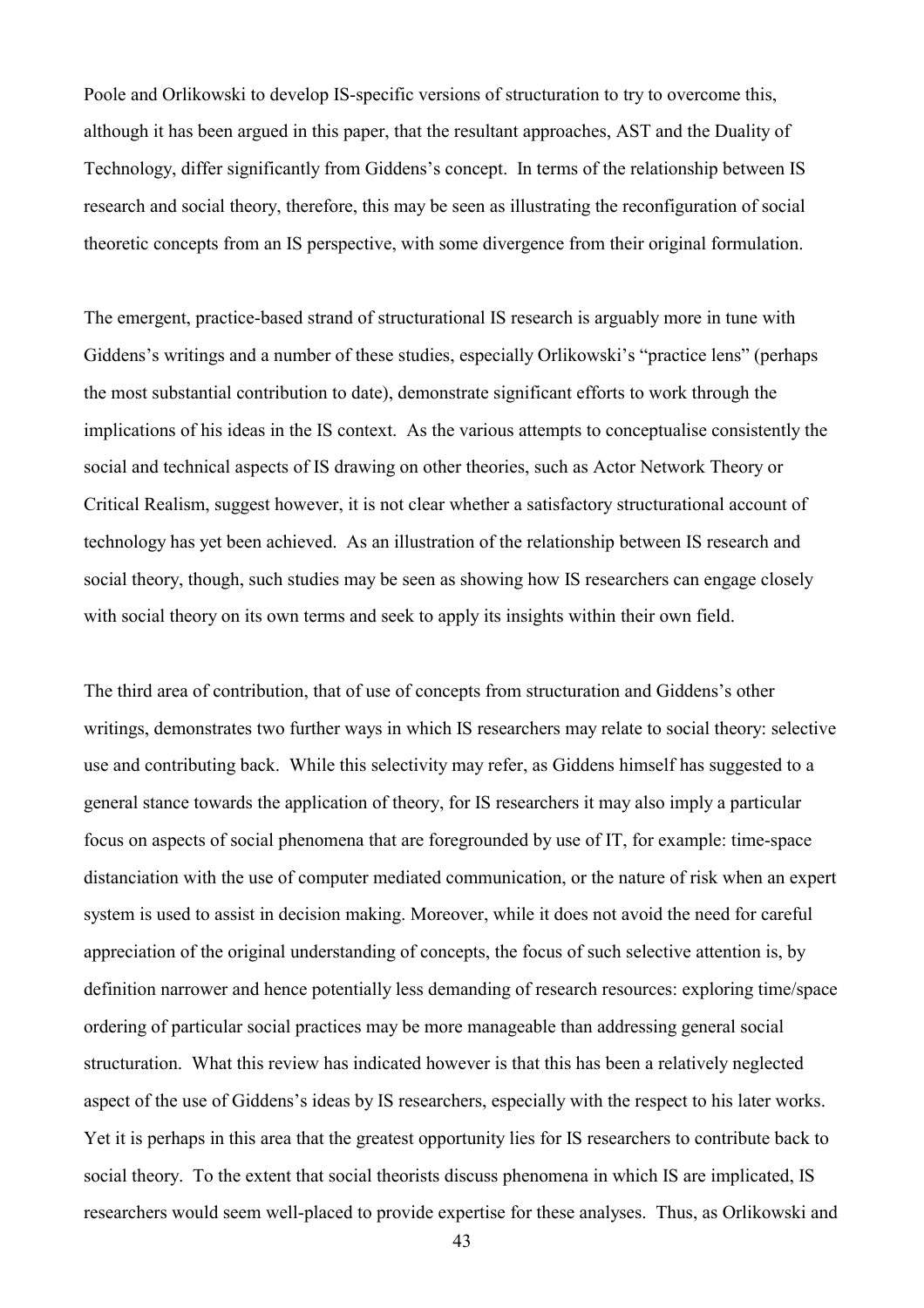Barley (2001) have argued with respect to organisation studies, the interaction between IS researchers and social theorists can become more of a two-way exchange.

The contributions of Giddens to the IS field could therefore be summed up in very similar terms to those used by Whittington (1992) in discussing the influence of Giddens on management studies in the early 1990s. "Giddens", Whittington (1992: 698) argued, "has been exercising a growing influence on management studies. However it is strange, both that his directly relevant work on organisations and management seems to have been neglected and that his more general structurationist perspective has [often] been interpreted in a [rather] limited sort of way". "To this extent", Whittington concluded (1992: 707), "Giddens has still not been fully put into action".

That such claims might still be a fair description of the use of structuration in IS research ten years later, however, does not mean that much has not been accomplished already. Significant contributions have been made in seeking ways to incorporate technology within a structurational perspective, even if a generally accepted resolution has yet to be achieved, and there remain significant opportunities for IS researchers to "put Giddens into action" across a broad spectrum of research topics. In this, as Whittington (1992:700) notes, "there is no need for theological purity", indeed Giddens himself encourages the "sparing and critical" use of his ideas. In seeking to offer a critical examination of these ideas it is hoped that this review may have contributed to taking this task forward.

## **REFERENCES**

Adam, B. *Time and Social Theory,* Polity, Cambridge, UK, 1990.

Archer, M. "Human agency and social structure: a critique of Giddens," in *Anthony Giddens: Consensus and Controversy*, Clark, J.; Modgil, C. and Modgil, J. (eds.), Falmer Press, Brighton, UK, 1990, pp 73-84.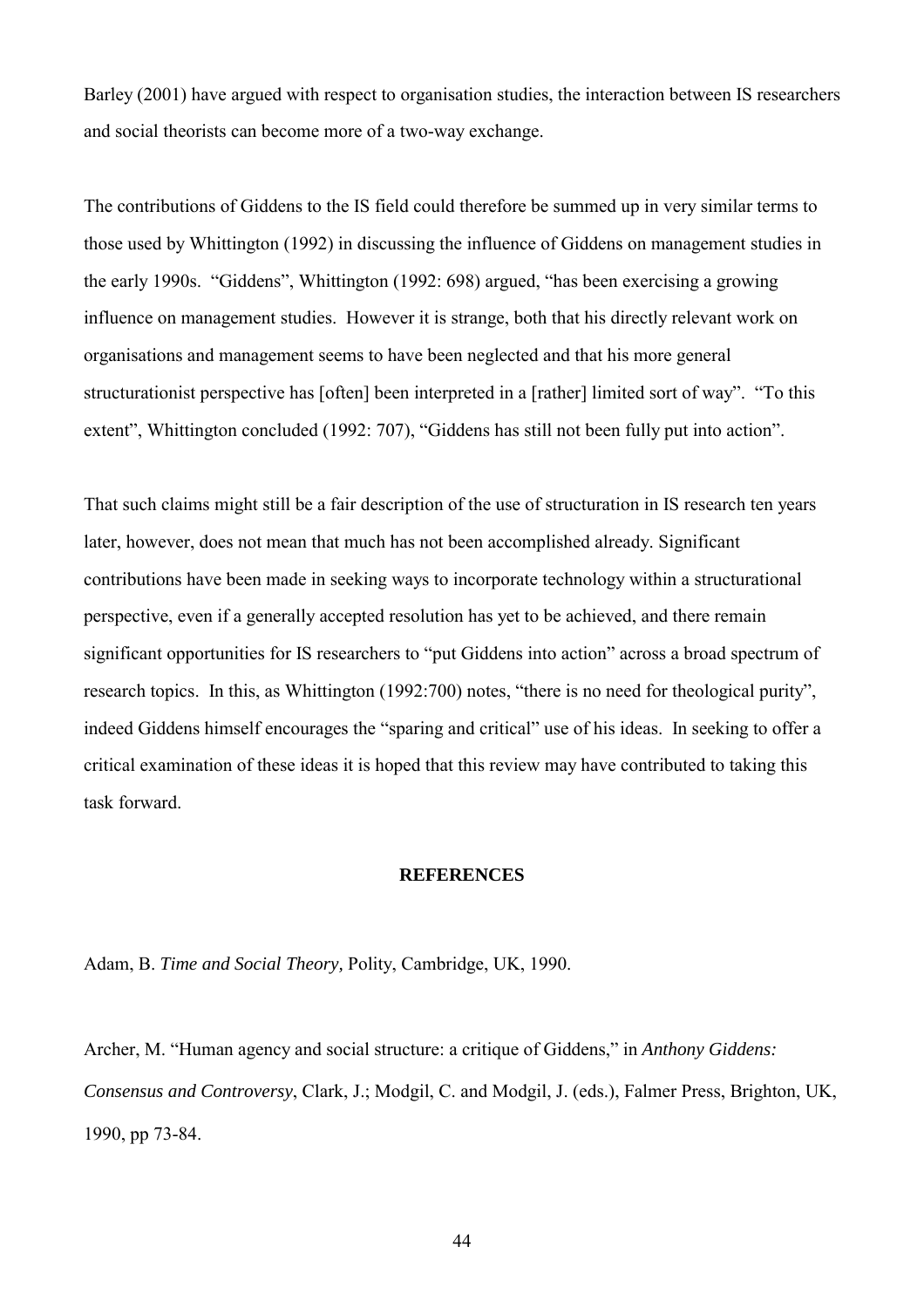Banks, S. P. and Riley, P. "Structuration theory as an ontology for communication research", *Communication Yearbook,* (16), 1993, pp. 167-196.

Barbalet, J.M. "Power, structural resources and agency," *Current Perspectives in Social Theory*, (8), 1987, pp. 1-24.

Barley, S.R. "Technology as an occasion for structuring: evidence from observation of CT scanners and the social order of radiology departments," *Administrative Science Quarterly*, (31:1), 1986, pp. 78-108.

Barrett, M. and Walsham, G. "Electronic trading and work transformation in the London Insurance Market," *Information Systems Research,* (10:1), 1999, pp. 1-21.

Beck, U. *The Risk Society: Towards a New Modernity,* Sage, London, UK, 1992.

Beck, U., Giddens, A. and Lash, S. *Reflexive Modernization: Politics, Tradition and Aesthetics in the Modern Social Order*, Polity, Cambridge, UK, 1995.

Berg, M. "The Politics of Technology: On Bringing Social Theory into Technological Design". *Science, Technology and Human Values,* (23:4), 1998, pp. 456-491.

Bergmann, W. "The problem of time in sociology: an overview of the literature on the state of theory and research on the 'sociology of time, 1900-82," *Time and Society,* (1:1), 1992, pp. 81-134.

Bernstein, R.J. "Social theory as critique," in *Social Theory of Modern Societies: Anthony Giddens and his Critics,* Held, D. and Thompson, J.B. (eds.), Cambridge University Press, Cambridge, UK, 1989, pp. 19-33.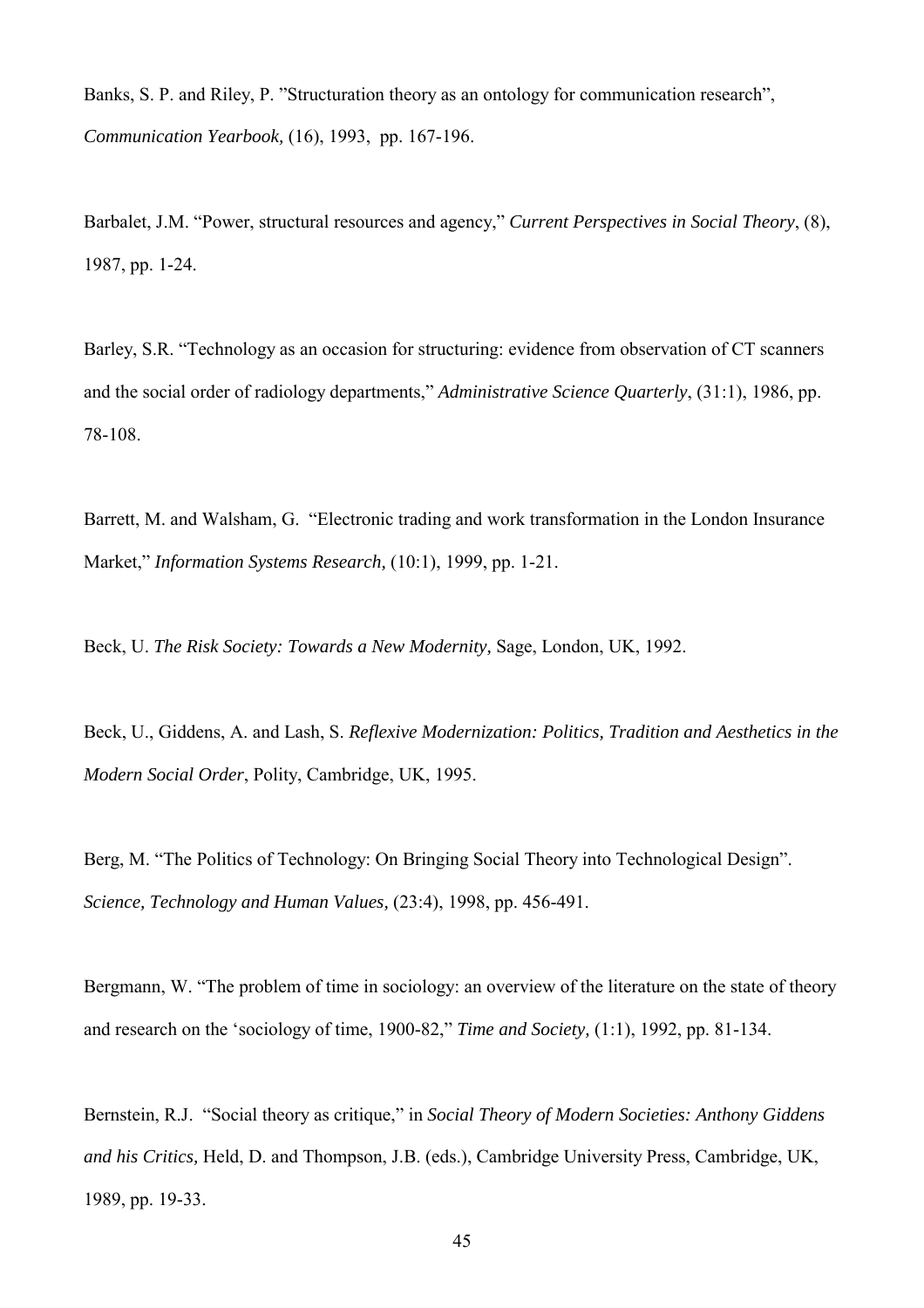Bhaskar, R. *The Possibility of Naturalism,* Harvester, Brighton, UK, 1979.

Boland, R.J. *Accounting and the Reproduction of Culture: Budgets and the Process of Structuration*, University of Illinois, College of Commerce and Business Administration, Urbana, IL, 1985.

Boland, R.J. and Greenberg, R.H. "Method and metaphor in organizational analysis," *Accounting, Management and Information Technologies,* (2:2), 1992, pp. 117-141.

Brooks, L. "Structuration theory and new technology: analysing organizationally situated computeraided design (CAD)," *Information Systems Journal,* (7:2), 1997, pp. 133-151.

Bryant, C.G.A. and Jary, D. "Introduction: coming to terms with Anthony Giddens", in *Giddens' Theory of Structuration: A Critical Appreciation*, Bryant, C.G.A. and Jary, D. (eds.), Routledge, London, UK, 1991, pp. 1-31.

Bryant, C.G.A. and Jary, D. *Giddens' Theory of Structuration: A Critical Appreciation*, Routledge, London, UK, 1991.

Bryant, C.G.A. and Jary, D. *Anthony Giddens: Critical Assessments*, Routledge, London, UK, 1997.

Bryant, C.G.A. and Jary, D. *The Contemporary Giddens: Social Theory in a Globalizing Age*, Palgrave, Basingstoke, UK, 2001.

Cendon, B.V. and Jarvenpaa, S. L. "The development and exercise of power by leaders of support units in implementing information technology-based services," *Journal of Strategic Information Systems,* (10:2), 2001, pp.121-158.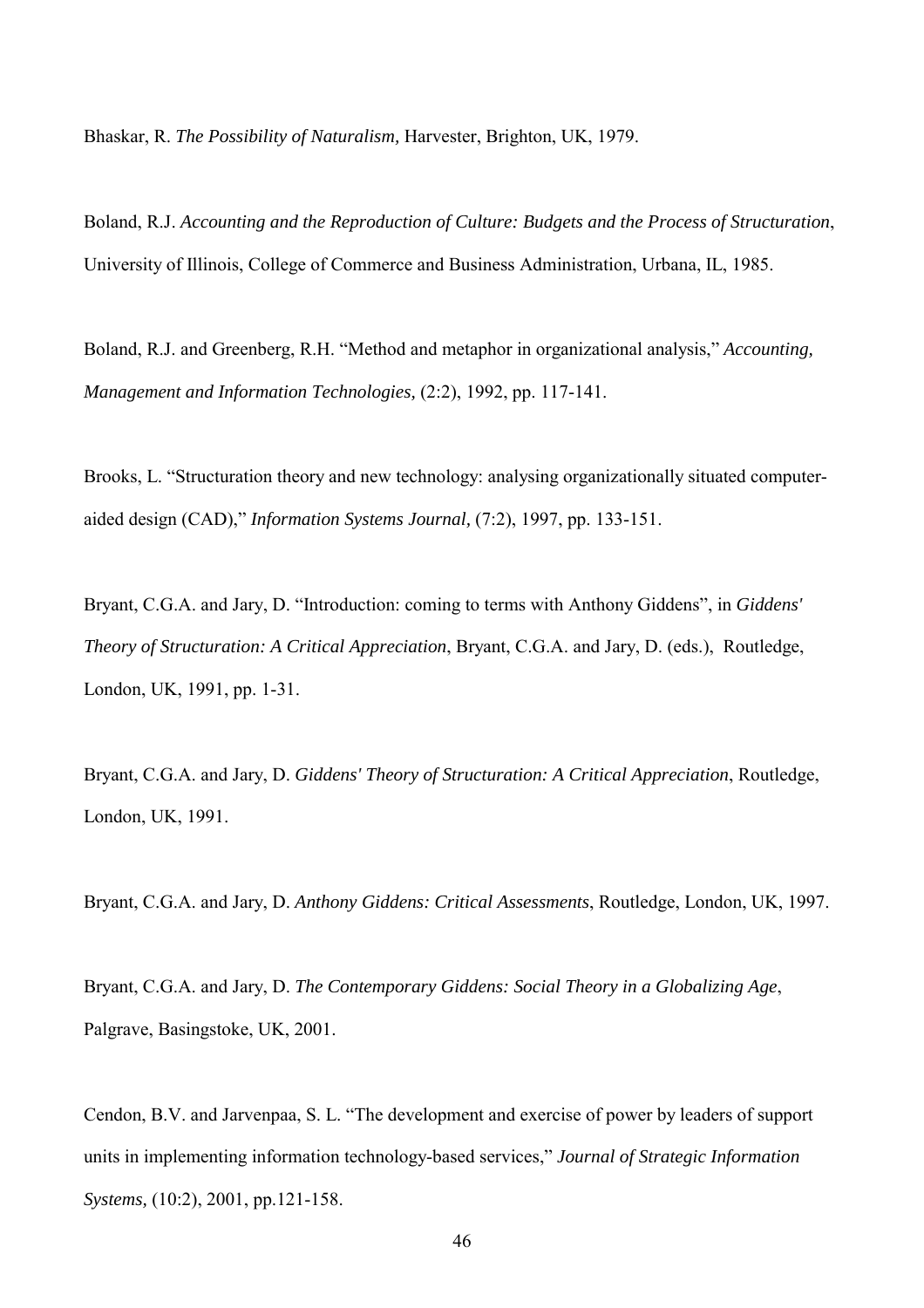Chidambaram, L. "Relational development in computer-supported groups," *MIS Quarterly,* (20:2), 1996, pp. 143-165.

Chin, W. W., Gopal, A. and Salisbury, W. D. "Advancing the theory of Adaptive Structuration: The development of a scale to measure faithfulness of appropriation," *Information Systems Research,* (8:4), 1997, 342-367.

Chudoba, K. M. "Appropriations and patterns in the use of group support systems," *The DATA BASE for Advances in Information Systems,* (30:3), 1999, pp.131-148.

Clark, J.; Modgil, C. and Modgil, J. *Anthony Giddens: Consensus and Controversy*, Falmer Press, Brighton, UK, 1990.

Cohen, I. *Structuration Theory: Anthony Giddens and the Constiution of Social Life*, Macmillan, Basingstoke, UK, 1989.

Contractor, N.S. and Seibold, D.R. "Theoretical frameworks for the study of structuring processes in group decision support systems: Adaptive structuration theory and self-organizing systems theory," *Human Communication Research,* (19: 4), 1993, 528-563.

Craib, I. *Anthony Giddens*, Routledge, London, UK, 1992.

Crowston, K., Sawyer, S. and Wigand, R. "Investigating the interplay between structure and information and communications technology in the real estate industry," *Information Technology and People,* (14:2), 2001, pp. 163-183.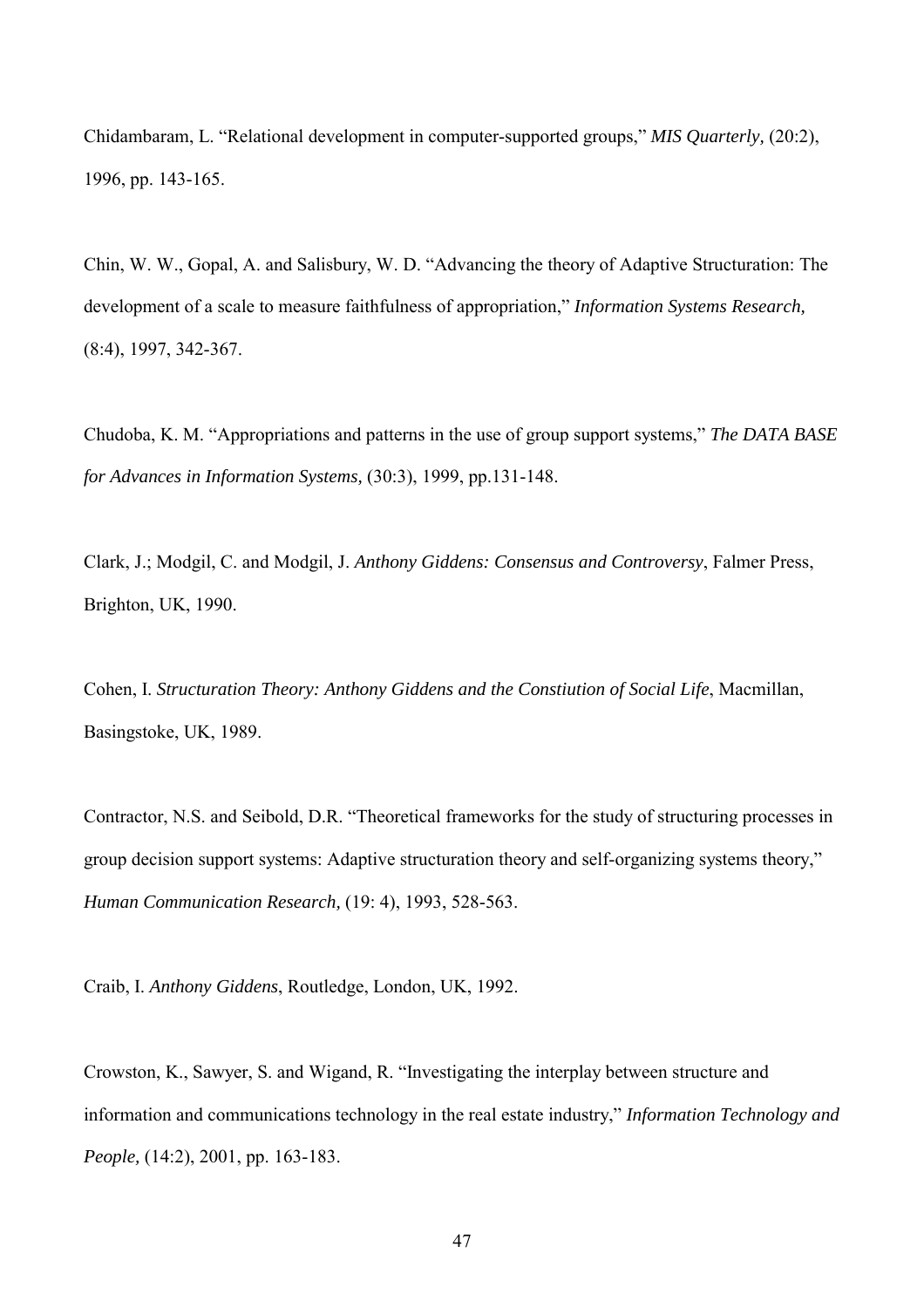Davies, L. and Mitchell, G. "The dual nature of the impact of IT on organizational transformations," in *Transforming Organizations with Information Technology,* Baskerville, R., Ngwenyama, O., Smithson. S. and DeGross, J.I. (eds.) Amsterdam, North-Holland, 1994, pp. 243-262.

DeCock, C. and Rickards, T. "Of Giddens, paradigms and philosophical garb," *Organization Studies*, (16:4), 1995, pp. 699-704.

DeSanctis, G. and Poole, M.S. "Capturing the complexity in advanced technology use: Adaptive Structuration Theory," *Organization Science*, (5:2), 1994, pp. 121-147.

Dobson, P. J. "The philosophy of critical realism - An opportunity for information systems research," *Information Systems Frontiers,* (3:2), 2001, pp.199-210.

Elkjaer, B., Flensburg, P., Mouritsen, J. and Willmott, H. "The commodification of expertise: the case of systems development consulting," *Accounting, Management and Information Technologies,* (1:2), 1991, 139-156.

Foucault, M. *Discipline and Punish*, Vintage Books, New York, NY, 1979.

Garnsey, E. W. and Kelly, S. B. "Structuration and enacted systems," in *Critical Issues in Systems Theory and Practice*, Ellis, K., Gregory, A., Mears-Young, B.R. and. Ragsdell, G. (eds.), Plenum, New York, NY, 1995, pp. 245-250.

Giddens, A. *Capitalism and Modern Social Theory*, Cambridge University Press, Cambridge, UK, 1971.

Giddens, A. *The Class Structure of the Advanced Societies*, Hutchinson London, UK, 1973.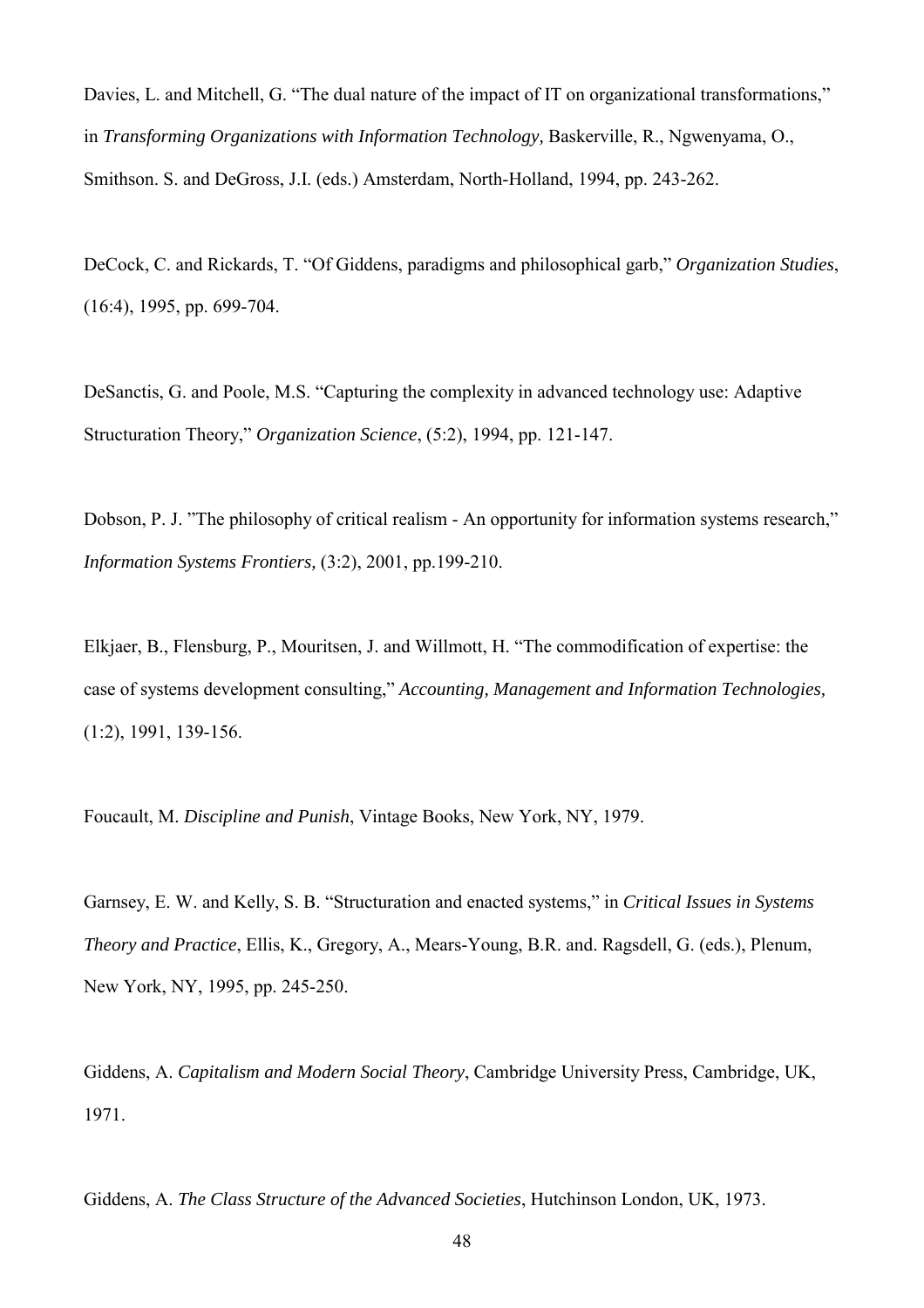Giddens, A. *New Rules of Sociological Method*, Hutchinson, London, UK, 1976 (second edition, Polity, Cambridge, UK, 1993).

Giddens, A. *Central Problems in Social Theory,* Macmillan, Basingstoke, UK, 1979.

Giddens, A. *A Contemporary Critique of Historical Materialism*, Macmillan, Basingstoke, UK, 1981 (second edition, 1994).

Giddens, A. "Comments on the theory of structuration," *Journal for the Theory of Social Behaviour*, (13:1), 1983, pp. 75-80.

Giddens, A. *The Constitution of Society*, Polity, Cambridge, UK, 1984.

Giddens, A. "A reply to my critics," in *Social Theory of Modern Societies: Anthony Giddens and his Critics,* Held, D. and Thompson, J.B. (eds.), Cambridge University Press, Cambridge, UK, 1989, pp 249-301.

Giddens, A. *The Consequences of Modernity,* Polity, Cambridge, UK, 1990.

Giddens, A. "Structuration theory and sociological analysis," in *Anthony Giddens: Consensus and Controversy*, Clark, J., Modgil, C. and Modgil, J. (eds.), Falmer Press. Brighton, UK, 1990, pp297- 315.

Giddens, A. *Modernity and Self-Identity,* Polity, Cambridge, UK, 1991.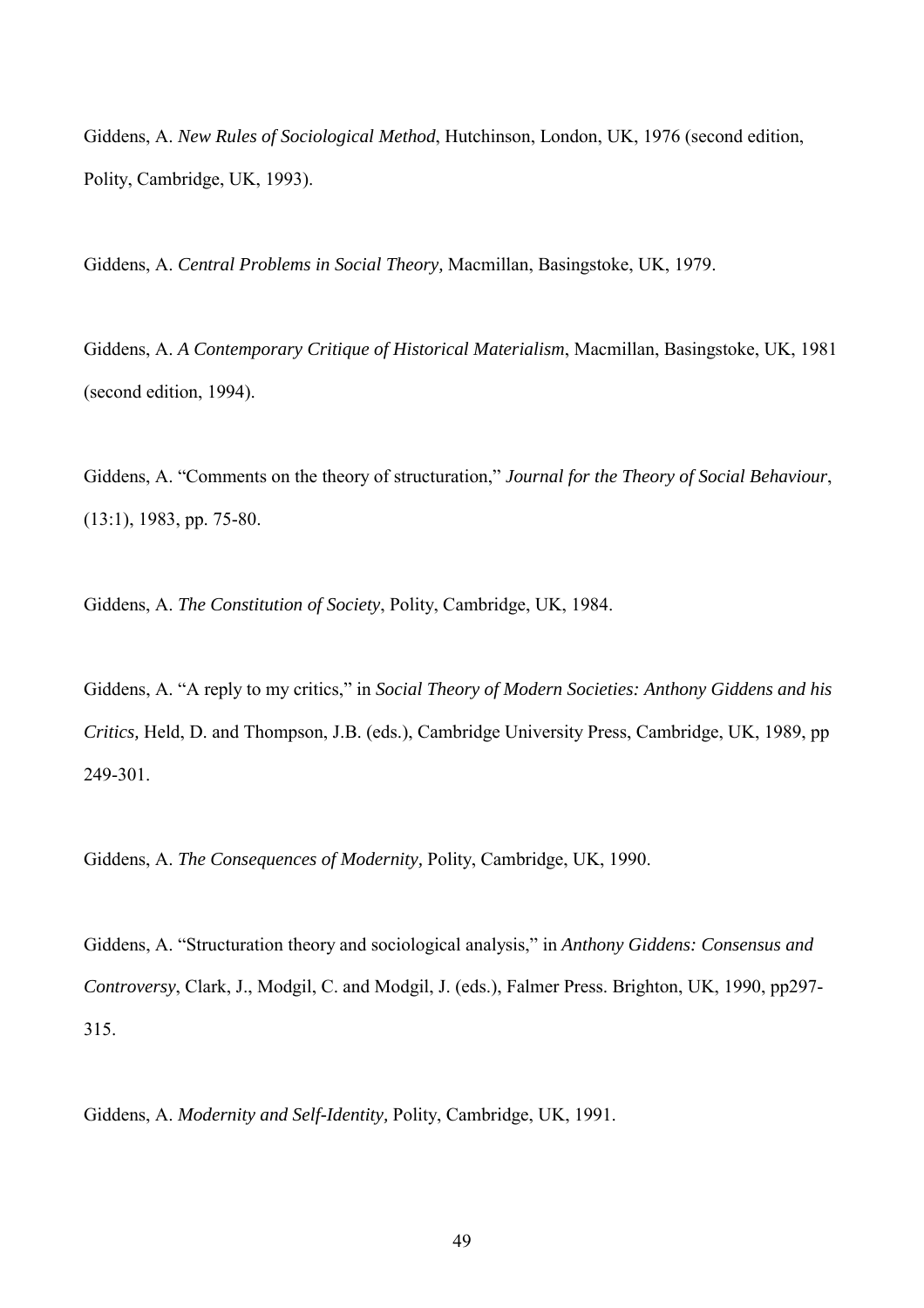Giddens, A. "Structuration theory: past, present and future," in: *Giddens' Theory of Structuration: A Critical Appreciation,* Bryant, C.G.A. and Jary, D. (eds.), Routledge, London, 1991, pp201-221.

Giddens.A. *The Transformation of Intimacy,* Polity, Cambridge, UK, 1992.

Giddens, A. *Beyond Left and Right,* Polity, Cambridge, UK, 1994.

Giddens, A. *The Third Way,* Polity, Cambridge, UK, 1998.

Giddens, A. *Runaway World,* Profile Books, London, UK, 1999.

Giddens, A. *The Third Way and Its Critics,* Polity, Cambridge, UK, 2000.

Giddens, A. and Pierson, C. *Conversations with Anthony Giddens,* Polity, Cambridge, UK, 1998.

Gopal, A., Bostrom, R.P. and Chin, W.W. "Applying adaptive structuration theory to investigate the process of group support systems use," *Journal of Management Information Systems*, (9:3), 1992, pp. 45-69.

Gregory, D. "Structuration theory," in *The Dictionary of Human Geography*, Johnston, R.J., Gregory D. and Smith, D.M. (eds.), Blackwell, Oxford, UK, 1986, pp. 464-469.

Gregson, N. "On the ir(relevance) of structuration theory to empirical research," in *Social Theory of Modern Societies: Anthony Giddens and his Critics,* Held, D. and Thompson, J.B. (eds.), Cambridge University Press, Cambridge, UK, 1989, pp. 235-248.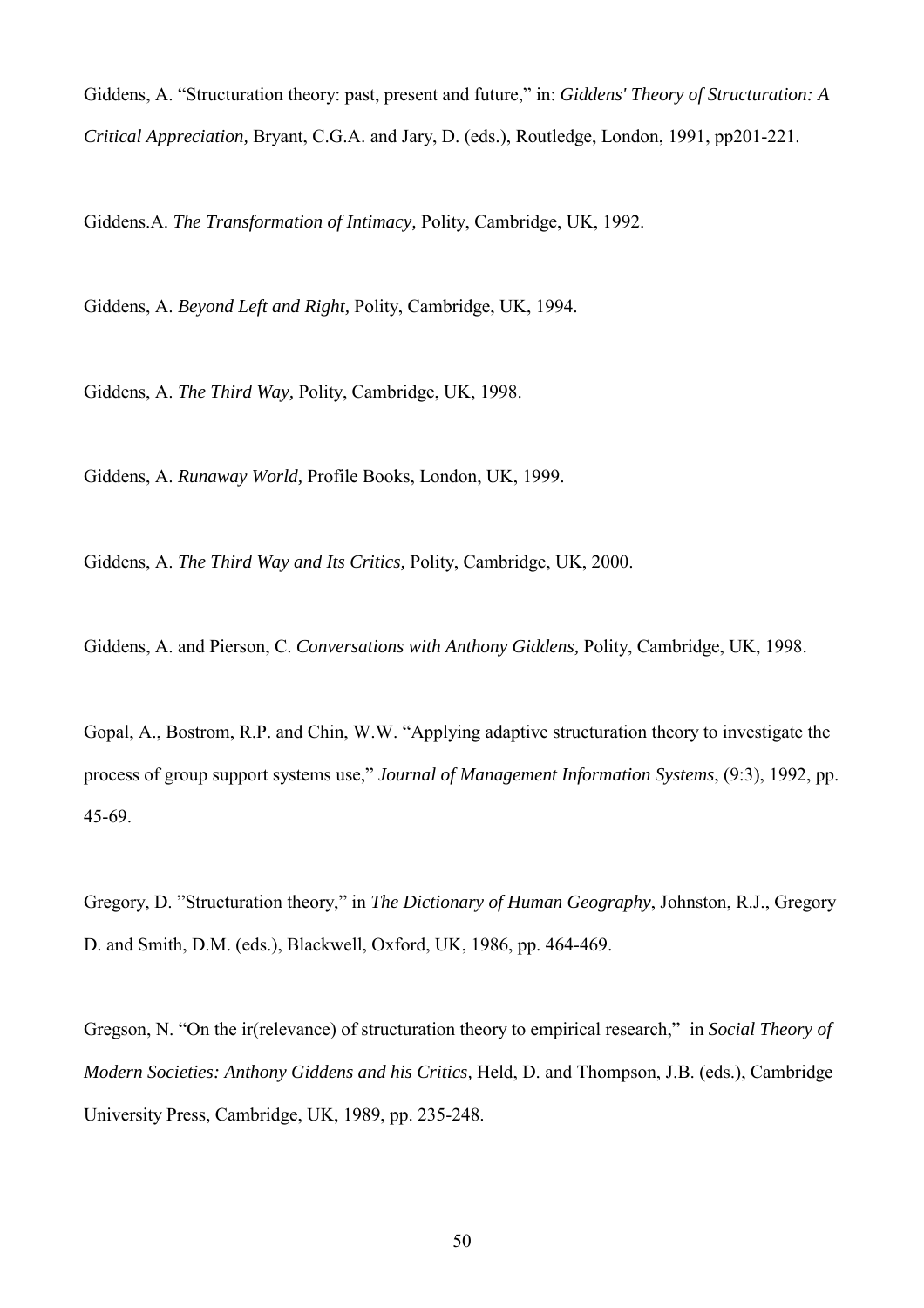Harré, R. "Commentary from an ethogenic standpoint," *Journal for the Theory of Social Behaviour*, (13:1), 1983, pp. 69-73.

Held, D. and Thompson, J.B. *Social Theory of Modern Societies: Anthony Giddens and his Critics.*  Cambridge University Press, Cambridge, UK, 1989.

Hemingway, C.J. "Toward a socio-cognitive theory of information systems: an analysis of key philosophical and conceptual issues," in *Information Systems: Current Issues and Future Changes*. Larsen, T.J., Levine, L. and DeGross, J. I. (eds.), IFIP, Laxenburg, Austria, 1998, pp. 275-286.

Hirschheim, R., Klein, H.K. and Newman, M. "A social action perspective of information system development," *ICIS Proceedings*, Pittsburgh, PA, 1987.

Hutton, W. and Giddens, A. *On the Edge: Living with Global Capitalism,* Random House, London, UK, 2001.

Iivari, J. and Lyytinen, K. "Research in information systems development in Scandinavia - unity in plurality," *Scandinavian Journal of Information Systems,* (10,1/2), 1998, pp. 135-186.

Jones, M.R. "Information systems and the double mangle: Steering a course between the Scylla of embedded structure and the Charybdis of strong symmetry," in *Information Systems: Current issues and Future Changes,* Larsen, T.J., Levine, L. and DeGross, J.I. (eds.), IFIP, Laxenburg, Austria, 1998, pp. 287-302.

Jones, M.R. "Structuration theory," in *Re-thinking Management Information Systems*, Currie, W. J. and Galliers, R. (eds.), Oxford University Press Oxford, UK, 1999, pp. 103-135.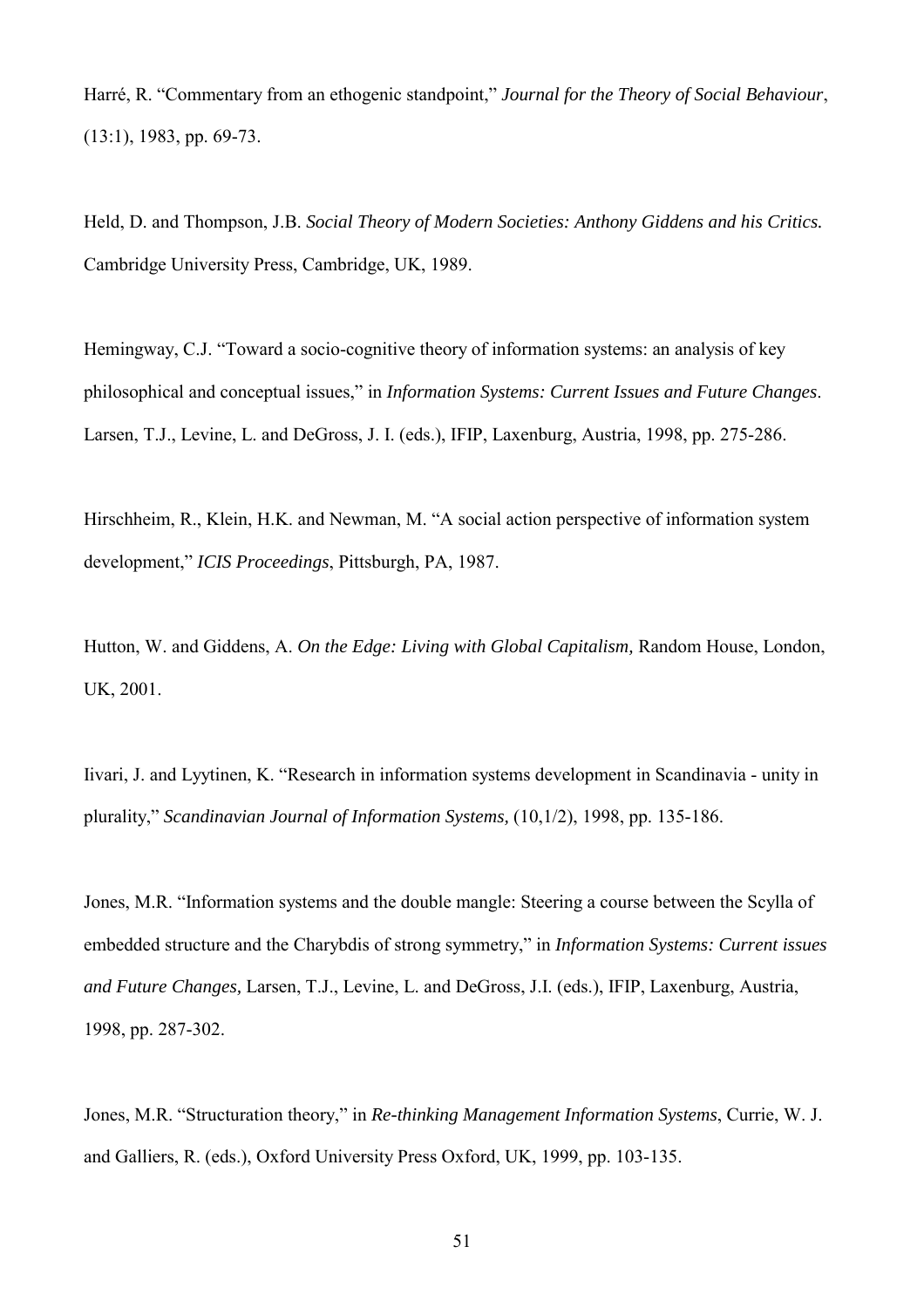Jones, M.R. "The moving finger: The use of social theory in WG8.2 conference papers, 1975-1999," in *Organizational and Social Perspectives on Information Technology*, Baskerville, R.; Stage, J. and DeGross, J.I. (eds.), Kluwer, Dordrecht, The Netherlands, 2000, pp 15-31.

Karsten, H. "Converging paths to Notes: in search of computer-based information systems in a networked company," *Information Technology and People*, (8:1), 1995, pp. 7-34.

Langley, A. "Strategies for theorizing from process data," *Academy of Management Review,* (24:4), 1999, pp. 691-710.

Layder, D. "Power, structure and agency," *Journal for the Theory of Social Behaviour*, (15:2), 1985, pp. 131-149.

Layder, D. "Key issues in structuration theory: some critical remarks," *Current Perspectives in Social Theory*, (8), 1987, pp. 25-46.

Lyytinen, K. and Hirschheim, R. "Information systems and emancipation: promise or threat?" in *Systems Development for Human Progress*, Klein, H.K. and Kumar, K. (eds.), North-Holland, Amsterdam, The Netherlands, 1989, pp. 115-139.

Lyytinen, K.J. and Ngwenyama, O.K. "What does computer support for cooperative work mean? A structurational analysis of computer supported cooperative work," *Accounting, Management and Information Technologies*, (2:1), 1992, pp. 19-37.

Macintosh, N.W. and Scapens, R.W. "Structuration theory in management accounting," *Accounting Organizations and Society*, (15:5), 1990, pp. 455-477.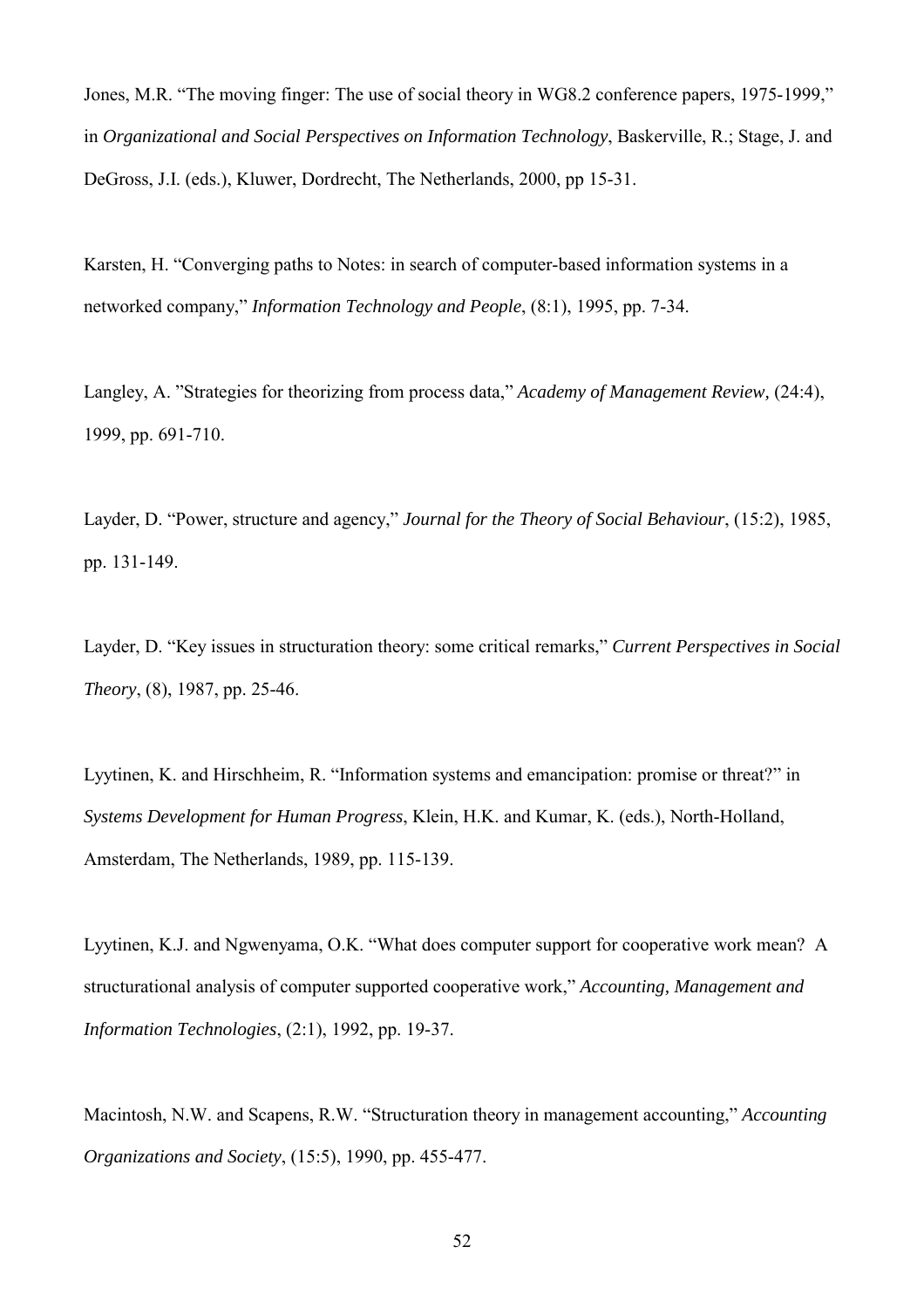Meštrović, S. *Anthony Giddens: The Last Modernist*, Routledge, London, 1998.

Miranda, S.M. and Bostrom, R.P. "The impact of group support systems on group conflict and conflict management," *Journal of Management Information Systems*, (10:3), 1993, pp. 63-95.

Monteiro, E. "Actor-Network Theory and information infrastructure," in *From Control to Drift: The Dynamics of Corporate Information Infrastructures*. Ciborra, C. U. and Associates (eds.), Oxford University Press, Oxford, UK, 2000, pp.71-83.

Monteiro, E. and Hanseth, O. "Social shaping of information infrastructure: on being specific about the technology," in *Information Technology and Changes in Organizational Work,* Orlikowski, W.J., Walsham, G., Jones, M.R. and DeGross, J.I. (eds.), Chapman and Hall, London, UK, 1995, pp. 325- 343.

Nagasundram, M. and Bostrom, R.P. "The structuring of creative processes using GSS: A framework for research," *Journal of Management Information Systems*, (11:3), 1994/1995, pp. 87-114.

Nandhakumar, J. and Jones, M.R. "Designing in the dark: the changing user-developer relationship in information systems development," *ICIS Proceedings*, Atlanta, GA, 1997, pp. 75-86.

New, C. "Structure agency and social transformation. *Journal for the Theory of Social Behaviour*, (24:3), 1994, pp. 197-205.

Nicholson, B. and Sahay, S. "Some political and cultural issues in the globalisation of software development: case experience from Britain and India," *Information and Organization,* (11:1), 2001, pp. 25-43.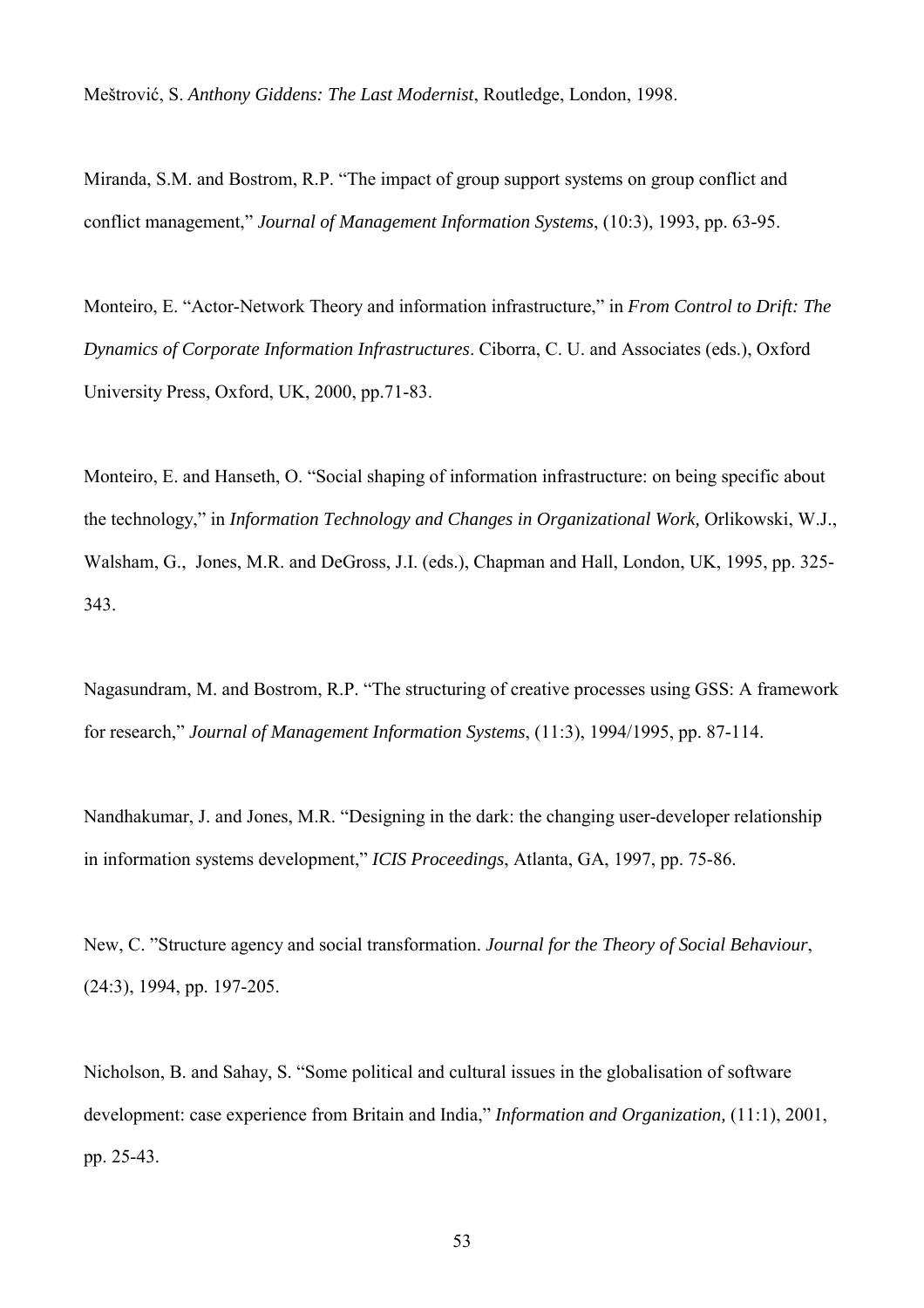Nowotny, H. "Time and social theory: towards a social theory of time," *Time and Society*, (1:3), 1992, pp. 421-454.

Nyerges, T.L. and Jankowski, P. "Enhanced Adaptive Structuration Theory: a theory of GISsupported collaborative decision making," *Geographical Systems*, (4:3)*,* 1998, 225-259.

Orlikowski, W.J. "Integrated information environment or matrix of control: the contradictory implications of information technology," *Accounting, Management and Information Technologies*, (1:1), 1991, pp. 9-42.

Orlikowski, W.J. "The duality of technology: rethinking the concept of technology in organizations," *Organization Science*, (3:3), 1992, pp.398-427.

Orlikowski, W.J. "Improvising organizational transformation over time: A situated change perspective," *Information Systems Research,* (7:1), 1996, pp. 63-92.

Orlikowski, W.J. "Using technology and constituting structures: A practice lens for studying technology in organizations," *Organization Science,* (11:4), 2000, pp. 404-428.

Orlikowski, W.J. and Barley, S.R. "Technology and institutions: What can research on information technology and research on organizations learn from each other?" *MIS Quarterly*, (25:2), 2001, pp. 145-165.

Orlikowski, W.J. and Iacono, C.S. "Research Commentary: Desperately seeking the "IT" in IT research - a call to theorizing the IT artifact," *Information Systems Research,* (12:2), 2001, pp. 121- 134.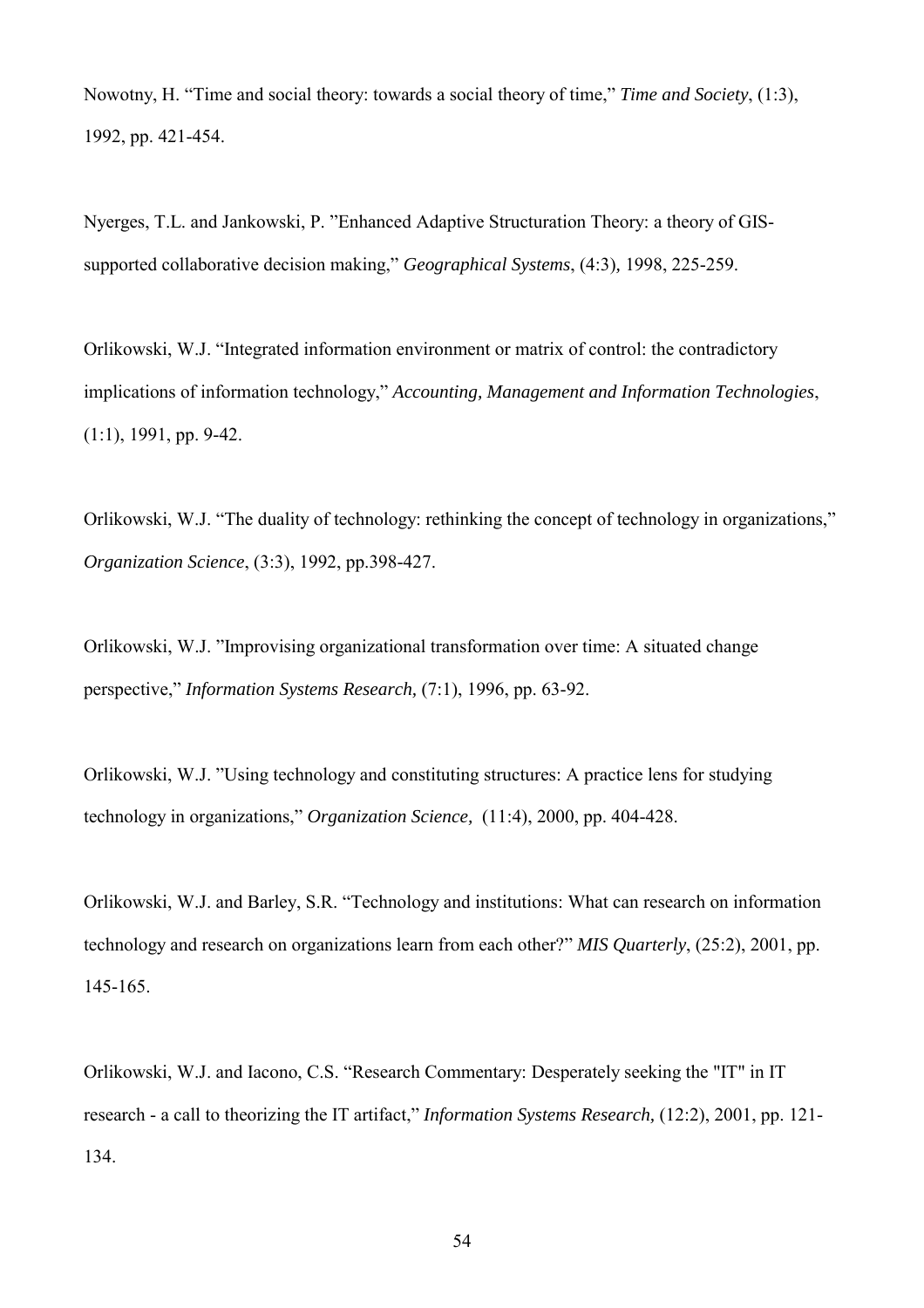Orlikowski, W.J. and Robey, D. "Information technology and the structuring of organizations," *Information Systems Research*, (2:2), 1991, pp. 143-169.

Pinsonneault, A. and Kraemer, K. L. "Exploring the role of information technology in organizational downsizing," *Organization Science,* (13:2), 2002, pp. 191-208.

Polanyi, M. *The Tacit Dimension*, Routledge and Kegan Paul, London, 1967.

Poole, M.S. and McPhee, R.D. "A structurational theory of organizational climate," in *Communications and Organizations: An Interpretive Approach*, Putnam, L. and Pacanowsky, M. (eds.), Sage, Beverly Hills, CA, 1983, pp. 195-219.

Poole, M.S. and McPhee, R.D. "Communication and organizational climates: review, critique, and a new perspective," in *Organizational Communication: Traditional Themes and New Directions*, McPhee, R.D. and Thompkins, P. (eds.), Beverly Hills, CA, 1985, pp.79-108.

Poole, M. S., Seibold, D. R. and McPhee, R. D. "A structurational approach to theory-building in group decision-making research," in *Communication and Group Decision-making*, Hirokawam R. Y. and Poole, M.S. (eds.), Sage, Beverly Hills, CA, 1986, 237-264.

Poole, M.S. and DeSanctis, G. (1990). Understanding the use of Group Decision Support Systems: the theory of adaptive structuration," in *Organizations and Communication Technology*, Fulk, J. and Steinfeld, C, (eds.), Sage, Beverly Hills, CA, 1990, pp173-193.

Poole, M.S. and DeSanctis, G. "Microlevel structuration in computer-supported group decision making," *Human Communications Research,* (19:1), 1992, pp. 5-49.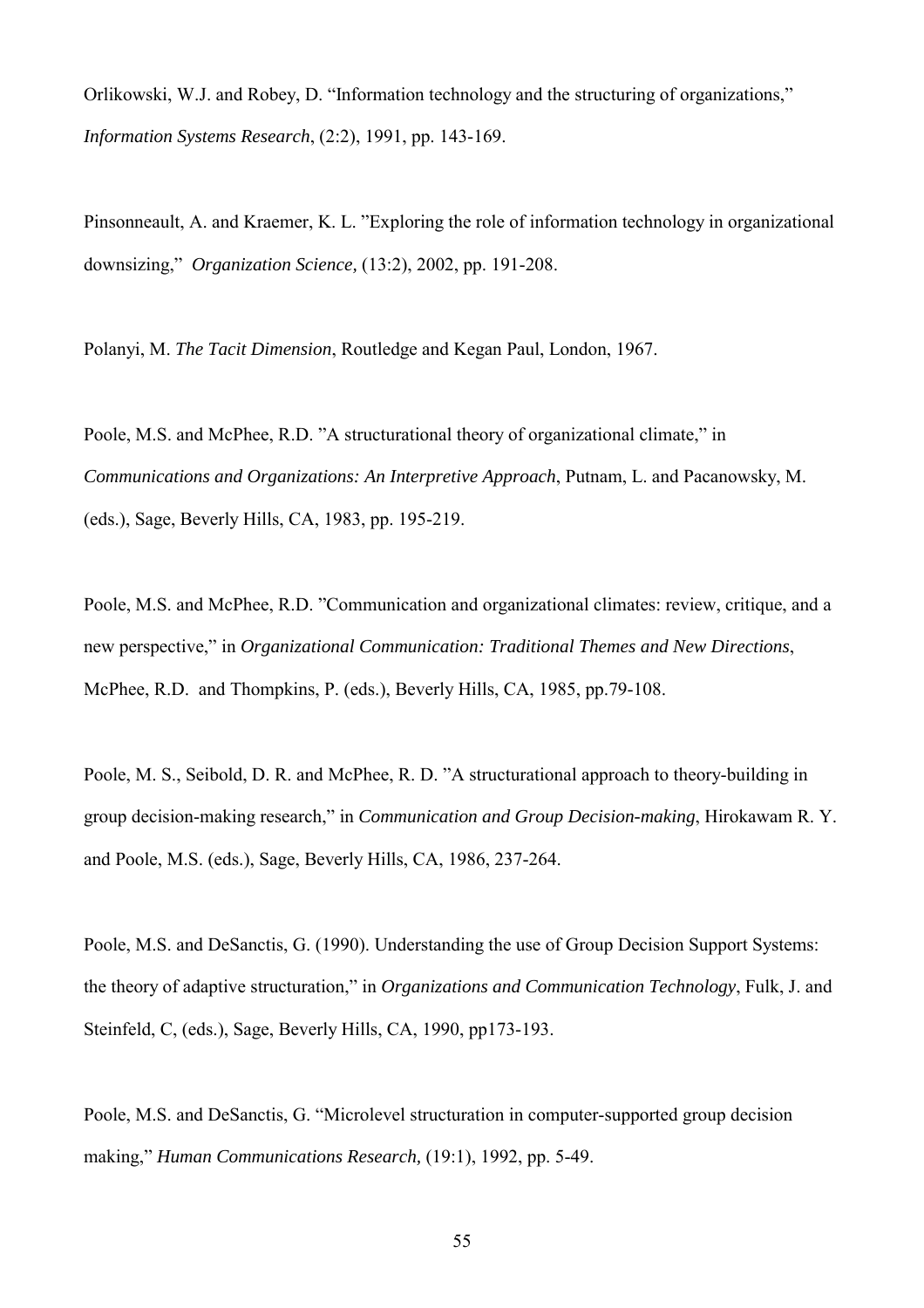Pozzebon, M. and Pinsonneault, A. "Structuration theory in IS: usage patterns and methodological issues," *Academy of Management Proceedings*, Toronto, Canada, 2000.

Pozzebon, M. and Pinsonneault, A. "Structuration theory in the IS field: an assessment of research strategies," *ECIS Proceedings*, Bled, Slovenia, 2001.

Purvis, R.L., Sambamurthy, V. and Zmud, R. "The assimilation of knowledge platforms in organizations: an empirical investigation," *Organization Science,* (12:2), 2001, pp.117-135.

Robey, D. and Boudreau, M.-C. "Accounting for the contradictory organizational consequences of information technology: Theoretical directions and methodological implications," *Information Systems Research,* (10:2), 1999, pp. 167-186.

Rogers, E.M. *Diffusion of Innovations*. Free Press, New York, NY, 1962.

Rose, J. "Evaluating the contribution of structuration theory to the information systems development," *ECIS Proceedings*, Aix-en-Provence, France, 1998.

Rose, J. and Lewis, P. "Using structuration theory in action research: an intranet development project," in *Realigning Research in Practice in Information Systems Development: The Social and Organizational Perspective*, Russo, N.L., Fitzgerald, B. and DeGross, J.I. (eds.), Kluwer, Dordrecht, The Netherlands, 2001, pp. 273-295.

Rose, J. and Truex, D. "Machine agency as perceived autonomy: an action perspective," in *Organizational and Social Perspectives on Information Technology*, Baskerville, R., Stage, J. and DeGross, J.I. (eds.), Kluwer, Dordrecht, The Netherlands, 2000, pp. 372-387.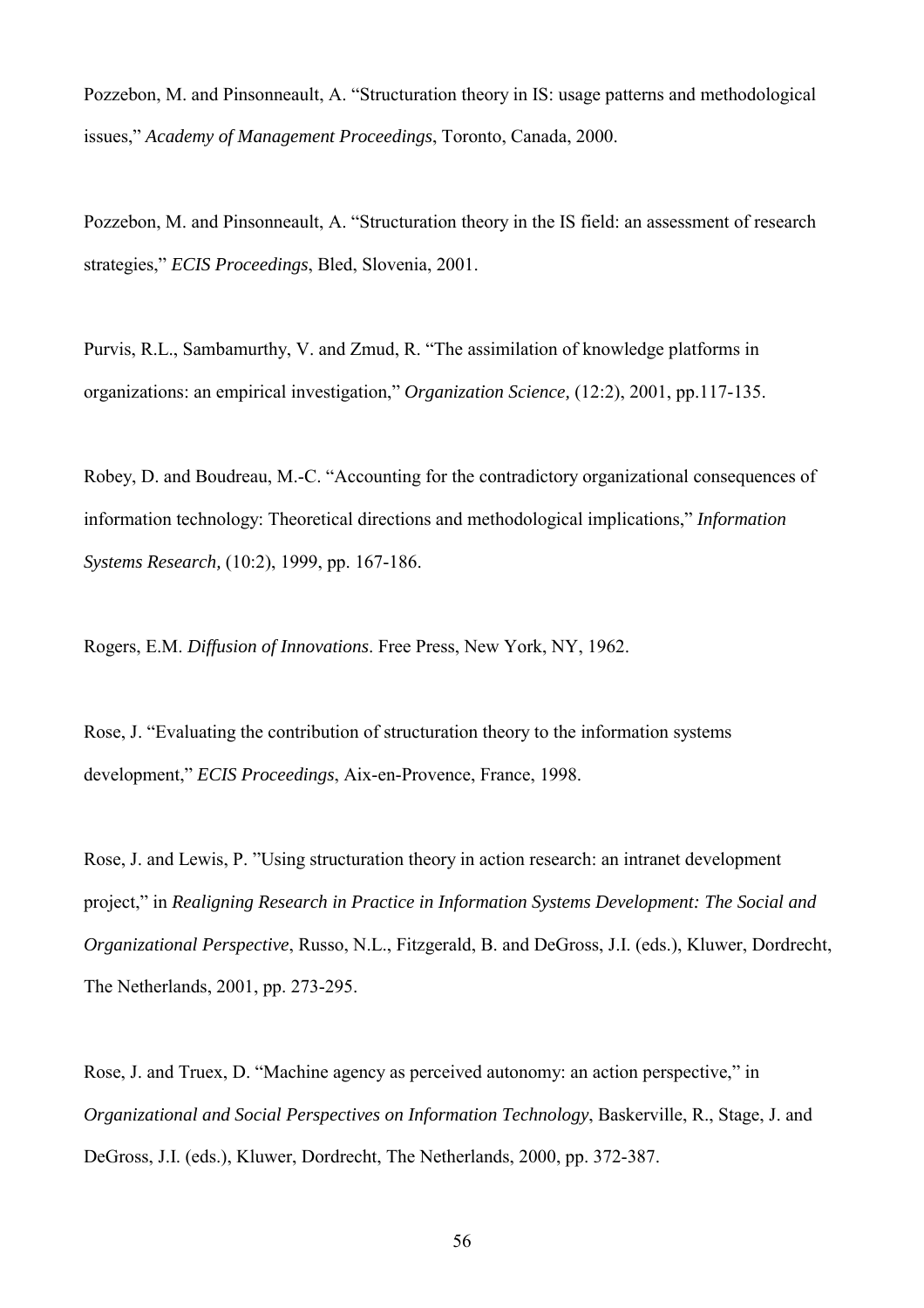Sahay, S. "Implementation of information technology: a time-space perspective," *Organization Studies,* (18:2), 1997, pp. 229-260.

Scott, S.V. "IT-enabled credit risk modernisation: a revolution under the cloak of normality," *Accounting, Management and Information Technologies,* (10:3), 2000, pp. 221-255.

Storper, M. "The spatial and temporal constitution of social action: a critical reading of Giddens," *Environment and Planning D: Society and Space*, (3:4), 1985, pp. 407-424.

Tan, F.B. and Hunter, M.G. "The Repertory Grid technique: a method for the study of cognition in information systems," *MIS Quarterly,* (26:1), 2002, pp. 39-57.

Thompson, J.B. "The theory of structuration," in *Social Theory of Modern Societies: Anthony Giddens and his Critics,* Held, D. and Thompson, J.B. (eds.), Cambridge University Press, Cambridge, UK, 1989, pp 56-76.

Tucker, K.H. *Anthony Giddens and Modern Social Theory*, Sage, London, UK, 1998.

Walsham, G. *Interpreting Information Systems*, John Wiley, Chichester, UK, 1993.

Walsham, G. and Han, C.-K. "Structuration theory and information systems research", *Journal of Applied Systems Analysis*, (18), 1991, pp. 77-85.

Walsham, G. and Han, C.-K. "Information systems strategy formation and implementation: the case of a central government agency," *Accounting, Management and Information Technologies*, (3:3), 1993, pp. 191-209.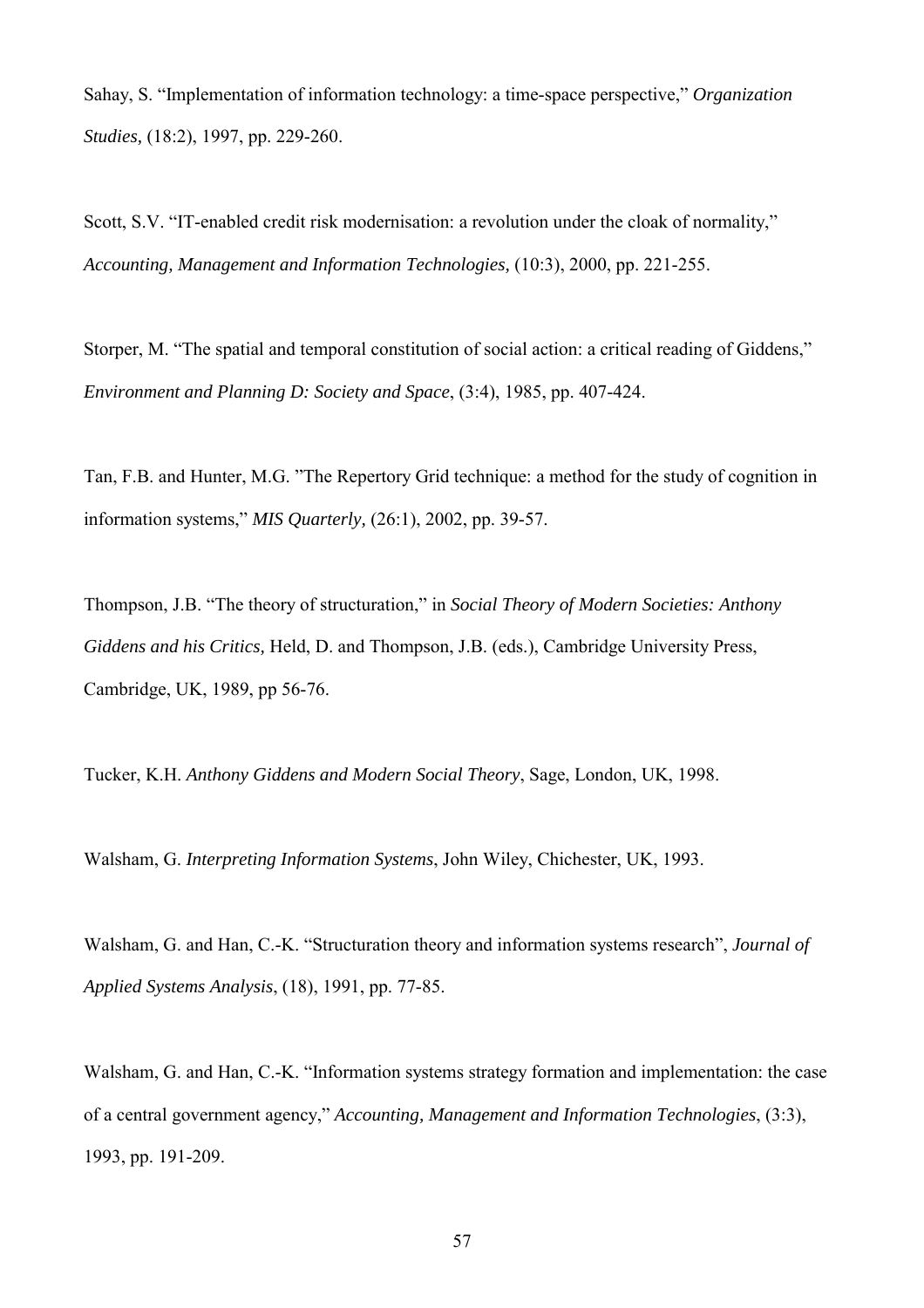Walsham, G. and Sahay, S. "GIS for District-Level Administration in India: Problems and Opportunities," *MIS Quarterly,* (23:1), 1999, pp. 39-65.

Walsham, G. and Waema, T. "Information systems strategy and implementation: A case study of a building society," *ACM Transactions on Information Systems,* (12:2), 1994, pp.150-173.

Weaver, G.R. and Gioia, D.A. "Paradigms lost: incommensurability *vs* structurationist inquiry," *Organization Studies*, (15:4), 1994, pp. 565-590.

Weick, K. E. *The Social Psychology of Organizing*, Addison-Wesley, Reading, MA, 1979.

Whittington, R. "Putting Giddens into action: social systems and managerial agency," *Journal of Management Studies,* (29:6), 1992, pp. 693-712.

Wilson, D. "Excavating the dialectic of blindness and insight: Anthony Giddens' structuration theory," *Political Geography*, (14:3), 1995, pp. 309-318.

# **Appendix 1: IS research papers discussing Giddens (by category)**

## **1 Early applications of structuration theory**

Barley, S.R. "Technology as an occasion for structuring: evidence from observation of CT scanners and the social order of radiology departments," *Administrative Science Quarterly*, (31:1), 1986, pp. 78-108.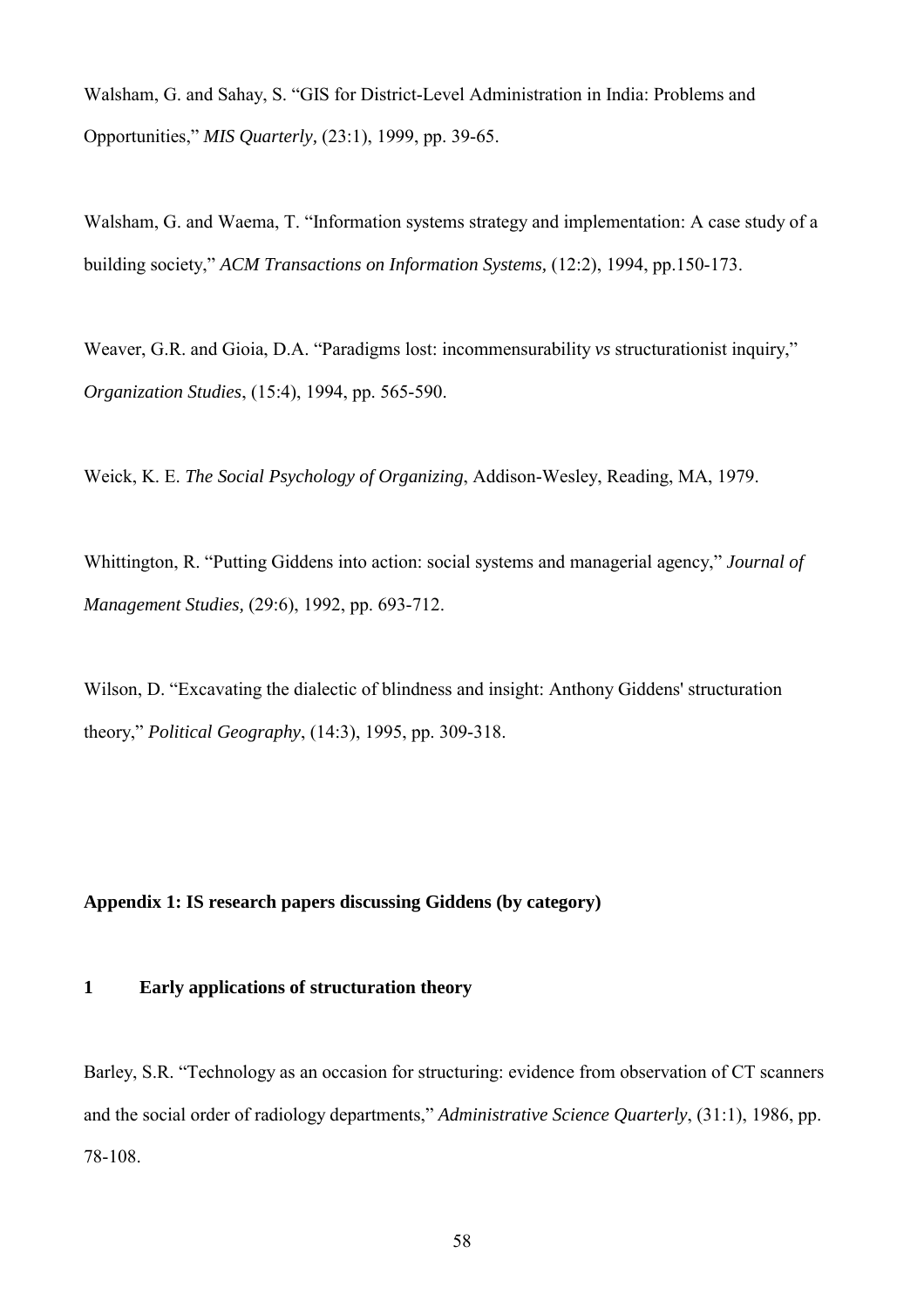Barley, S.R. "The alignment of technology and structure through roles and networks," *Administrative Science Quarterly,* (35:1), 1990, pp. 61-103.

Bødker, K. "Analysis and design of computer systems supporting complex administrative processes," in *Systems Development for Human Progress*. H. K. Klein and K. Kumar (eds.) Elsevier, Amsterdam, The Netherlands, 1989, 77-90.

Boland, R.J. and Day, W.F. "The experience of system design: a hermeneutic of organizational action," *Scandinavian Journal of Management,* (5:2), 1989, pp. 87-104.

Boland, R.J. and Greenberg, R.H. "Method and metaphor in organizational analysis," *Accounting, Management and Information Technologies,* (2:2), 1992, pp. 117-141.

Coombs, R., Knights, D. and Willmott, H "Culture, control and competition: towards a conceptual framework for the study of information technology in organizations," *Organization Studies,* (13:1), 1992, pp. 51-72.

Davies, L.J. "Research in the organizational culture contexts of information strategy: a case study of the British Army," in *Information Systems Research: Contemporary Approaches and Emergent Traditions*, Nissen, H.-E., Klein, H.K. and Hirschheim, R. (eds.), Elsevier: New York**,** NY**,** 1991, pp. 145-167.

Jones, M.R. "Don't emancipate, exaggerate: rhetoric, reality and reengineering," in *Transforming Organizations with Information Technology*, Baskerville, R. Smithson, S. Ngwenyama, O. and DeGross, J. I. (eds.), North-Holland, Amsterdam, The Netherlands, 1994, 357-378.

Jones, M.R. "Learning the language of the market: information systems strategy formulation in a UK District Health Authority," *Accounting, Management and Information Technologies,* (4:3), 1994, pp.119-147.

Jones, M.R. and Nandhakumar, J. "Structured development? A structurational analysis of the development of an executive information system," in *Human, Organizational and Social Dimensions of Information Systems Development*, Avison, D., Kendall, J. E. and DeGross, J. I. (eds.), North-Holland, Amsterdam**,** The Netherlands, 1993, pp. 475-496.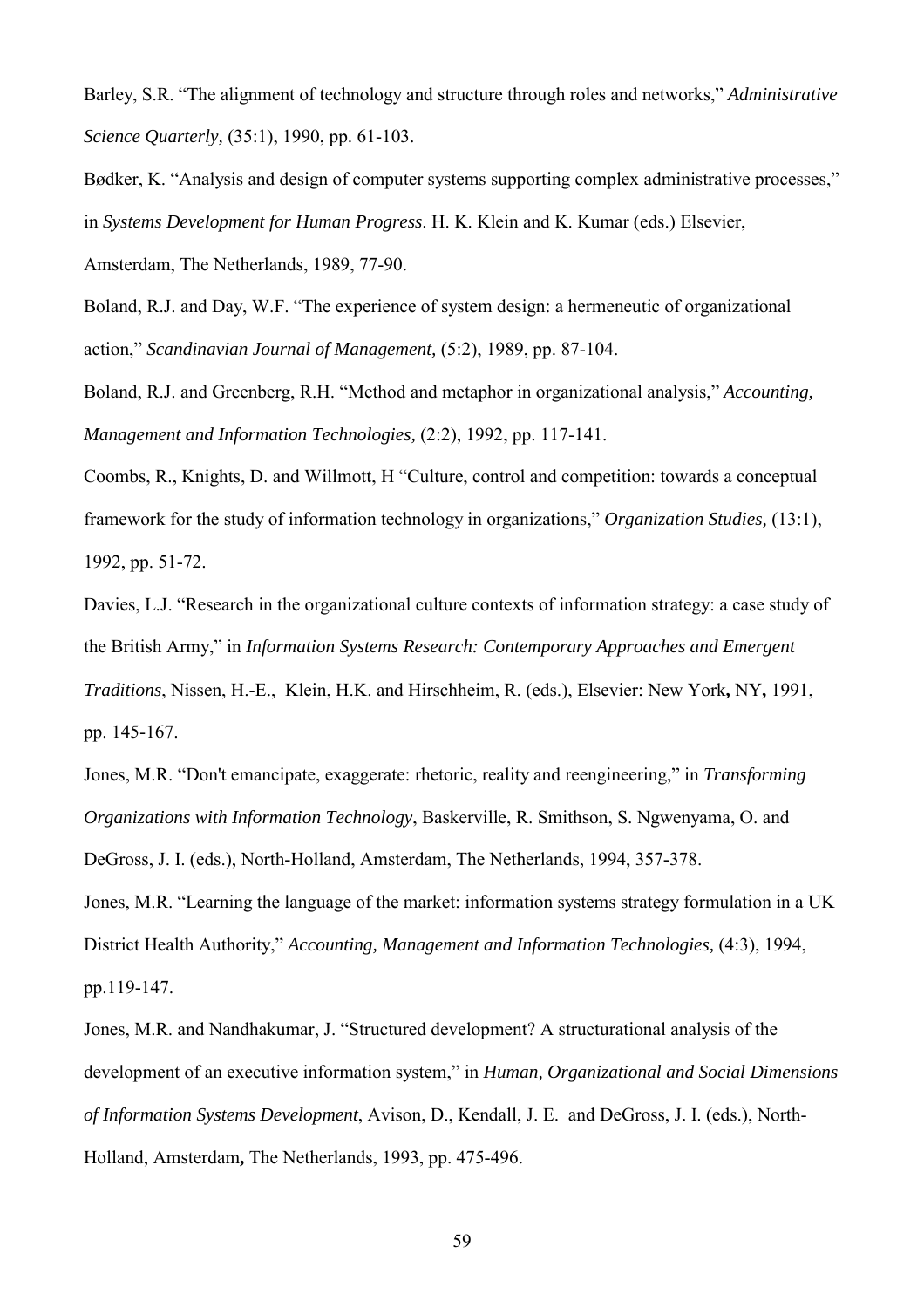Jones, M.R. and Walsham, G. "The limits of the knowable: organizational and design knowledge in systems development," in *The Impact of Computer Supported Technologies on Information Systems Development*, Kendall, K.E., Lyytinen, K. and DeGross, J. I. (eds.), North-Holland, Amsterdam**,** The Netherlands, 1992, pp.195-213.

Krcmar, H. "Computer support for group work - State-of-the-art in Computer Supported Cooperative Work research," *Wirtschaftsinformatik,* (34:4), 1992, pp. 425-437.

Leeuwis, C. "Towards a sociological conceptualization of communication in Extension Science - on Giddens, Habermas and computer-based communication technologies in Dutch agriculture,"

*Sociologia Ruralis,* (33:2), 1993, pp. 281-305.

Löwstedt, J "Organizing frameworks in emerging organizations: A cognitive approach to the analysis of change," *Human Relations,* (46:4), 1993, pp. 501-526.

Lyytinen, K.J. and Ngwenyama, O.K. "What does computer support for cooperative work mean? A structurational analysis of computer supported cooperative work," *Accounting, Management and Information Technologies*, (2:1), 1992, pp. 19-37.

Newman, M. and Robey, D. "A social process model of user-analyst relationships," *MIS Quarterly,* (16:2), 1992, pp. 249-266.

Orlikowski, W.J. "Learning from Notes: Organizational issues in groupware implementation," *The Information Society,* (9:3), 1993, pp. 237-250.

Pentland, B.T. "Organizing moves in software support hot lines," *Administrative Science Quarterly,* (37:4), 1992, pp. 527-548.

Tenkasi, R.V. and Boland, R.J. "Locating meaning making in organizational learning: the narrative basis of cognition," *Research in Organizational Change and Development*, (7), 1993, pp. 77-103.

Walsham, G. and Han, C.-K. "Information systems strategy formation and implementation: the case of a central government agency," *Accounting, Management and Information Technologies*, (3:3), 1993, pp. 191-209.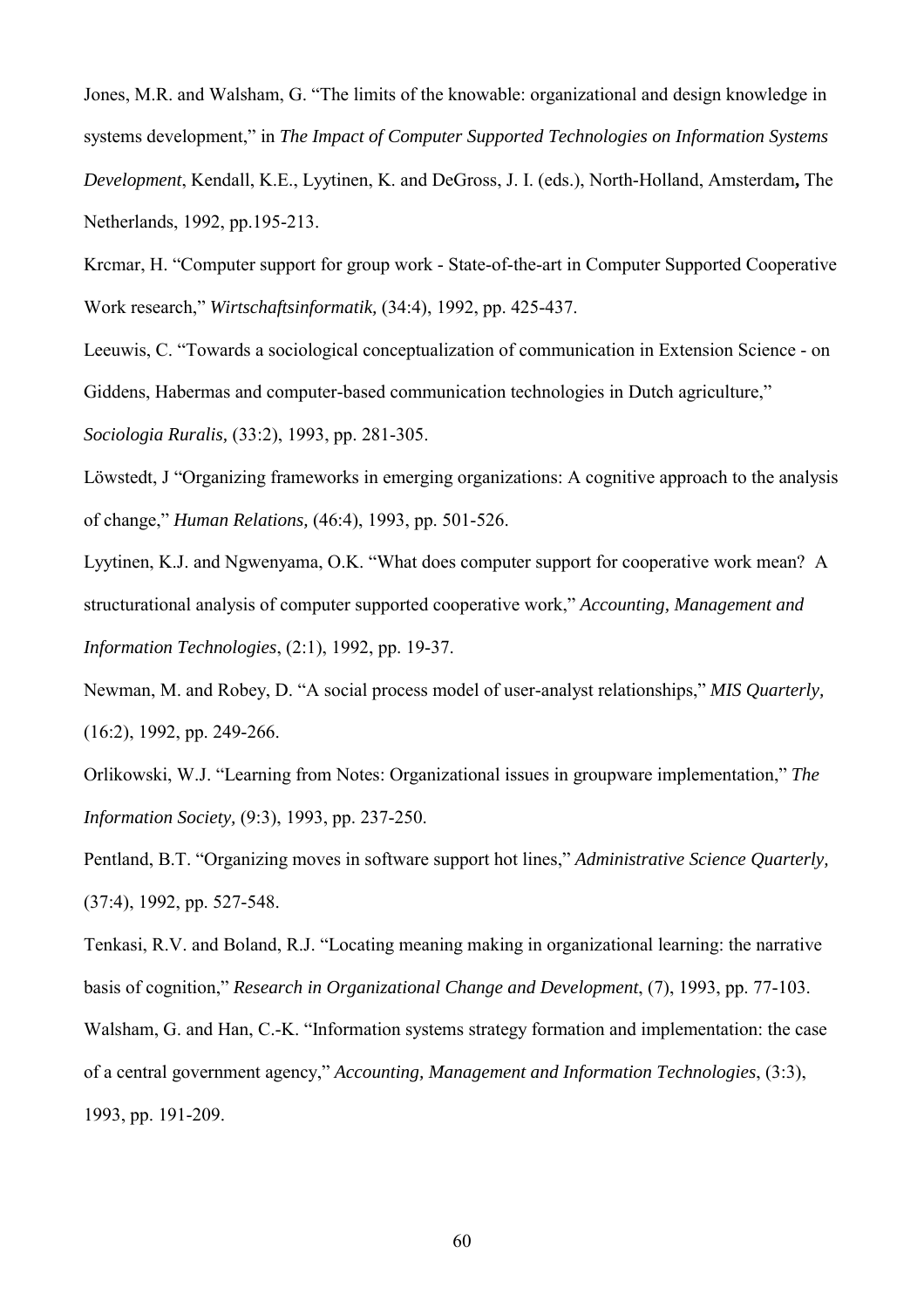### **2 Later applications of structuration theory**

Avgerou, C. "The significance of context in information systems and organizational change," *Information Systems Journal,* (11:1), 2001, pp. 43-63.

Barrett, M. and Walsham, G. "Managing IT for business innovation: issues of culture, learning and leadership in a Jamaican insurance company," *Journal of Global Information Management,* (3:3), 1995, pp. 25-33.

Barrett, M. and Walsham, G. "Using IT to support business innovation: a case study of the London Insurance Market," *Scandinavian Journal of Information Systems,* (7:2), 1995, pp. 3-21.

Cendon, B.V. and Jarvenpaa, S.L. "The development and exercise of power by leaders of support units in implementing information technology-based services," *Journal of Strategic Information Systems,* (10:2), 2001, pp.121-158.

Crowston, K., Sawyer, S. and Wigand, R. "Investigating the interplay between structure and information and communications technology in the real estate industry," *Information Technology and People,* (14:2), 2001, pp.163-183.

Hargadon, A. and Fanelli, A.. "Action and possibility: Reconciling dual perspectives of knowledge in organizations," *Organization Science,* (13:3), 2002, pp. 290-302.

Heracleous, L. and Barrett, M. "Organizational change as discourse: communicative action and deep structures in the context of information technology implementation," *Academy of Management Journal*, (44:4), 2001, pp. 755-778.

Johnston, R.B. and Gregor, S. "A theory of industrial-level activity for understanding the adoption of interorganizational systems," *European Journal of Information Systems,* (9:4), 2000, pp. 243-251.

Jones, M.R. "Organisational learning: collective mind or cognitive metaphor," *Accounting,* 

*Management and Information Technologies,* (5:1), 1995, pp. 61-77.

Karsten, H. "Constructing interdependencies with collaborative information technology," in *Organizational and Social Perspectives on Information Technology*, Baskerville, R., Stage, J. and DeGross, J.I. (eds.), Kluwer**,** Boston, MA**,** 2001, pp. 429-450.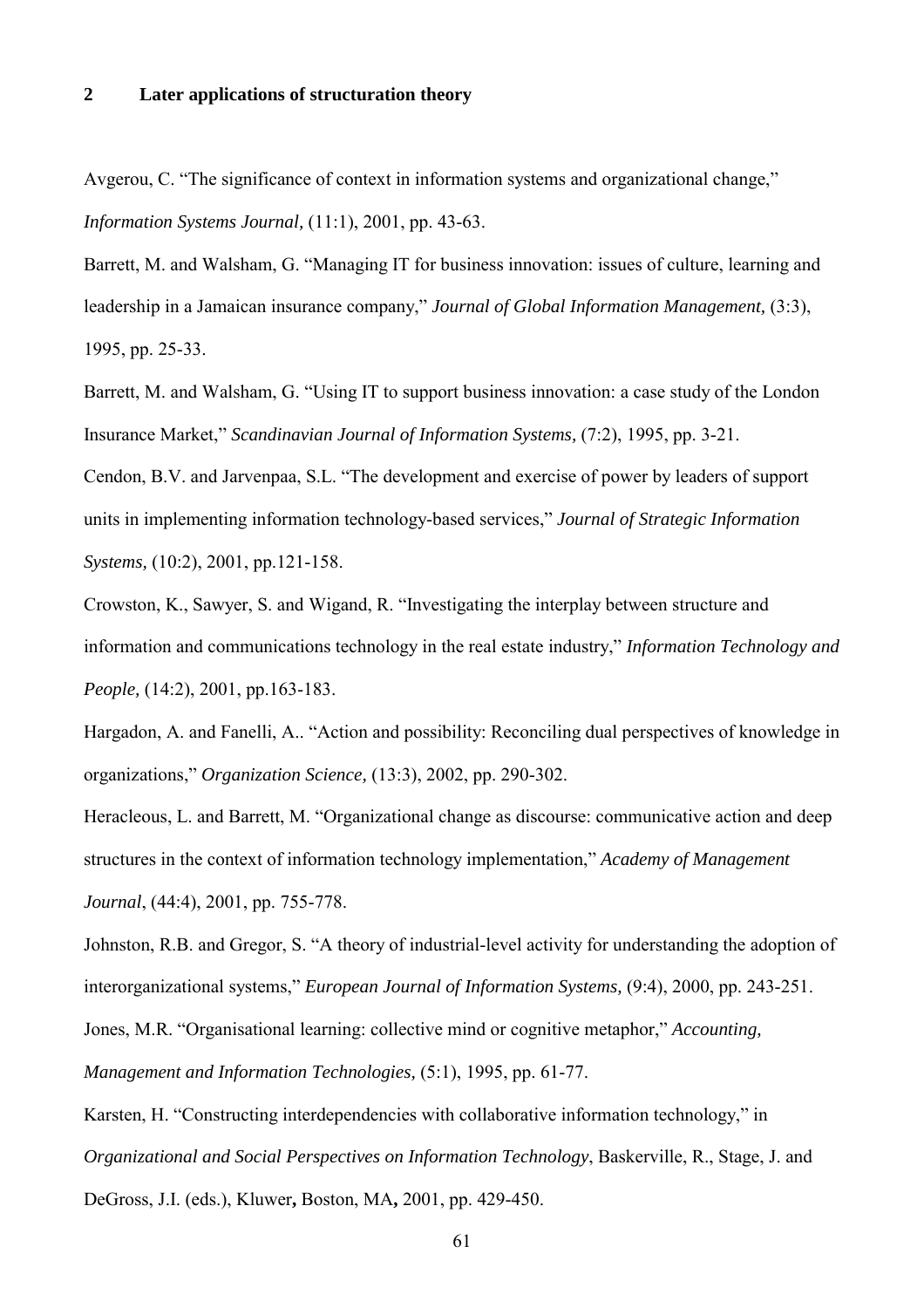Karsten, H. "Converging paths to Notes: In search for computer-based information systems in a networked company," *Information Technology and People,* (8:1), 1995, pp. 7-34.

Karsten, H. "It's like everyone working around the same desk: Organizational readings of Lotus Note*s*," *Scandinavian Journal of Information Systems,* (7:1), 1995, pp. 3-32.

Kjaer, A. and Madsen, K.H. "Dependencies between work activities, technical artifacts, space, and work organization: flexibility issues," *Scandinavian Journal of Information Systems,* (7:2), 1995, pp. 23-44.

Lehoux, P., Sicotte, C., Denis, J.L., Berg, M. and Lacroix, A. "The theory of use behind telemedicine: how compatible with physicians' clinical routines?" *Social Science and Medicine*, (54:6), 2002, pp. 889-904.

Lin, A. and Cornford, T. "Framing implementation management," *ICIS Proceedings,* Brisbane, Australia, 2000.

Marginson, D., King, M. and McAulay, L. "Executives' use of information technology: comparison of electronic mail and an accounting information system," *Journal of Information Technology,* (15:2), 2000, pp. 149-164.

Montealegre, R. "The interplay of information technology and the social milieu," *Information Technology and People,* (10:2), 1997, pp. 106-131.

Nandhakumar, J. "Design for success?: Critical Success Factors in Executive Information Systems development," *European Journal of Information Systems*, (5:1), 1996, 62-72.

Nandhakumar, J. "Executive Information Systems Development: A Case Study of a Manufacturing Company," *Journal of Information Technology,* (11:3), 1996, pp. 199-209.

Rose, J. and Lewis, P. "Using structuration theory in action research: an intranet development project," in *Realigning Research in Practice in Information Systems Development: The Social and Organizational Perspective*, Russo, N.L., Fitzgerald, B. and DeGross, J.I. (eds.), Kluwer, Dordrecht, The Netherlands, 2001, pp. 273-295.

Sahay, S. and Walsham, G. "Social structure and managerial agency in India," *Organization Studies,* (18:3), 1997, pp. 415-444.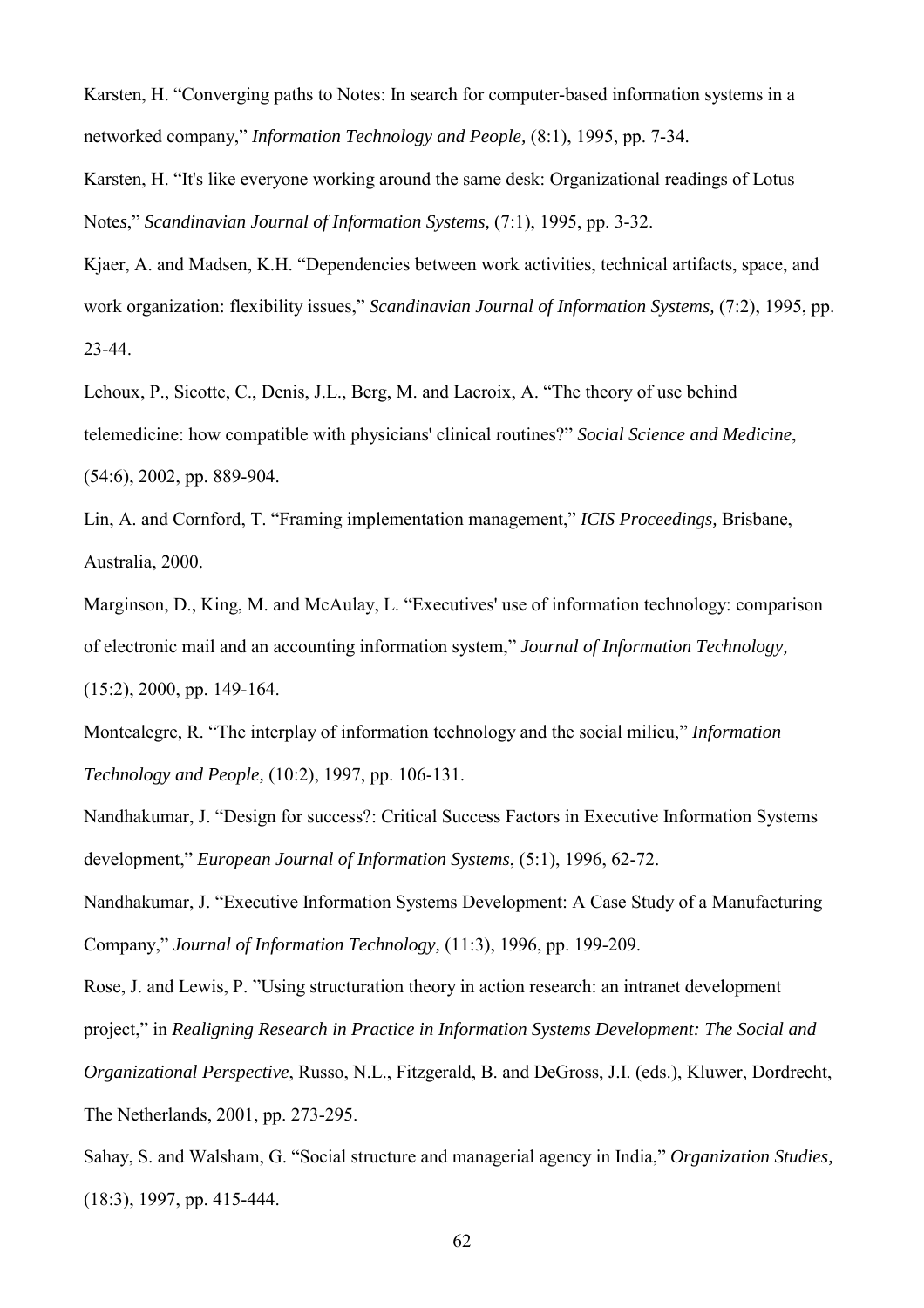Sarker, S., Lau, F. and Sahay, S. "Using an adapted Grounded Theory approach for inductive theory building about virtual team development," *The DATA BASE for Advances in Information Systems,* (32:1), 2001, pp. 38-56.

Sawyer, S. "Supporting the social processes of software development," *Information Technology and People* (10:1), 1997, pp. 46-62.

Serafeimidis, V. and Smithson, S. "Information systems evaluation in practice: a case study of organizational change," *Journal of Information Technology,* (15:2), 2000, pp. 93-105.

Vidgen, R. "Constructing a web information system development methodology," *Information Systems Journal,* (12:3), 2002, pp. 247-261.

Walsham, G. "Cross-cultural software production and use: a structurational analysis," *MIS Quarterly,* (26:4), 2002, pp. 359-380.

Walsham, G. and Sahay, S. "GIS for District-level administration in India: Problems and opportunities," *MIS Quarterly, (*23:1), 1999, pp. 39-65.

Weisinger, J.Y. and Trauth, E.M. "Situating culture in the global information sector," *Information Technology and People,* (15:4), 2002, pp. 306-320.

## **3 Secondary applications of structuration theory**

Boland, R.J., Tenkasi, R.V. and Te'eni, D. "Designing information technology to support distributed cognition," *Organization Science,* (5:3), 1994, pp. 456-475.

Braa, K. and Rolland, K.H. "Horizontal information systems: emergent trends and perspectives," in *Organizational and Social Perspectives on Information Technology*, Baskerville, R., Stage, J. and DeGross, J.I. (eds.), Kluwer, Dordrecht, The Netherlands, 2000, pp. 83-101.

Brooks, L. "Structuration theory and new technology: analysing organizationally situated computeraided design (CAD)," *Information Systems Journal,* (7:2), 1997, pp. 133-151.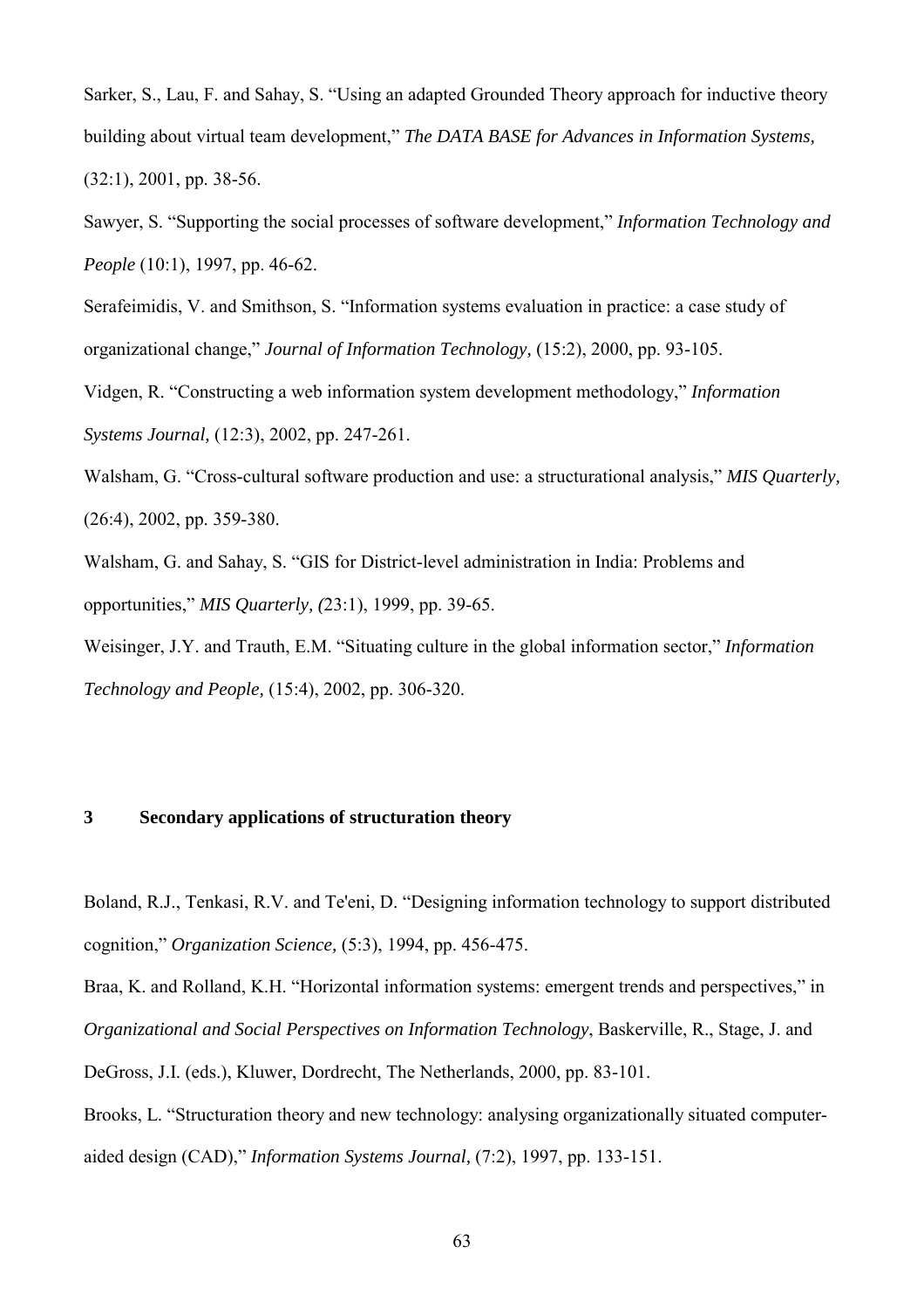Carlson, P.J. and Davis, G.B. "An investigation of media selection among directors and managers: from 'self' to 'other' orientation," *MIS Quarterly* (22:3), 1998, pp. 335-362.

Davies, L. and Mitchell, G. "The dual nature of the impact of IT on organizational transformations," in *Transforming organizations with Information Technology,* Baskerville, R., Ngwenyama, O., Smithson. S. and DeGross, J.I. (eds.), North-Holland, Amsterdam, The Netherlands, 1994, pp. 243- 262.

Douzou, S. and Légaré, J. "Network-based information systems, professional cultures and organizational dynamics: a multiple case study in the health care sector" in *Transforming organizations with Information Technology,* Baskerville, R., Ngwenyama, O., Smithson. S. and DeGross, J.I. (eds.), North-Holland, Amsterdam, The Netherlands, 1994, pp. 263-276. Faia-Correia, M., Patriotta, G., Brigham, M. and Corbett, J.M. "Making sense of telebanking information systems: the role of organizational back ups," *Journal of Strategic Information Systems,*

(8:2), 1999, pp. 143-156.

Hanseth, O. and Monteiro, E. "Inscribing behaviour in information infrastructure standards," *Accounting, Management and Information Technologies,* (7:4), 1997, pp. 183-211.

Käkölä, T.K. and Koota, K.I. "Redesigning computer-supported work processes with dual information systems: the work process benchmarking service," *Journal of Management Information Systems,* (16:1), 1999, pp. 87-119.

Käkölä, T.K. and Koota, K.I. "Dual information systems: supporting organizational working and learning by making organizational memory transparent," *Journal of Organisational Computing and Electronic Commerce,* (9:2/3), 1999, pp. 205-232.

Masino, G. "Information technology and dilemmas in organizational learning," *Journal of Organizational Change Management,* (12:5), 1999, pp. 360-376.

Metcalfe, M. "Argumentative systems for IS design," *Information Technology and People,* (15:1), 2002, pp. 60-73.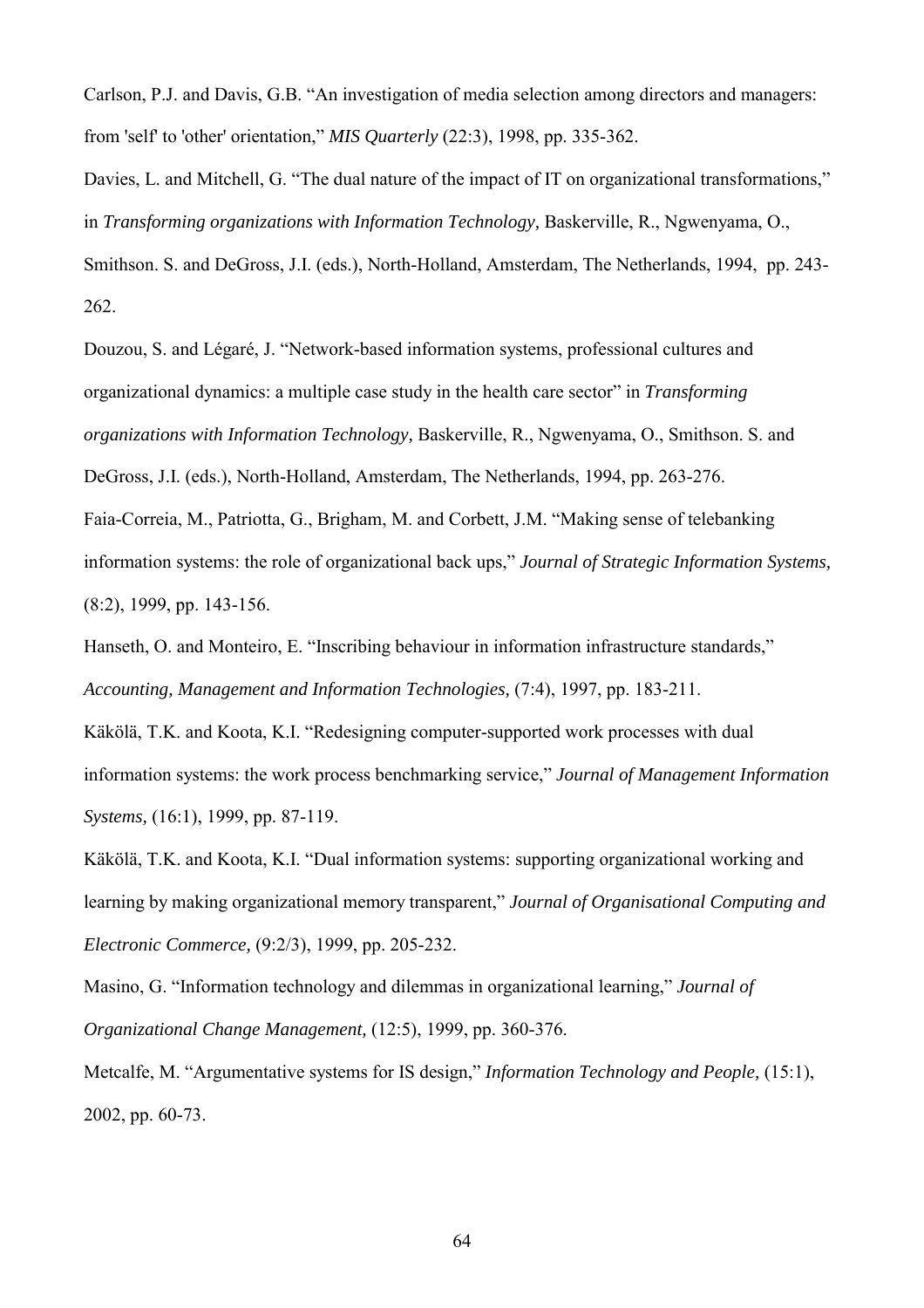Metcalfe, M. and Lynch, M. "Arguing for information systems project definition," in *Global and Organizational Discourse About Information Technology,* Wynn, E., Whitley, E.A., Myers, M. and DeGross. J.I. (eds.), Kluwer, London**,** UK**,** 2002, pp. 295-322.

Ngwenyama, O. "Groupware, social action and organizational emergence: on the process dynamics of computer mediated distributed work," *Accounting, Management and Information Technologies,* (8:4), 1998, pp.123-143.

Ngwenyama, O. and Lee, A. "Communication richness in electronic mail: critical social theory and the contextuality of meaning," *MIS Quarterly,* (21:2), 1997, pp. 145-167.

Olesen, K. and Myers, M. "Trying to improve communication and collaboration with information technology: an action research project which failed," *Information Technology and People,* (12:4), 1999, pp. 317-332.

Orlikowski, W. "CASE tools as organizational change: investigating incremental and radical changes in systems development," *MIS Quarterly*, (17:3), 1993, pp. 309-340.

Orlikowski, W.J. and Gash, D.C. "Technological frames: Making sense of information technology in organizations," *ACM Transactions on Information Systems,* (12:2), 1994, pp. 174-207.

Orlikowski, W.J., Yates, J., Okamura, K. and Fujimoto, M. "Shaping electronic communication: The metastructuring of technology in the context of use," *Organization Science,* (6:4), 1995, pp. 423-444. Pinsonneault, A. and Kraemer, K. L. "Exploring the role of information technology in organizational downsizing", *Organization Science,* (13:2), 2002, pp. 191-208.

Purvis, R.L., Sambamurthy, V. and Zmud, R. "The assimilation of knowledge platforms in organizations: an empirical investigation," *Organization Science,* (12:2), 2001, pp. 117-135.

Rose, J. and Kraemmergaard, P. "Dominant technological discourses in action: Paradigmatic shifts in sense making in the implementation of an ERP system," in *Global and Organizational Discourse* 

*About Information Technology,* Wynn, E., Whitley, E.A., Myers, M. and DeGross. J.I. (eds.),

Kluwer, London**,** UK**,** 2002, pp. 437-462.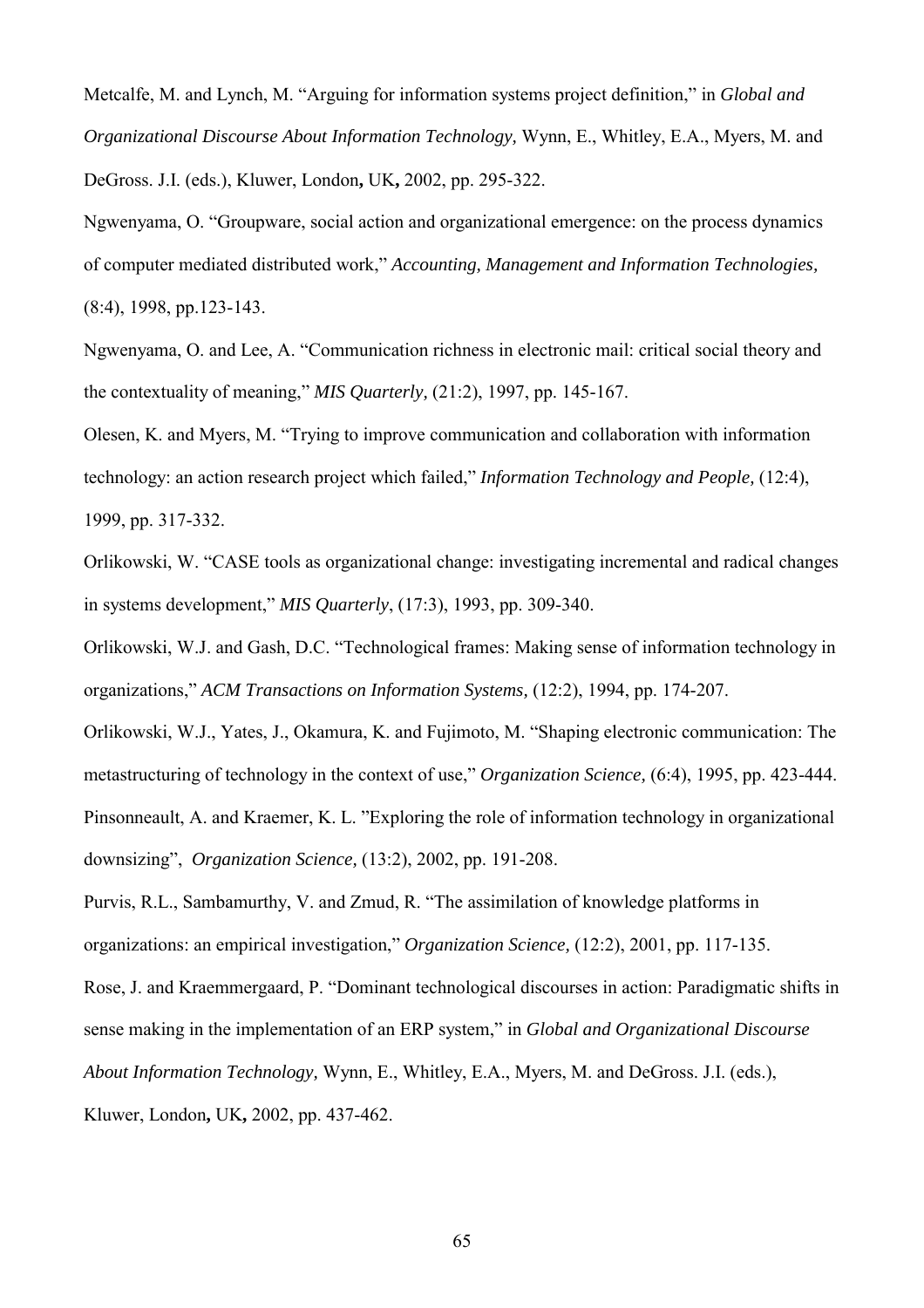Sahay, S. and Robey, D. "Organizational context, social interpretation and the implementation and consequences of geographic information systems," *Accounting, Management and Information Technologies,* (6:4), 1996, pp. 255-282.

Sahay, S., Palit, M. and Robey, D. "A relativist approach to studying the social construction of information technology," *European Journal of Information Systems,* (3:4), 1994, pp. 248-258.

Schwartz, G. M. "Organizational hierarchy adaptation and information technology," *Information and Organization,* (12:3), 2002, pp. 153–182.

Shanks, G. "The challenges of strategic data planning in practice: an interpretive case study," *Journal of Strategic Information Systems,* (6:1), 1997, pp. 69-90.

Sillince, J.A.A. and Mouakket, S. "Varieties of political process during systems development," *Information Systems Research,* (8:3), 1997, pp. 1-30.

Silva, L. and Backhouse, J. "Becoming part of the furniture: the institutionalisation of information systems," in *Information Systems and Qualitative Research,* Lee, A., Liebenau, J. and DeGross, J.I. (eds.), Chapman and Hall, London, UK, 1997, pp. 389-414.

## **4 Use of structuration theory concepts**

Applegate, L.M. "Managing in an information age: transforming the organization for the 1990s," in *Transforming organizations with Information Technology,* Baskerville, R., Ngwenyama, O., Smithson. S. and DeGross, J.I. (eds.), North-Holland, Amsterdam, The Netherlands, 1994, pp.15-94. Beath, C.M. and Orlikowski, W.J. "The contradictory structure of systems development methodologies: deconstructing the IS-user relationship in Information Engineering," *Information Systems Research,* (5:4), 1994, pp. 350-377.

Braa, K. and Vidgen, R. "Interpretation, intervention, and reduction in the organizational laboratory: a framework for in-context information system research," *Accounting, Management and Information Technologies,* (9:1), 1999, pp. 25-47.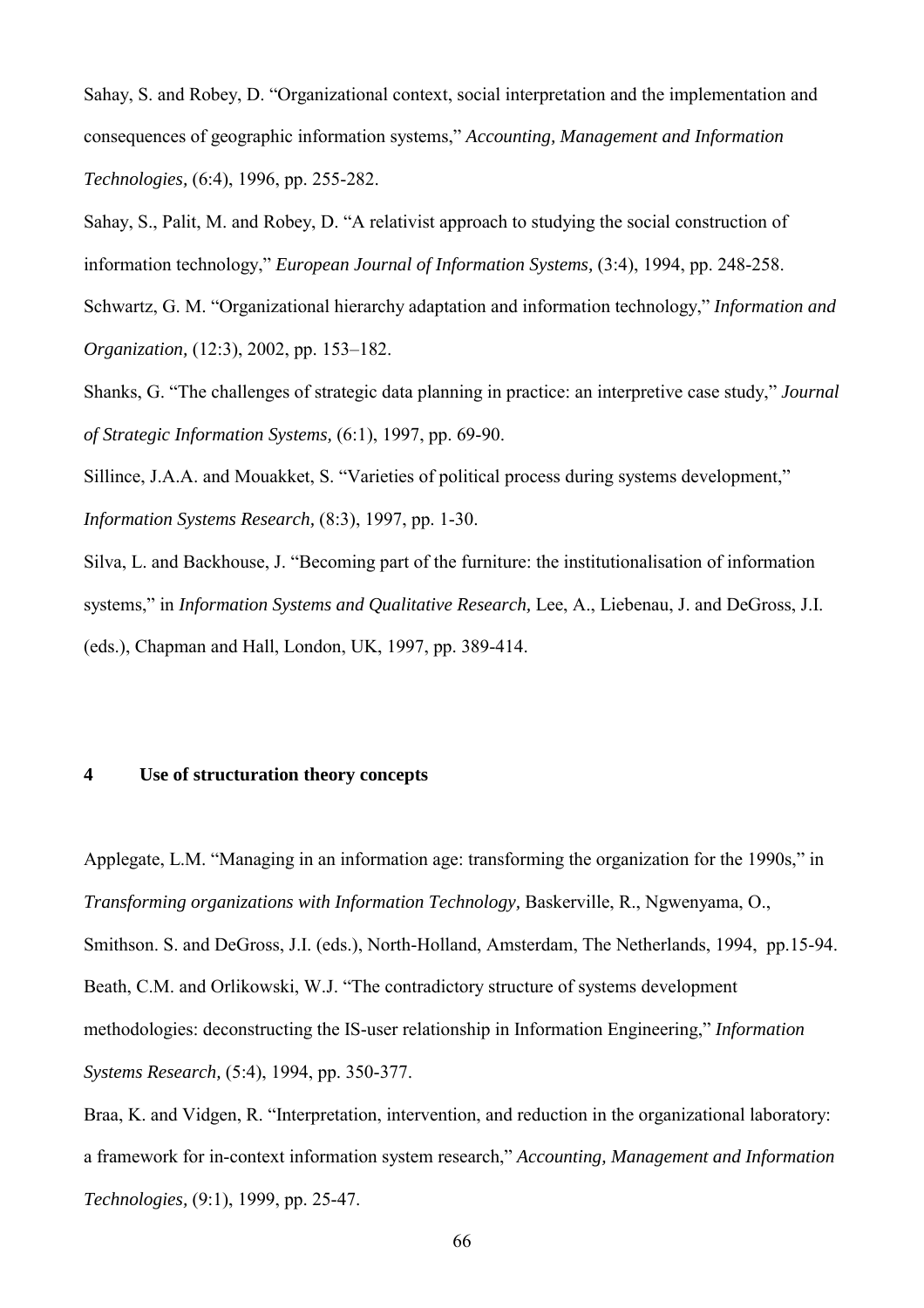Brown, A.D. "Managing understandings: politics, symbolism, niche marketing and the quest for legitimacy in IT implementation," *Organization Studies,* (16:6), 1995, pp. 951-969.

Brown, A.D. "Narrative, politics and legitimacy in an IT implementation," *Journal of Management Studies,* (35:1), 1998, pp. 35-58.

Davidson, E.J. "Analyzing genre of organizational communication in clinical information systems," *Information Technology and People,* (13:3), 2000, pp.196-209.

Elkjaer, B., Flensburg, P., Mouritsen, J. and Willmott, H. "The commodification of expertise: the case of systems development consulting," *Accounting, Management and Information Technologies,*  (1:2), 1991, pp. 139-156.

Gasson, S. "A social action model of situated information systems design," in *Information Systems: Current issues and Future Changes,* Larsen, T.J., Levine, L. and DeGross, J.I. (eds.), IFIP,

Laxenburg, Austria, 1998, pp. 307-326.

Hayes, N. "Work-arounds and boundary crossing in a high tech optronics company: The role of cooperative work-flow technologies," *Computer Supported Cooperative Work* (9:3/4), 2000, pp. 435- 455.

Hemingway, C.J. "Toward a socio-cognitive theory of information systems: an analysis of key philosophical and conceptual issues," in *Information Systems: Current issues and Future Changes,* Larsen, T.J., Levine, L. and DeGross, J.I. (eds.), IFIP, Laxenburg, Austria, 1998, pp. 275-286. Introna, L. "Being, technology and progress: a critique of information technology," in *Transforming* 

*Organizations with Information Technology,* Baskerville, R., Ngwenyama, O., Smithson. S. and

DeGross, J.I. (eds.), North-Holland, Amsterdam, The Netherlands, 1994, pp. 277-299.

Kavanagh, D. and Araujo, L. "Chronigami: folding and unfolding time," *Accounting, Management and Information Technologies,* (5:2), 1995, pp. 103-121.

Lyon, D. "An electronic panopticon? A sociological critique of surveillance theory," *The Sociological Review*, (41:4), 1993, pp. 653-678.

Nandhakumar, J. "Managing time in a software factory: Temporal and spatial organization of IS development," *The Information Society,* (18:4), 2002, pp. 251-262.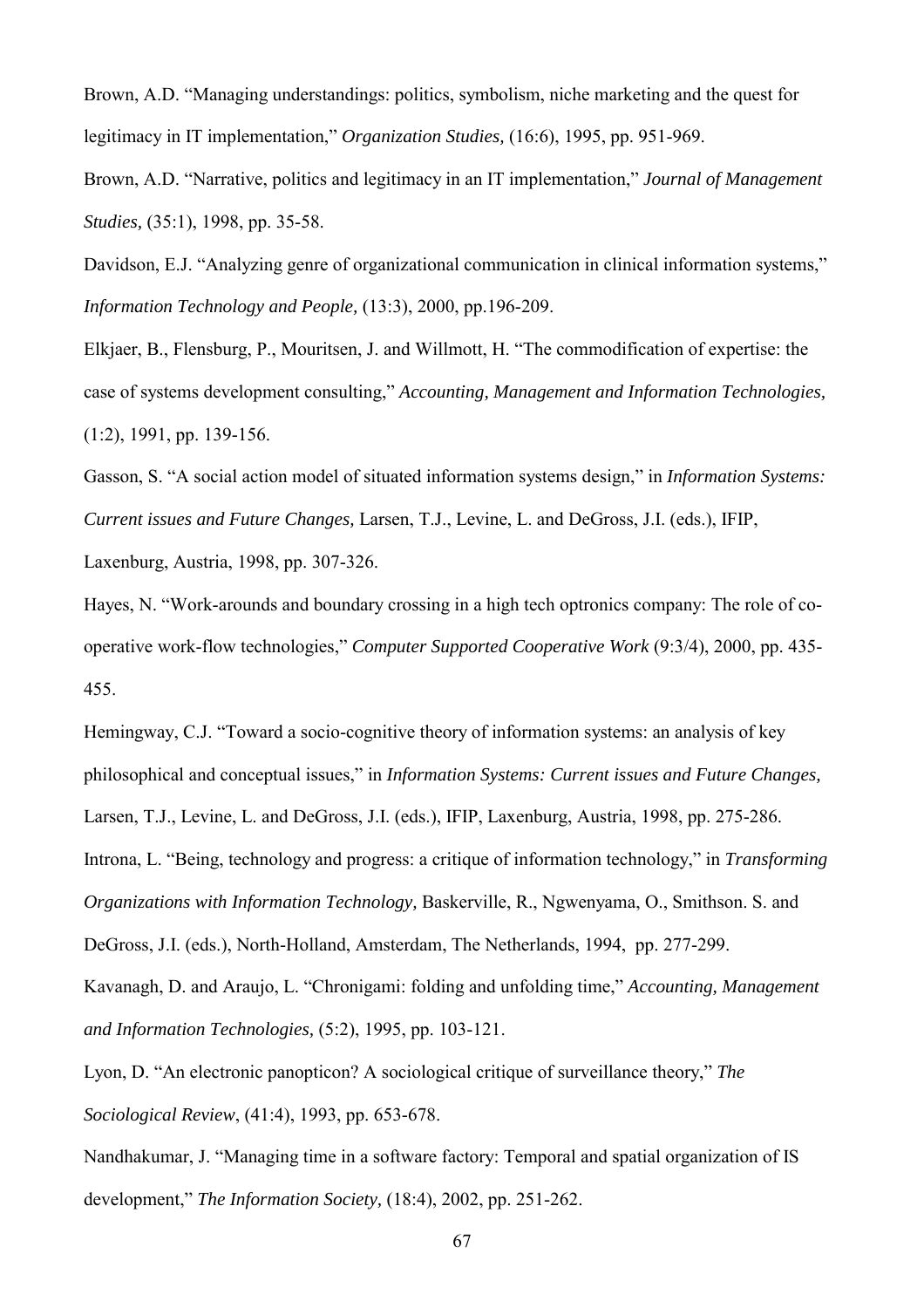Nandhakumar, J. and Jones, M.R. "Designing in the dark: the changing user-developer relationship in information systems development," *ICIS Proceedings*, Atlanta, GA, 1997.

Nandhakumar, J. and Jones, M.R. "Accounting for time: managing time in project-based work," *Accounting, Organizations and Society*, (26:3), 2001, pp. 193-214.

O'Donovan, B. "Organizational disposition and its influence on the adoption and diffusion of information systems," in *New Information Technologies in Organizational Processes,* Ngwenyama,

O., Introna, L., Myers, M. and DeGross, J.I. (eds.), Kluwer, Boston**,** MA, 1999, pp. 155-174.

Orlikowski, W.J. "Integrated information environment or matrix of control: the contradictory

implications of information technology," *Accounting, Management and Information Technologies*, (1:1), 1991, pp. 9-42.

Parsons, S.D. "Aspects of information technology: constructing time and needs as universals," *The Sociological Review,* (38:4), 1990, pp. 712-734.

Sahay, S. "Implementation of information technology: a time-space perspective," *Organization Studies,* (18:2), 1997, pp. 229-260.

Sahay, S. "Implementing GIS technology in India: some issues of time and space," *Accounting, Management and Information Technologies,* (8:2/3), 1998, pp. 147-188.

Sandoe, K. and Olfman, L. "Anticipating the mnemonic shift: Organizational remembering and forgetting in 2001," *ICIS Proceedings,* Dallas, TX, 1992.

Tellioglu, H. and Wagner, I. "Negotiating boundaries: configuration management in software development tools," *Computer Supported Cooperative Work,* (6:4), 1997, 251-274.

Wagner, I. "Networking actors and organisations," *Computer Supported Cooperative Work,* (2:1/2), 1994, pp. 5-20.

Walsham, G. and Waema, T. "Information systems strategy and implementation: A case study of a building society," *ACM Transactions on Information Systems,* (12:2), 1994, pp.150-173.

Yakura, E. K. "Charting time: Timelines as temporal boundary objects," *Academy of Management Journal*, (45:5), 2002, pp. 956-972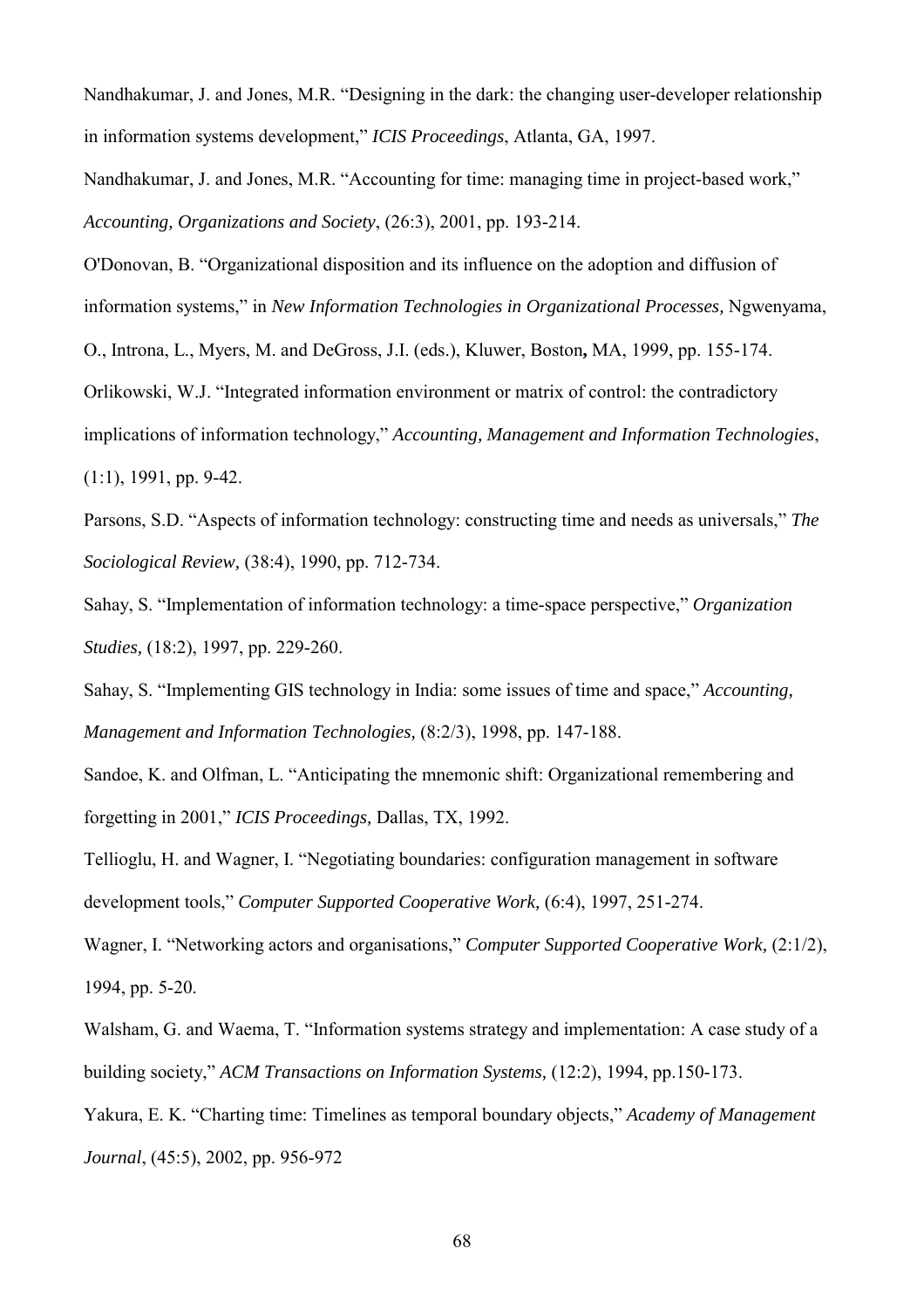### **5 Use of concepts from Giddens's other writings**

Abbott, P. and Jones, M.R. "The importance of being nearest: Nearshore software outsourcing and globalization discourse," in *Global and Organizational Discourse About Information Technology,* Wynn, E., Whitley, E.A., Myers, M. and DeGross. J.I. (eds.), Kluwer, London**,** UK**,** 2002, pp.375- 397.

Agre, P. "Real-time politics: the Internet and the political process," *The Information Society,* (18:5), 2002, pp. 311-331.

Barrett, M. and Walsham, G. "Electronic trading and work transformation in the London Insurance Market," *Information Systems Research,* (10:1), 1999, pp. 1-21.

Barrett, M., Sahay, S. and Walsham, G. "Understanding IT and social transformation: Development and illustration of a conceptual scheme," *ICIS Proceedings*, Cleveland, OH, 1996.

Barrett, M., Sahay, S. and Walsham, G. "Information technology and social transformation: GIS for forestry management in India," *The Information Society,* (17:1), 2001, pp. 5-20.

Boland, R.J. and Tenkasi, R.V. "Perspective making and perspective taking in communities of knowing," *Organization Science,* (6:4), 1995, pp. 350-372.

Green, N. "On the move: Technology, mobility, and the mediation of social time and space," *The Information Society,* (18:4), 2002, pp. 281-292.

Hongladarom, S. "The web of time and the dilemma of globalization," *The Information Society,*  (18:4), 2002, pp. 241-249.

Kavanagh, D. and Kelly, S. "Sensemaking, safety, and situated communities in (con)temporary networks," *Journal of Business Research,* (55:7), 2002, pp. 583-594.

Lamb, R. and Poster, M. "Transitioning toward an Internet culture: an interorganizational analysis of identity construction from online services to intranets," in *Global and Organizational Discourse About Information Technology,* Wynn, E., Whitley, E.A., Myers, M. and DeGross. J.I. (eds.), Kluwer, London**,** UK**,** 2002, pp. 47-72.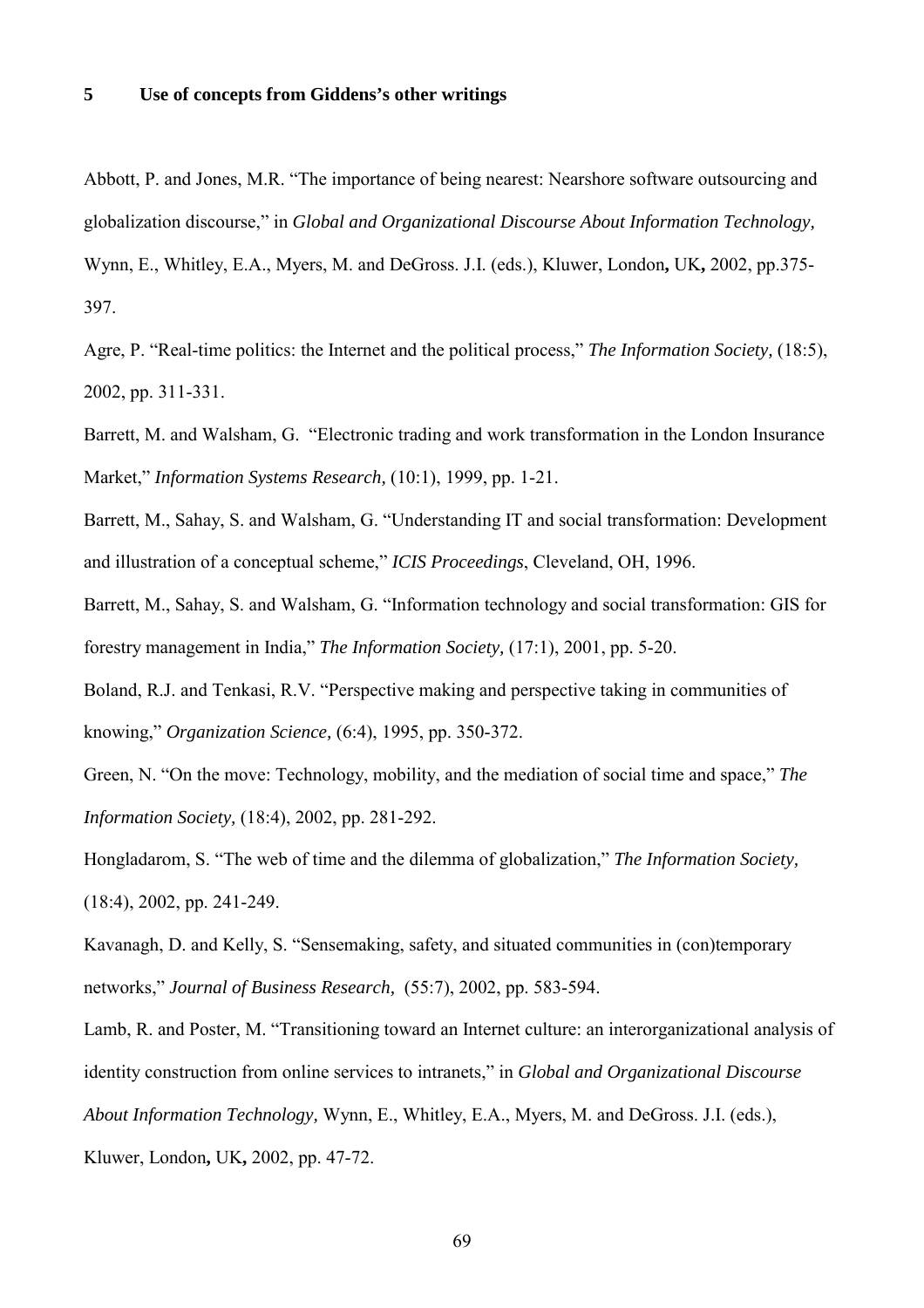Nicholson, B. and Sahay, S. "Some political and cultural issues in the globalisation of software development: case experience from Britain and India," *Information and Organization,* (11:1), 2001, pp. 25-43.

Riva, G. and Galimberti, C. "Computer-mediated communication: Identity and social interaction in an electronic environment," *Genetic Social and General Psychology Monographs,* (124:4), 1998,. pp. 434-464.

Scott, S.V. "IT-enabled credit risk modernisation: a revolution under the cloak of normality". *Accounting, Management and Information Technologies,* (10:3), 2000, pp. 221-255.

Scott, S.V. and Walsham, G. "Shifting boundaries and new technologies: A case study in the UK banking sector," *ICIS Proceedings,* Helsinki, Finland, 1998.

Thompson, M.P.A. "Cultivating meaning: interpretive fine-tuning of a South African health information system," *Information and Organization,* (12:3), 2002, pp. 183–211.

Walsham, G. "Globalization and IT: Agenda for research," in *Organizational and Social Perspectives on Information Technology*, Baskerville, R.; Stage, J. and DeGross, J.I. (eds), Kluwer, Dordrecht, The Netherlands, 2000, pp. 195-210.

# **6 Reviews and comparative studies**

Berg, M. "The politics of technology: On bringing social theory into technological design," *Science, Technology and Human Values,* (23:4), 1998, pp. 456-491.

Dobson, P.J. "The philosophy of critical realism - An opportunity for information systems research," *Information Systems Frontiers,* (3:2), 2001, pp. 199-210.

Fulk, J. "Social construction of communication technology," *Academy of Management Journal,* (36:5), 1993, pp. 921-951.

Fulk, J. and Schmitz, J.A. "Cognitive elements in the social construction of communication technology," *Management Communication Quarterly,* (8:3), 1995, pp. 259-289.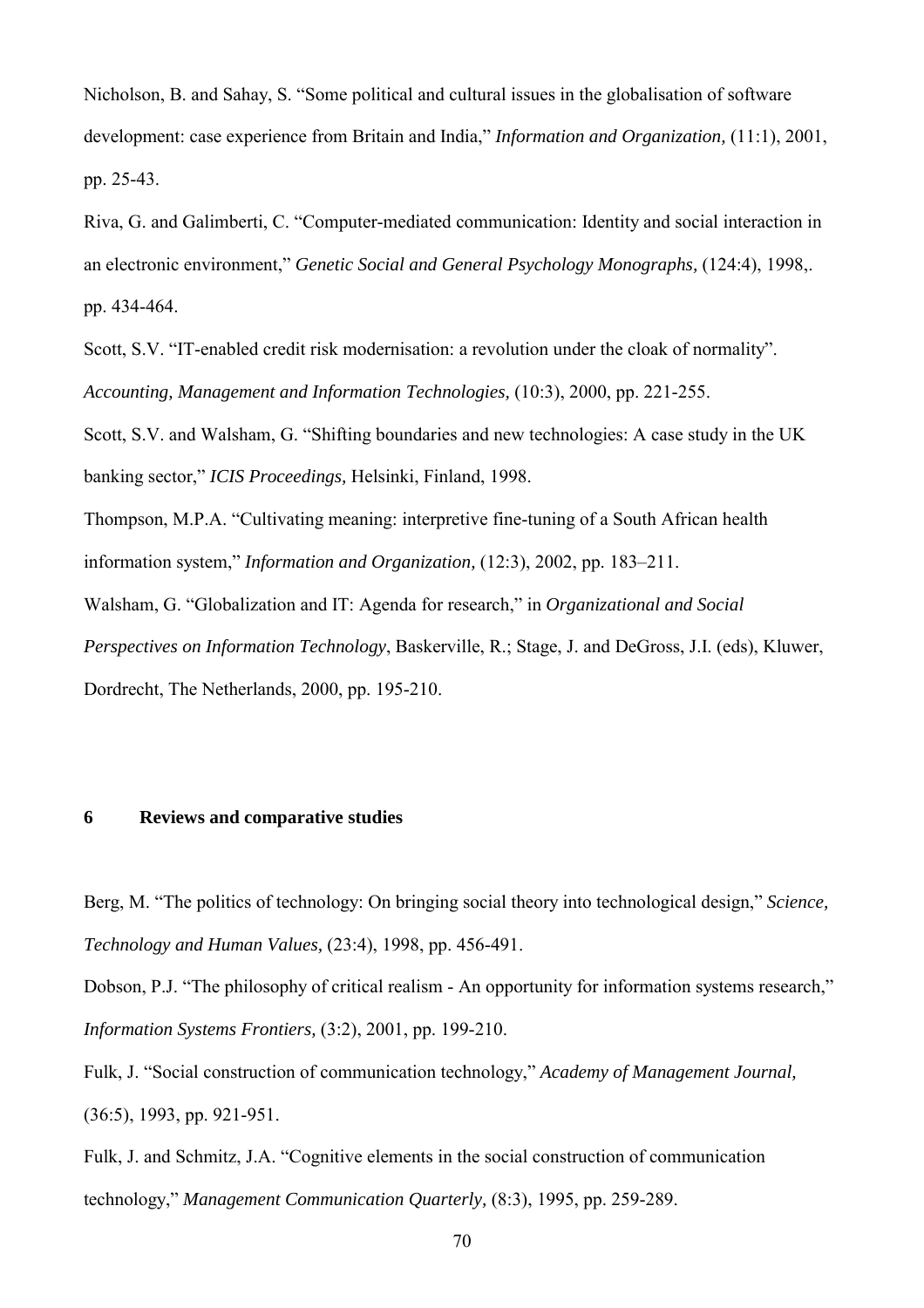Harvey, L. "A discourse on ethnography," in *Information Systems and Qualitative Research,* Lee, A., Liebenau, J. and DeGross, J.I. (eds.), Chapman and Hall, London, UK, 1997, pp. 207-224.

Iivari, J. and Lyytinen, K. "Research in information systems development in Scandinavia - unity in plurality," *Scandinavian Journal of Information Systems,* (10:1/2), 1998, pp. 135-186.

Introna, L. "Notes on ateleogical information systems development," *Information Technology and People,* (9:4), 1996, pp. 20-39.

Lyytinen, K. "Different perspectives on information systems: problems and their solutions," *ACM Computing Surveys,* (19:1), 1987, pp. 5-44.

Orlikowski, W. J. and Iacono, S. "Research commentary: desperately seeking the 'IT' in IT research a call to theorizing the IT artifact," *Information Systems Research,* (12:2), 2001, pp. 121-134.

Pozzebon, M. and Pinsonneault, A. "Structuration theory in IS: usage patterns and methodological issues," *Academy of Management Proceedings*, Toronto, Canada, 2000.

Pozzebon, M. and Pinsonneault, A. "Structuration theory in the IS field: an assessment of research strategies," *ECIS Proceedings*, Bled, Slovenia, 2001.

Robey, D. "Theories that explain contradiction: Accounting for the contradictory organizational consequences for information technology," *ICIS Proceedings,* Amsterdam, The Netherlands, 1995. Robey, D. and Boudreau, M.-C. "Accounting for the contradictory organizational consequences of information technology: Theoretical directions and methodological implications," *Information Systems Research,* (10:2), 1999, pp. 167-186.

Rose, J. "Evaluating the contribution of structuration theory to the information systems development," *ECIS Proceedings*, Aix-en-Provence, France, 1998.

Walsham, G. and Han, C.-K. Structuration theory and information systems research. *ICIS Proceedings,* Copenhagen, Denmark, 1990.

Walsham, G. and Han, C.-K. "Structuration theory and information systems research", *Journal of Applied Systems Analysis*, (18), 1991, pp. 77-85.

#### **7 Use of structuration with other theories**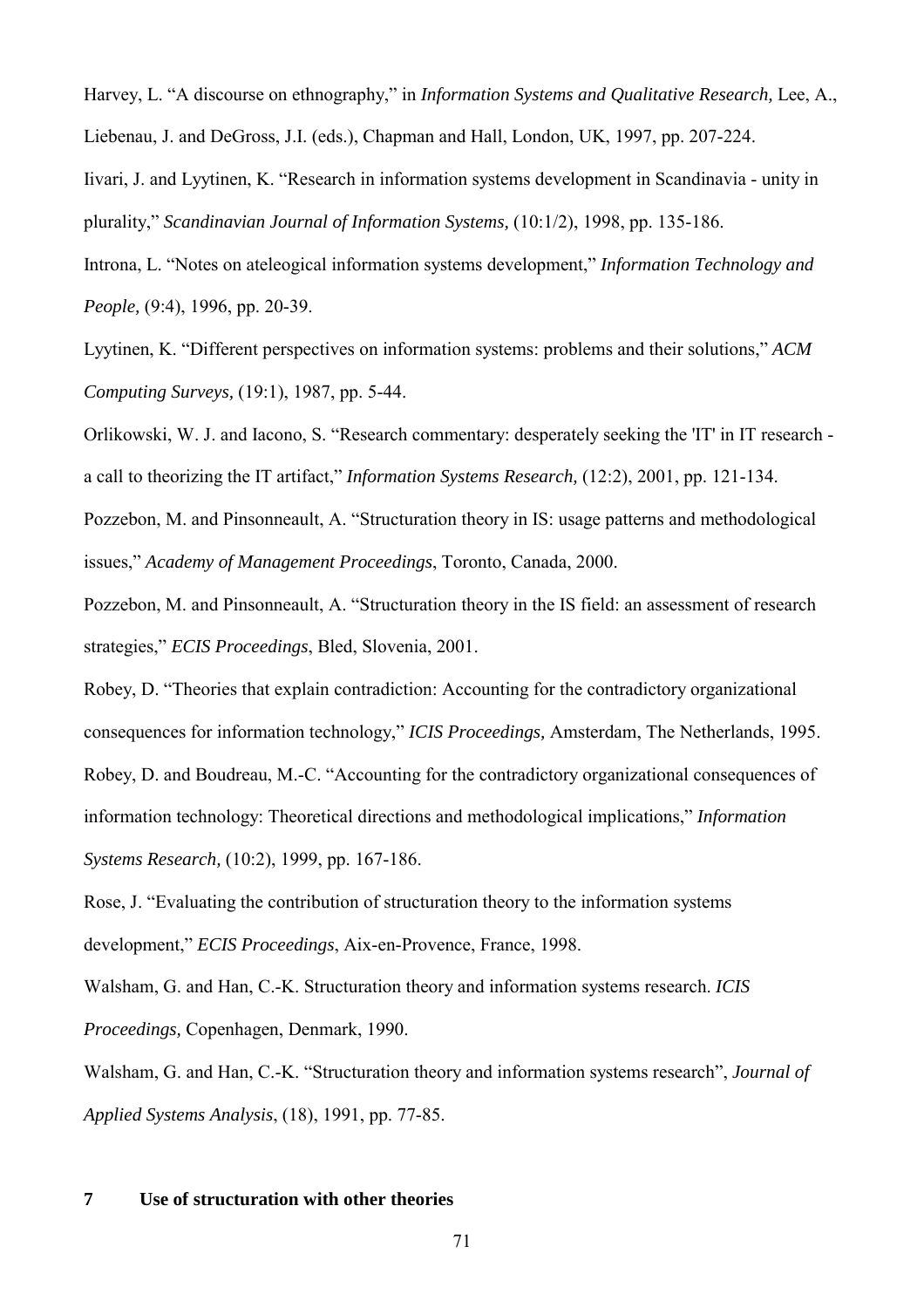Andreau, R. and Ciborra, C.U. "Organisational learning and core capabilities development: the role of IT," *Journal of Strategic Information Systems,* (5:2), 1996, pp. 111-127.

Barrett, M. "Challenges of EDI adoption for electronic trading in the London Insurance Market," *European Journal of Information Systems,* (8:1), 1999, pp. 1-15.

Blackler, F. "Information systems design and planned organizational change: applying Unger's theory of social reconstruction," *Behaviour and Information Technology,* (11:3), 1992, pp. 175-183.

Braa, J. and Hedberg, C. "The struggle for district-based health information systems in South Africa," *The Information Society,* (18:2), 2002, pp. 113-127.

Ciborra, C.U. and Lanzara, G.F. "Formative contexts and information technology: understanding the dynamics of innovation in organizations," *Accounting, Management and Information Technologies,*  (4:2), 1994, pp. 61-86.

Ciborra, C.U., Patriotta, G. and Erlicher, L. "Disassembling frames on the assembly line: the theory and practice of the new division of learning in advanced manufacturing," in *Information Technology and Changes in Organizational Work,* Orlikowski, W.J., Walsham, G., Jones, M.R. and DeGross, J.I.

(eds.), Chapman and Hall, London, UK, 1995, pp. 397-418.

Davidson, E. J. "An exploratory study of joint application design (JAD) in information systems delivery," *ICIS Proceedings*, Orlando, FL, 1993.

Griffith, T.I. "Technology features as triggers for sensemaking," *Academy of Management Review,* (24:3), 1999, pp. 472-488.

Haggerty, N. and Golden, B. "Theorizing technological adaptation as a trigger for institutional change," *ICIS Proceedings*, Barcelona, Spain, 2002.

Hirschheim, R., Klein, H.K. and Lyytinen, K. "Exploring the intellectual structures of information systems development: a social action theoretic analysis," *Accounting, Management and Information Technologies,* (6:1/2), 1996, pp. 1-64.

Hirschheim, R., Klein, H.K. and Newman, M. "A social action perspective of information system development," *ICIS Proceedings*: Pittsburgh, PA, 1987.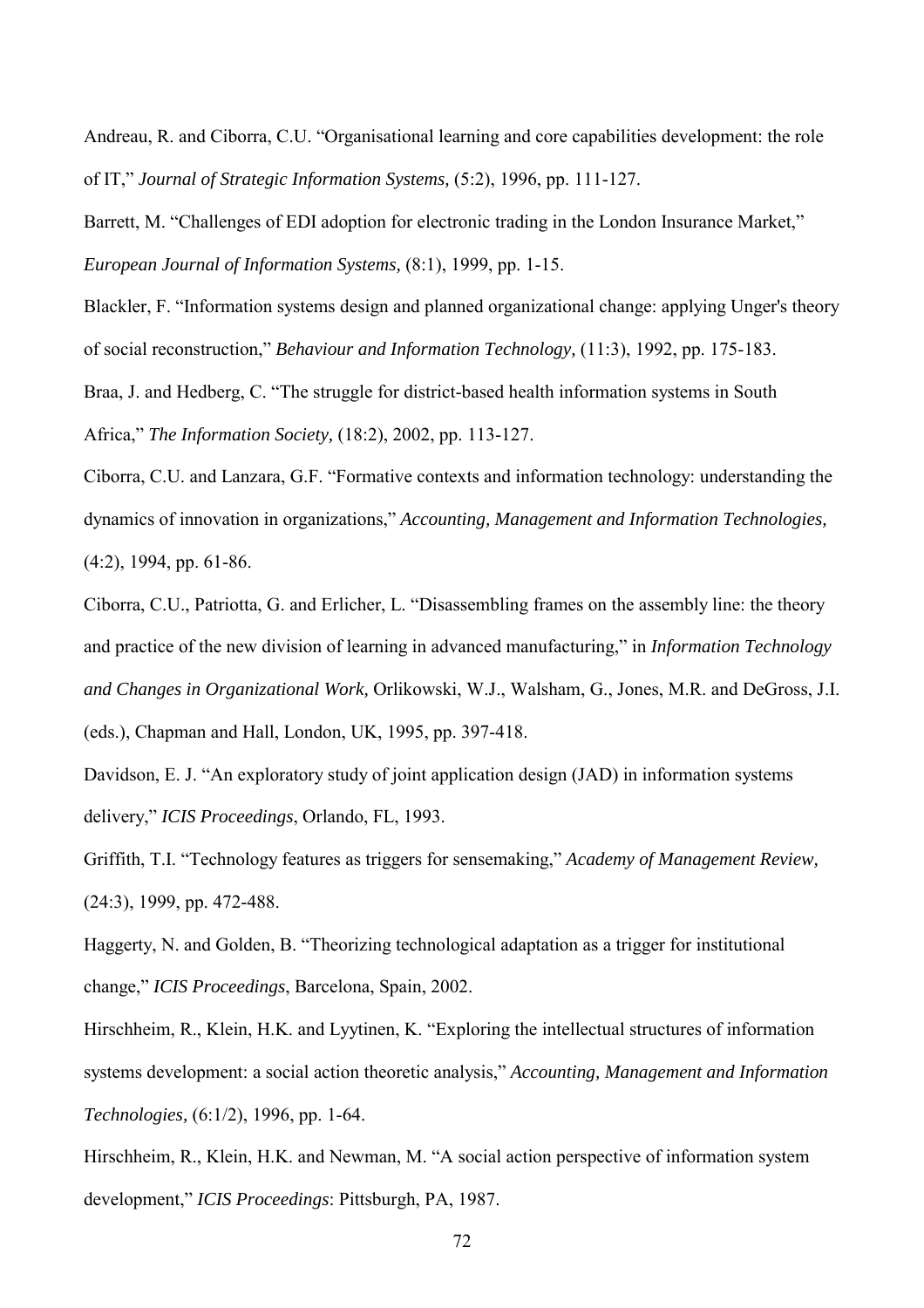Holmer-Nadesan, M. "Essai: Dislocating (instrumental) organizational time," *Organization Studies,* (18:3), 1997, pp. 481-510.

Jones, M.R. "Information systems and the double mangle: Steering a course between the Scylla of embedded structure and the Charybdis of strong symmetry," in *Information Systems: Current issues and Future Changes,* Larsen, T.J., Levine, L. and DeGross, J.I. (eds.), IFIP, Laxenburg, Austria, 1998, pp. 287-302.

Käkölä, T. "Designing and deploying coordination technologies for fostering organizational working and learning: From vision to reality?" *Scandinavian Journal of Information Systems,* (7:2), 1995, pp. 45-74.

Kallinikos, J. "Reopening the black box of technology artifacts and human agency," *ICIS Proceedings*, Barcelona, Spain, 2002.

King, J.L., Gurbaxani, K.L., Kraemer, K.L., McFarlan, F.W., Raman, K.S. and Yap, C.S. "Institutional factors in information technology innovation," *Information Systems Research,* (5:2), 1994, pp. 139-169.

Kling, R. and Zmuidzinas, M. "Technology, ideology and social transformation: the case of computerization and work organization," *International Review of Sociology,* (2:3), 1994, pp. 28-56. Lea, M., O'Shea, T. and Fung, P. "Constructing the networked organization: content and context in the development of electronic communication," *Organization Science,* (6:4), 1995, pp. 462-478. Lehoux, P., Sicotte, C. and Denis, J.L. "Assessment of a computerized medical record system: disclosing scripts of use," *Evaluation and Program Planning,* (22:4), 1999, pp. 439-453. Monteiro, E. "Living with technology," *Scandinavian Journal of Information Systems,* (10:1/2), 1998, pp. 249-254.

Monteiro, E. and Hanseth, O. "Social shaping of information infrastructure: on being specific about the technology," in *Information Technology and Changes in Organizational Work,* Orlikowski, W.J., Walsham, G., Jones, MR. and DeGross, J.I. (eds.), Chapman and Hall, London, UK, 1995, pp. 325- 343.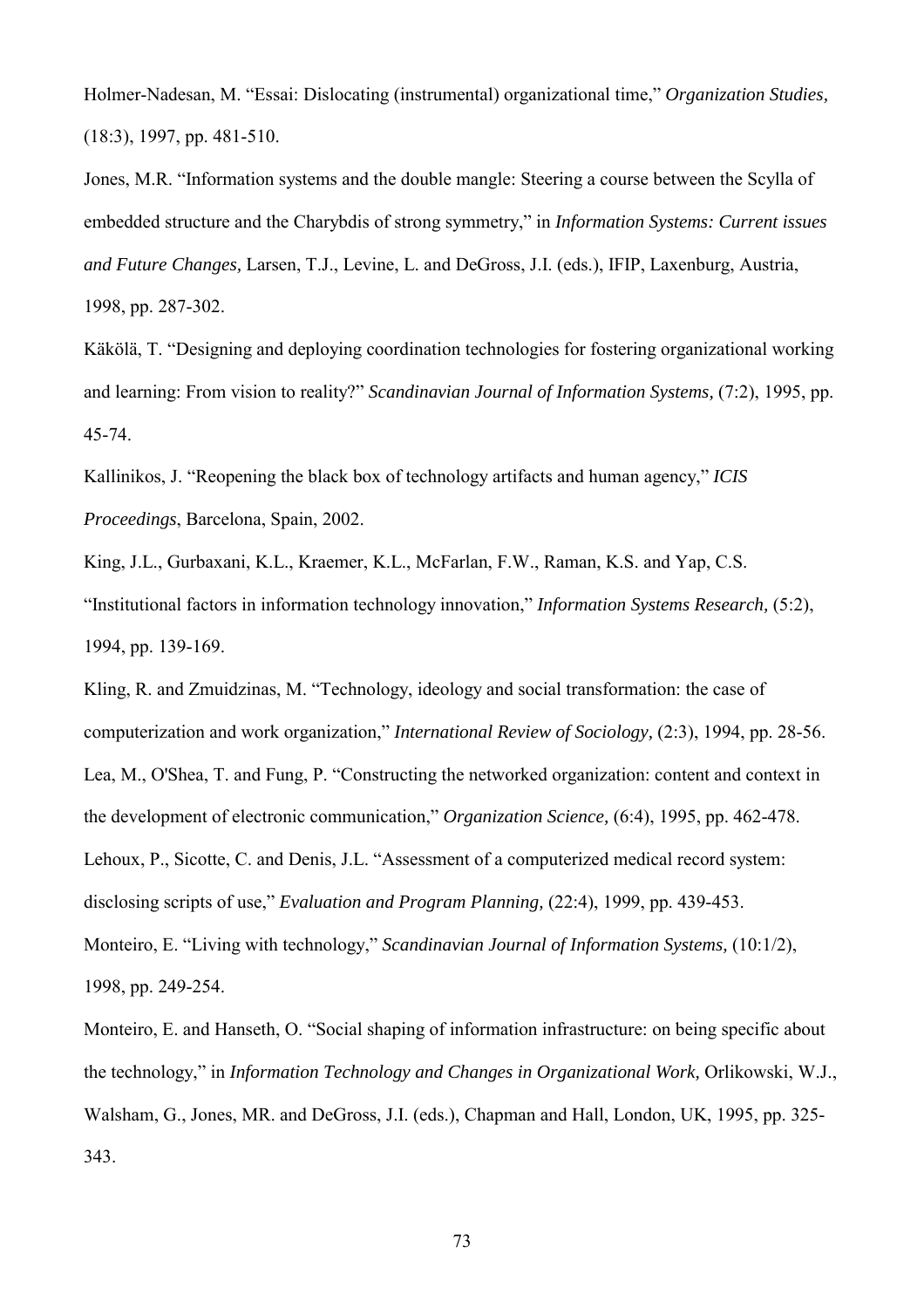Nicolau, A.I. "Social control in information systems development," *Information Technology and People,* (12:2), 1999, pp. 130-147.

Orlikowski, W.J. and Yates, J. "Genre repertoire: The structuring of communicative practices in organizations," *Administrative Science Quarterly,* (39:4), 1994, pp. 541-574.

Rose, J. and Truex, D. "Machine agency as perceived autonomy: an action perspective," in

*Organizational and Social Perspectives on Information Technology*, Baskerville, R., Stage, J. and

DeGross, J.I. (eds.), Kluwer, Dordrecht, The Netherlands, 2000, pp. 372-387.

Walsham, G. "Actor-Network Theory and IS Research: Current status and future prospects," in *Information Systems and Qualitative Research,* Lee, A., Liebenau, J. and DeGross, J.I. (eds.), Chapman and Hall, London, UK, 1997, pp. 466-480.

Yates, J., Orlikowski, W.J. and Okamura, K. "Explicit and implicit structuring of genres in electronic communication: reinforcement and change of social interaction," *Organization Science,* (19:1), 1999, pp, 299-326.

Yates, J. and Orlikowski, W.J. "Genres of organizational communication: a structurational approach to studying organizational media," *Academy of Management Review,* (17:2), 1992, pp, 299-326.

### **8 AST foundations**

DeSanctis, G. and Poole, M.S. "Capturing the complexity in advanced technology use: Adaptive Structuration Theory," *Organization Science,* (5:2), 1994, pp. 121-147.

Poole, M.S. and DeSanctis, G. "Use of group decision support systems as an appropriation process," *HICSS Proceedings***,** Kona, Hawaii, 1989.

Poole, M.S. and DeSanctis, G. (1990). Understanding the use of Group Decision Support Systems: the theory of adaptive structuration," in *Organizations and Communication Technology*, Fulk, J. and Steinfeld, C., (eds.), Sage, Beverly Hills, CA, 1990, pp173-193.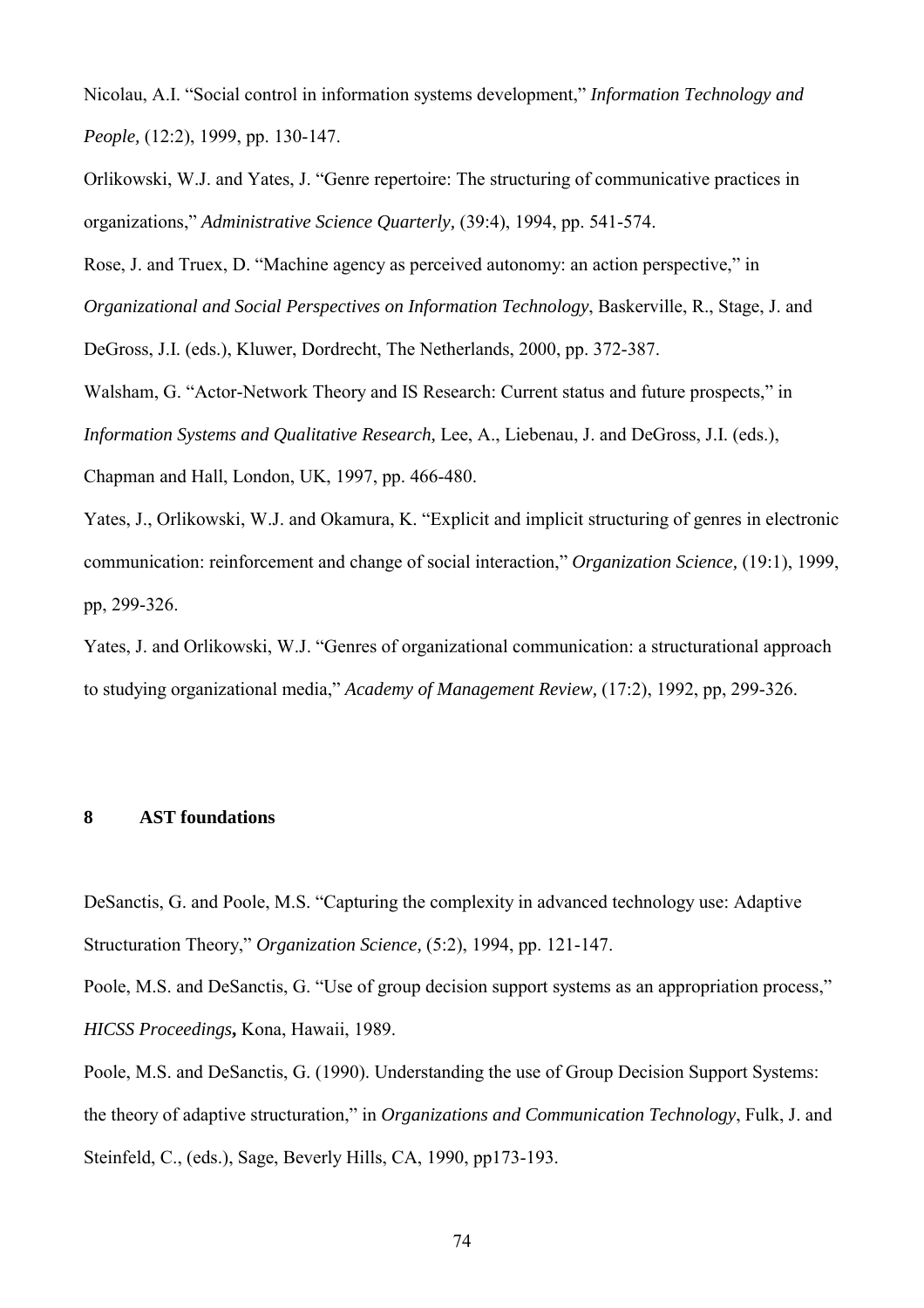Poole, M.S. and DeSanctis, G. "Microlevel structuration in computer-supported group decision making," *Human Communications Research,* (19:1), 1992, pp. 5-49.

Poole, M.S. and McPhee, R.D. "A structurational theory of organizational climate," in *Communications and Organizations: An Interpretive Approach*. Putnam, L. and Pacanowsky, M.

(eds.), Sage, Beverly Hills, CA, 1983, pp. 195-219.

Poole, M.S. and McPhee, R.D. "Communication and organizational climates: review, critique, and a new perspective," in *Organizational Communication: Traditional Themes and New Directions*.

McPhee, R.D. and Thompkins, P. (eds.), Sage, Beverly Hills, CA, 1985, pp.79-108.

Poole, M.S., DeSanctis, G., Kirsch, L.J. and Jackson, M. "An observational study of everyday use of a group decision support system," *HICSS Proceedings***,** Maui, Hawaii, 1991,

Poole, M.S., Holmes, M. and DeSanctis, G. "Conflict management in a computer-supported meeting environment," *Management Science,* (37:8), 1991, pp, 926-953.

Poole, M. S., Seibold, D. R. and McPhee, R. D. "A structurational approach to theory-building in group decision-making research," in *Communication and Group Decision-making*, Hirokawam R. Y. and Poole, M.S. (eds.), Sage, Beverly Hills, CA, 1986, 237-264.

Poole, M.S., DeSanctis, G., Kirsch, L.J. and Jackson, M. "Group decision support systems as facilitators of quality team efforts" in *Innovations in Group Facilitation Techniques: Case Studies of Applications in Naturalistic Settings*, Frey, L.R. (ed.), Hamlon Press, Cresskill, NJ, 1994, pp. 299- 322.

### **9 Application of AST**

Anson, R.G., Bostrom, R.P. and Wynne, B. "An experiment assessing group support system and facilitator effects on meeting outcomes," *Management Science,* (41:2), 1995, pp. 189-208.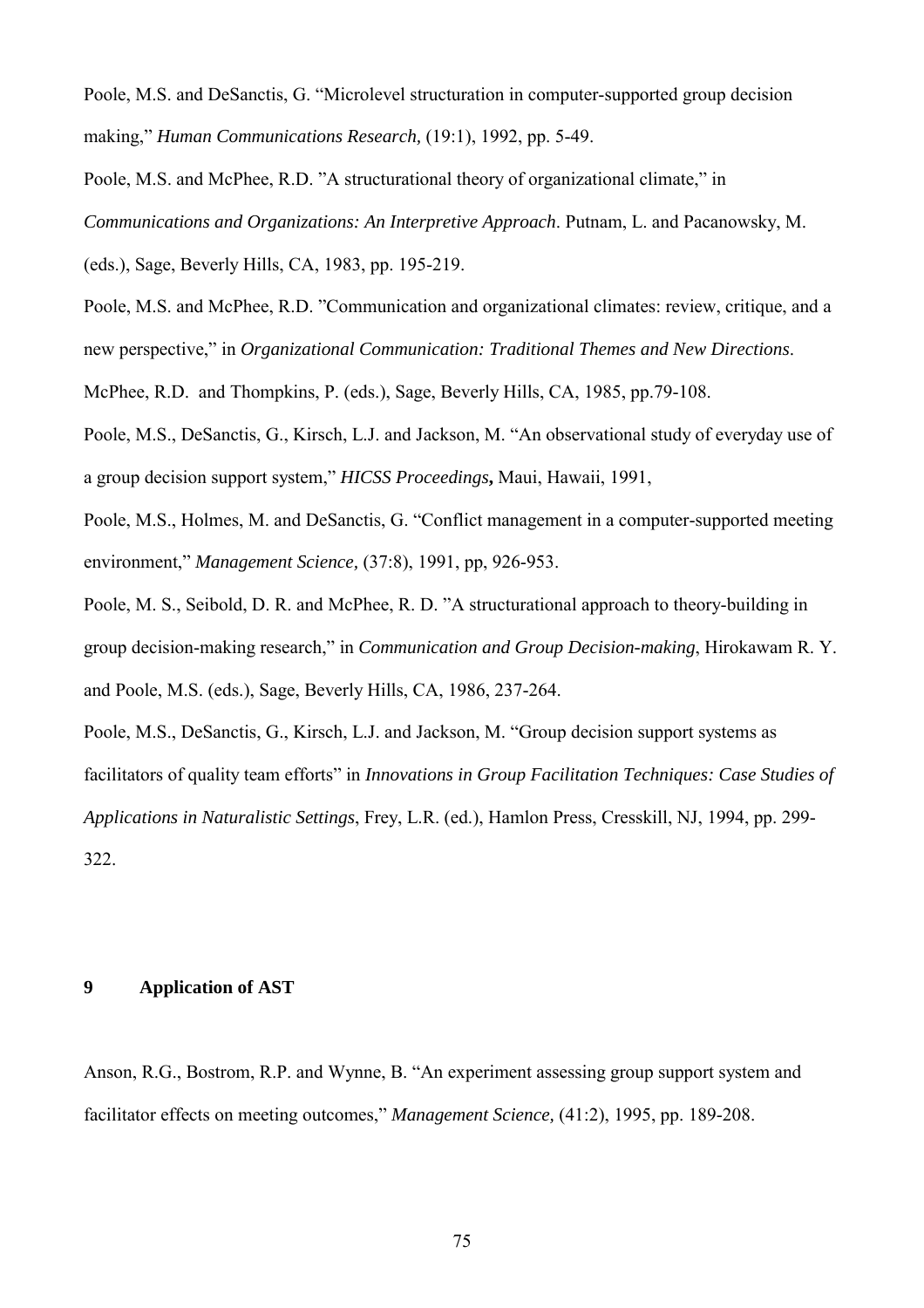Boiney, L.G. "Reaping the benefits of information technology in organizations: A framework guiding appropriation of group support systems," *The Journal of Applied Behavioral Science,* (34:3), 1998, 327-346.

Burke, K. and Chidambaram, L. "An assessment of change in behavioral dynamics among computersupported groups: different factors change at different rates," *Industrial Management and Data Systems,* (99:7), 1999, pp. 288-295.

Chidambaram, L. "Relational development in computer-supported groups," *MIS Quarterly* (20:2), 1996, pp. 143-165.

Contractor, N.S. and Seibold, D.R. "Interactional influence in the structuring of media use in groups". *Human Communication Research,* (22:4), 1996, 451-482.

Contractor, N.S., Seibold, D.R. and Heller, M.A. "Interactional influence in the structuring of media use in groups: Influence in members' perceptions of group decision support system use," *Human Communication Research,* (22:4), 1996, pp. 528-563.

DeSanctis, G., D'Onofrio, M., Sambamurthy, V. and Poole, M.S. "Comprehensiveness and restriction in group decision heuristics: effects of computer support on consensus decision making," *ICIS Proceedings,* Boston, MA, 1989.

DeSanctis, G., Poole, M.S. and Dickson, G.W. "Teams and technology: Interactions over time," in *Research on Managing Groups and Teams: Technology*, Neale, M.A., Mannix, E.A. and Griffith, T.L., JAI Press, Stamford, CT, 2000, pp. 1-27.

DeSanctis, G., Poole, M. S., Dickson, G. W. and Jackson, B. M. "Interpretive analysis of team use of group technologies," *Journal of Organisational Computing,* (3:1), 1993, pp. 1-29.

Dillard, J.F. "Integrating the accountant and the information systems development process," *Accounting Forum,* (24:4), 2000, pp, 407-421.

Dillard, J.F. and Yuthas, K. "Fluid structures: a structuration approach to evaluating information technology," *Advances in Accounting Information Systems,* (5), 1997, pp. 247-271.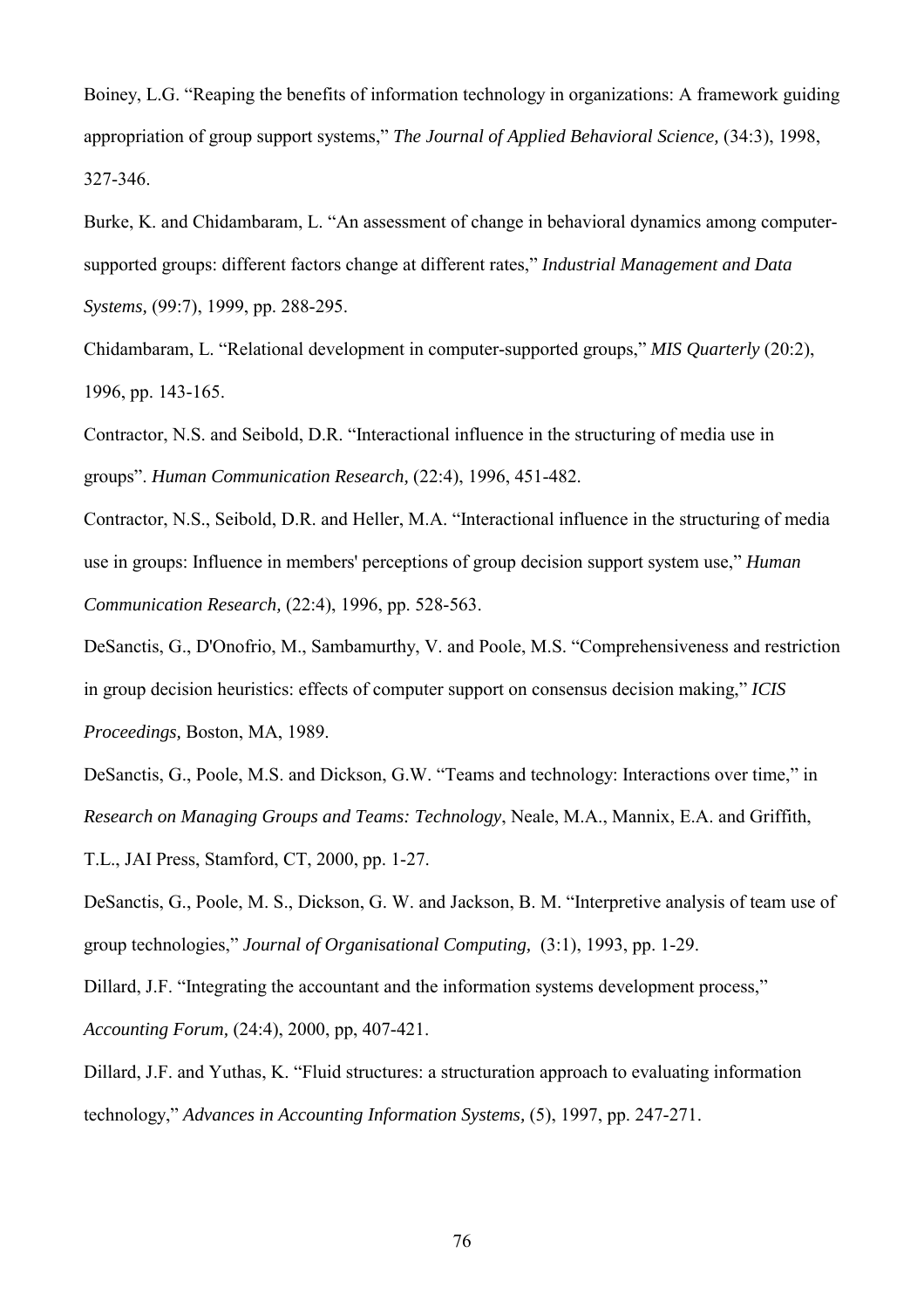Fjermestad, J. and Hiltz, S.R. "An assessment of group support systems experiment research: Methodology and results," *Journal of Management Information Systems,* (15:3), 1998/1999, pp. 7- 149.

Gopal, A., Bostrom, R.P. and Chin, W.W. "Applying adaptive structuration theory to investigate the process of group support systems use," *Journal of Management Information Systems*, (9:3), 1992, pp. 45-69.

Kahai, S.S., Sosik, J.J. and Avolio, B.J. "Effects of leadership style and problem structure on work group process and outcomes in an electronic meeting system environment," *Personnel Psychology,* (50:1), 1997, pp. 121-146.

Lam, S.S.K. "The effects of group decision support systems and task structures on group communication and decision quality," *Journal of Management Information Systems,* (13:4), 1997, pp. 193-216.

Limayem, M. and DeSanctis, G. "Providing decisional guidance for multicriteria decision making in groups," *Information Systems Research,* (11:4), 2000, pp. 386-401.

Mandviwalla, M. "The world view of collaborative tools," in *Computers, Communication and* 

*Mental Models*, Day D. and Kovacs, D. (eds.), Taylor and Francis, London, UK, 1996, pp. 57-66.

Maznevski, M.L. and Chudoba, K.M. "Bridging space over time: Global virtual team dynamics and effectiveness," *Organization Science*, (11:5), 2000, pp. 473-492.

McLeod, P.L. "A literary examination of electronic meeting system use in everyday organizational life," *The Journal of Applied Behavioral Science,* (35:2), 1999, pp. 188-206.

Miranda, S.M. and Bostrom, R.P. "The impact of group support systems on group conflict and conflict management," *Journal of Management Information Systems,* (10:3), 1993/94, pp. 63-96.

Miranda, S.M. and Bostrom, R.P. "Meeting facilitation: Process versus content interventions,"

*Journal of Management Information Systems,* (15:4), 1999, pp. 89-114.

Reinig, B.A. and Shin, B. "The dynamic effects of group support systems on group meetings," *Journal of Management Information Systems,* (19:2), 2002, pp. 303-325.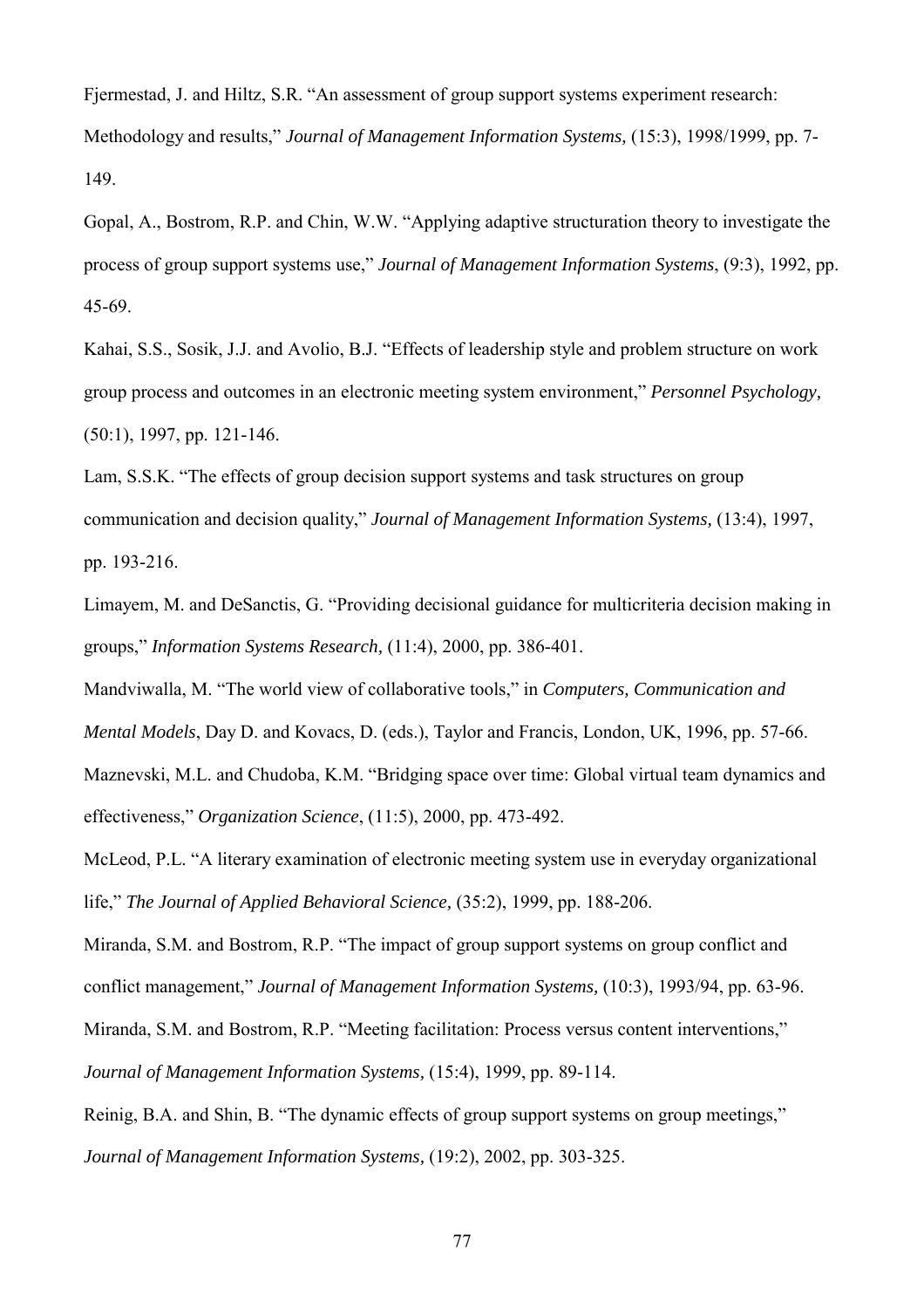Sambamurthy, V. and Poole, M.S. "The effects of variations in capabilities of GDSS design on management of cognitive conflict in groups," *Information Systems Research,* (3:3),1992, pp. 224- 251.

Sambamurthy, V., Poole, M.S. and Kelly, J. "The effects of variations in GDSS capabilities on decision-making processes in groups," *Small Group Research,* (24:4), 1993, pp. 523-546.

Serida-Nishimura, J.F. "An organizational culture perspective for the study of group support systems," *ICIS Proceedings*, Vancouver, Canada, 1994.

Watson, R.W., DeSanctis, G. and Poole, M.S. "Using a GDSS to facilitate group consensus: some intended and unintended consequences," *MIS Quarterly,* (12:3), 1988, pp. 463-480.

Watson, R.T.; Ho, T.H. and Raman, K.S. "Culture: a fourth dimension of Group Support Systems. *Communications of the ACM*, (37:10), 1994, pp. 44-55.

Wheeler, B.C., Mennecke, B.E. and Scudder, J.N. "Restrictive group support systems as a source of process structure for high and low procedural order groups," *Small Group Research,* (24:4), 1993, pp. 504-522.

Yuthas, K. and Dillard, J.F. "Ethical structuring of advanced information technology in public accounting firms," *Accounting Forum*, (21:3/4), pp. 361-394.

Zack, M.H. and McKenney, J.L. "Social context and interaction in ongoing computer-supported management groups," *Organization Science,* (6:4), 1995, pp. 394-422.

Zigurs, I., Poole, M.S. and DeSanctis, G. "A study of influence in computer-mediated group decision making," *MIS Quarterly,* (12:4), 1988, pp. 625-644.

### **10 Extensions of AST and concepts**

Avolio, B.J., Kahai, S. and Dodge, G.E. "E-leadership: Implications for theory, research, and practice," *Leadership Quarterly,* (11:4), 2000, pp. 615-668.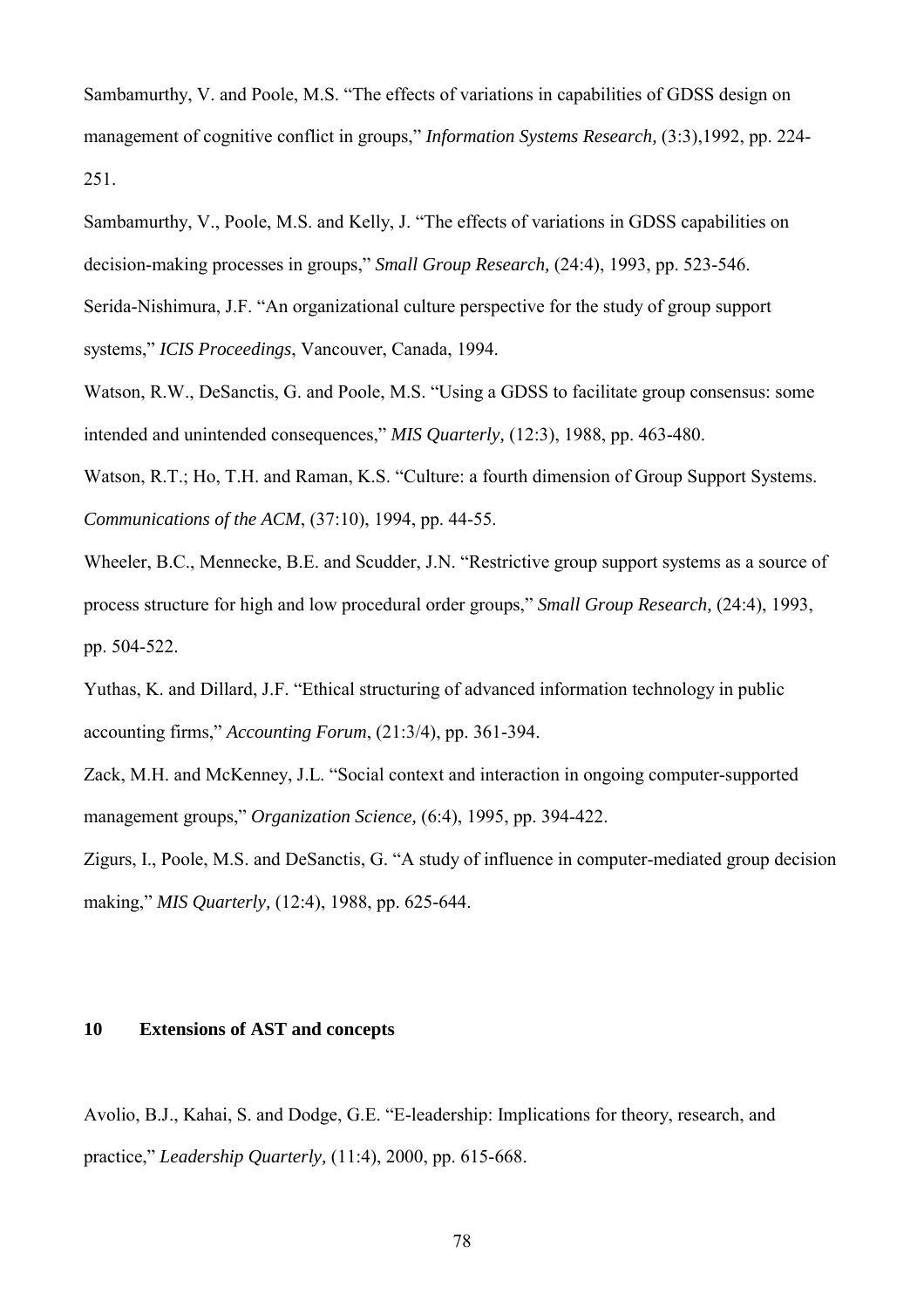Boczjowski, P.J. "Mutual shaping of users and technologies in a national virtual community," *Journal of Communication,* (49:2), 1999, pp. 86-111.

Chin, W. W., Gopal, A. and Salisbury, W. D. "Advancing the theory of Adaptive Structuration: The development of a scale to measure faithfulness of appropriation," *Information Systems Research,* (8:4), 1997, 342-367.

Chudoba, K. M. "Appropriations and patterns in the use of group support systems," *The DATA BASE for Advances in Information Systems,* (30:3), 1999, pp.131-148.

Contractor, N.S. and Seibold, D.R. "Theoretical frameworks for the study of structuring processes in group decision support systems: Adaptive structuration theory and self-organizing systems theory," *Human Communication Research,* (19:4), 1993, 528-563.

Cummings, J.N. and Kraut, R. "Domesticating computers and the Internet," *The Information Society,* (18:3), 2002, pp. 221-231.

Flanagin, A.J., Tiyaamornwong, V., O'Connor, J. and Seibold, D.R. "Computer-mediated group work: The interaction of member sex and anonymity," *Communication Research,* (29:1), 2002, pp. 66-93.

Jankowski, P. and Nyerges, T. "GIS-supported collaborative decision making: Results of an experiment," *Annals of the Association of American Geographers,* (91:1), 2001, pp. 48-70.

Kim, J.-Y. "Social interaction in computer-mediated communication," *Bulletin of the American Society for Information Science,* (26:3), 2000, pp. 15-18.

McLeod, P.L. and Liker, J.K. "Electronic meeting systems: evidence from low structure environment," *Information Systems Research,* (3:3), 1992, pp. 195-223.

Nagasundram, M. and Bostrom, R.P. "The structuring of creative processes using GSS: A framework for research," *Journal of Management Information Systems*, (11:3), 1994/1995, pp. 87-114.

Nyerges, T.L. and Jankowski, P. "Enhanced Adaptive Structuration Theory: a theory of GISsupported collaborative decision making," *Geographical Systems*, (4:3), 1998, pp. 225-259.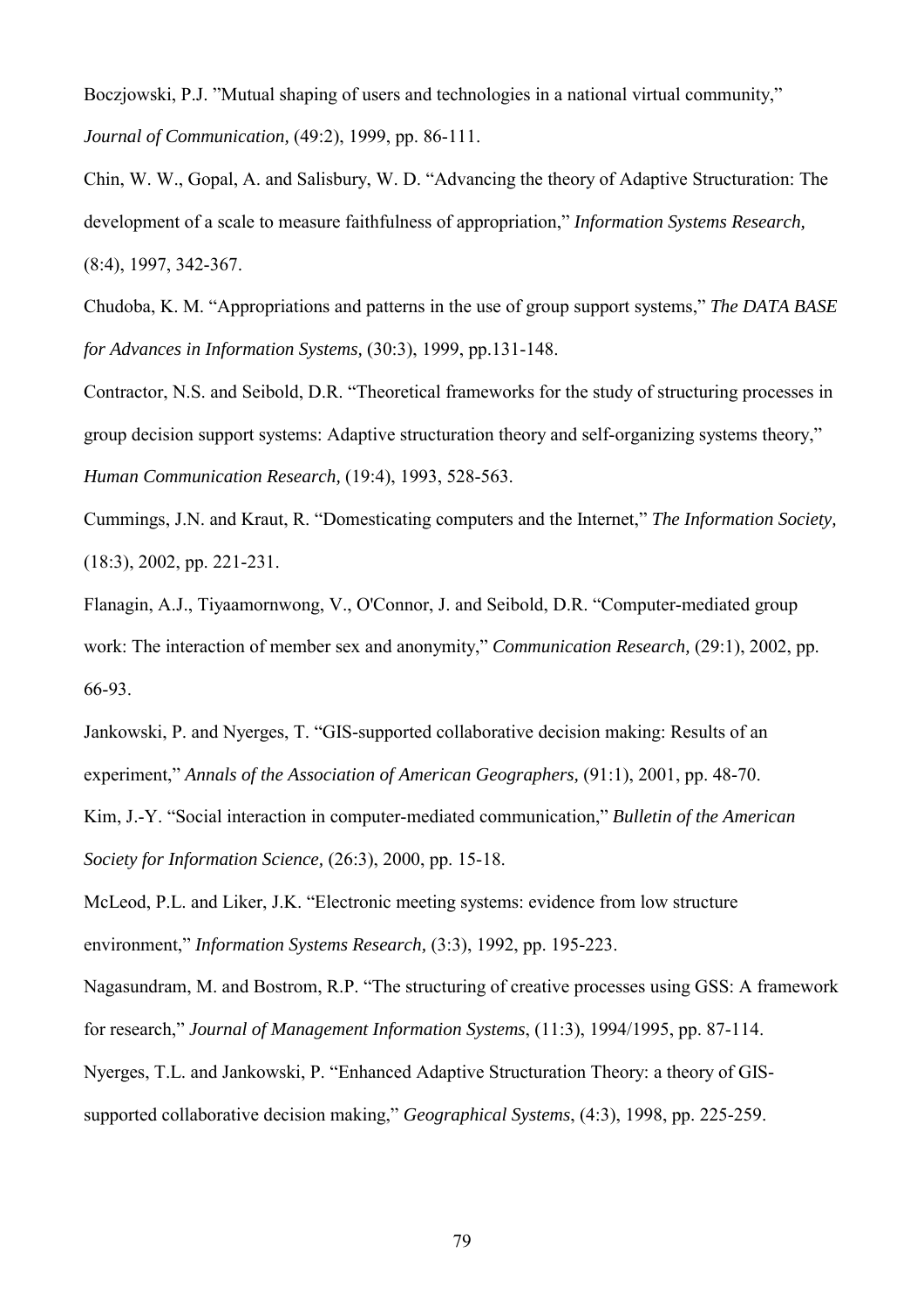Nyerges, T., Jankowski, P. and Drew, C. "Data-gathering strategies for social-behavioural research about participatory geographical information system use," *International Journal of Geographical Information Science,* (16:1), 2002, pp. 1-22.

Nyerges, T; Moore, T.J.; Montejano, R.; Compton, M. "Developing and Using Interaction Coding Systems for Studying Groupware Use," *Human Computer Interaction*, (13:2), 1998, pp. 127-165. Salisbury, W.D. and Stollak, M.J. "Process restricted AST: an assessment of group support systems appropriation and meeting outcomes using participant perceptions," *ICIS Proceedings,* Charlotte, NC, 1999.

Salisbury, W.D., Chin, W.W., Gopal, A. and Newsted, P.R. "Research report: Better theory through measurement - Developing a scale to capture consensus on appropriation," *Information Systems Research,* (13:1), 2002, pp. 91-103.

Sambamurthy, V. and Chin, W.W. "The effects of group attitudes toward alternative GDSS designs on the decision-making performance of computer-supported groups," *Decision Sciences,* (25:2), 1994, pp. 215-241.

Tan, F.B. and Hunter, M.G. "The Repertory Grid technique: a method for the study of cognition in information systems," *MIS Quarterly,* (26:1), 2002, pp. 39-57.

Wheeler, B. and Valacich, J.S. "Facilitation, GSS, and training as sources of process restrictiveness and guidance for structure group decision-making: an empirical assessment," *Information Systems Research,* (7:4) 1996, pp. 429-450.

### **11 Duality of Technology**

Orlikowski, W.J. "The duality of technology: rethinking the concept of technology in organizations," *Organization Science*, (3:3), 1992, pp.398-427.

Orlikowski, W.J. "Improvising organizational transformation over time: A situated change perspective," *Information Systems Research,* (7:1), 1996, pp. 63-92.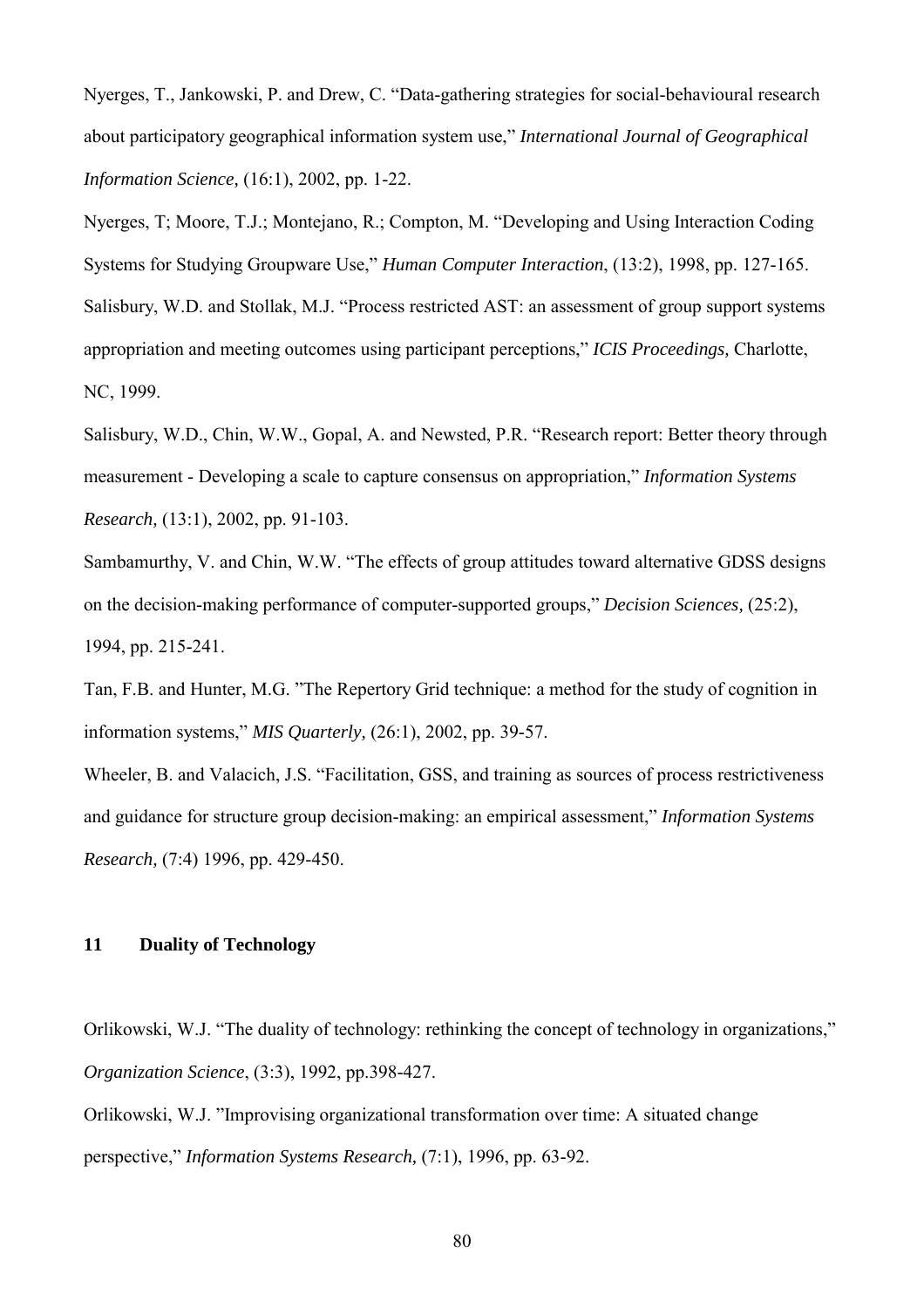Orlikowski, W.J. "Using technology and constituting structures: A practice lens for studying technology in organizations," *Organization Science,* (11:4), 2000, pp. 404-428.

Orlikowski, W. and Hoffman, M. "An improvisational model for change management," *Sloan Management Review*, (38:2), 1997, pp. 11-21.

Orlikowski, W.J. and Robey, D. "Information technology and the structuring of organizations," *Information Systems Research*, (2:2), 1991, pp. 143-169.

# **12 Miscellaneous conference papers, working papers and book chapters (by category)**

## *1 Early applications of structuration theory*

Boland, R.J. *Accounting and the reproduction of culture: budgets and the process of structuration*, University of Illinois, College of Commerce and Business Administration, Urbana, IL 1985. Korpela, E. "What is Lotus Notes? - An interpretive study of individual and shared images of groupware," *IRIS Proceedings*, Syöte, Finland, 1994

## *2 Later applications of structuration theory*

Caglio, A. and Newman, M. "Research in Progress*:* Implementing enterprise resource planning systems: implications for management accountants," *ICIS Proceedings* Charlotte, NC, 1999. Ciborra, C. and Patriotta, G. "Groupware and teamwork in new product development: The case of a consumer goods multinational," in *Groupware and Teamwork*, Ciborra, C. (ed.), Wiley, Chichester, UK, 1996, pp. 121-142.

Gregor, S. and Johnston, R.B. "Developing an understanding of interorganizational systems: Arguments for multi-level analysis and structuration theory," *ECIS Proceedings,* Vienna, Austria, 2000

Gregor, S. and Johnston, R.B. "Theory of interorganizational systems: Industry structure and processes of change," *HICSS Proceedings*, Maui, Hawaii, 2001.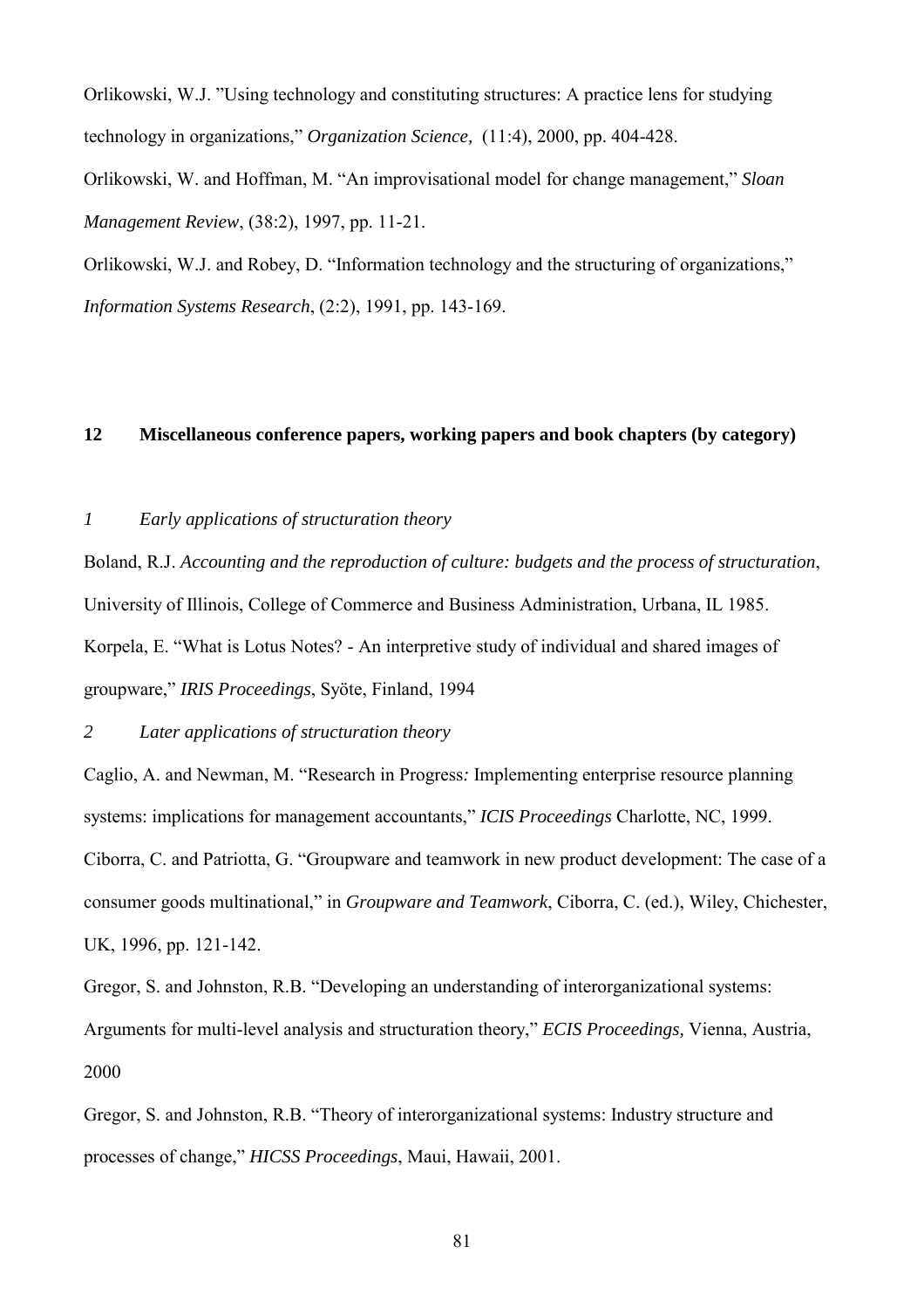Hassall, J. "Interpretation of groupware effect in an organization using structuration theory," *ECIS Proceedings,* Vienna, Austria, 2000.

Introna, L., Cushman, M. and Moore, H. "The virtual organisation - technical or social innovation? Lessons from the film industry," *ECIS Proceedings,* Vienna, Austria, 2000.

Johnston, R.B. and Gregor, S. "A theory of industry-level activity for understanding the adoption of interorganizational systems," *ECIS Proceedings,* Vienna, Austria, 2000.

Kawalek, J.P. "Operationalising Giddens in information systems strategy," *ECIS Proceedings*, Cork, Ireland, 1997

Kosaka, T. and Fitzgerald, G. "Research in Progress: Structurational analysis of comparative study of EIS between the United Kingdom and Japan," *ICIS Proceedings,* Atlanta, GA, 1997.

Nandhakumar, J. "The social shaping of Internet-based information systems in global organisations: an interpretive study," *ECIS Proceedings,* Vienna, Austria, 2000.

Rose, J. and Scheepers, R. "Structuration theory and information system development - frameworks for practice," *ECIS Proceedings*, Bled, Slovenia, 2001.

Scheepers, R. and Damsgaard, J. "Using Internet technology within the organization: a

structurational analysis of intranets," *Group'97 Proceedings*, Phoenix, AZ, 1997.

Schultze, U. and Boland, R.J. "Hard and soft information genres: an analysis of two Notes databases. *HICSS Proceedings,* Maui, Hawaii, 1997.

*3 Secondary applications of structuration theory* 

Christiaanse, E. and Dirksen, V. "Webbing and embedding a vision: An exploratory study of culture and information technology in a business community," *ECIS Proceedings,* Vienna, Austria, 2000.

Flynn, D. and Hussain, Z. "Using structuration theory to explain information systems development and use in a public health organization," *ECIS Proceedings***,** Bled, Slovenia, 2001.

Hussain, Z.I. and Flynn, D.J. "Applying structuration theory within information systems research," *UKAIS Proceedings,* York, UK, 1999.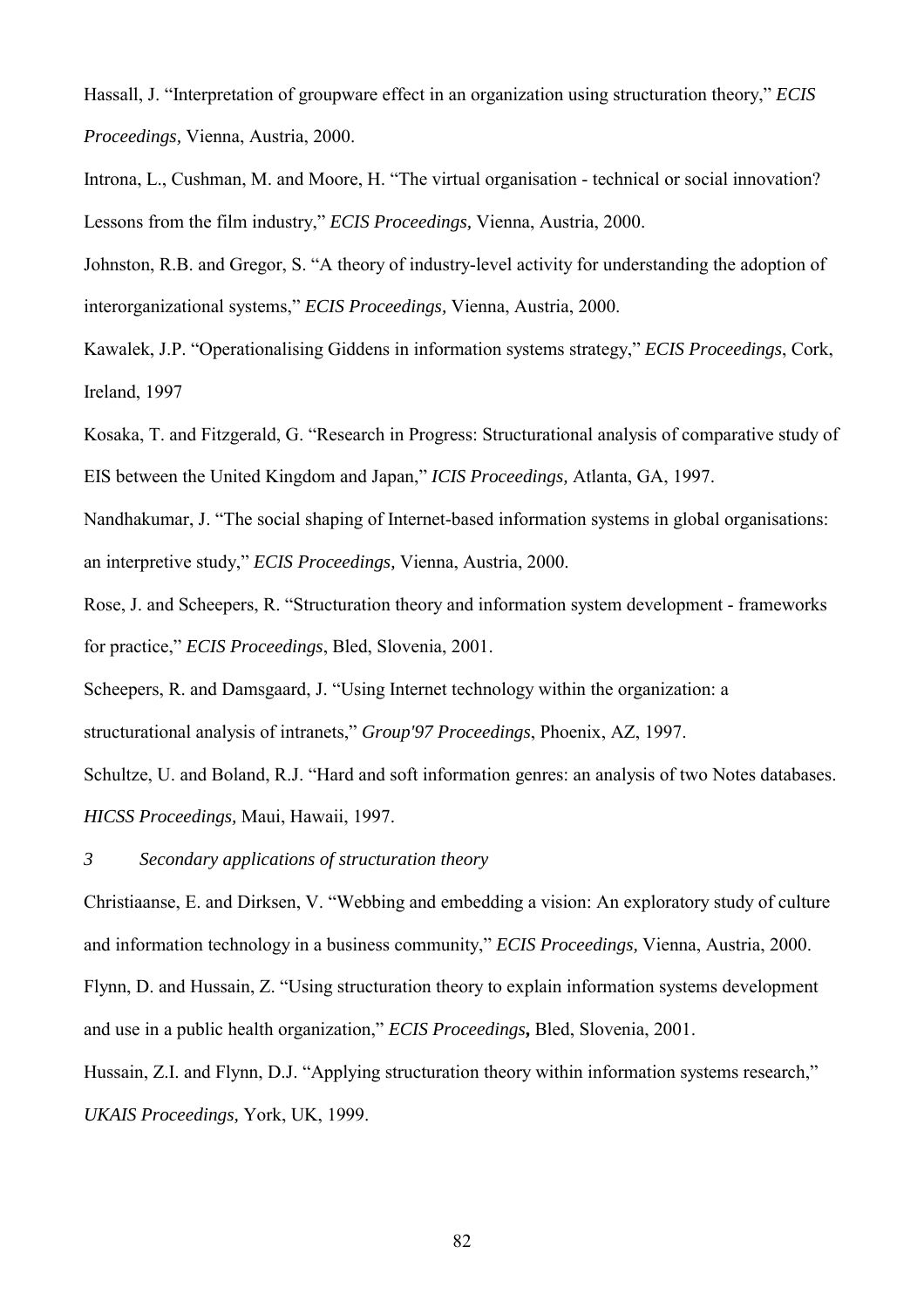Roberts, K.H. and Grabowski, M. "Organizations, technology and structuring," in *Handbook of Organization Studies,* Clegg, S.R., Hardy, C. and Nord, W.R. (eds.) Sage, Thousand Oaks, CA, 1995, pp. 409-423.

#### *4 Use of structuration theory concepts*

Barrett, M. and Scott, S. "The emergence of electronic trading in global financial markets: envisioning the role of futures exchanges in the next millennium," *ECIS Proceedings,* Vienna, Austria, 2000.

Boland, R. J. "The in-formation of information systems," in *Critical Issues in Information Systems Research,* Boland R.J. and Hirschheim, R. (eds.) Wiley, Chichester, UK**,** 1987, pp. 363-379 Orlikowski, W.J. and Yates, J. *It's About Time: An Enacted View Of Time In Organizations,* MIT Sloan School of Management, Cambridge, MA, 1999.

Rolland, K. H. "Challenging the installed base: Deploying a large-scale IS in a global organization," *ECIS Proceedings,* Vienna, Austria, 2000.

Silverstone, R., Hirsch, E. and Morley, D. "Information and communication technologies and the moral economy of the household," in *Consuming Technologies: Media and Information in Domestic* 

*Spaces*, Silverstone, R. and Hirsch, E. (eds.), Routledge, London, UK, 1992, pp. 16-31.

Yoo, Y., Ginzberg, M. and Ahn, J. H. "Research in progress: A cross-cultural investigation of the use of knowledge management systems," *ICIS Proceedings*, Charlotte, NC, 1999.

*5 Use of concepts from Giddens's other writings*

Nandhakumar, J. "Virtual teams and lost proximity: consequences on trust relationships," in *Virtual Working: Social and Organisational Dynamics*, Jackson, P. (ed.), Routledge, London, UK, 1999, pp. 45-56.

Nandhakumar, J. and Baskerville, R. "Trusting online: nurturing trust in virtual teams," *ECIS Proceedings,* Bled, Slovenia, 2001.

*7 Use of structuration with other theories* 

Bratteteig, T. and Gregory, J. "Human action in context: A discussion of theories of understanding use of IT," *IRIS Proceedings,* Keuruu, Finland, 1999.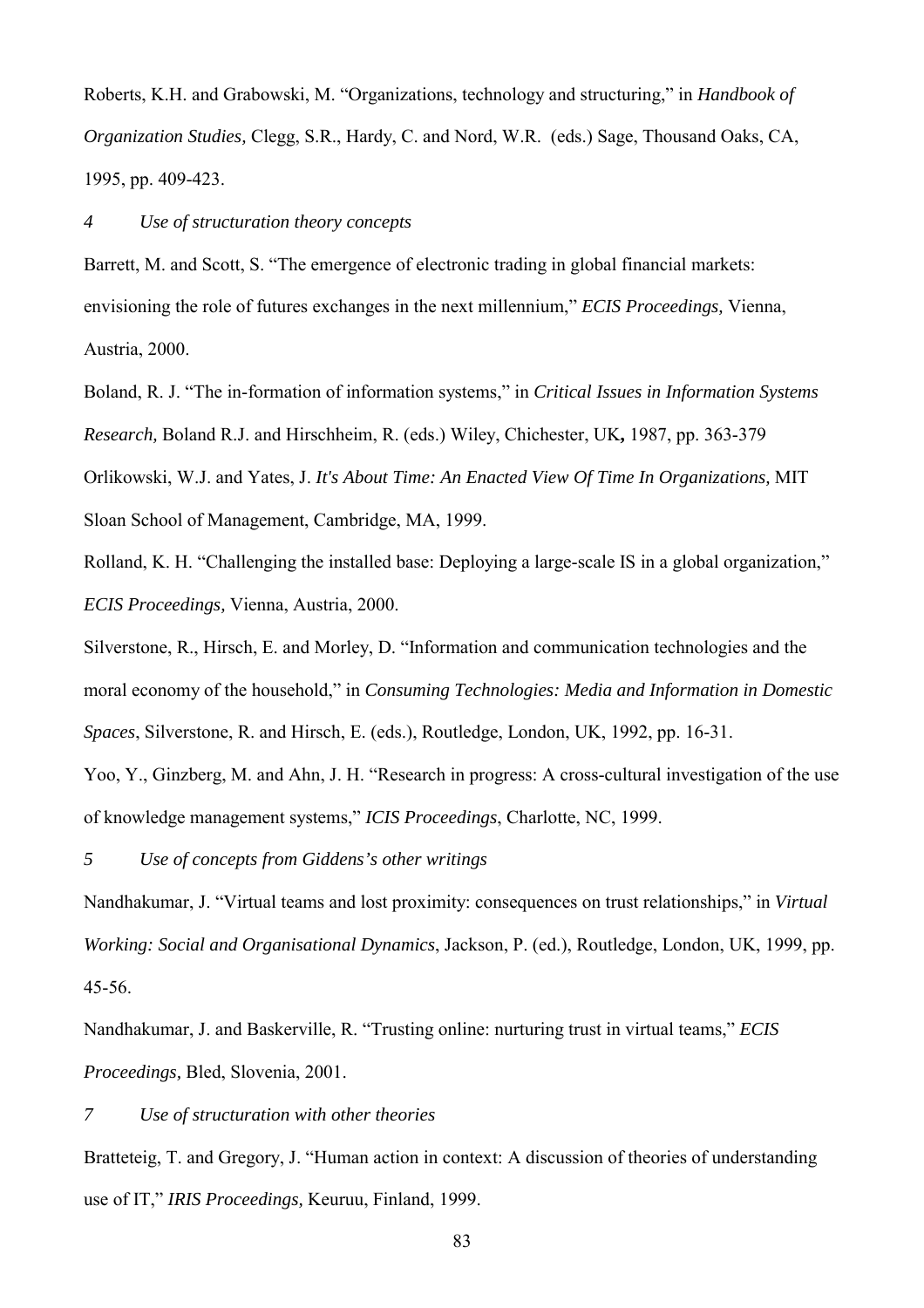Champion, D. "Structuration theory and conversation modelling: a possible interpretivist approach to bridging the gap in information system design," *UKAIS Proceedings,* York, UK, 1999.

Contractor, N.S. and Eisenberg, E.M. "Communication networks and new media in organizations,"

in *Organizations and Communication Technology*, Fulk, J. and Steinfield, C. (eds.), Sage: Newbury

Park, CA, 1990, pp. 143-172.

Henfridsson, O. and Söderholm, A. "Closure of 'windows of opportunity'," *IRIS Proceedings*, Aalborg, Denmark, 1998.

Päivärinta, T., Halttunen, V. and Tyrväinen, P. "A genre-based method for information systems planning," in *Information Modelling in the New Millennium*. Rossi, M. and Sian, K. (eds.), Idea Group, Hershey, PA, 2000, pp. 70-93.

Rosenbaum, H. "Information use environments and structuration - towards an integration of Taylor and Giddens," *ASIS Annual Meeting Proceedings,* 1993.

Rosenbaum, H. "Notes on a structurational view of digital information in organizations," *ASIS Annual Meeting Proceedings*, 1997.

Tuomi, I. "The communicative view of organizational memory: power and ambiguity in knowledge creation systems," *HICSS Proceedings,* Maui, Hawaii, 1996

*9 Application of AST* 

Bostrom, R.P. and Anson, R.G. "The face-to-face electronic meeting: a tutorial," in *Computer Augmented Teamwork,* Bostrom, R.P., Watson, R.T. and Kinney, S.T. (eds.) Van Nostrand Reinhold, New York, NY**,** 1992, pp. 16-33.

Ruel, H. "The non-technical side of office technology: Managing the clarity of the spirit and of the appropriation of office technology," *The Human Side of IT,* Idea Group, Hershey, PA, 2002, pp. 78- 104.

*10 Extensions of AST and concepts* 

Salisbury, W.D., Gopal, A. and Chin, W.W. "Are we all working from the same script? Developing an instrument to measure consensus on the appropriation of an electronic meeting system," *HICSS Proceedings,* Maui, Hawaii, 1996.